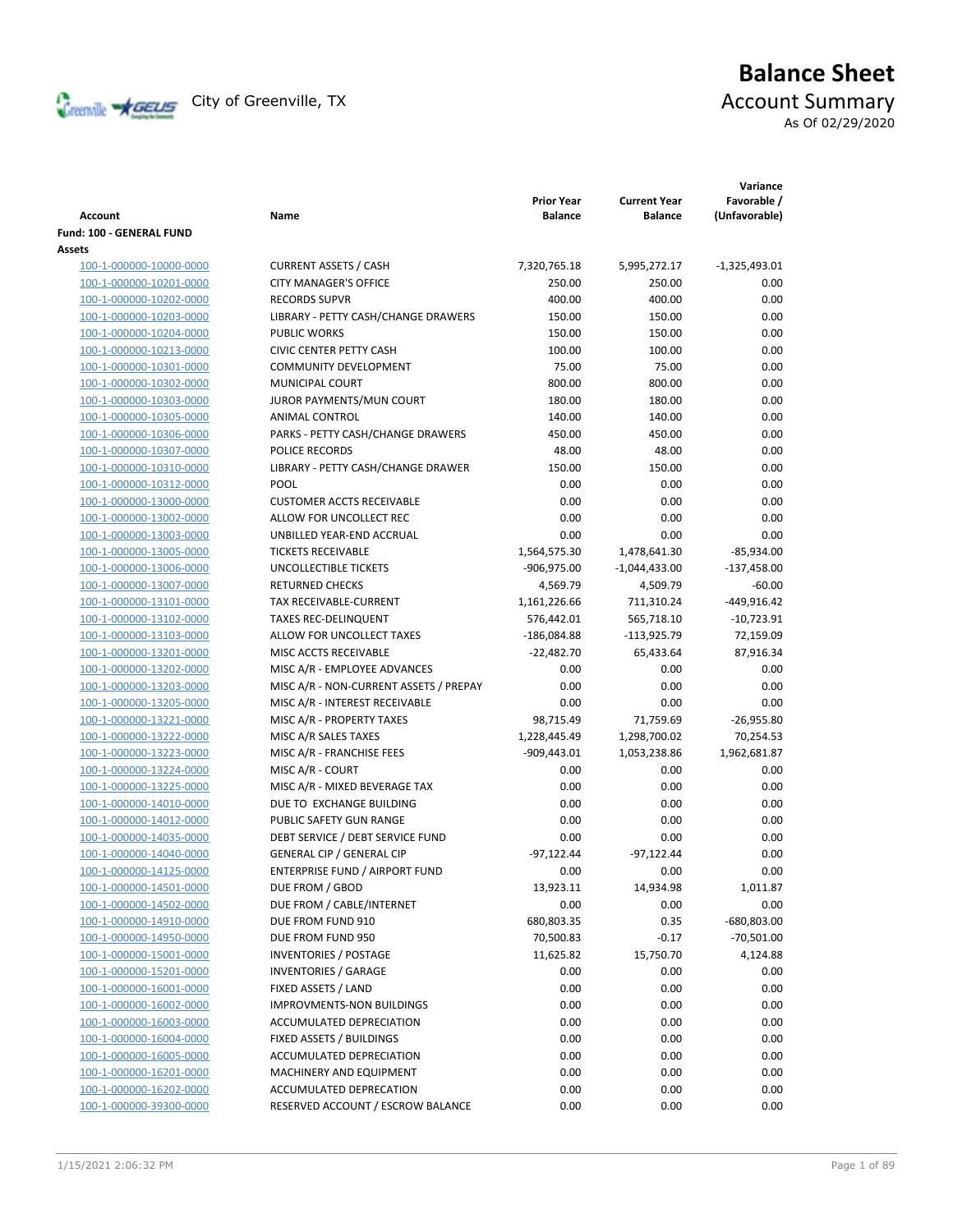**Variance**

|                         |                                             | <b>Prior Year</b> | <b>Current Year</b> | Favorable /   |
|-------------------------|---------------------------------------------|-------------------|---------------------|---------------|
| Account                 | Name                                        | <b>Balance</b>    | <b>Balance</b>      | (Unfavorable) |
| 100-1-000000-91030-0000 | 4A-EDC                                      | 0.00              | 0.00                | 0.00          |
| 100-1-000000-91410-0000 | <b>INVENTORY / MATERIALS &amp; SUPPLIES</b> | 0.00              | 0.00                | 0.00          |
| 100-1-000000-91410-0700 | <b>INVENTORY / PAPER STOCK</b>              | 0.00              | 0.00                | 0.00          |
| 100-1-000000-91430-0000 | NON-CURRENT ASSETS / PREPAYMENTS            | 0.00              | 0.00                | 0.00          |
|                         |                                             |                   |                     |               |
|                         | <b>Total Assets:</b>                        | 10,612,378.00     | 10,022,681.44       | -589,696.56   |
| Liability               |                                             |                   |                     |               |
| 100-1-000000-20101-0000 | <b>ACCOUNTS PAYABLE</b>                     | 4,035.17          | 963.88              | 3,071.29      |
|                         |                                             |                   |                     |               |
| 100-1-000000-20102-0000 | <b>CREDIT CARD PAYABLE</b>                  | 0.00              | 0.00                | 0.00          |
| 100-1-000000-20103-0000 | ACCRUED ACCOUNTS PAYABLE                    | 29,682.60         | 29,682.60           | 0.00          |
| 100-1-000000-20114-0000 | <b>INVESTMENT ADVISORY FEES</b>             | 0.00              | 0.00                | 0.00          |
| 100-1-000000-20115-0000 | PD EMP COMMISSION                           | 105.41            | 563.86              | $-458.45$     |
| 100-1-000000-20116-0000 | POLICE DONATIONS                            | 10,036.39         | 3,247.02            | 6,789.37      |
| 100-1-000000-20117-0000 | <b>FIRE DONATIONS</b>                       | 6,723.00          | 11,531.17           | $-4,808.17$   |
| 100-1-000000-20118-0000 | <b>COMBAT CHALLENGE</b>                     | 804.06            | 804.06              | 0.00          |
| 100-1-000000-20119-0000 | <b>CEMETERIES DONATIONS</b>                 | 61.79             | 61.79               | 0.00          |
| 100-1-000000-20120-0000 | <b>LIBRARY DONATIONS</b>                    | 8,778.34          | 9,031.09            | $-252.75$     |
| 100-1-000000-20121-0000 | ANIMAL SHELTER DONATIONS                    | 681.85            | 443.57              | 238.28        |
| 100-1-000000-20122-0000 | <b>PARKS DONATIONS</b>                      | 6,271.03          | 4,704.77            | 1,566.26      |
|                         |                                             |                   |                     |               |
| 100-1-000000-20125-0000 | SALES TAX PAYABLE / IN THE CITY             | 14.50             | 13.96               | 0.54          |
| 100-1-000000-20127-0000 | STATE COURT COST/FEE PAYB                   | 38,868.76         | 50,222.42           | $-11,353.66$  |
| 100-1-000000-20128-0000 | SEATBELT&CHILD RESTRAINT                    | 8,132.56          | 8,162.93            | $-30.37$      |
| 100-1-000000-20129-0000 | MUNICIPAL COURT CLEARING                    | $-675.90$         | $-675.90$           | 0.00          |
| 100-1-000000-20130-0000 | <b>3RD PARTY FTA FEE PAYABLE</b>            | 107.24            | $-53.30$            | 160.54        |
| 100-1-000000-20131-0000 | REFUNDS / OVERPAYMENTS                      | $-120.70$         | $-120.70$           | 0.00          |
| 100-1-000000-20132-0000 | <b>COURT COLL AGENCY FEES</b>               | 1,120.23          | 845.48              | 274.75        |
| 100-1-000000-20136-0000 | <b>ATTORNEY COLLECTION FEES</b>             | 0.00              | 0.00                | 0.00          |
| 100-1-000000-20137-0000 | PLAT FILING FEES PAYABLE                    | 27,914.74         | 31,486.74           | $-3,572.00$   |
| 100-1-000000-20138-0000 | COMMUNITY DEV TRUST ACCT                    | 1,498.50          | 1,726.94            | $-228.44$     |
| 100-1-000000-20139-0000 | RETAINAGES PAYABLE                          | 0.00              | 0.00                | 0.00          |
| 100-1-000000-20141-0000 | <b>TELEPHONE CLEARING</b>                   | 5,539.66          | 5,539.66            | 0.00          |
|                         |                                             |                   |                     |               |
| 100-1-000000-20143-0000 | POLICE PROPERTY ROOM CLEARING               | 11,970.93         | 12,097.99           | $-127.06$     |
| 100-1-000000-20146-0000 | MAIN ST / FARMERS MRKT RESALE               | 4.12              | 9.12                | $-5.00$       |
| 100-1-000000-20147-0000 | YMCA REGISTRATIONS                          | 0.00              | 0.00                | 0.00          |
| 100-1-000000-20155-0000 | MAIN STREET - DONATIONS                     | 17.02             | 17.02               | 0.00          |
| 100-1-000000-20160-0000 | <b>UNAPPLIED CREDIT</b>                     | 0.00              | 0.00                | 0.00          |
| 100-1-000000-20201-0000 | <b>DEFERRED REVENUE</b>                     | 0.00              | 0.00                | 0.00          |
| 100-1-000000-20203-0000 | DEFERRED TAX REVENUE                        | 1,529,906.42      | 1,141,425.49        | 388,480.93    |
| 100-1-000000-20204-0000 | DEFERRED TICKET REVENUE                     | 545,501.30        | 361,840.30          | 183,661.00    |
| 100-1-000000-21040-0000 | DUE TO / GENERAL CIP FUND                   | 0.00              | 0.00                | 0.00          |
| 100-1-000000-21201-0000 | DUE TO / CENTRAL SERVICE FUND               | 0.00              | 0.00                | 0.00          |
| 100-1-000000-21401-0000 | DUE TO / ELECTRIC OPERATING FUND            | 0.00              | 0.00                | 0.00          |
| 100-1-000000-21506-0000 | DUE TO / 4A-EDC                             | 2,600.31          | 2,600.34            | $-0.03$       |
|                         | DUE TO / BOARD OF DEVELOPMENT               | $-8,908.35$       |                     | $-1,936.07$   |
| 100-1-000000-21507-0000 |                                             |                   | -6,972.28           |               |
| 100-1-000000-22001-0000 | SALARIES PAYABLE                            | 537,713.62        | 537,713.62          | 0.00          |
| 100-1-000000-23001-0000 | <b>CAPITAL LEASE PAYABLE</b>                | 0.00              | 0.00                | 0.00          |
| 100-1-000000-23101-0000 | CAPITAL LEASE PAYABLE                       | 0.00              | 0.00                | 0.00          |
| 100-1-000000-24001-0000 | O/S CHECKS PAYABLE                          | $-11,755.77$      | $-11,755.77$        | 0.00          |
| 100-1-000000-24004-0000 | INTEREST PAYABLE ON DEP                     | 0.00              | 0.00                | 0.00          |
| 100-1-000000-24007-0000 | <b>BILLED DEPOSITS SUSPENSE</b>             | 0.00              | 0.00                | 0.00          |
| 100-1-000000-24008-0000 | <b>CUSTOMER DEPOSITS / ANIMAL SHELTER</b>   | 0.00              | 0.00                | 0.00          |
| 100-1-000000-24009-0000 | LIBRARY MEETING ROOM DEPOSITS               | 616.20            | 616.20              | 0.00          |
| 100-1-000000-24010-0000 | <b>CIVIC CENTER DEPOSITS</b>                | 0.00              | 0.00                | 0.00          |
| 100-1-000000-24011-0000 | <b>AUDITORIUM DEPOSITS</b>                  | 0.00              | 0.00                | 0.00          |
| 100-1-000000-26001-0000 | COMPENSATED ABSENCES PAY                    | 0.00              | 0.00                | 0.00          |
| 100-1-000000-29000-0000 | MISC LIABILITY - GREENVILLE ENERGY LLC      | 0.00              | 0.00                | 0.00          |
|                         |                                             |                   |                     |               |
| 100-1-000000-29001-0000 | RESALE                                      | 0.00              | 0.00                | 0.00          |
| 100-1-000000-29300-0000 | <b>ENCUMBRANCE SUMMARY</b>                  | 0.00              | 0.00                | 0.00          |
| 100-1-000000-29400-0000 | RESERVED ACCOUNT / ENCUMBRANCES             | 0.00              | 0.00                | 0.00          |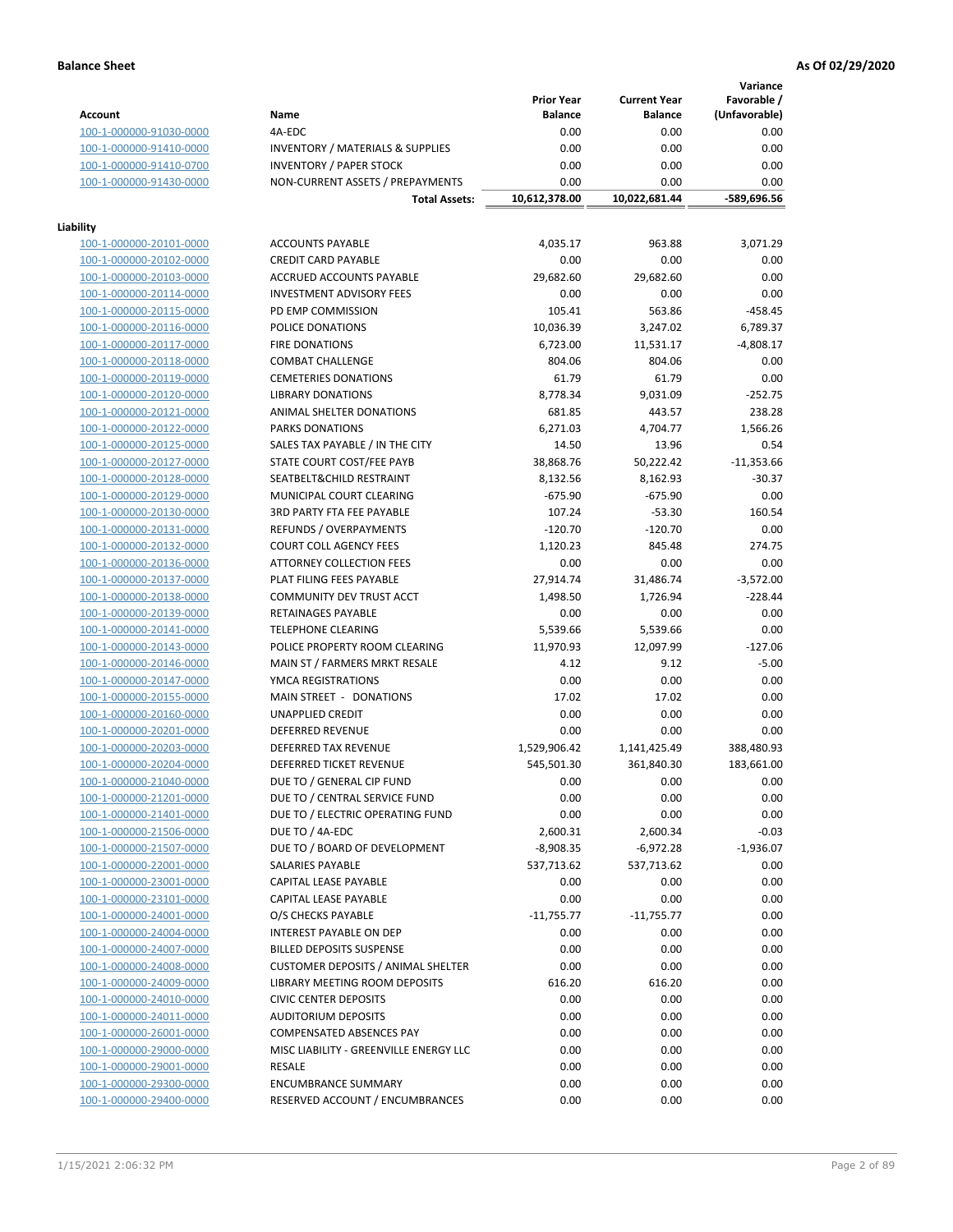| <b>Account</b>                        | <b>Name</b>                                              | <b>Prior Year</b><br><b>Balance</b> | <b>Current Year</b><br><b>Balance</b> | Variance<br>Favorable /<br>(Unfavorable) |
|---------------------------------------|----------------------------------------------------------|-------------------------------------|---------------------------------------|------------------------------------------|
| 100-1-000000-29400-0900               | RESERVED ACCOUNT / ENCUMBRANCES                          | 0.00                                | 0.00                                  | 0.00                                     |
| 100-1-000000-92190-1202               | LABORATORY CLEARING                                      | 0.00                                | 0.00                                  | 0.00                                     |
| 100-1-000000-92191-0000               | <b>SPONSORS - PARKS</b>                                  | 0.00                                | 0.00                                  | 0.00                                     |
| 100-1-000000-92200-0000               | MISCELLANEOUS LIABILITIES                                | 0.00                                | 0.00                                  | 0.00                                     |
| 100-1-000000-92270-1600               | <b>CREDIT CARD FEES PAYABLE</b>                          | 0.00                                | 0.00                                  | 0.00                                     |
|                                       | <b>Total Liability:</b>                                  | 2,757,245.03                        | 2,195,774.07                          | 561,470.96                               |
| <b>Equity</b>                         |                                                          |                                     |                                       |                                          |
| 100-1-000000-39000-0000               | UNRESERVED-FUND BALANCE                                  | 4,900,249.12                        | 4,083,455.28                          | $-816,793.84$                            |
|                                       | <b>Total Beginning Equity:</b>                           | 4,900,249.12                        | 4,083,455.28                          | -816,793.84                              |
| <b>Total Revenue</b>                  |                                                          | 13,565,477.85                       | 14,573,162.95                         | 1,007,685.10                             |
| <b>Total Expense</b>                  |                                                          | 10,610,593.84                       | 10,829,710.70                         | $-219,116.86$                            |
| <b>Revenues Over/(Under) Expenses</b> |                                                          | 2,954,884.01                        | 3,743,452.25                          | 788,568.24                               |
|                                       | <b>Total Equity and Current Surplus (Deficit):</b>       | 7,855,133.13                        | 7,826,907.53                          | $-28,225.60$                             |
|                                       | Total Liabilities, Equity and Current Surplus (Deficit): | 10,612,378.16                       | 10,022,681.60                         | -589,696.56                              |
|                                       | *** FUND 100 OUT OF BALANCE ***                          | $-0.16$                             | $-0.16$                               | 0.00                                     |

**\*\*\*Warning: Account Authorization is turned on. Please run the Unauthorized Account Listing Report to see if you are out of balance due to missing accounts \*\*\***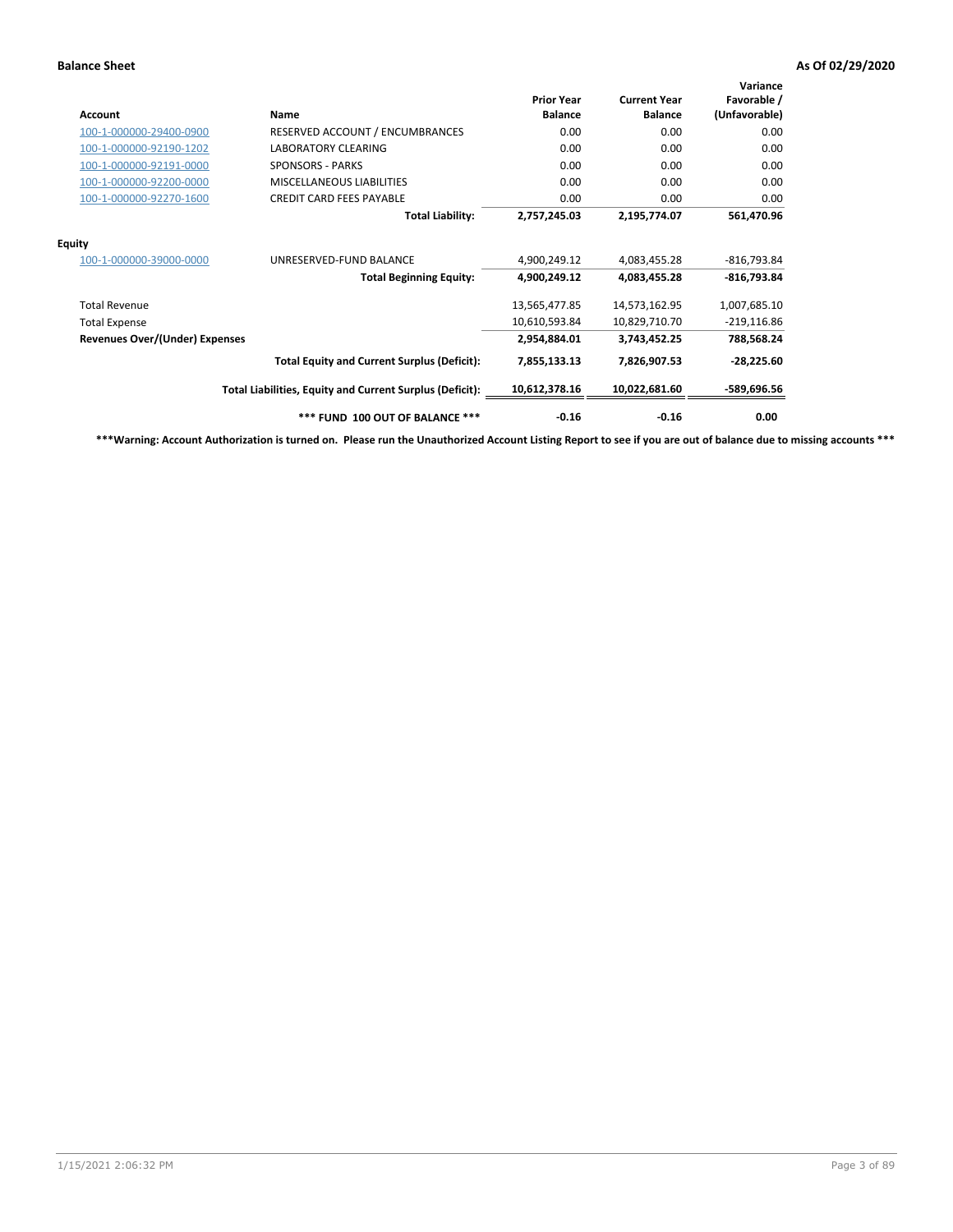| Account                                                   | <b>Name</b>                                              | <b>Prior Year</b><br><b>Balance</b> | <b>Current Year</b><br><b>Balance</b> | Variance<br>Favorable /<br>(Unfavorable) |
|-----------------------------------------------------------|----------------------------------------------------------|-------------------------------------|---------------------------------------|------------------------------------------|
| <b>Fund: 101 - MUNICIPAL COURT BUILDING SECURITY FEES</b> |                                                          |                                     |                                       |                                          |
| <b>Assets</b>                                             |                                                          |                                     |                                       |                                          |
| 101-1-000000-10000-0000                                   | <b>CURRENT ASSETS / CASH</b>                             | 60,075.54                           | 66,857.83                             | 6,782.29                                 |
| 101-1-000000-13201-0000                                   | MISC ACCTS RECEIVABLE                                    | 0.00                                | 0.00                                  | 0.00                                     |
| 101-1-000000-13203-0000                                   | NON-CURRENT ASSETS / PREPAYMENTS                         | 0.00                                | 0.00                                  | 0.00                                     |
| 101-1-000000-13205-0000                                   | <b>INTEREST RECEIVABLE</b>                               | 0.00                                | 0.00                                  | 0.00                                     |
|                                                           | <b>Total Assets:</b>                                     | 60,075.54                           | 66,857.83                             | 6,782.29                                 |
| Liability                                                 |                                                          |                                     |                                       |                                          |
| 101-1-000000-20101-0000                                   | <b>ACCOUNTS PAYABLE</b>                                  | 0.00                                | 0.00                                  | 0.00                                     |
| 101-1-000000-20102-0000                                   | <b>CREDIT CARD PAYABLE</b>                               | 0.00                                | 0.00                                  | 0.00                                     |
| 101-1-000000-20103-0000                                   | <b>ACCRUED ACCOUNTS PAYABLE</b>                          | 0.00                                | 0.00                                  | 0.00                                     |
| 101-1-000000-29300-0000                                   | <b>ENCUMBRANCE SUMMARY</b>                               | 0.00                                | 0.00                                  | 0.00                                     |
| 101-1-000000-29400-0000                                   | RESERVED ACCOUNT / ENCUMBRANCES                          | 0.00                                | 0.00                                  | 0.00                                     |
|                                                           | <b>Total Liability:</b>                                  | 0.00                                | 0.00                                  | 0.00                                     |
| <b>Equity</b>                                             |                                                          |                                     |                                       |                                          |
| 101-1-000000-39000-0000                                   | UNRESERVED-FUND BALANCE                                  | 57,435.04                           | 64,432.67                             | 6,997.63                                 |
|                                                           | <b>Total Beginning Equity:</b>                           | 57,435.04                           | 64,432.67                             | 6,997.63                                 |
| <b>Total Revenue</b>                                      |                                                          | 2,653.55                            | 2,417.62                              | $-235.93$                                |
| <b>Total Expense</b>                                      |                                                          | 13.05                               | $-7.54$                               | 20.59                                    |
| <b>Revenues Over/(Under) Expenses</b>                     |                                                          | 2,640.50                            | 2,425.16                              | $-215.34$                                |
|                                                           | <b>Total Equity and Current Surplus (Deficit):</b>       | 60,075.54                           | 66,857.83                             | 6,782.29                                 |
|                                                           | Total Liabilities, Equity and Current Surplus (Deficit): | 60,075.54                           | 66,857.83                             | 6,782.29                                 |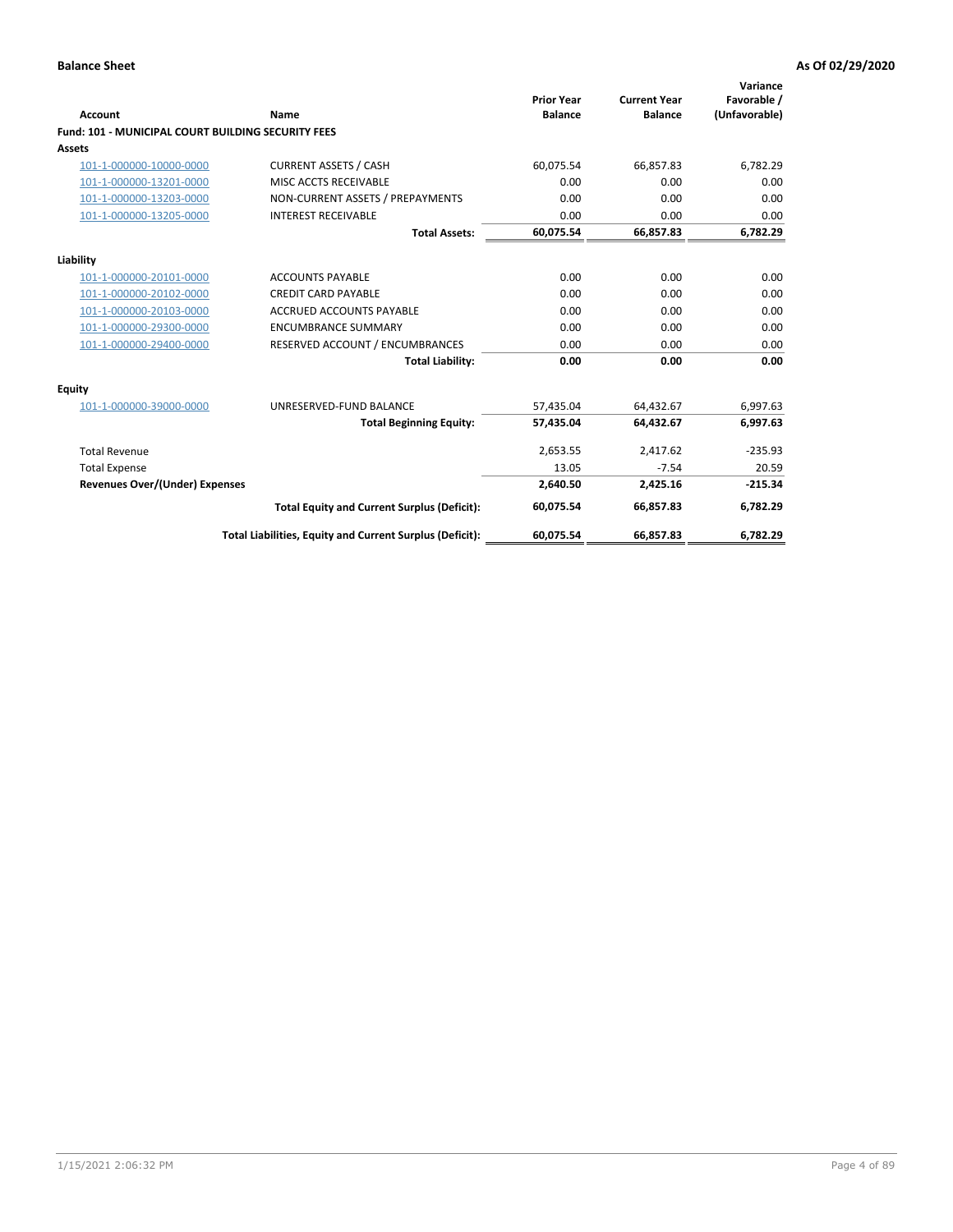| Account                                      | Name                                                     | <b>Prior Year</b><br><b>Balance</b> | <b>Current Year</b><br><b>Balance</b> | Variance<br>Favorable /<br>(Unfavorable) |
|----------------------------------------------|----------------------------------------------------------|-------------------------------------|---------------------------------------|------------------------------------------|
| <b>Fund: 102 - MUNICIPAL COURT TECH FUND</b> |                                                          |                                     |                                       |                                          |
| <b>Assets</b>                                |                                                          |                                     |                                       |                                          |
| 102-1-000000-10000-0000                      | <b>CURRENT ASSETS / CASH</b>                             | 37,786.39                           | 45,965.12                             | 8,178.73                                 |
| 102-1-000000-13201-0000                      | MISC ACCTS RECEIVABLE                                    | 0.00                                | 0.00                                  | 0.00                                     |
|                                              | <b>Total Assets:</b>                                     | 37,786.39                           | 45,965.12                             | 8,178.73                                 |
| Liability                                    |                                                          |                                     |                                       |                                          |
| 102-1-000000-20101-0000                      | <b>ACCOUNTS PAYABLE</b>                                  | 0.00                                | 0.00                                  | 0.00                                     |
| 102-1-000000-20102-0000                      | <b>CREDIT CARD PAYABLE</b>                               | 0.00                                | 0.00                                  | 0.00                                     |
| 102-1-000000-20103-0000                      | <b>ACCRUED ACCOUNTS PAYABLE</b>                          | 0.00                                | 0.00                                  | 0.00                                     |
| 102-1-000000-23001-0000                      | CAPITAL LEASE PAYABLE                                    | 0.00                                | 0.00                                  | 0.00                                     |
| 102-1-000000-23101-0000                      | <b>CAPITAL LEASE PAYABLE</b>                             | 0.00                                | 0.00                                  | 0.00                                     |
| 102-1-000000-29300-0000                      | <b>ENCUMBRANCE SUMMARY</b>                               | 0.00                                | 0.00                                  | 0.00                                     |
| 102-1-000000-29400-0000                      | RESERVED ACCOUNT / ENCUMBRANCES                          | 0.00                                | 0.00                                  | 0.00                                     |
|                                              | <b>Total Liability:</b>                                  | 0.00                                | 0.00                                  | 0.00                                     |
| <b>Equity</b>                                |                                                          |                                     |                                       |                                          |
| 102-1-000000-39000-0000                      | UNRESERVED-FUND BALANCE                                  | 34,640.94                           | 43,106.37                             | 8,465.43                                 |
|                                              | <b>Total Beginning Equity:</b>                           | 34,640.94                           | 43,106.37                             | 8,465.43                                 |
| <b>Total Revenue</b>                         |                                                          | 3,153.39                            | 2,863.81                              | $-289.58$                                |
| <b>Total Expense</b>                         |                                                          | 7.94                                | 5.06                                  | 2.88                                     |
| <b>Revenues Over/(Under) Expenses</b>        |                                                          | 3,145.45                            | 2,858.75                              | $-286.70$                                |
|                                              | <b>Total Equity and Current Surplus (Deficit):</b>       | 37,786.39                           | 45,965.12                             | 8,178.73                                 |
|                                              | Total Liabilities, Equity and Current Surplus (Deficit): | 37,786.39                           | 45,965.12                             | 8,178.73                                 |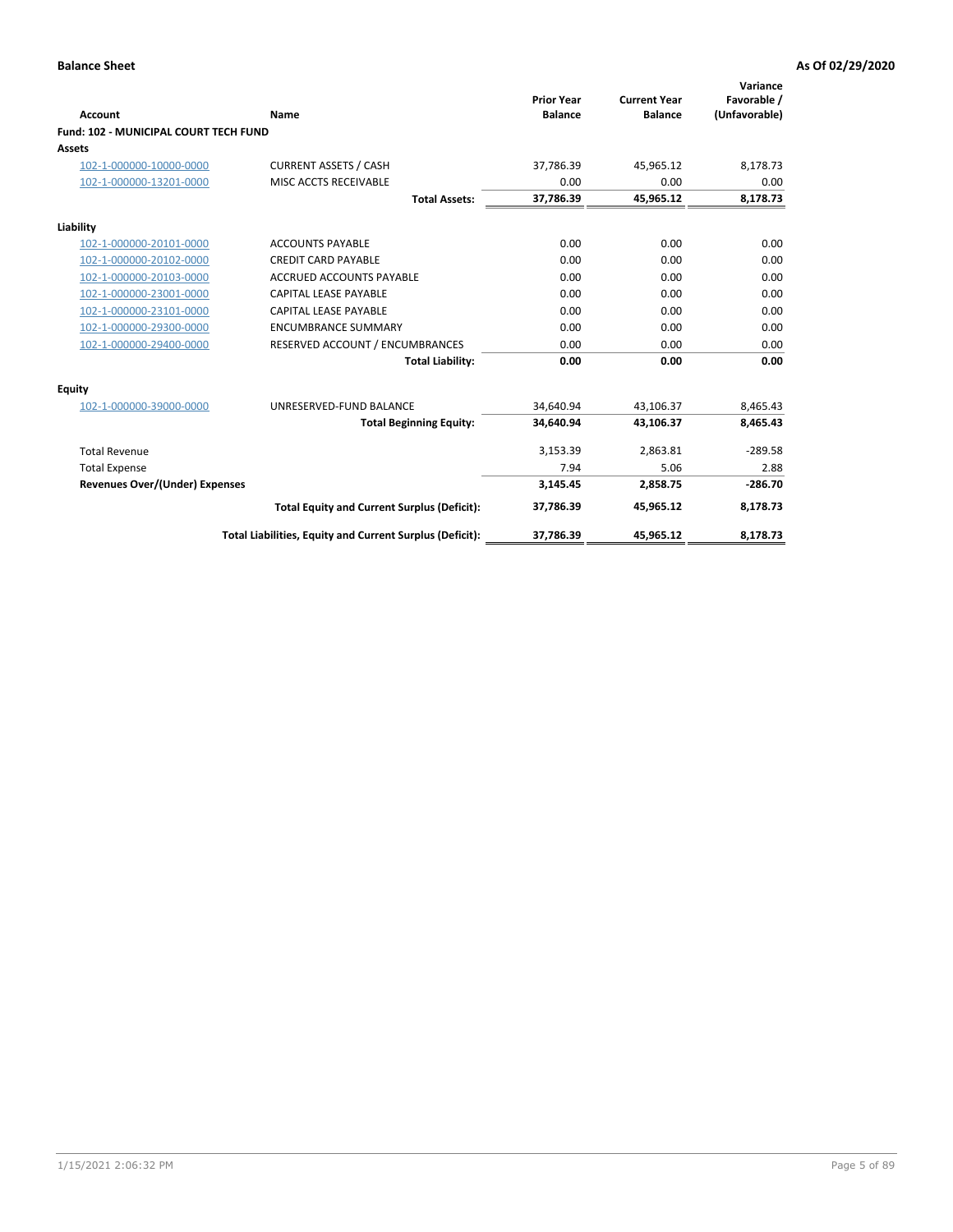| <b>Account</b>                                       | Name                                                     | <b>Prior Year</b><br><b>Balance</b> | <b>Current Year</b><br><b>Balance</b> | Variance<br>Favorable /<br>(Unfavorable) |
|------------------------------------------------------|----------------------------------------------------------|-------------------------------------|---------------------------------------|------------------------------------------|
| <b>Fund: 103 - MUNICIPAL COURT CHILD SAFETY FUND</b> |                                                          |                                     |                                       |                                          |
| <b>Assets</b>                                        |                                                          |                                     |                                       |                                          |
| 103-1-000000-10000-0000                              | <b>CURRENT ASSETS / CASH</b>                             | 12,810.62                           | 14,100.47                             | 1,289.85                                 |
| 103-1-000000-13201-0000                              | MISC ACCTS RECEIVABLE                                    | 0.00                                | 0.00                                  | 0.00                                     |
| 103-1-000000-13203-0000                              | NON-CURRENT ASSETS / PREPAYMENTS                         | 0.00                                | 0.00                                  | 0.00                                     |
| 103-1-000000-13205-0000                              | <b>INTEREST RECEIVABLE</b>                               | 0.00                                | 0.00                                  | 0.00                                     |
|                                                      | <b>Total Assets:</b>                                     | 12,810.62                           | 14,100.47                             | 1,289.85                                 |
| Liability                                            |                                                          |                                     |                                       |                                          |
| 103-1-000000-20101-0000                              | <b>ACCOUNTS PAYABLE</b>                                  | 0.00                                | 0.00                                  | 0.00                                     |
| 103-1-000000-20103-0000                              | <b>ACCRUED ACCOUNTS PAYABLE</b>                          | 0.00                                | 0.00                                  | 0.00                                     |
|                                                      | <b>Total Liability:</b>                                  | 0.00                                | 0.00                                  | 0.00                                     |
| Equity                                               |                                                          |                                     |                                       |                                          |
| 103-1-000000-39000-0000                              | UNRESERVED-FUND BALANCE                                  | 12,648.91                           | 20,596.63                             | 7,947.72                                 |
|                                                      | <b>Total Beginning Equity:</b>                           | 12,648.91                           | 20,596.63                             | 7,947.72                                 |
| <b>Total Revenue</b>                                 |                                                          | 5,882.02                            | 7,028.07                              | 1,146.05                                 |
| <b>Total Expense</b>                                 |                                                          | 5,720.31                            | 13,524.23                             | $-7,803.92$                              |
| <b>Revenues Over/(Under) Expenses</b>                |                                                          | 161.71                              | $-6,496.16$                           | $-6,657.87$                              |
|                                                      | <b>Total Equity and Current Surplus (Deficit):</b>       | 12,810.62                           | 14,100.47                             | 1,289.85                                 |
|                                                      | Total Liabilities, Equity and Current Surplus (Deficit): | 12,810.62                           | 14,100.47                             | 1,289.85                                 |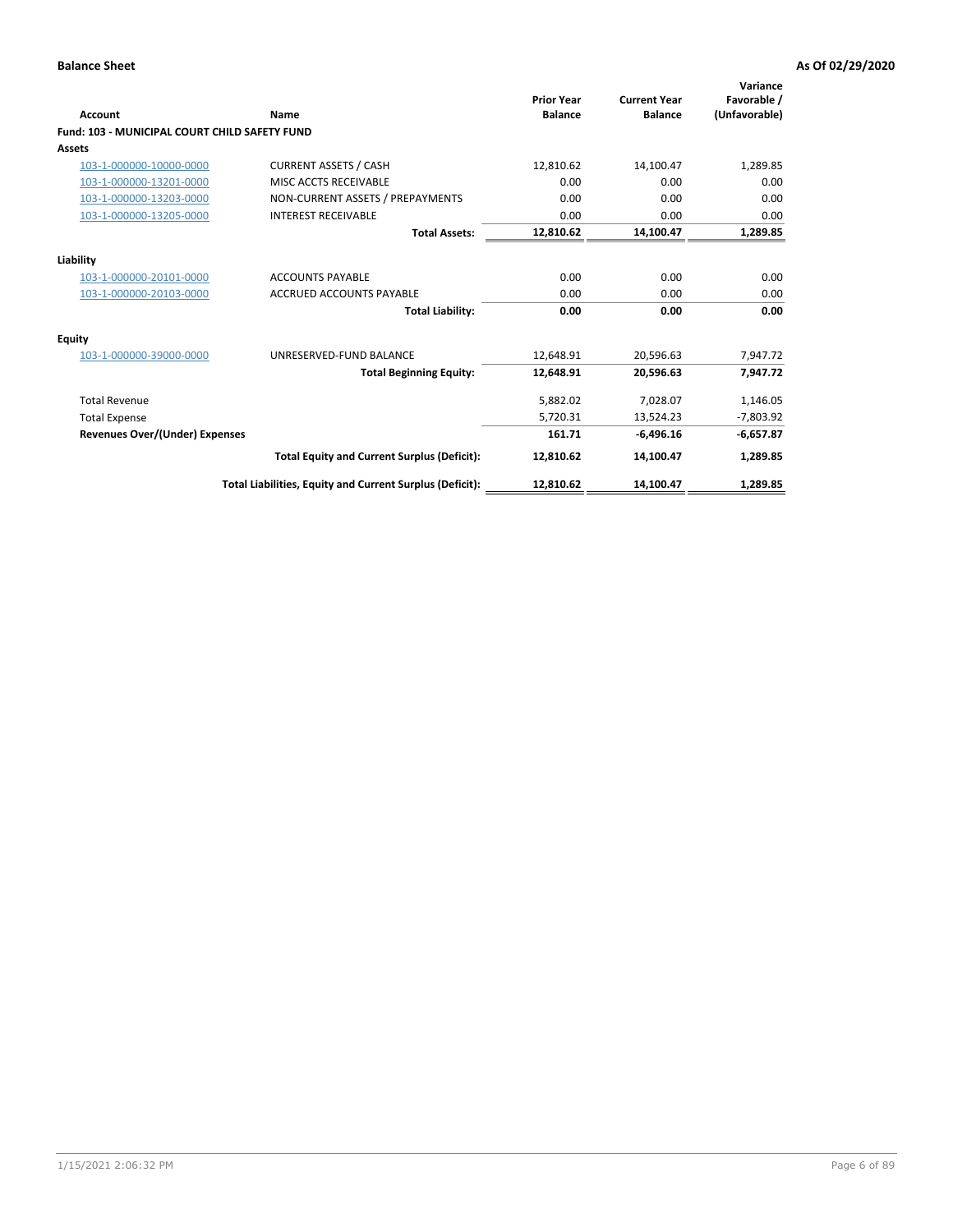|                                           |                                                          |                                     |                                       | Variance                     |
|-------------------------------------------|----------------------------------------------------------|-------------------------------------|---------------------------------------|------------------------------|
| <b>Account</b>                            | Name                                                     | <b>Prior Year</b><br><b>Balance</b> | <b>Current Year</b><br><b>Balance</b> | Favorable /<br>(Unfavorable) |
| <b>Fund: 110 - EXCHANGE BUILDING FUND</b> |                                                          |                                     |                                       |                              |
| <b>Assets</b>                             |                                                          |                                     |                                       |                              |
| 110-1-000000-10000-0000                   | <b>CURRENT ASSETS / CASH</b>                             | -533,019.77                         | -533,047.91                           | $-28.14$                     |
| 110-1-000000-13201-0000                   | MISC ACCTS RECEIVABLE                                    | 0.00                                | 0.00                                  | 0.00                         |
| 110-1-000000-13203-0000                   | NON-CURRENT ASSETS / PREPAYMENTS                         | 0.00                                | 0.00                                  | 0.00                         |
| 110-1-000000-13205-0000                   | <b>INTEREST RECEIVABLE</b>                               | 0.00                                | 0.00                                  | 0.00                         |
| 110-1-000000-14100-0000                   | DUE FROM FUND 100                                        | 0.00                                | 0.00                                  | 0.00                         |
| 110-1-000000-16001-0000                   | FIXED ASSETS / LAND                                      | 0.00                                | 0.00                                  | 0.00                         |
| 110-1-000000-16002-0000                   | <b>IMPROVMENTS-NON BUILDINGS</b>                         | 0.00                                | 0.00                                  | 0.00                         |
| 110-1-000000-16003-0000                   | ACCUMULATED DEPRECIATION                                 | 0.00                                | 0.00                                  | 0.00                         |
| 110-1-000000-16004-0000                   | FIXED ASSETS / BUILDINGS                                 | 0.00                                | 0.00                                  | 0.00                         |
| 110-1-000000-16005-0000                   | ACCUMULATED DEPRECIATION                                 | 0.00                                | 0.00                                  | 0.00                         |
| 110-1-000000-16201-0000                   | <b>MACHINERY AND EQUIPMENT</b>                           | 0.00                                | 0.00                                  | 0.00                         |
| 110-1-000000-16202-0000                   | ACCUMULATED DEPRECATION                                  | 0.00                                | 0.00                                  | 0.00                         |
| 110-1-000000-16301-0000                   | FIXED ASSETS / C W I P                                   | 0.00                                | 0.00                                  | 0.00                         |
|                                           | <b>Total Assets:</b>                                     | $-533,019.77$                       | -533,047.91                           | $-28.14$                     |
|                                           |                                                          |                                     |                                       |                              |
| Liability<br>110-1-000000-20101-0000      | <b>ACCOUNTS PAYABLE</b>                                  | 0.00                                | 0.00                                  | 0.00                         |
| 110-1-000000-20102-0000                   | <b>CREDIT CARD PAYABLE</b>                               | 0.00                                | 0.00                                  | 0.00                         |
| 110-1-000000-20103-0000                   | ACCRUED ACCOUNTS PAYABLE                                 | 0.00                                | 0.00                                  | 0.00                         |
| 110-1-000000-20109-0000                   | MISCELLANEOUS LIABILITIES                                | 0.00                                | 0.00                                  | 0.00                         |
| 110-1-000000-20110-0000                   | REVENUE BONDS PAYABLE                                    | 0.00                                | 0.00                                  | 0.00                         |
| 110-1-000000-20112-0000                   | <b>ACCRUED INTEREST PAYABLE</b>                          | 0.00                                | 0.00                                  | 0.00                         |
| 110-1-000000-20141-0000                   | <b>TELEPHONE CLEARING</b>                                | 0.00                                | 0.00                                  | 0.00                         |
| 110-1-000000-20160-0000                   | <b>UNAPPLIED CREDIT</b>                                  | 0.00                                | 0.00                                  | 0.00                         |
| 110-1-000000-20201-0000                   | <b>DEFERRED REVENUE</b>                                  | 0.00                                | 0.00                                  | 0.00                         |
| 110-1-000000-21001-0000                   | <b>GENERAL FUND / GENERAL FUND</b>                       | 0.00                                | 0.00                                  | 0.00                         |
| 110-1-000000-22001-0000                   | SALARIES PAYABLE                                         | 0.00                                | 0.00                                  | 0.00                         |
| 110-1-000000-22002-0000                   | <b>VACATION/SICK PAYABLE</b>                             | 0.00                                | 0.00                                  | 0.00                         |
| 110-1-000000-26001-0000                   | <b>OBLIG FOR COMP ABSENCES</b>                           | 0.00                                | 0.00                                  | 0.00                         |
| 110-1-000000-26102-0000                   | REVENUE BONDS PAYABLE                                    | 0.00                                | 0.00                                  | 0.00                         |
| 110-1-000000-27001-0000                   | <b>CONTRIBUTED CAPITAL</b>                               | 0.00                                | 0.00                                  | 0.00                         |
| 110-1-000000-29300-0000                   | <b>ENCUMBRANCE SUMMARY</b>                               | 0.00                                | 0.00                                  | 0.00                         |
| 110-1-000000-29400-0100                   | RESERVED ACCOUNT / ENCUMBRANCES                          | 0.00                                | 0.00                                  | 0.00                         |
|                                           | <b>Total Liability:</b>                                  | 0.00                                | 0.00                                  | 0.00                         |
|                                           |                                                          |                                     |                                       |                              |
| <b>Equity</b>                             |                                                          |                                     |                                       |                              |
| 110-1-000000-39000-0000                   | UNRESERVED-FUND BALANCE                                  | 0.00                                | 0.00                                  | 0.00                         |
| <u>110-1-000000-39100-0000</u>            | UNRESERVED-RET. EARNINGS                                 | -533,019.77                         | $-533,047.91$                         | $-28.14$                     |
|                                           | <b>Total Beginning Equity:</b>                           | -533,019.77                         | -533,047.91                           | $-28.14$                     |
| <b>Total Revenue</b>                      |                                                          | 0.00                                | 0.00                                  | 0.00                         |
| <b>Total Expense</b>                      |                                                          | 0.00                                | 0.00                                  | 0.00                         |
| <b>Revenues Over/(Under) Expenses</b>     |                                                          | 0.00                                | 0.00                                  | 0.00                         |
|                                           | <b>Total Equity and Current Surplus (Deficit):</b>       | -533,019.77                         | -533,047.91                           | -28.14                       |
|                                           | Total Liabilities, Equity and Current Surplus (Deficit): | -533,019.77                         | -533,047.91                           | $-28.14$                     |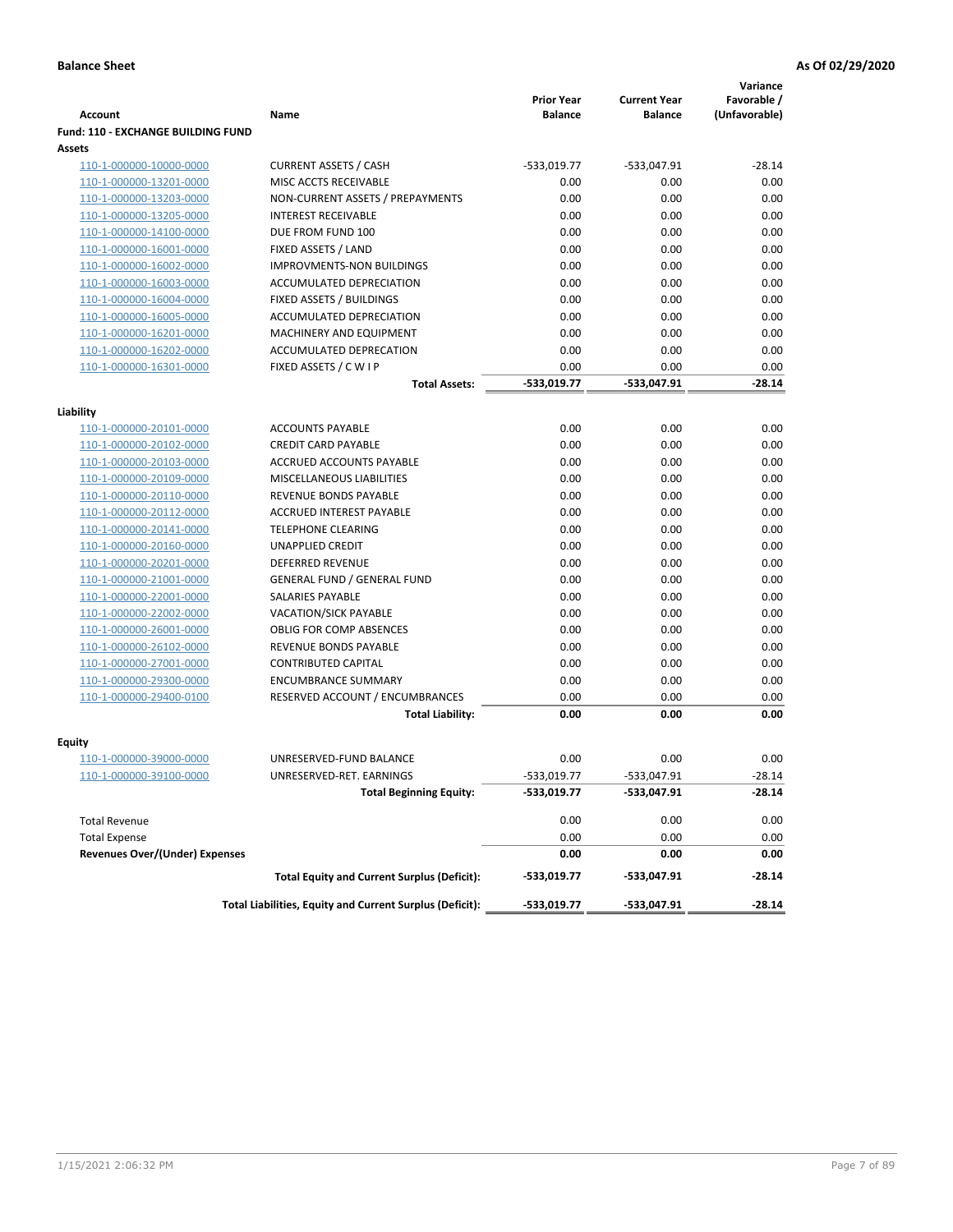| <b>Account</b>                                | Name                                                     | <b>Prior Year</b><br><b>Balance</b> | <b>Current Year</b><br><b>Balance</b> | Variance<br>Favorable /<br>(Unfavorable) |
|-----------------------------------------------|----------------------------------------------------------|-------------------------------------|---------------------------------------|------------------------------------------|
| <b>Fund: 111 - RECREATION ACTIVITIES FUND</b> |                                                          |                                     |                                       |                                          |
| <b>Assets</b>                                 |                                                          |                                     |                                       |                                          |
| 111-1-000000-10000-0000                       | <b>CURRENT ASSETS / CASH</b>                             | $-9,960.01$                         | $-67,244.08$                          | $-57,284.07$                             |
| 111-1-000000-10313-0000                       | <b>CHANGE DRAWER - PARK CONCESSIONS</b>                  | 0.00                                | 0.00                                  | 0.00                                     |
| 111-1-000000-13201-0000                       | MISC ACCTS RECEIVABLE                                    | 0.00                                | 0.00                                  | 0.00                                     |
| 111-1-000000-13205-0000                       | <b>INTEREST RECEIVABLE</b>                               | 0.00                                | 0.00                                  | 0.00                                     |
|                                               | <b>Total Assets:</b>                                     | $-9,960.01$                         | $-67,244.08$                          | $-57,284.07$                             |
| Liability                                     |                                                          |                                     |                                       |                                          |
| 111-1-000000-20101-0000                       | <b>ACCOUNTS PAYABLE</b>                                  | 0.00                                | 0.00                                  | 0.00                                     |
| 111-1-000000-20102-0000                       | <b>CREDIT CARD PAYABLE</b>                               | 0.00                                | 0.00                                  | 0.00                                     |
| 111-1-000000-20103-0000                       | ACCRUED ACCOUNTS PAYABLE                                 | 0.00                                | 0.00                                  | 0.00                                     |
| 111-1-000000-20125-0000                       | SALES TAX PAYABLE / IN THE CITY                          | 0.00                                | 0.00                                  | 0.00                                     |
| 111-1-000000-20160-0000                       | <b>UNAPPLIED CREDIT</b>                                  | 0.00                                | 0.00                                  | 0.00                                     |
| 111-1-000000-20201-0000                       | <b>DEFERRED REVENUE</b>                                  | 0.00                                | 0.00                                  | 0.00                                     |
| 111-1-000000-22001-0000                       | <b>SALARIES PAYABLE</b>                                  | 155.91                              | 155.91                                | 0.00                                     |
| 111-1-000000-29300-0000                       | <b>ENCUMBRANCE SUMMARY</b>                               | 0.00                                | 0.00                                  | 0.00                                     |
| 111-1-000000-29400-0100                       | RESERVED ACCOUNT / ENCUMBRANCES                          | 0.00                                | 0.00                                  | 0.00                                     |
|                                               | <b>Total Liability:</b>                                  | 155.91                              | 155.91                                | 0.00                                     |
| Equity                                        |                                                          |                                     |                                       |                                          |
| 111-1-000000-39000-0000                       | UNRESERVED-FUND BALANCE                                  | 5,989.45                            | $-28,173.50$                          | $-34,162.95$                             |
| 111-1-000000-39100-0000                       | UNRESERVED-RET. EARNINGS                                 | 0.00                                | 0.00                                  | 0.00                                     |
|                                               | <b>Total Beginning Equity:</b>                           | 5,989.45                            | $-28,173.50$                          | $-34,162.95$                             |
| <b>Total Revenue</b>                          |                                                          | 38,737.42                           | 43,648.95                             | 4,911.53                                 |
| <b>Total Expense</b>                          |                                                          | 54,842.79                           | 82,875.44                             | $-28,032.65$                             |
| <b>Revenues Over/(Under) Expenses</b>         |                                                          | $-16, 105.37$                       | $-39,226.49$                          | $-23,121.12$                             |
|                                               | <b>Total Equity and Current Surplus (Deficit):</b>       | $-10,115.92$                        | $-67,399.99$                          | $-57,284.07$                             |
|                                               | Total Liabilities, Equity and Current Surplus (Deficit): | $-9,960.01$                         | $-67,244.08$                          | $-57,284.07$                             |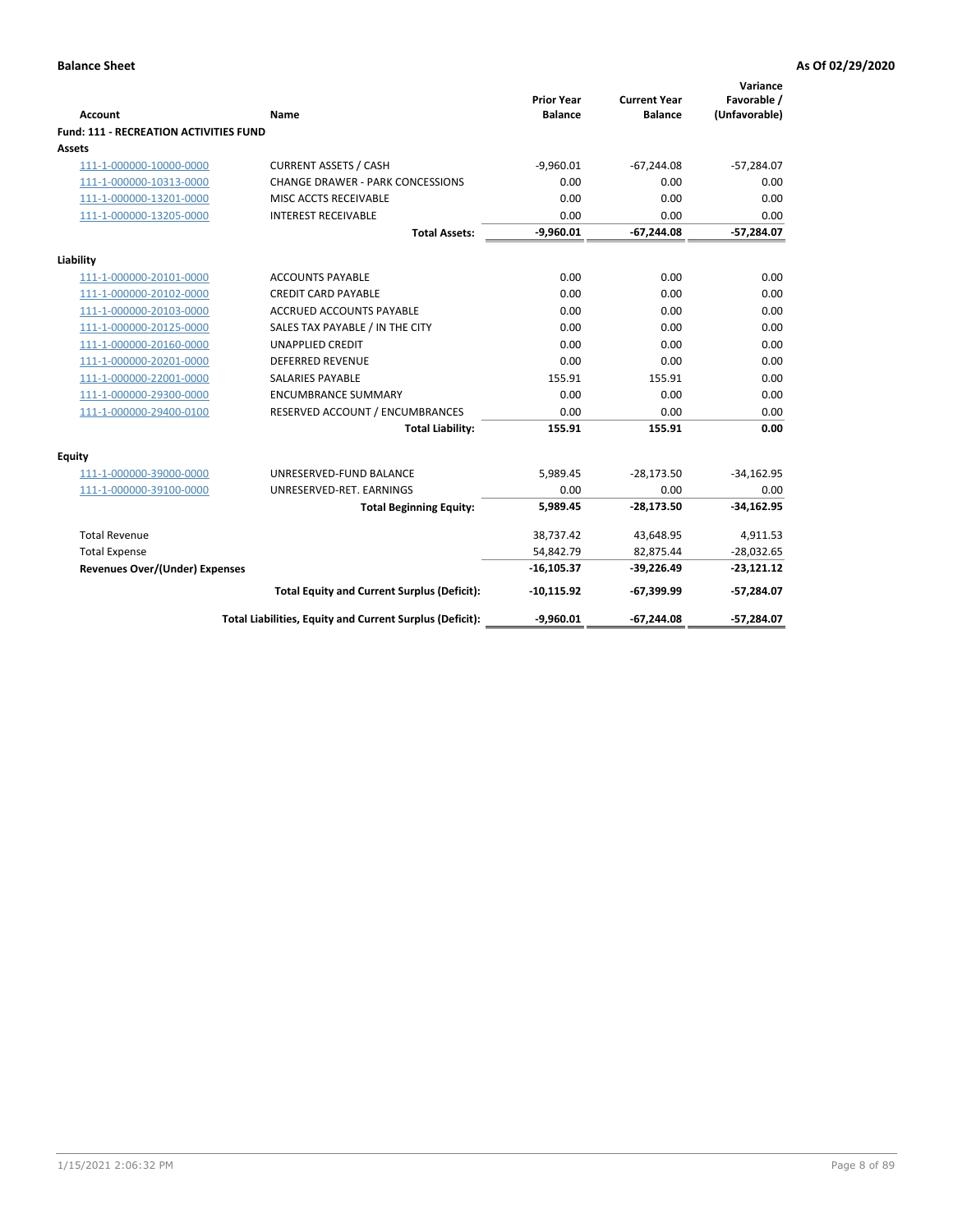|                                       |                                                          |                                     |                                       | Variance                     |
|---------------------------------------|----------------------------------------------------------|-------------------------------------|---------------------------------------|------------------------------|
| <b>Account</b>                        | Name                                                     | <b>Prior Year</b><br><b>Balance</b> | <b>Current Year</b><br><b>Balance</b> | Favorable /<br>(Unfavorable) |
| Fund: 112 - GUN RANGE FUND            |                                                          |                                     |                                       |                              |
| <b>Assets</b>                         |                                                          |                                     |                                       |                              |
| 112-1-000000-10000-0000               | <b>CURRENT ASSETS / CASH</b>                             | $-1,342.24$                         | 1,209.22                              | 2,551.46                     |
| 112-1-000000-13201-0000               | MISC ACCTS RECEIVABLE                                    | 0.00                                | 0.00                                  | 0.00                         |
|                                       | <b>Total Assets:</b>                                     | $-1,342.24$                         | 1,209.22                              | 2,551.46                     |
| Liability                             |                                                          |                                     |                                       |                              |
| 112-1-000000-20101-0000               | <b>ACCOUNTS PAYABLE</b>                                  | 0.00                                | 0.00                                  | 0.00                         |
| 112-1-000000-20103-0000               | <b>ACCRUED ACCOUNTS PAYABLE</b>                          | 0.00                                | 0.00                                  | 0.00                         |
| 112-1-000000-20160-0000               | <b>UNAPPLIED CREDIT</b>                                  | 0.00                                | 0.00                                  | 0.00                         |
| 112-1-000000-21001-0000               | <b>GENERAL FUND / GENERAL FUND</b>                       | 0.00                                | 0.00                                  | 0.00                         |
| 112-1-000000-29300-0000               | <b>ENCUMBRANCE SUMMARY</b>                               | 0.00                                | 0.00                                  | 0.00                         |
| 112-1-000000-29400-0100               | RESERVED ACCOUNT / ENCUMBRANCES                          | 0.00                                | 0.00                                  | 0.00                         |
|                                       | <b>Total Liability:</b>                                  | 0.00                                | 0.00                                  | 0.00                         |
| Equity                                |                                                          |                                     |                                       |                              |
| 112-1-000000-39000-0000               | UNRESERVED-FUND BALANCE                                  | $-1,342.20$                         | 908.04                                | 2,250.24                     |
| 112-1-000000-39100-0000               | UNRESERVED-RET. EARNINGS                                 | 0.00                                | 0.00                                  | 0.00                         |
|                                       | <b>Total Beginning Equity:</b>                           | $-1,342.20$                         | 908.04                                | 2,250.24                     |
| <b>Total Revenue</b>                  |                                                          | 70.00                               | 734.31                                | 664.31                       |
| <b>Total Expense</b>                  |                                                          | 70.04                               | 433.13                                | $-363.09$                    |
| <b>Revenues Over/(Under) Expenses</b> |                                                          | $-0.04$                             | 301.18                                | 301.22                       |
|                                       | <b>Total Equity and Current Surplus (Deficit):</b>       | $-1,342.24$                         | 1,209.22                              | 2,551.46                     |
|                                       | Total Liabilities, Equity and Current Surplus (Deficit): | $-1,342.24$                         | 1,209.22                              | 2,551.46                     |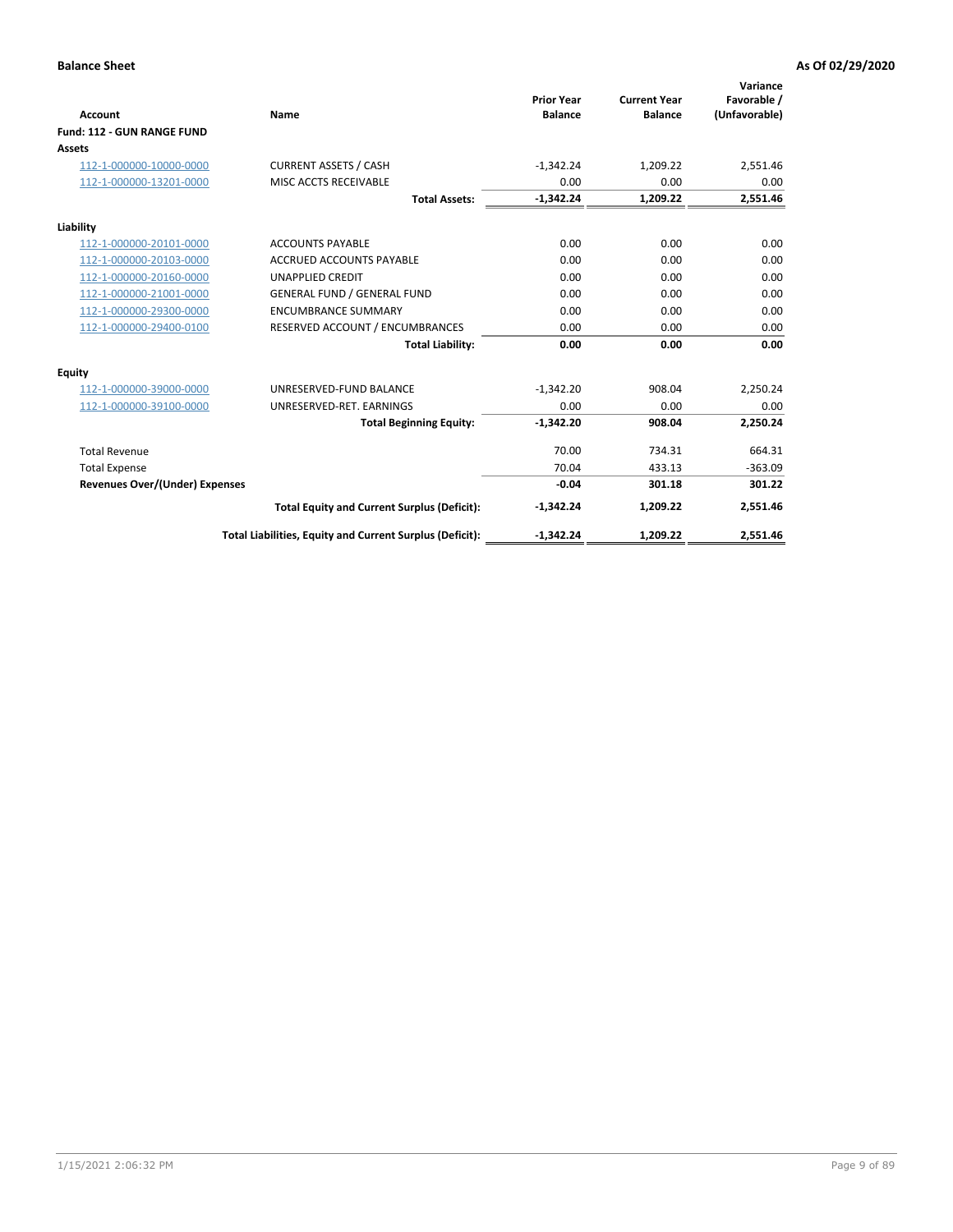| <b>Account</b>                               | <b>Name</b>                                              | <b>Prior Year</b><br><b>Balance</b> | <b>Current Year</b><br><b>Balance</b> | Variance<br>Favorable /<br>(Unfavorable) |
|----------------------------------------------|----------------------------------------------------------|-------------------------------------|---------------------------------------|------------------------------------------|
| Fund: 113 - HOTEL / MOTEL OCCUPANCY TAX FUND |                                                          |                                     |                                       |                                          |
| Assets                                       |                                                          |                                     |                                       |                                          |
| 113-1-000000-10000-0000                      | <b>CURRENT ASSETS / CASH</b>                             | 393,880.55                          | 461,682.56                            | 67,802.01                                |
| 113-1-000000-13101-0000                      | TAX RECEIVABLE-CURRENT                                   | 0.00                                | 0.00                                  | 0.00                                     |
| 113-1-000000-13201-0000                      | MISC ACCTS RECEIVABLE                                    | 0.00                                | 0.00                                  | 0.00                                     |
| 113-1-000000-13202-0000                      | <b>EMPLOYEE ADVANCES</b>                                 | 0.00                                | 0.00                                  | 0.00                                     |
| 113-1-000000-13203-0000                      | NON-CURRENT ASSETS / PREPAYMENTS                         | 0.00                                | 0.00                                  | 0.00                                     |
| 113-1-000000-13205-0000                      | <b>INTEREST RECEIVABLE</b>                               | 0.00                                | 0.00                                  | 0.00                                     |
|                                              | <b>Total Assets:</b>                                     | 393,880.55                          | 461,682.56                            | 67,802.01                                |
|                                              |                                                          |                                     |                                       |                                          |
| Liability                                    |                                                          |                                     |                                       |                                          |
| 113-1-000000-20101-0000                      | <b>ACCOUNTS PAYABLE</b>                                  | 600.00                              | 0.00                                  | 600.00                                   |
| 113-1-000000-20102-0000                      | <b>CREDIT CARD PAYABLE</b>                               | 0.00<br>0.00                        | 0.00                                  | 0.00<br>0.00                             |
| 113-1-000000-20103-0000                      | ACCRUED ACCOUNTS PAYABLE                                 |                                     | 0.00                                  |                                          |
| 113-1-000000-20144-0000                      | SPECIAL EVENT DONATIONS                                  | $-1,046.65$                         | $-1,046.65$                           | 0.00                                     |
| 113-1-000000-22001-0000                      | <b>SALARIES PAYABLE</b>                                  | 1,702.66                            | 1,702.66                              | 0.00                                     |
| 113-1-000000-24001-0000                      | O/S CHECKS PAYABLE                                       | 0.00                                | 0.00                                  | 0.00                                     |
| 113-1-000000-29300-0000                      | <b>ENCUMBRANCE SUMMARY</b>                               | 0.00                                | 0.00                                  | 0.00                                     |
| 113-1-000000-29400-0100                      | RESERVED ACCOUNT / ENCUMBRANCES                          | 0.00                                | 0.00                                  | 0.00                                     |
|                                              | <b>Total Liability:</b>                                  | 1,256.01                            | 656.01                                | 600.00                                   |
| Equity                                       |                                                          |                                     |                                       |                                          |
| 113-1-000000-39000-0000                      | UNRESERVED-FUND BALANCE                                  | 448,485.81                          | 464,662.03                            | 16,176.22                                |
|                                              | <b>Total Beginning Equity:</b>                           | 448,485.81                          | 464,662.03                            | 16,176.22                                |
| <b>Total Revenue</b>                         |                                                          | 213,867.87                          | 226,133.56                            | 12,265.69                                |
| <b>Total Expense</b>                         |                                                          | 269,729.14                          | 229,769.04                            | 39,960.10                                |
| <b>Revenues Over/(Under) Expenses</b>        |                                                          | $-55,861.27$                        | $-3,635.48$                           | 52,225.79                                |
|                                              | <b>Total Equity and Current Surplus (Deficit):</b>       | 392,624.54                          | 461,026.55                            | 68,402.01                                |
|                                              | Total Liabilities, Equity and Current Surplus (Deficit): | 393,880.55                          | 461,682.56                            | 67,802.01                                |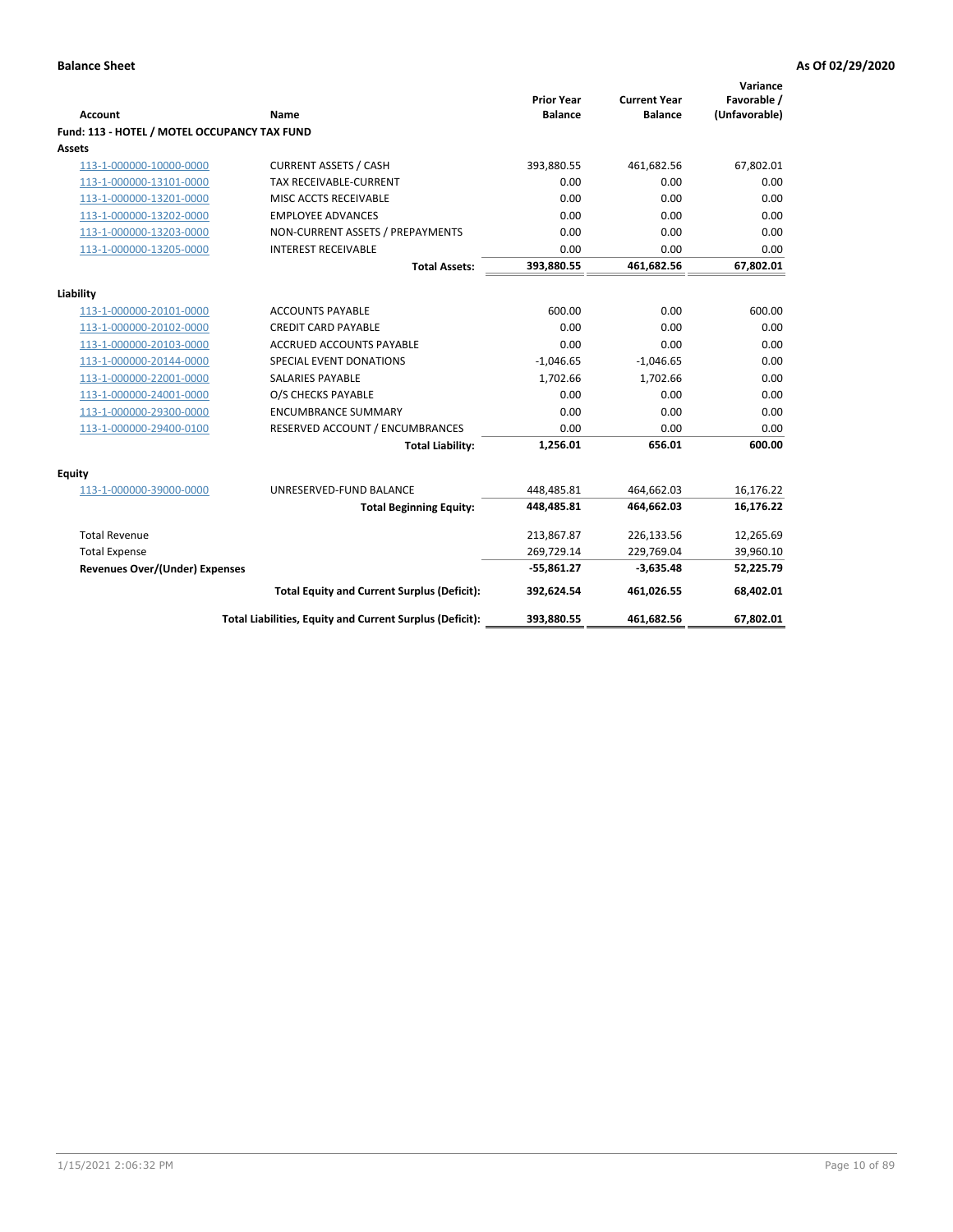| <b>Account</b>                        | Name                                                     | <b>Prior Year</b><br><b>Balance</b> | <b>Current Year</b><br><b>Balance</b> | Variance<br>Favorable /<br>(Unfavorable) |
|---------------------------------------|----------------------------------------------------------|-------------------------------------|---------------------------------------|------------------------------------------|
| Fund: 114 - VENUE MANAGEMENT FUND     |                                                          |                                     |                                       |                                          |
| Assets                                |                                                          |                                     |                                       |                                          |
| 114-1-000000-10000-0000               | <b>CURRENT ASSETS / CASH</b>                             | $-119,958.17$                       | $-137,813.03$                         | $-17,854.86$                             |
| 114-1-000000-10311-0000               | CASH / PETTY CASH/CHANGE DRAWERS                         | 200.00                              | 200.00                                | 0.00                                     |
| 114-1-000000-13201-0000               | MISC ACCTS RECEIVABLE                                    | 0.00                                | 0.00                                  | 0.00                                     |
| 114-1-000000-13203-0000               | NON-CURRENT ASSETS / PREPAYMENTS                         | 0.00                                | 0.00                                  | 0.00                                     |
| 114-1-000000-13205-0000               | <b>INTEREST RECEIVABLE</b>                               | 0.00                                | 0.00                                  | 0.00                                     |
|                                       | <b>Total Assets:</b>                                     | $-119,758.17$                       | $-137,613.03$                         | $-17,854.86$                             |
| Liability                             |                                                          |                                     |                                       |                                          |
| 114-1-000000-20101-0000               | <b>ACCOUNTS PAYABLE</b>                                  | 0.00                                | 0.00                                  | 0.00                                     |
| 114-1-000000-20102-0000               | <b>CREDIT CARD PAYABLE</b>                               | 0.00                                | 0.00                                  | 0.00                                     |
| 114-1-000000-20103-0000               | <b>ACCRUED ACCOUNTS PAYABLE</b>                          | 0.00                                | 0.00                                  | 0.00                                     |
| 114-1-000000-20125-0000               | SALES TAX PAYABLE / IN THE CITY                          | 5.78                                | 4.45                                  | 1.33                                     |
| 114-1-000000-20144-0000               | SPECIAL EVENT DONATIONS                                  | 3,915.33                            | 16,777.39                             | $-12,862.06$                             |
| 114-1-000000-20150-0000               | TICKET SALE SHARING                                      | 46,375.20                           | 16,010.00                             | 30,365.20                                |
| 114-1-000000-20151-0000               | <b>SOUND &amp; LIGHTING</b>                              | 0.00                                | 0.00                                  | 0.00                                     |
| 114-1-000000-20160-0000               | <b>UNAPPLIED CREDIT</b>                                  | 0.00                                | 0.00                                  | 0.00                                     |
| 114-1-000000-20201-0000               | <b>DEFERRED REVENUE</b>                                  | 0.00                                | 0.00                                  | 0.00                                     |
| 114-1-000000-22001-0000               | SALARIES PAYABLE                                         | 1,154.26                            | 1,154.26                              | 0.00                                     |
| 114-1-000000-24010-0000               | <b>CIVIC CENTER DEPOSITS</b>                             | 6,520.00                            | 4,750.00                              | 1,770.00                                 |
| 114-1-000000-24012-0000               | <b>AUDITORIUM DEPOSITS</b>                               | 10,475.00                           | 12,837.50                             | $-2,362.50$                              |
| 114-1-000000-29300-0000               | <b>ENCUMBRANCE SUMMARY</b>                               | 0.00                                | 0.00                                  | 0.00                                     |
| 114-1-000000-29400-0000               | RESERVED ACCOUNT / ENCUMBRANCES                          | 0.00                                | 0.00                                  | 0.00                                     |
|                                       | <b>Total Liability:</b>                                  | 68,445.57                           | 51,533.60                             | 16,911.97                                |
| Equity                                |                                                          |                                     |                                       |                                          |
| 114-1-000000-39000-0000               | UNRESERVED-FUND BALANCE                                  | $-110,063.43$                       | $-192,604.81$                         | $-82,541.38$                             |
|                                       | <b>Total Beginning Equity:</b>                           | $-110,063.43$                       | -192,604.81                           | $-82,541.38$                             |
| <b>Total Revenue</b>                  |                                                          | 31,372.25                           | 90,303.20                             | 58,930.95                                |
| <b>Total Expense</b>                  |                                                          | 109,512.56                          | 86,845.02                             | 22,667.54                                |
| <b>Revenues Over/(Under) Expenses</b> |                                                          | $-78,140.31$                        | 3,458.18                              | 81,598.49                                |
|                                       | <b>Total Equity and Current Surplus (Deficit):</b>       | $-188,203.74$                       | $-189, 146.63$                        | -942.89                                  |
|                                       | Total Liabilities, Equity and Current Surplus (Deficit): | -119,758.17                         | $-137,613.03$                         | $-17,854.86$                             |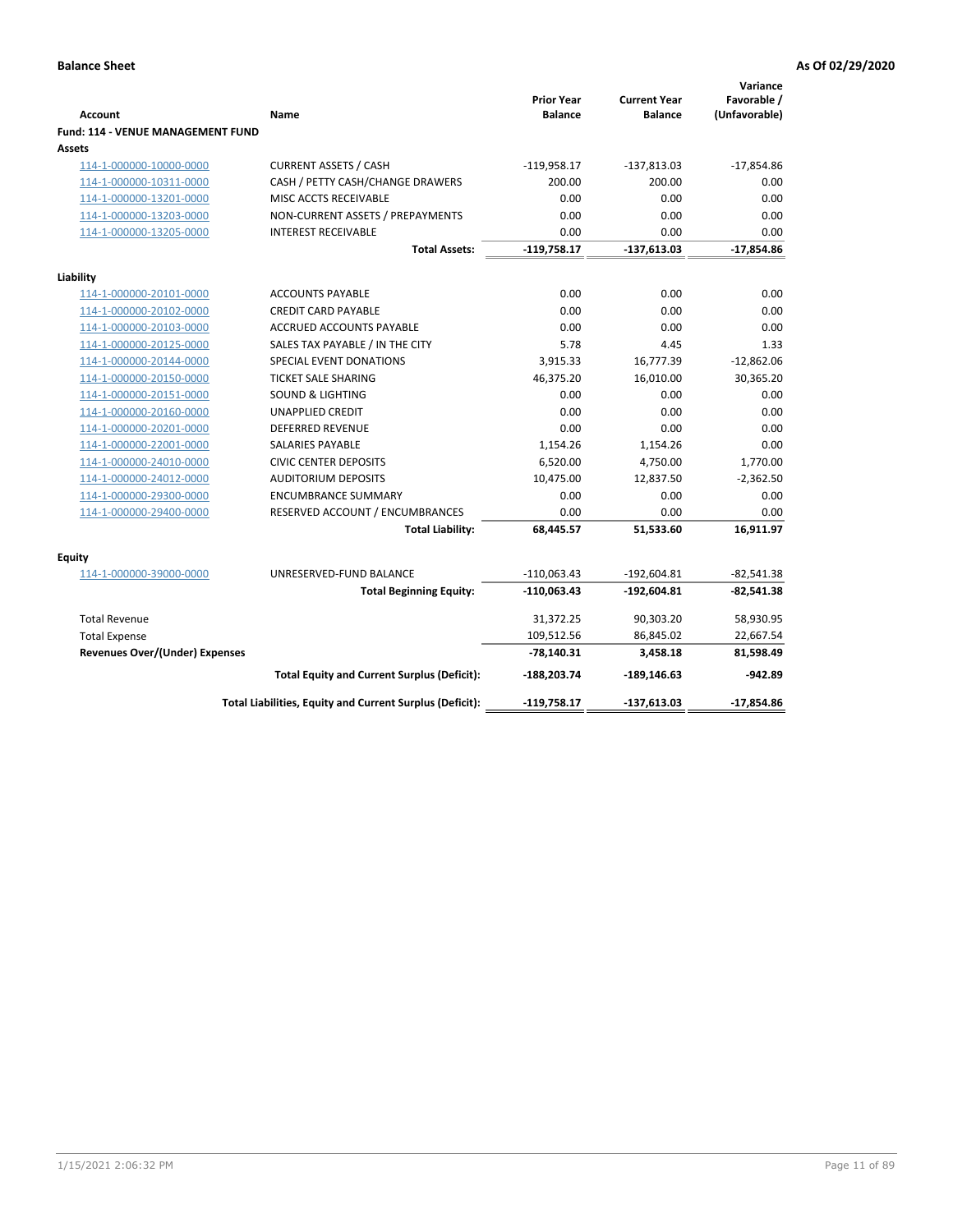| <b>Account</b>                        | <b>Name</b>                                              | <b>Prior Year</b><br><b>Balance</b> | <b>Current Year</b><br><b>Balance</b> | Variance<br>Favorable /<br>(Unfavorable) |
|---------------------------------------|----------------------------------------------------------|-------------------------------------|---------------------------------------|------------------------------------------|
| Fund: 115 - TIRZ FUND                 |                                                          |                                     |                                       |                                          |
| <b>Assets</b>                         |                                                          |                                     |                                       |                                          |
| 115-1-000000-10000-0000               | <b>CURRENT ASSETS / CASH</b>                             | 0.00                                | 0.00                                  | 0.00                                     |
| 115-1-000000-13101-0000               | <b>TAX RECEIVABLE-CURRENT</b>                            | 0.00                                | 0.00                                  | 0.00                                     |
| 115-1-000000-13102-0000               | <b>TAXES REC-DELINQUENT</b>                              | 0.00                                | 0.00                                  | 0.00                                     |
| 115-1-000000-13103-0000               | ALLOW FOR UNCOLLECT TAXES                                | 0.00                                | 0.00                                  | 0.00                                     |
| 115-1-000000-13201-0000               | MISC ACCTS RECEIVABLE                                    | 0.00                                | 0.00                                  | 0.00                                     |
| 115-1-000000-13205-0000               | <b>INTEREST RECEIVABLE</b>                               | 0.00                                | 0.00                                  | 0.00                                     |
|                                       | <b>Total Assets:</b>                                     | 0.00                                | 0.00                                  | 0.00                                     |
| Liability                             |                                                          |                                     |                                       |                                          |
| 115-1-000000-20101-0000               | <b>ACCOUNTS PAYABLE</b>                                  | 0.00                                | 0.00                                  | 0.00                                     |
| 115-1-000000-20103-0000               | <b>ACCRUED ACCOUNTS PAYABLE</b>                          | 0.00                                | 0.00                                  | 0.00                                     |
| 115-1-000000-20203-0000               | <b>DEFERRED TAX REVENUE</b>                              | 0.00                                | 0.00                                  | 0.00                                     |
| 115-1-000000-29300-0000               | <b>ENCUMBRANCE SUMMARY</b>                               | 0.00                                | 0.00                                  | 0.00                                     |
| 115-1-000000-29400-0100               | RESERVED ACCOUNT / ENCUMBRANCES                          | 0.00                                | 0.00                                  | 0.00                                     |
|                                       | <b>Total Liability:</b>                                  | 0.00                                | 0.00                                  | 0.00                                     |
| Equity                                |                                                          |                                     |                                       |                                          |
| 115-1-000000-39000-0000               | UNRESERVED-FUND BALANCE                                  | 0.00                                | 0.00                                  | 0.00                                     |
| 115-1-000000-39100-0000               | UNRESERVED-RET. EARNINGS                                 | 0.00                                | 0.00                                  | 0.00                                     |
|                                       | <b>Total Beginning Equity:</b>                           | 0.00                                | 0.00                                  | 0.00                                     |
| <b>Total Revenue</b>                  |                                                          | 0.00                                | 0.00                                  | 0.00                                     |
| <b>Total Expense</b>                  |                                                          | 0.00                                | 0.00                                  | 0.00                                     |
| <b>Revenues Over/(Under) Expenses</b> |                                                          | 0.00                                | 0.00                                  | 0.00                                     |
|                                       | <b>Total Equity and Current Surplus (Deficit):</b>       | 0.00                                | 0.00                                  | 0.00                                     |
|                                       | Total Liabilities, Equity and Current Surplus (Deficit): | 0.00                                | 0.00                                  | 0.00                                     |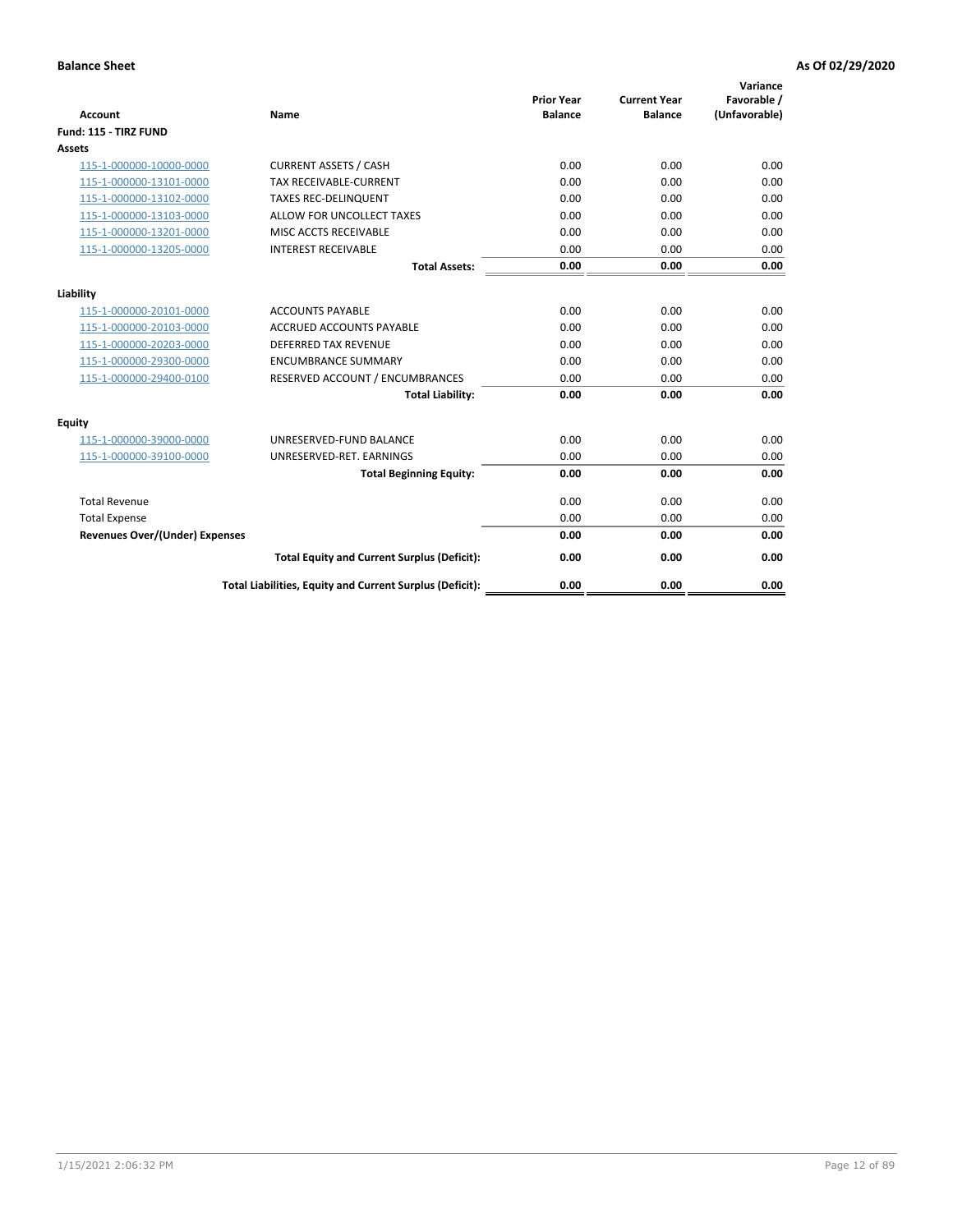| <b>Account</b>                        | <b>Name</b>                                              | <b>Prior Year</b><br><b>Balance</b> | <b>Current Year</b><br><b>Balance</b> | Variance<br>Favorable /<br>(Unfavorable) |
|---------------------------------------|----------------------------------------------------------|-------------------------------------|---------------------------------------|------------------------------------------|
| Fund: 116 - ROADWAY IMPACT FEE 1      |                                                          |                                     |                                       |                                          |
| Assets                                |                                                          |                                     |                                       |                                          |
| 116-1-000000-10000-0000               | <b>CURRENT ASSETS / CASH</b>                             | 0.00                                | 0.00                                  | 0.00                                     |
| 116-1-000000-13201-0000               | <b>MISC ACCTS RECEIVABLE</b>                             | 0.00                                | 0.00                                  | 0.00                                     |
| 116-1-000000-13205-0000               | <b>INTEREST RECEIVABLE</b>                               | 0.00                                | 0.00                                  | 0.00                                     |
|                                       | <b>Total Assets:</b>                                     | 0.00                                | 0.00                                  | 0.00                                     |
| Liability                             |                                                          |                                     |                                       |                                          |
| 116-1-000000-20101-0000               | <b>ACCOUNTS PAYABLE</b>                                  | 0.00                                | 0.00                                  | 0.00                                     |
| 116-1-000000-20103-0000               | <b>ACCRUED ACCOUNTS PAYABLE</b>                          | 0.00                                | 0.00                                  | 0.00                                     |
|                                       | <b>Total Liability:</b>                                  | 0.00                                | 0.00                                  | 0.00                                     |
| Equity                                |                                                          |                                     |                                       |                                          |
| 116-1-000000-39000-0000               | UNRESERVED-FUND BALANCE                                  | 0.00                                | 0.00                                  | 0.00                                     |
| 116-1-000000-39100-0000               | UNRESERVED-RET, EARNINGS                                 | 0.00                                | 0.00                                  | 0.00                                     |
|                                       | <b>Total Beginning Equity:</b>                           | 0.00                                | 0.00                                  | 0.00                                     |
| <b>Total Revenue</b>                  |                                                          | 0.00                                | 0.00                                  | 0.00                                     |
| <b>Total Expense</b>                  |                                                          | 0.00                                | 0.00                                  | 0.00                                     |
| <b>Revenues Over/(Under) Expenses</b> |                                                          | 0.00                                | 0.00                                  | 0.00                                     |
|                                       | <b>Total Equity and Current Surplus (Deficit):</b>       | 0.00                                | 0.00                                  | 0.00                                     |
|                                       | Total Liabilities, Equity and Current Surplus (Deficit): | 0.00                                | 0.00                                  | 0.00                                     |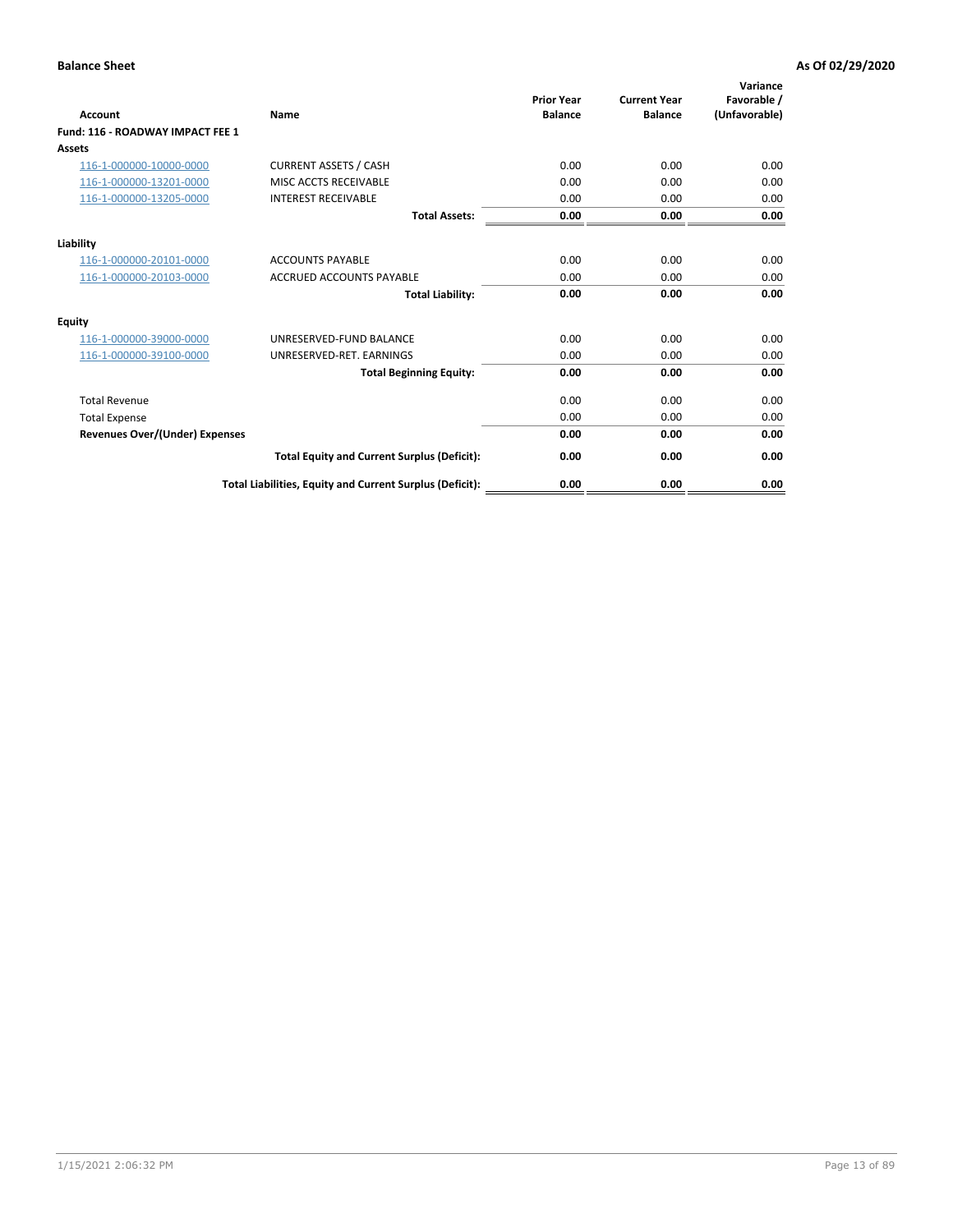| <b>Account</b>                        | <b>Name</b>                                              | <b>Prior Year</b><br><b>Balance</b> | <b>Current Year</b><br><b>Balance</b> | Variance<br>Favorable /<br>(Unfavorable) |
|---------------------------------------|----------------------------------------------------------|-------------------------------------|---------------------------------------|------------------------------------------|
| Fund: 117 - ROADWAY IMPACT FEE 2      |                                                          |                                     |                                       |                                          |
| Assets                                |                                                          |                                     |                                       |                                          |
| 117-1-000000-10000-0000               | <b>CURRENT ASSETS / CASH</b>                             | 0.00                                | 0.00                                  | 0.00                                     |
| 117-1-000000-13201-0000               | <b>MISC ACCTS RECEIVABLE</b>                             | 0.00                                | 0.00                                  | 0.00                                     |
| 117-1-000000-13205-0000               | <b>INTEREST RECEIVABLE</b>                               | 0.00                                | 0.00                                  | 0.00                                     |
|                                       | <b>Total Assets:</b>                                     | 0.00                                | 0.00                                  | 0.00                                     |
| Liability                             |                                                          |                                     |                                       |                                          |
| 117-1-000000-20101-0000               | <b>ACCOUNTS PAYABLE</b>                                  | 0.00                                | 0.00                                  | 0.00                                     |
| 117-1-000000-20103-0000               | <b>ACCRUED ACCOUNTS PAYABLE</b>                          | 0.00                                | 0.00                                  | 0.00                                     |
|                                       | <b>Total Liability:</b>                                  | 0.00                                | 0.00                                  | 0.00                                     |
| Equity                                |                                                          |                                     |                                       |                                          |
| 117-1-000000-39000-0000               | UNRESERVED-FUND BALANCE                                  | 0.00                                | 0.00                                  | 0.00                                     |
| 117-1-000000-39100-0000               | UNRESERVED-RET, EARNINGS                                 | 0.00                                | 0.00                                  | 0.00                                     |
|                                       | <b>Total Beginning Equity:</b>                           | 0.00                                | 0.00                                  | 0.00                                     |
| <b>Total Revenue</b>                  |                                                          | 0.00                                | 0.00                                  | 0.00                                     |
| <b>Total Expense</b>                  |                                                          | 0.00                                | 0.00                                  | 0.00                                     |
| <b>Revenues Over/(Under) Expenses</b> |                                                          | 0.00                                | 0.00                                  | 0.00                                     |
|                                       | <b>Total Equity and Current Surplus (Deficit):</b>       | 0.00                                | 0.00                                  | 0.00                                     |
|                                       | Total Liabilities, Equity and Current Surplus (Deficit): | 0.00                                | 0.00                                  | 0.00                                     |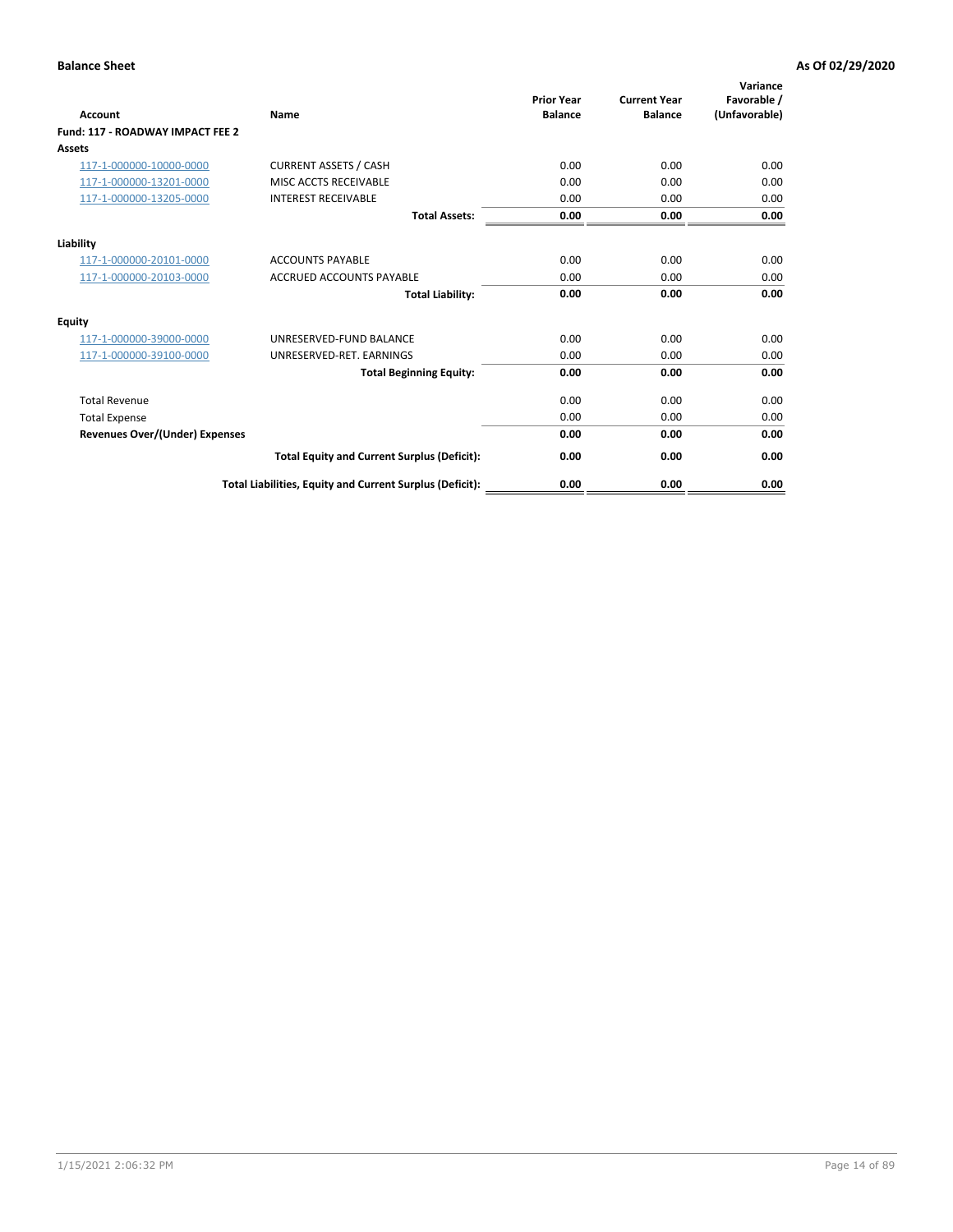| Account                                 | <b>Name</b>                                              | <b>Prior Year</b><br><b>Balance</b> | <b>Current Year</b><br><b>Balance</b> | Variance<br>Favorable /<br>(Unfavorable) |
|-----------------------------------------|----------------------------------------------------------|-------------------------------------|---------------------------------------|------------------------------------------|
| <b>Fund: 118 - ROADWAY IMPACT FEE 3</b> |                                                          |                                     |                                       |                                          |
| Assets                                  |                                                          |                                     |                                       |                                          |
| 118-1-000000-10000-0000                 | <b>CURRENT ASSETS / CASH</b>                             | 0.00                                | 0.00                                  | 0.00                                     |
| 118-1-000000-13201-0000                 | <b>MISC ACCTS RECEIVABLE</b>                             | 0.00                                | 0.00                                  | 0.00                                     |
| 118-1-000000-13205-0000                 | <b>INTEREST RECEIVABLE</b>                               | 0.00                                | 0.00                                  | 0.00                                     |
|                                         | <b>Total Assets:</b>                                     | 0.00                                | 0.00                                  | 0.00                                     |
| Liability                               |                                                          |                                     |                                       |                                          |
| 118-1-000000-20101-0000                 | <b>ACCOUNTS PAYABLE</b>                                  | 0.00                                | 0.00                                  | 0.00                                     |
| 118-1-000000-20103-0000                 | <b>ACCRUED ACCOUNTS PAYABLE</b>                          | 0.00                                | 0.00                                  | 0.00                                     |
|                                         | <b>Total Liability:</b>                                  | 0.00                                | 0.00                                  | 0.00                                     |
| Equity                                  |                                                          |                                     |                                       |                                          |
| 118-1-000000-39000-0000                 | UNRESERVED-FUND BALANCE                                  | 0.00                                | 0.00                                  | 0.00                                     |
| 118-1-000000-39100-0000                 | UNRESERVED-RET. EARNINGS                                 | 0.00                                | 0.00                                  | 0.00                                     |
|                                         | <b>Total Beginning Equity:</b>                           | 0.00                                | 0.00                                  | 0.00                                     |
| <b>Total Revenue</b>                    |                                                          | 0.00                                | 0.00                                  | 0.00                                     |
| <b>Total Expense</b>                    |                                                          | 0.00                                | 0.00                                  | 0.00                                     |
| <b>Revenues Over/(Under) Expenses</b>   |                                                          | 0.00                                | 0.00                                  | 0.00                                     |
|                                         | <b>Total Equity and Current Surplus (Deficit):</b>       | 0.00                                | 0.00                                  | 0.00                                     |
|                                         | Total Liabilities, Equity and Current Surplus (Deficit): | 0.00                                | 0.00                                  | 0.00                                     |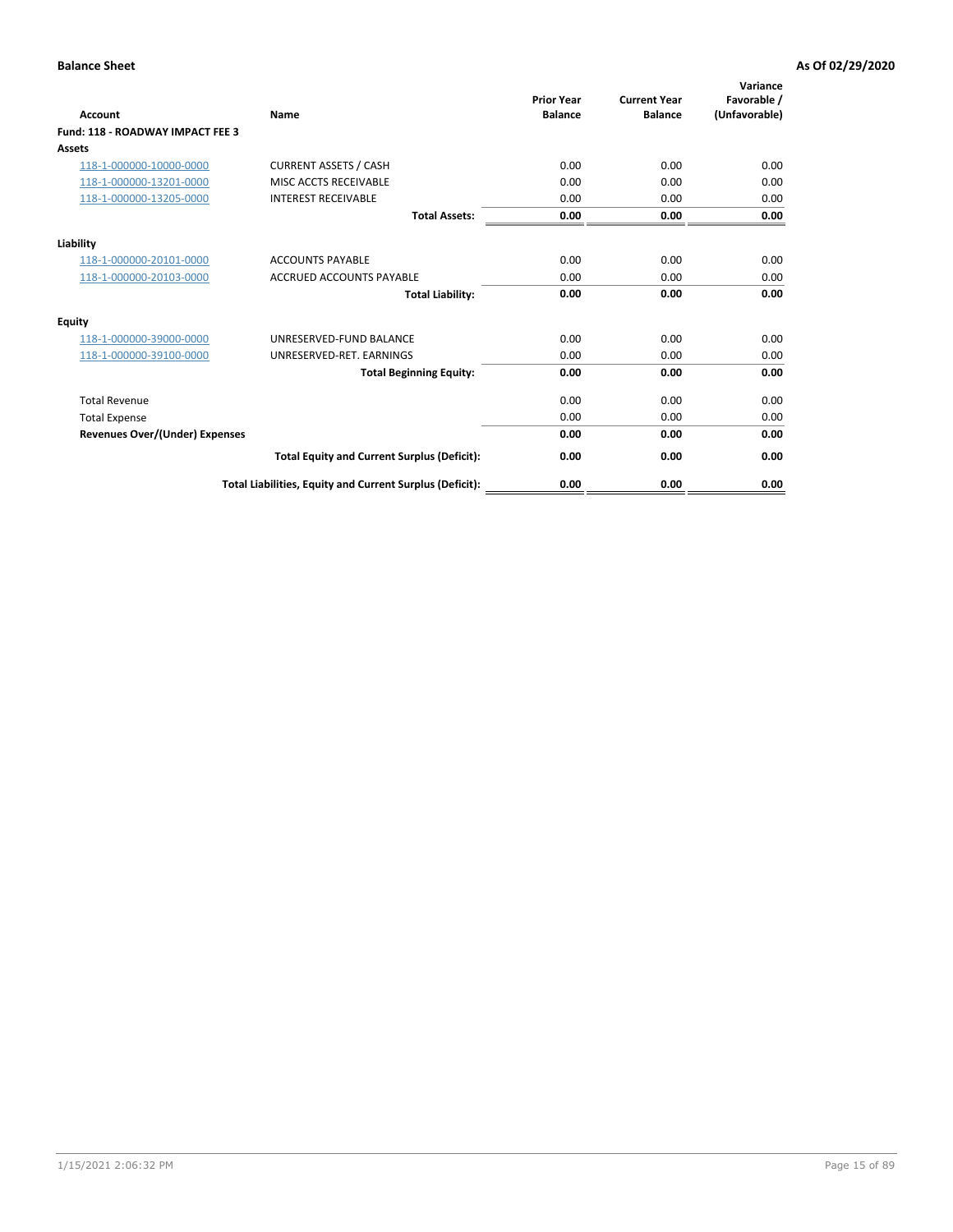| Account                                 | <b>Name</b>                                              | <b>Prior Year</b><br><b>Balance</b> | <b>Current Year</b><br><b>Balance</b> | Variance<br>Favorable /<br>(Unfavorable) |
|-----------------------------------------|----------------------------------------------------------|-------------------------------------|---------------------------------------|------------------------------------------|
| <b>Fund: 119 - ROADWAY IMPACT FEE 4</b> |                                                          |                                     |                                       |                                          |
| Assets                                  |                                                          |                                     |                                       |                                          |
| 119-1-000000-10000-0000                 | <b>CURRENT ASSETS / CASH</b>                             | 0.00                                | 0.00                                  | 0.00                                     |
| 119-1-000000-13201-0000                 | <b>MISC ACCTS RECEIVABLE</b>                             | 0.00                                | 0.00                                  | 0.00                                     |
| 119-1-000000-13205-0000                 | <b>INTEREST RECEIVABLE</b>                               | 0.00                                | 0.00                                  | 0.00                                     |
|                                         | <b>Total Assets:</b>                                     | 0.00                                | 0.00                                  | 0.00                                     |
| Liability                               |                                                          |                                     |                                       |                                          |
| 119-1-000000-20101-0000                 | <b>ACCOUNTS PAYABLE</b>                                  | 0.00                                | 0.00                                  | 0.00                                     |
| 119-1-000000-20103-0000                 | <b>ACCRUED ACCOUNTS PAYABLE</b>                          | 0.00                                | 0.00                                  | 0.00                                     |
|                                         | <b>Total Liability:</b>                                  | 0.00                                | 0.00                                  | 0.00                                     |
| Equity                                  |                                                          |                                     |                                       |                                          |
| 119-1-000000-39000-0000                 | UNRESERVED-FUND BALANCE                                  | 0.00                                | 0.00                                  | 0.00                                     |
| 119-1-000000-39100-0000                 | UNRESERVED-RET. EARNINGS                                 | 0.00                                | 0.00                                  | 0.00                                     |
|                                         | <b>Total Beginning Equity:</b>                           | 0.00                                | 0.00                                  | 0.00                                     |
| <b>Total Revenue</b>                    |                                                          | 0.00                                | 0.00                                  | 0.00                                     |
| <b>Total Expense</b>                    |                                                          | 0.00                                | 0.00                                  | 0.00                                     |
| <b>Revenues Over/(Under) Expenses</b>   |                                                          | 0.00                                | 0.00                                  | 0.00                                     |
|                                         | <b>Total Equity and Current Surplus (Deficit):</b>       | 0.00                                | 0.00                                  | 0.00                                     |
|                                         | Total Liabilities, Equity and Current Surplus (Deficit): | 0.00                                | 0.00                                  | 0.00                                     |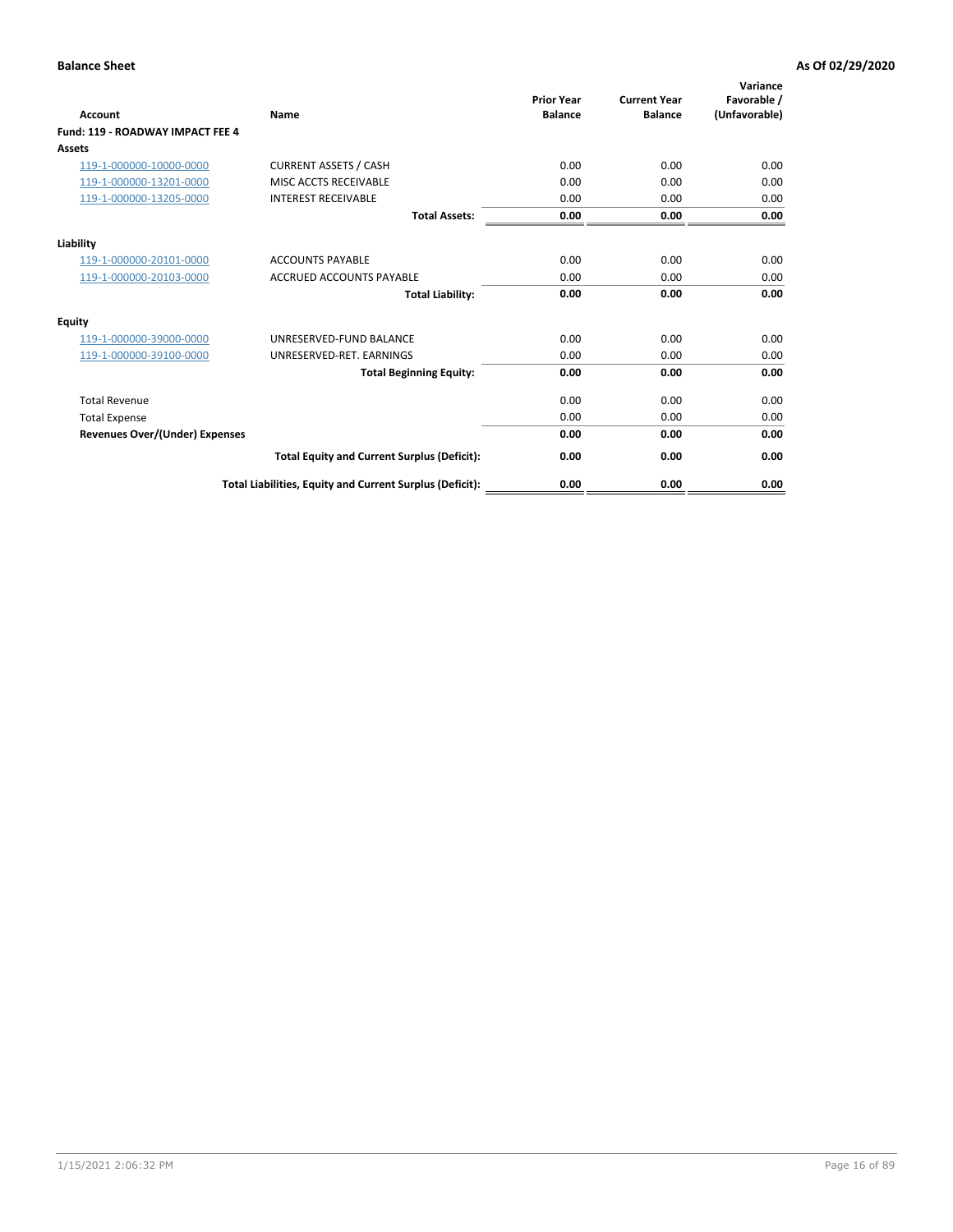| <b>Account</b>                                    | Name                                                     | <b>Prior Year</b><br><b>Balance</b> | <b>Current Year</b><br><b>Balance</b> | Variance<br>Favorable /<br>(Unfavorable) |
|---------------------------------------------------|----------------------------------------------------------|-------------------------------------|---------------------------------------|------------------------------------------|
| Fund: 120 - BROWNSFIELD HAZARDOUS WASTE EPA GRANT |                                                          |                                     |                                       |                                          |
| <b>Assets</b>                                     |                                                          |                                     |                                       |                                          |
| 120-1-000000-10000-0000                           | <b>CURRENT ASSETS / CASH</b>                             | 0.00                                | 0.00                                  | 0.00                                     |
| 120-1-000000-13201-0000                           | MISC ACCTS RECEIVABLE                                    | 0.00                                | 0.00                                  | 0.00                                     |
|                                                   | <b>Total Assets:</b>                                     | 0.00                                | 0.00                                  | 0.00                                     |
| Liability                                         |                                                          |                                     |                                       |                                          |
| 120-1-000000-20101-0000                           | <b>ACCOUNTS PAYABLE</b>                                  | 0.00                                | 0.00                                  | 0.00                                     |
| 120-1-000000-20102-0000                           | <b>CREDIT CARD PAYABLE</b>                               | 0.00                                | 0.00                                  | 0.00                                     |
| 120-1-000000-20902-0000                           | <b>DEFERRED GRANT REVENUE</b>                            | 0.00                                | 0.00                                  | 0.00                                     |
| 120-1-000000-29300-0000                           | <b>ENCUMBRANCE SUMMARY</b>                               | 0.00                                | 0.00                                  | 0.00                                     |
| 120-1-000000-29400-0000                           | RESERVED ACCOUNT / ENCUMBRANCES                          | 0.00                                | 0.00                                  | 0.00                                     |
|                                                   | <b>Total Liability:</b>                                  | 0.00                                | 0.00                                  | 0.00                                     |
| Equity                                            |                                                          |                                     |                                       |                                          |
| 120-1-000000-39000-0000                           | UNRESERVED-FUND BALANCE                                  | 0.00                                | 0.00                                  | 0.00                                     |
|                                                   | <b>Total Beginning Equity:</b>                           | 0.00                                | 0.00                                  | 0.00                                     |
| <b>Total Revenue</b>                              |                                                          | 0.00                                | 0.00                                  | 0.00                                     |
| <b>Total Expense</b>                              |                                                          | 0.00                                | 0.00                                  | 0.00                                     |
| <b>Revenues Over/(Under) Expenses</b>             |                                                          | 0.00                                | 0.00                                  | 0.00                                     |
|                                                   | <b>Total Equity and Current Surplus (Deficit):</b>       | 0.00                                | 0.00                                  | 0.00                                     |
|                                                   | Total Liabilities, Equity and Current Surplus (Deficit): | 0.00                                | 0.00                                  | 0.00                                     |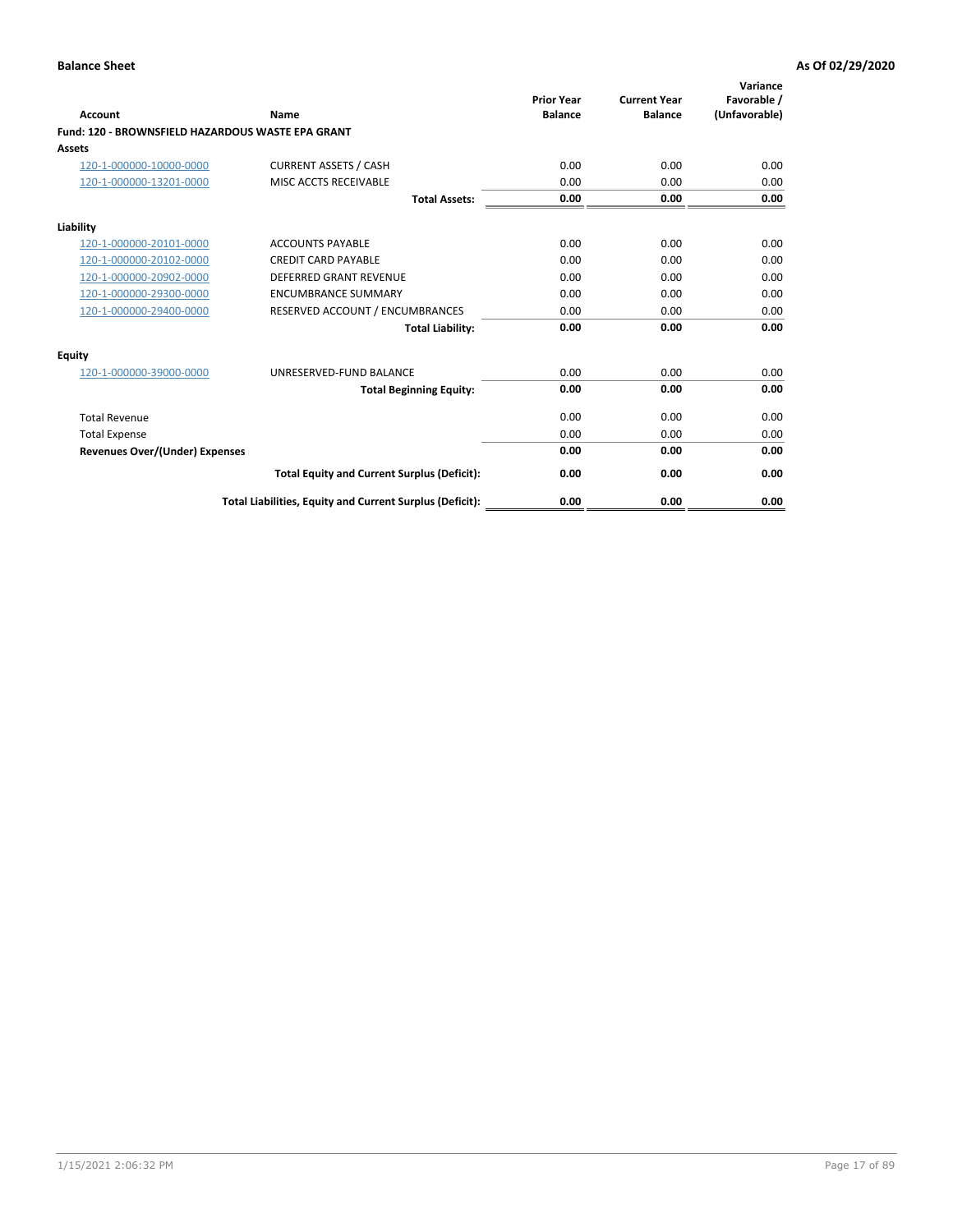| Account                                     | Name                                                     | <b>Prior Year</b><br><b>Balance</b> | <b>Current Year</b><br><b>Balance</b> | Variance<br>Favorable /<br>(Unfavorable) |
|---------------------------------------------|----------------------------------------------------------|-------------------------------------|---------------------------------------|------------------------------------------|
| Fund: 121 - BROWNSFIELD PETROLEUM EPA GRANT |                                                          |                                     |                                       |                                          |
| <b>Assets</b>                               |                                                          |                                     |                                       |                                          |
| 121-1-000000-10000-0000                     | <b>CURRENT ASSETS / CASH</b>                             | 0.00                                | 0.00                                  | 0.00                                     |
| 121-1-000000-13201-0000                     | <b>MISC ACCTS RECEIVABLE</b>                             | 0.00                                | 0.00                                  | 0.00                                     |
|                                             | <b>Total Assets:</b>                                     | 0.00                                | 0.00                                  | 0.00                                     |
| Liability                                   |                                                          |                                     |                                       |                                          |
| 121-1-000000-20101-0000                     | <b>ACCOUNTS PAYABLE</b>                                  | 0.00                                | 0.00                                  | 0.00                                     |
| 121-1-000000-20102-0000                     | <b>CREDIT CARD PAYABLE</b>                               | 0.00                                | 0.00                                  | 0.00                                     |
| 121-1-000000-20103-0000                     | <b>ACCRUED ACCOUNTS PAYABLE</b>                          | 0.00                                | 0.00                                  | 0.00                                     |
| 121-1-000000-20902-0000                     | <b>DEFERRED GRANT REVENUE</b>                            | 0.00                                | 0.00                                  | 0.00                                     |
| 121-1-000000-29300-0000                     | <b>ENCUMBRANCE SUMMARY</b>                               | 0.00                                | 0.00                                  | 0.00                                     |
| 121-1-000000-29400-0000                     | RESERVED ACCOUNT / ENCUMBRANCES                          | 0.00                                | 0.00                                  | 0.00                                     |
|                                             | <b>Total Liability:</b>                                  | 0.00                                | 0.00                                  | 0.00                                     |
| <b>Equity</b>                               |                                                          |                                     |                                       |                                          |
| 121-1-000000-39000-0000                     | UNRESERVED-FUND BALANCE                                  | 0.00                                | 0.00                                  | 0.00                                     |
|                                             | <b>Total Beginning Equity:</b>                           | 0.00                                | 0.00                                  | 0.00                                     |
| <b>Total Revenue</b>                        |                                                          | 0.00                                | 0.00                                  | 0.00                                     |
| <b>Total Expense</b>                        |                                                          | 0.00                                | 0.00                                  | 0.00                                     |
| <b>Revenues Over/(Under) Expenses</b>       |                                                          | 0.00                                | 0.00                                  | 0.00                                     |
|                                             | <b>Total Equity and Current Surplus (Deficit):</b>       | 0.00                                | 0.00                                  | 0.00                                     |
|                                             | Total Liabilities, Equity and Current Surplus (Deficit): | 0.00                                | 0.00                                  | 0.00                                     |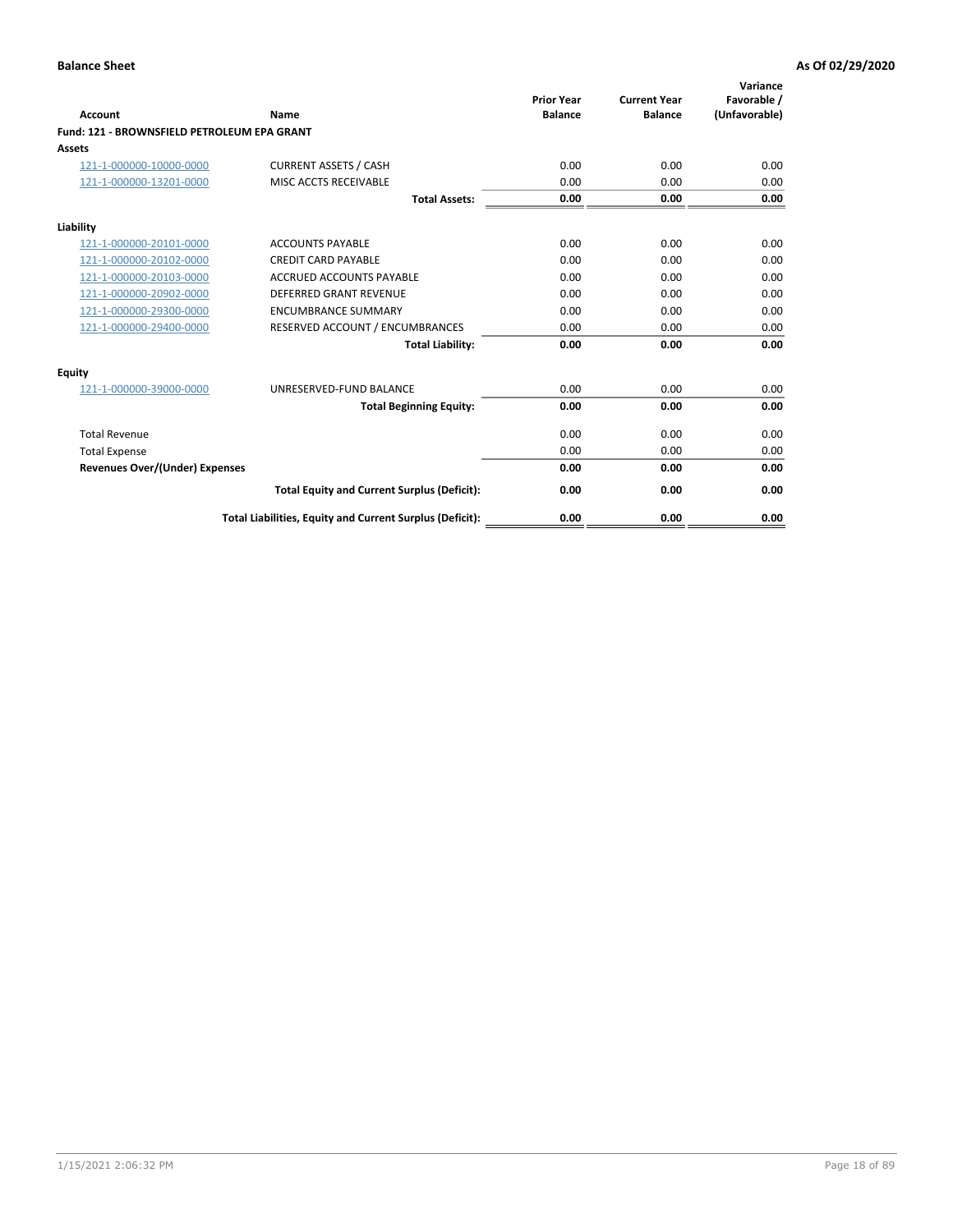| <b>Account</b>                                     | Name                                                     | <b>Prior Year</b><br><b>Balance</b> | <b>Current Year</b><br><b>Balance</b> | Variance<br>Favorable /<br>(Unfavorable) |
|----------------------------------------------------|----------------------------------------------------------|-------------------------------------|---------------------------------------|------------------------------------------|
| Fund: 122 - COPS HIRING PROGRAM GRANT 2010UMWX0308 |                                                          |                                     |                                       |                                          |
| Assets                                             |                                                          |                                     |                                       |                                          |
| 122-1-000000-10000-0000                            | <b>CURRENT ASSETS / CASH</b>                             | 0.00                                | 0.00                                  | 0.00                                     |
| 122-1-000000-13201-0000                            | MISC ACCTS RECEIVABLE                                    | 0.00                                | 0.00                                  | 0.00                                     |
|                                                    | <b>Total Assets:</b>                                     | 0.00                                | 0.00                                  | 0.00                                     |
| Liability                                          |                                                          |                                     |                                       |                                          |
| 122-1-000000-20101-0000                            | <b>ACCOUNTS PAYABLE</b>                                  | 0.00                                | 0.00                                  | 0.00                                     |
| 122-1-000000-20102-0000                            | <b>CREDIT CARD PAYABLE</b>                               | 0.00                                | 0.00                                  | 0.00                                     |
| 122-1-000000-20103-0000                            | <b>ACCRUED ACCOUNTS PAYABLE</b>                          | 0.00                                | 0.00                                  | 0.00                                     |
| 122-1-000000-20902-0000                            | <b>DEFERRED GRANT REVENUE</b>                            | 0.00                                | 0.00                                  | 0.00                                     |
|                                                    | <b>Total Liability:</b>                                  | 0.00                                | 0.00                                  | 0.00                                     |
| Equity                                             |                                                          |                                     |                                       |                                          |
| 122-1-000000-39000-0000                            | UNRESERVED-FUND BALANCE                                  | 0.00                                | 0.00                                  | 0.00                                     |
|                                                    | <b>Total Beginning Equity:</b>                           | 0.00                                | 0.00                                  | 0.00                                     |
| <b>Total Revenue</b>                               |                                                          | 0.00                                | 0.00                                  | 0.00                                     |
| <b>Total Expense</b>                               |                                                          | 0.00                                | 0.00                                  | 0.00                                     |
| <b>Revenues Over/(Under) Expenses</b>              |                                                          | 0.00                                | 0.00                                  | 0.00                                     |
|                                                    | <b>Total Equity and Current Surplus (Deficit):</b>       | 0.00                                | 0.00                                  | 0.00                                     |
|                                                    | Total Liabilities, Equity and Current Surplus (Deficit): | 0.00                                | 0.00                                  | 0.00                                     |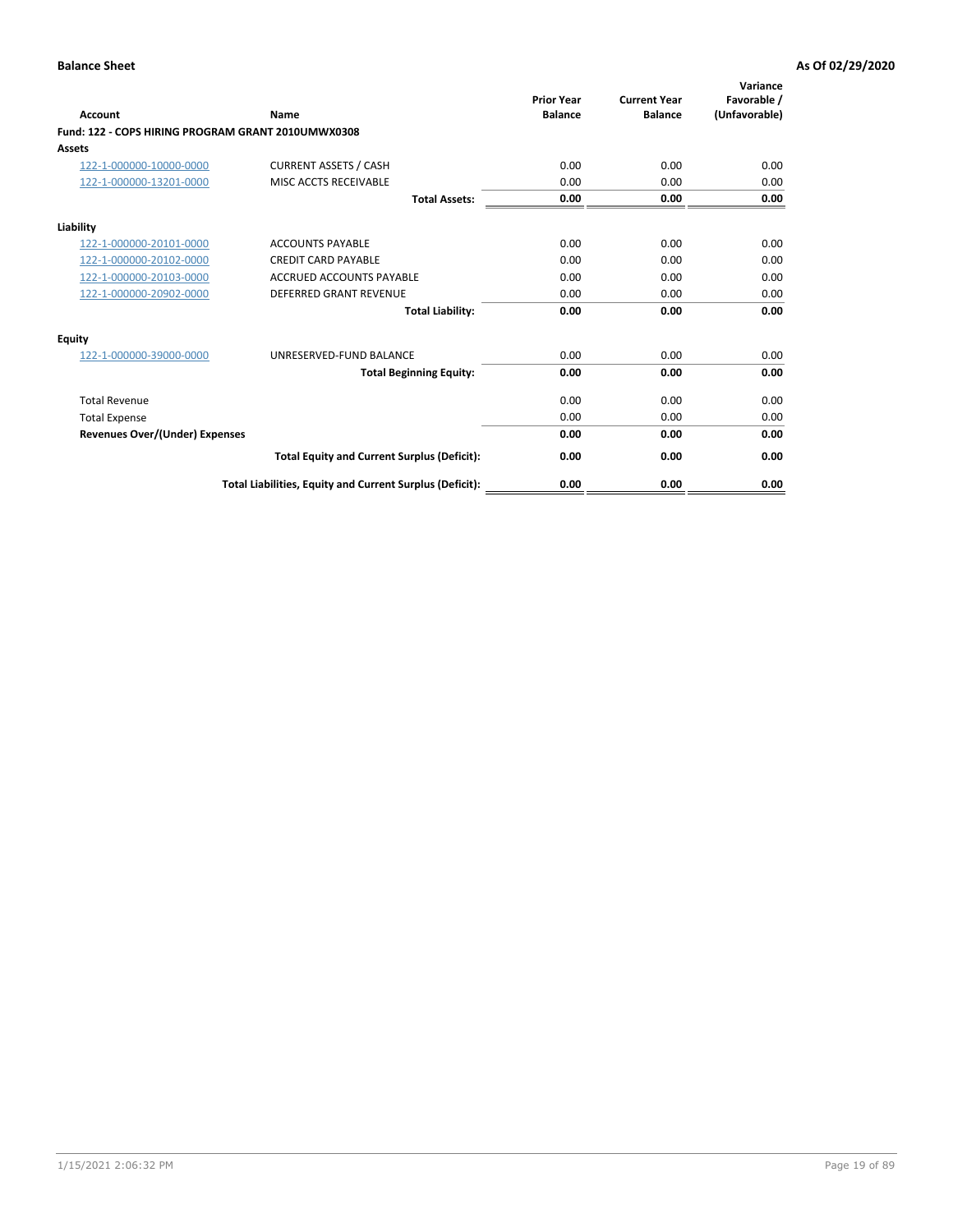| Account                        | Name                                                           | <b>Prior Year</b><br><b>Balance</b> | <b>Current Year</b><br><b>Balance</b> | Variance<br>Favorable /<br>(Unfavorable) |
|--------------------------------|----------------------------------------------------------------|-------------------------------------|---------------------------------------|------------------------------------------|
|                                | Fund: 123 - PTRAIN - POLICE REIMBURSEMENT GRANTS & CONT EDUCAT |                                     |                                       |                                          |
| Assets                         |                                                                |                                     |                                       |                                          |
| 123-1-000000-10000-0000        | <b>CURRENT ASSETS / CASH</b>                                   | 12,299.26                           | 8,149.00                              | $-4,150.26$                              |
| 123-1-000000-13201-0000        | MISC ACCTS RECEIVABLE                                          | 0.00                                | 0.00                                  | 0.00                                     |
|                                | <b>Total Assets:</b>                                           | 12,299.26                           | 8,149.00                              | $-4,150.26$                              |
| Liability                      |                                                                |                                     |                                       |                                          |
| 123-1-000000-20101-0000        | <b>ACCOUNTS PAYABLE</b>                                        | 0.00                                | 0.00                                  | 0.00                                     |
| 123-1-000000-20102-0000        | <b>CREDIT CARD PAYABLE</b>                                     | 0.00                                | 0.00                                  | 0.00                                     |
| 123-1-000000-20103-0000        | <b>ACCRUED ACCOUNTS PAYABLE</b>                                | 0.00                                | 0.00                                  | 0.00                                     |
|                                | <b>Total Liability:</b>                                        | 0.00                                | 0.00                                  | 0.00                                     |
| Equity                         |                                                                |                                     |                                       |                                          |
| 123-1-000000-39000-0000        | UNRESERVED-FUND BALANCE                                        | 10.461.04                           | 4,972.48                              | $-5,488.56$                              |
|                                | <b>Total Beginning Equity:</b>                                 | 10,461.04                           | 4,972.48                              | $-5,488.56$                              |
| <b>Total Revenue</b>           |                                                                | 4,550.57                            | 3,700.07                              | $-850.50$                                |
| <b>Total Expense</b>           |                                                                | 2,712.35                            | 523.55                                | 2,188.80                                 |
| Revenues Over/(Under) Expenses |                                                                | 1,838.22                            | 3,176.52                              | 1,338.30                                 |
|                                | <b>Total Equity and Current Surplus (Deficit):</b>             | 12,299.26                           | 8,149.00                              | $-4,150.26$                              |
|                                | Total Liabilities, Equity and Current Surplus (Deficit):       | 12,299.26                           | 8,149.00                              | $-4,150.26$                              |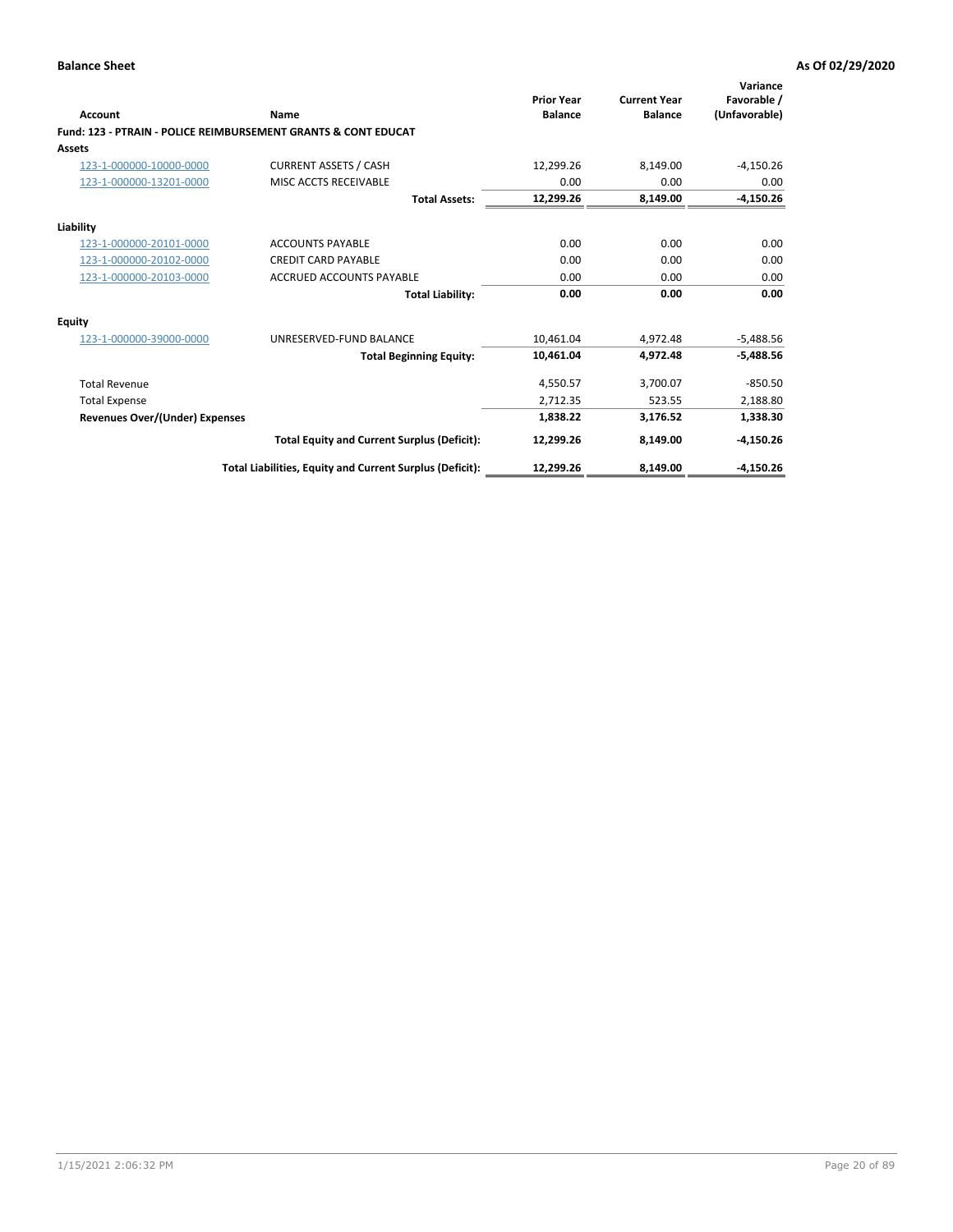|                                      |                                                          |                                     |                                       | Variance                     |
|--------------------------------------|----------------------------------------------------------|-------------------------------------|---------------------------------------|------------------------------|
| <b>Account</b>                       | <b>Name</b>                                              | <b>Prior Year</b><br><b>Balance</b> | <b>Current Year</b><br><b>Balance</b> | Favorable /<br>(Unfavorable) |
| <b>Fund: 124 - FIRE HAZMAT GRANT</b> |                                                          |                                     |                                       |                              |
| <b>Assets</b>                        |                                                          |                                     |                                       |                              |
| 124-1-000000-10000-0000              | <b>CURRENT ASSETS / CASH</b>                             | 0.00                                | 984.81                                | 984.81                       |
| 124-1-000000-13201-0000              | MISC ACCTS RECEIVABLE                                    | 0.00                                | 0.00                                  | 0.00                         |
| 124-1-000000-13205-0000              | <b>INTEREST RECEIVABLE</b>                               | 0.00                                | 0.00                                  | 0.00                         |
|                                      | <b>Total Assets:</b>                                     | 0.00                                | 984.81                                | 984.81                       |
|                                      |                                                          |                                     |                                       |                              |
| Liability                            |                                                          |                                     |                                       |                              |
| 124-1-000000-20101-0000              | <b>ACCOUNTS PAYABLE</b>                                  | 0.00                                | 0.00                                  | 0.00                         |
| 124-1-000000-20102-0000              | <b>CREDIT CARD PAYABLE</b>                               | 0.00                                | 0.00                                  | 0.00                         |
| 124-1-000000-20902-0000              | <b>DEFERRED GRANT REVENUE</b>                            | 0.00                                | 0.00                                  | 0.00                         |
| 124-1-000000-21001-0000              | <b>GENERAL FUND / GENERAL FUND</b>                       | 0.00                                | 0.00                                  | 0.00                         |
| 124-1-000000-29300-0000              | <b>ENCUMBRANCE SUMMARY</b>                               | 0.00                                | 0.00                                  | 0.00                         |
| 124-1-000000-29400-0000              | RESERVED ACCOUNT / ENCUMBRANCES                          | 0.00                                | 0.00                                  | 0.00                         |
|                                      | <b>Total Liability:</b>                                  | 0.00                                | 0.00                                  | 0.00                         |
| Equity                               |                                                          |                                     |                                       |                              |
| 124-1-000000-39000-0000              | UNRESERVED-FUND BALANCE                                  | 0.00                                | 984.89                                | 984.89                       |
|                                      | <b>Total Beginning Equity:</b>                           | 0.00                                | 984.89                                | 984.89                       |
| <b>Total Revenue</b>                 |                                                          | 0.00                                | 0.00                                  | 0.00                         |
| <b>Total Expense</b>                 |                                                          | 0.00                                | 0.08                                  | $-0.08$                      |
| Revenues Over/(Under) Expenses       |                                                          | 0.00                                | $-0.08$                               | $-0.08$                      |
|                                      | <b>Total Equity and Current Surplus (Deficit):</b>       | 0.00                                | 984.81                                | 984.81                       |
|                                      | Total Liabilities, Equity and Current Surplus (Deficit): | 0.00                                | 984.81                                | 984.81                       |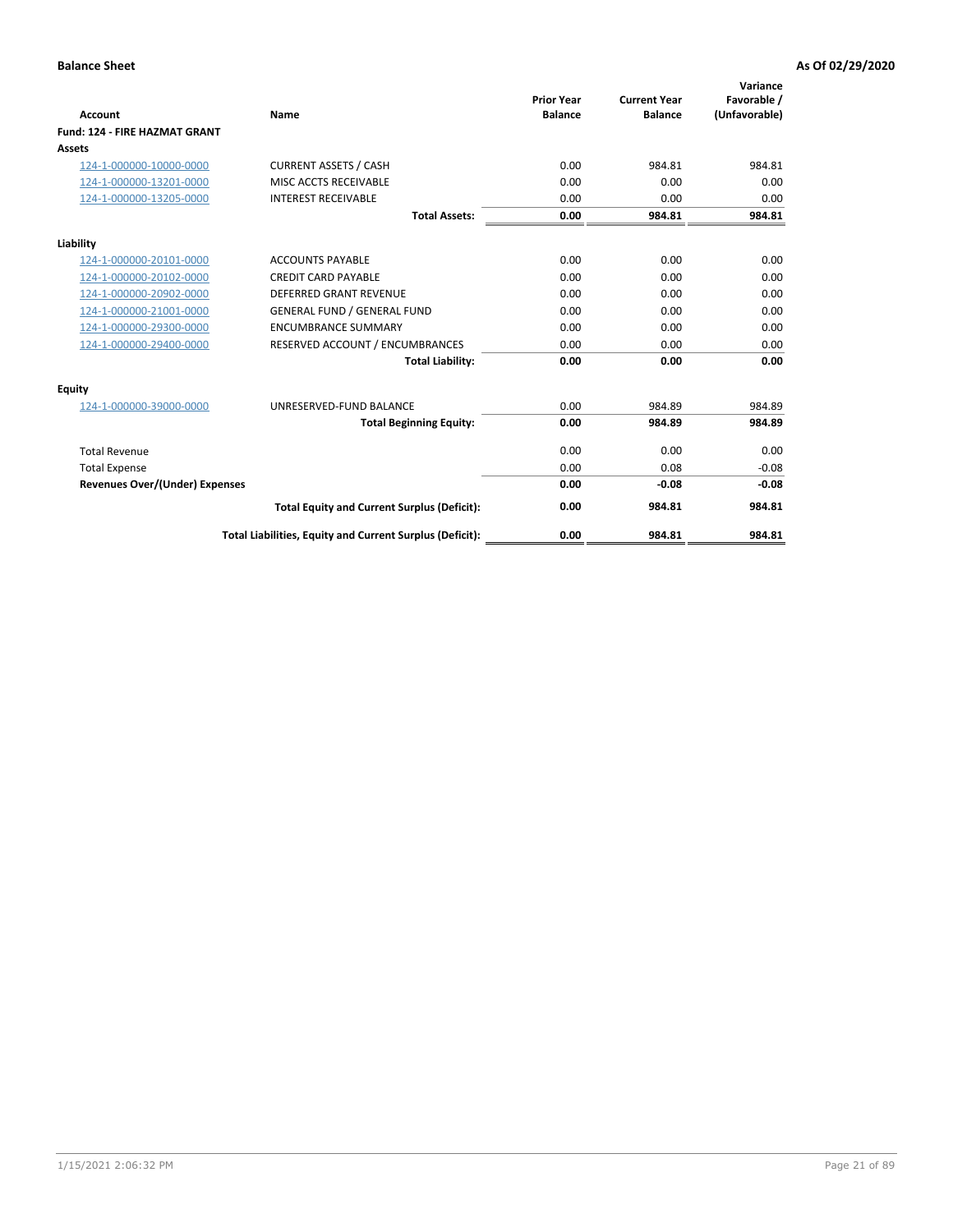| Account                                                   | Name                                                     | <b>Prior Year</b><br><b>Balance</b> | <b>Current Year</b><br><b>Balance</b> | Variance<br>Favorable /<br>(Unfavorable) |
|-----------------------------------------------------------|----------------------------------------------------------|-------------------------------------|---------------------------------------|------------------------------------------|
| <b>Fund: 125 - TRAINING &amp; HUMANITIES TEXAS GRANTS</b> |                                                          |                                     |                                       |                                          |
| <b>Assets</b>                                             |                                                          |                                     |                                       |                                          |
| 125-1-000000-10000-0000                                   | <b>CURRENT ASSETS / CASH</b>                             | 0.00                                | 0.00                                  | 0.00                                     |
| 125-1-000000-13205-0000                                   | <b>INTEREST RECEIVABLE</b>                               | 0.00                                | 0.00                                  | 0.00                                     |
|                                                           | <b>Total Assets:</b>                                     | 0.00                                | 0.00                                  | 0.00                                     |
| Liability                                                 |                                                          |                                     |                                       |                                          |
| 125-1-000000-20101-0000                                   | <b>ACCOUNTS PAYABLE</b>                                  | 0.00                                | 0.00                                  | 0.00                                     |
| 125-1-000000-20102-0000                                   | <b>CREDIT CARD PAYABLE</b>                               | 0.00                                | 0.00                                  | 0.00                                     |
| 125-1-000000-20103-0000                                   | <b>ACCRUED ACCOUNTS PAYABLE</b>                          | 0.00                                | 0.00                                  | 0.00                                     |
| 125-1-000000-20902-0000                                   | <b>DEFERRED GRANT REVENUE</b>                            | 0.00                                | 0.00                                  | 0.00                                     |
| 125-1-000000-29300-0000                                   | <b>ENCUMBRANCE SUMMARY</b>                               | 0.00                                | 0.00                                  | 0.00                                     |
| 125-1-000000-29400-0000                                   | RESERVED ACCOUNT / ENCUMBRANCES                          | 0.00                                | 0.00                                  | 0.00                                     |
|                                                           | <b>Total Liability:</b>                                  | 0.00                                | 0.00                                  | 0.00                                     |
| <b>Equity</b>                                             |                                                          |                                     |                                       |                                          |
| 125-1-000000-39000-0000                                   | UNRESERVED-FUND BALANCE                                  | 0.00                                | 0.00                                  | 0.00                                     |
|                                                           | <b>Total Beginning Equity:</b>                           | 0.00                                | 0.00                                  | 0.00                                     |
| <b>Total Revenue</b>                                      |                                                          | 0.00                                | 0.00                                  | 0.00                                     |
| <b>Total Expense</b>                                      |                                                          | 0.00                                | 0.00                                  | 0.00                                     |
| <b>Revenues Over/(Under) Expenses</b>                     |                                                          | 0.00                                | 0.00                                  | 0.00                                     |
|                                                           | <b>Total Equity and Current Surplus (Deficit):</b>       | 0.00                                | 0.00                                  | 0.00                                     |
|                                                           | Total Liabilities, Equity and Current Surplus (Deficit): | 0.00                                | 0.00                                  | 0.00                                     |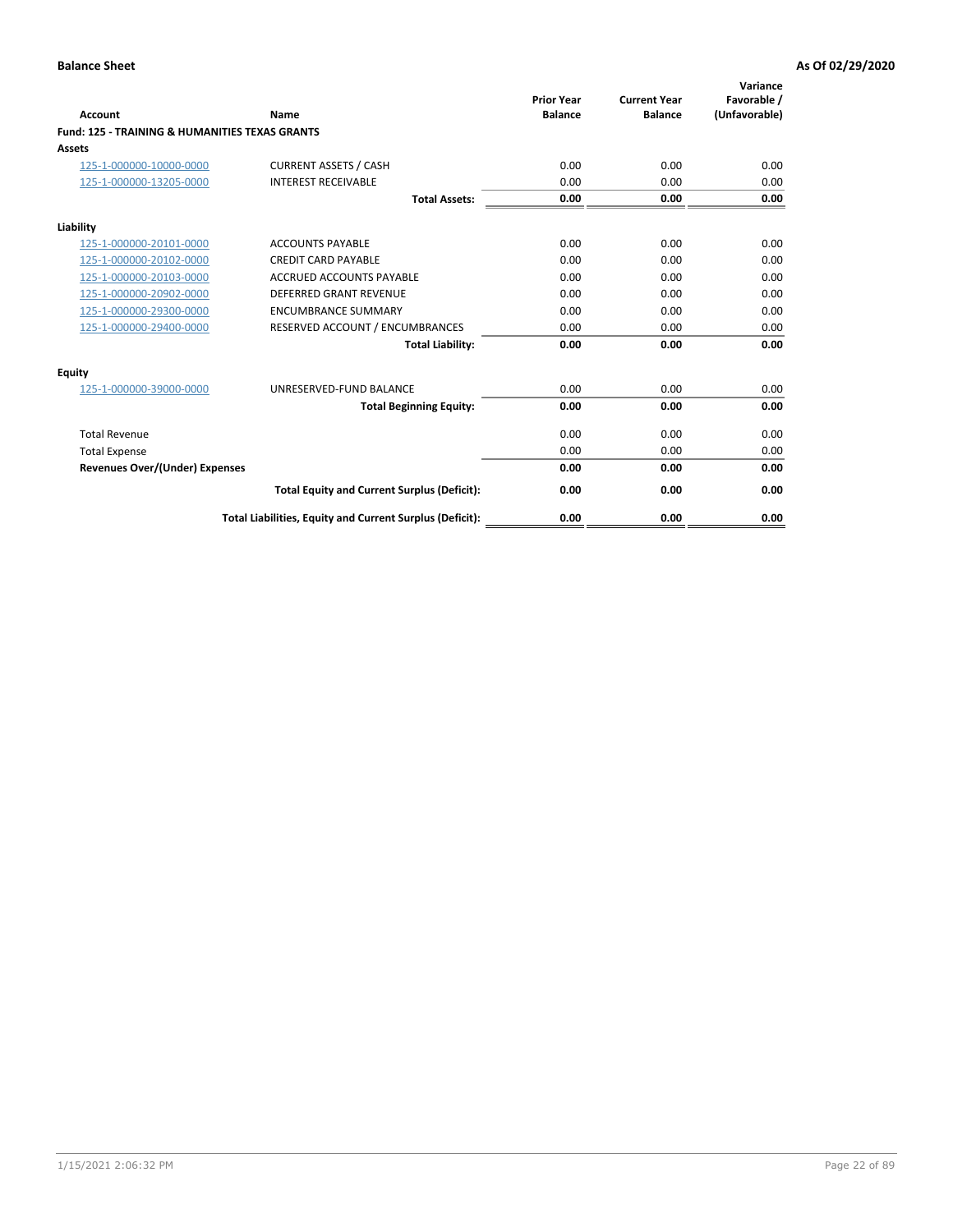| <b>Account</b>                         | Name                                                     | <b>Prior Year</b><br><b>Balance</b> | <b>Current Year</b><br><b>Balance</b> | Variance<br>Favorable /<br>(Unfavorable) |
|----------------------------------------|----------------------------------------------------------|-------------------------------------|---------------------------------------|------------------------------------------|
| <b>Fund: 126 - TIFMAS MOBILIZATION</b> |                                                          |                                     |                                       |                                          |
| Assets                                 |                                                          |                                     |                                       |                                          |
| 126-1-000000-10000-0000                | <b>CURRENT ASSETS / CASH</b>                             | 0.00                                | 0.00                                  | 0.00                                     |
| 126-1-000000-13201-0000                | MISC ACCTS RECEIVABLE                                    | 0.00                                | 0.00                                  | 0.00                                     |
|                                        | <b>Total Assets:</b>                                     | 0.00                                | 0.00                                  | 0.00                                     |
| Liability                              |                                                          |                                     |                                       |                                          |
| 126-1-000000-20101-0000                | <b>ACCOUNTS PAYABLE</b>                                  | 0.00                                | 0.00                                  | 0.00                                     |
| 126-1-000000-20102-0000                | <b>CREDIT CARD PAYABLE</b>                               | 0.00                                | 0.00                                  | 0.00                                     |
| 126-1-000000-39100-0000                | UNRESERVED-RET. EARNINGS                                 | 0.00                                | 0.00                                  | 0.00                                     |
|                                        | <b>Total Liability:</b>                                  | 0.00                                | 0.00                                  | 0.00                                     |
| Equity                                 |                                                          |                                     |                                       |                                          |
| 126-1-000000-39000-0000                | UNRESERVED-FUND BALANCE                                  | 0.00                                | 0.00                                  | 0.00                                     |
|                                        | <b>Total Beginning Equity:</b>                           | 0.00                                | 0.00                                  | 0.00                                     |
| <b>Total Revenue</b>                   |                                                          | 0.00                                | 0.00                                  | 0.00                                     |
| <b>Total Expense</b>                   |                                                          | 0.00                                | 0.00                                  | 0.00                                     |
| Revenues Over/(Under) Expenses         |                                                          | 0.00                                | 0.00                                  | 0.00                                     |
|                                        | <b>Total Equity and Current Surplus (Deficit):</b>       | 0.00                                | 0.00                                  | 0.00                                     |
|                                        | Total Liabilities, Equity and Current Surplus (Deficit): | 0.00                                | 0.00                                  | 0.00                                     |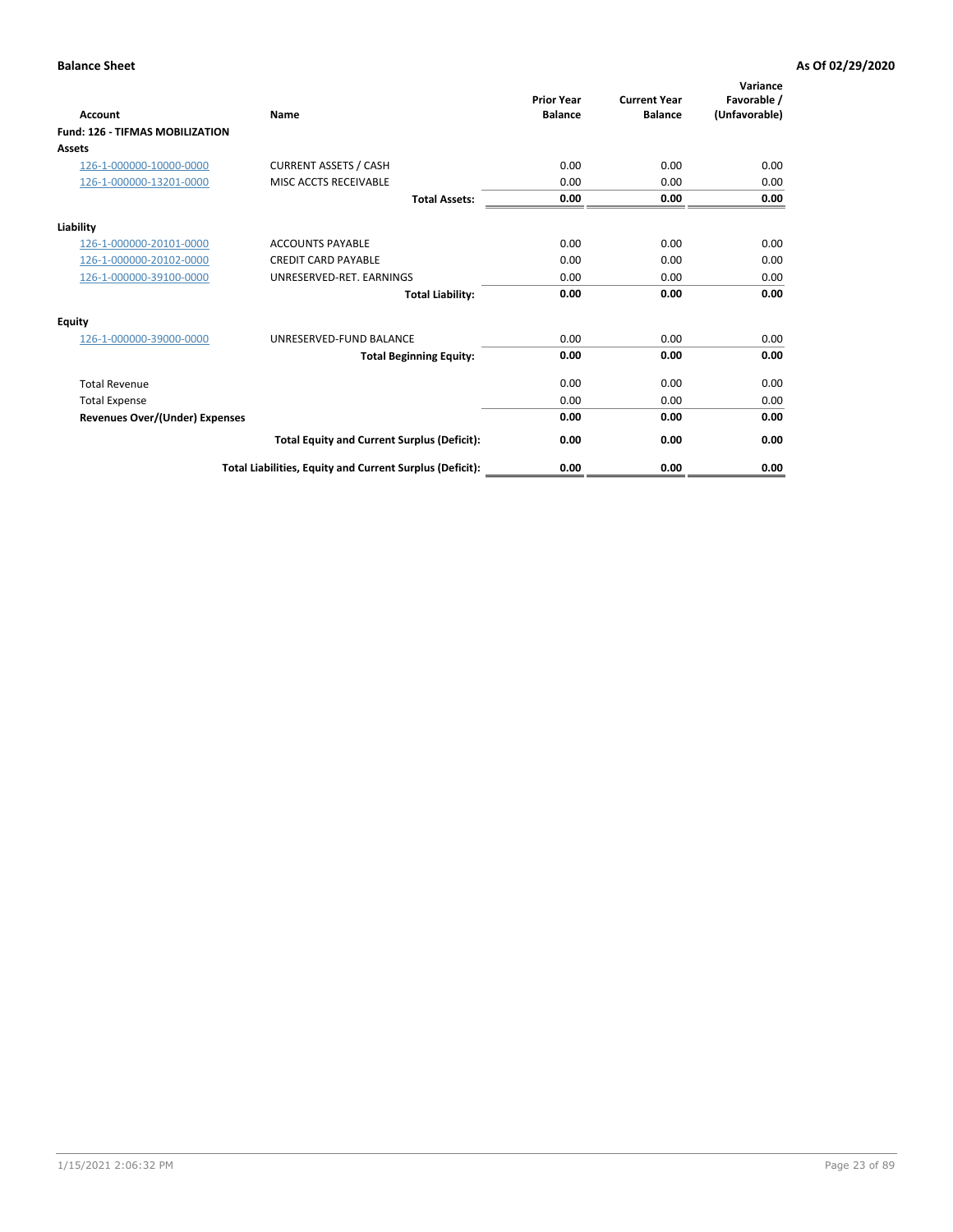| <b>Account</b>                        | Name                                                     | <b>Prior Year</b><br><b>Balance</b> | <b>Current Year</b><br><b>Balance</b> | Variance<br>Favorable /<br>(Unfavorable) |
|---------------------------------------|----------------------------------------------------------|-------------------------------------|---------------------------------------|------------------------------------------|
| Fund: 127 - FIRE GRANT                |                                                          |                                     |                                       |                                          |
| Assets                                |                                                          |                                     |                                       |                                          |
| 127-1-000000-10000-0000               | <b>CURRENT ASSETS / CASH</b>                             | 0.00                                | 0.00                                  | 0.00                                     |
| 127-1-000000-13201-0000               | MISC ACCTS RECEIVABLE                                    | 0.00                                | 0.00                                  | 0.00                                     |
|                                       | <b>Total Assets:</b>                                     | 0.00                                | 0.00                                  | 0.00                                     |
| Liability                             |                                                          |                                     |                                       |                                          |
| 127-1-000000-20101-0000               | <b>ACCOUNTS PAYABLE</b>                                  | 0.00                                | 0.00                                  | 0.00                                     |
|                                       | <b>Total Liability:</b>                                  | 0.00                                | 0.00                                  | 0.00                                     |
| <b>Equity</b>                         |                                                          |                                     |                                       |                                          |
| 127-1-000000-39000-0000               | UNRESERVED-FUND BALANCE                                  | 0.00                                | 0.00                                  | 0.00                                     |
|                                       | <b>Total Beginning Equity:</b>                           | 0.00                                | 0.00                                  | 0.00                                     |
| <b>Total Revenue</b>                  |                                                          | 0.00                                | 0.00                                  | 0.00                                     |
| <b>Total Expense</b>                  |                                                          | 0.00                                | 0.00                                  | 0.00                                     |
| <b>Revenues Over/(Under) Expenses</b> |                                                          | 0.00                                | 0.00                                  | 0.00                                     |
|                                       | <b>Total Equity and Current Surplus (Deficit):</b>       | 0.00                                | 0.00                                  | 0.00                                     |
|                                       | Total Liabilities, Equity and Current Surplus (Deficit): | 0.00                                | 0.00                                  | 0.00                                     |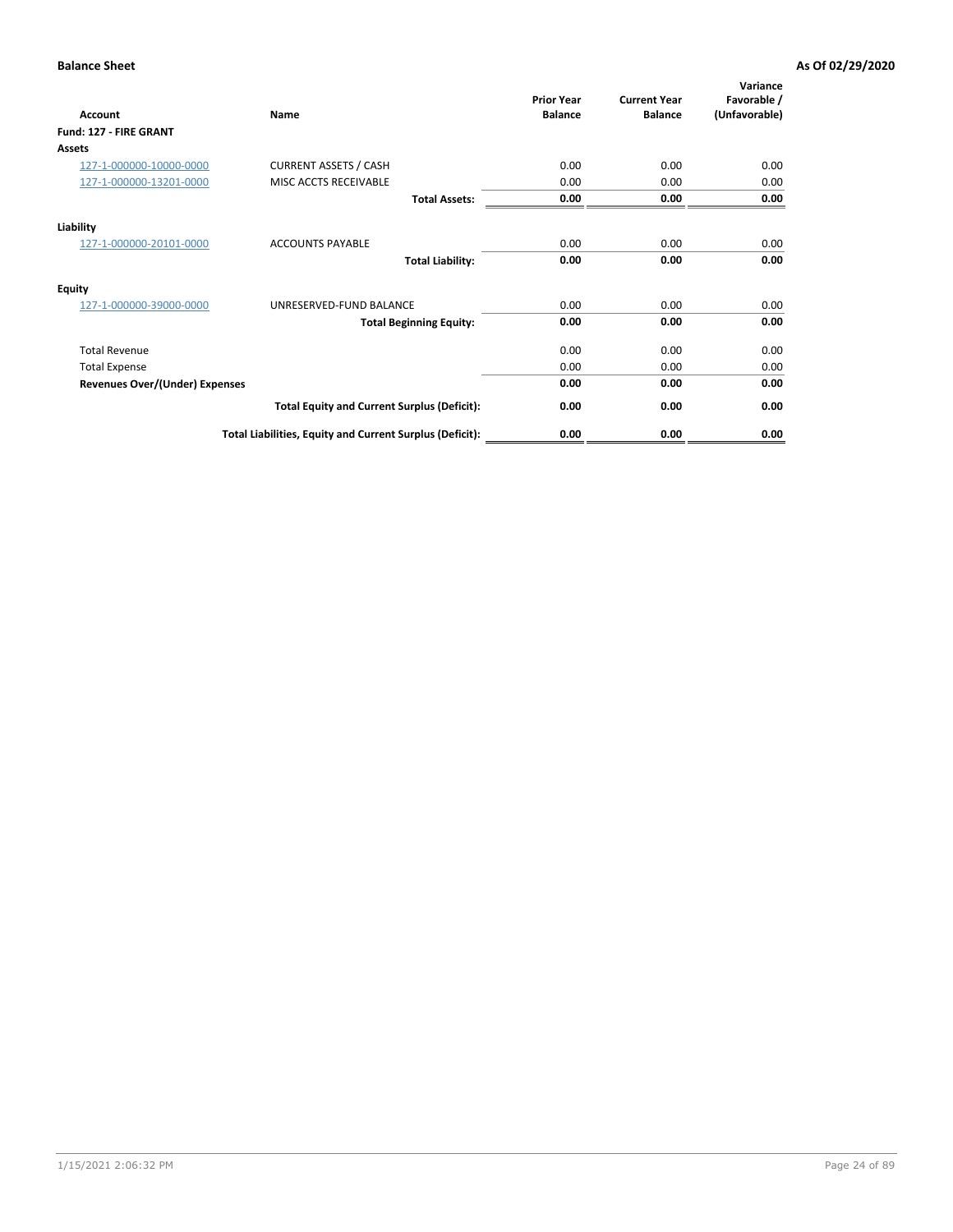|                                       |                                                          | <b>Prior Year</b> | <b>Current Year</b> | Variance<br>Favorable / |
|---------------------------------------|----------------------------------------------------------|-------------------|---------------------|-------------------------|
| <b>Account</b>                        | Name                                                     | <b>Balance</b>    | <b>Balance</b>      | (Unfavorable)           |
| Fund: 140 - DEBT SERVICE FUND         |                                                          |                   |                     |                         |
| <b>Assets</b>                         |                                                          |                   |                     |                         |
| 140-1-000000-10000-0000               | <b>CURRENT ASSETS / CASH</b>                             | 279,776.34        | 317,051.48          | 37,275.14               |
| 140-1-000000-12101-0000               | <b>BOND ISSUANCE COSTS</b>                               | 0.00              | 0.00                | 0.00                    |
| 140-1-000000-13101-0000               | <b>TAX RECEIVABLE-CURRENT</b>                            | 488,537.17        | 201,707.91          | $-286,829.26$           |
| 140-1-000000-13102-0000               | <b>TAXES REC-DELINQUENT</b>                              | 273,522.92        | 269,875.58          | $-3,647.34$             |
| 140-1-000000-13103-0000               | ALLOW FOR UNCOLLECT TAXES                                | $-50,238.80$      | $-54,945.75$        | $-4,706.95$             |
| 140-1-000000-13203-0000               | NON-CURRENT ASSETS / PREPAYMENTS                         | 0.00              | 0.00                | 0.00                    |
| 140-1-000000-13205-0000               | <b>INTEREST RECEIVABLE</b>                               | 0.00              | 0.00                | 0.00                    |
| 140-1-000000-13221-0000               | MISC A/R - PROPERTY TAXES                                | 55,239.99         | 61,071.99           | 5,832.00                |
|                                       | <b>Total Assets:</b>                                     | 1,046,837.62      | 794,761.21          | $-252,076.41$           |
| Liability                             |                                                          |                   |                     |                         |
| 140-1-000000-20101-0000               | <b>ACCOUNTS PAYABLE</b>                                  | 0.00              | 0.00                | 0.00                    |
| 140-1-000000-20102-0000               | <b>CREDIT CARD PAYABLE</b>                               | 0.00              | 0.00                | 0.00                    |
| 140-1-000000-20103-0000               | <b>ACCRUED ACCOUNTS PAYABLE</b>                          | 0.00              | 0.00                | 0.00                    |
| 140-1-000000-20108-0000               | <b>MATURED BONDS PAYABLE</b>                             | 0.00              | 0.00                | 0.00                    |
| 140-1-000000-20111-0000               | <b>MATURED INTEREST PAYABLE</b>                          | 0.00              | 0.00                | 0.00                    |
| 140-1-000000-20112-0000               | <b>ACCRUED INTEREST PAYABLE</b>                          | 0.00              | 0.00                | 0.00                    |
| 140-1-000000-20203-0000               | <b>DEFERRED TAX REVENUE</b>                              | 701,492.32        | 406,308.77          | 295,183.55              |
| 140-1-000000-21001-0000               | <b>GENERAL FUND / GENERAL FUND</b>                       | 0.00              | 0.00                | 0.00                    |
| 140-1-000000-21040-0000               | DUE TO / GENERAL CIP FUND                                | 0.00              | 0.00                | 0.00                    |
| 140-1-000000-29300-0000               | <b>ENCUMBRANCE SUMMARY</b>                               | 0.00              | 0.00                | 0.00                    |
| 140-1-000000-29400-0000               | RESERVED ACCOUNT / ENCUMBRANCES                          | 0.00              | 0.00                | 0.00                    |
|                                       | <b>Total Liability:</b>                                  | 701,492.32        | 406,308.77          | 295,183.55              |
| <b>Equity</b>                         |                                                          |                   |                     |                         |
| 140-1-000000-39000-0000               | UNRESERVED-FUND BALANCE                                  | 855,063.37        | 981,993.42          | 126,930.05              |
|                                       | <b>Total Beginning Equity:</b>                           | 855,063.37        | 981,993.42          | 126,930.05              |
|                                       |                                                          |                   |                     |                         |
| <b>Total Revenue</b>                  |                                                          | 5,042,626.95      | 5,673,181.93        | 630,554.98              |
| <b>Total Expense</b>                  |                                                          | 5,552,345.02      | 6,266,722.91        | -714,377.89             |
| <b>Revenues Over/(Under) Expenses</b> |                                                          | -509,718.07       | -593,540.98         | -83,822.91              |
|                                       | <b>Total Equity and Current Surplus (Deficit):</b>       | 345,345.30        | 388,452.44          | 43,107.14               |
|                                       | Total Liabilities, Equity and Current Surplus (Deficit): | 1,046,837.62      | 794,761.21          | -252,076.41             |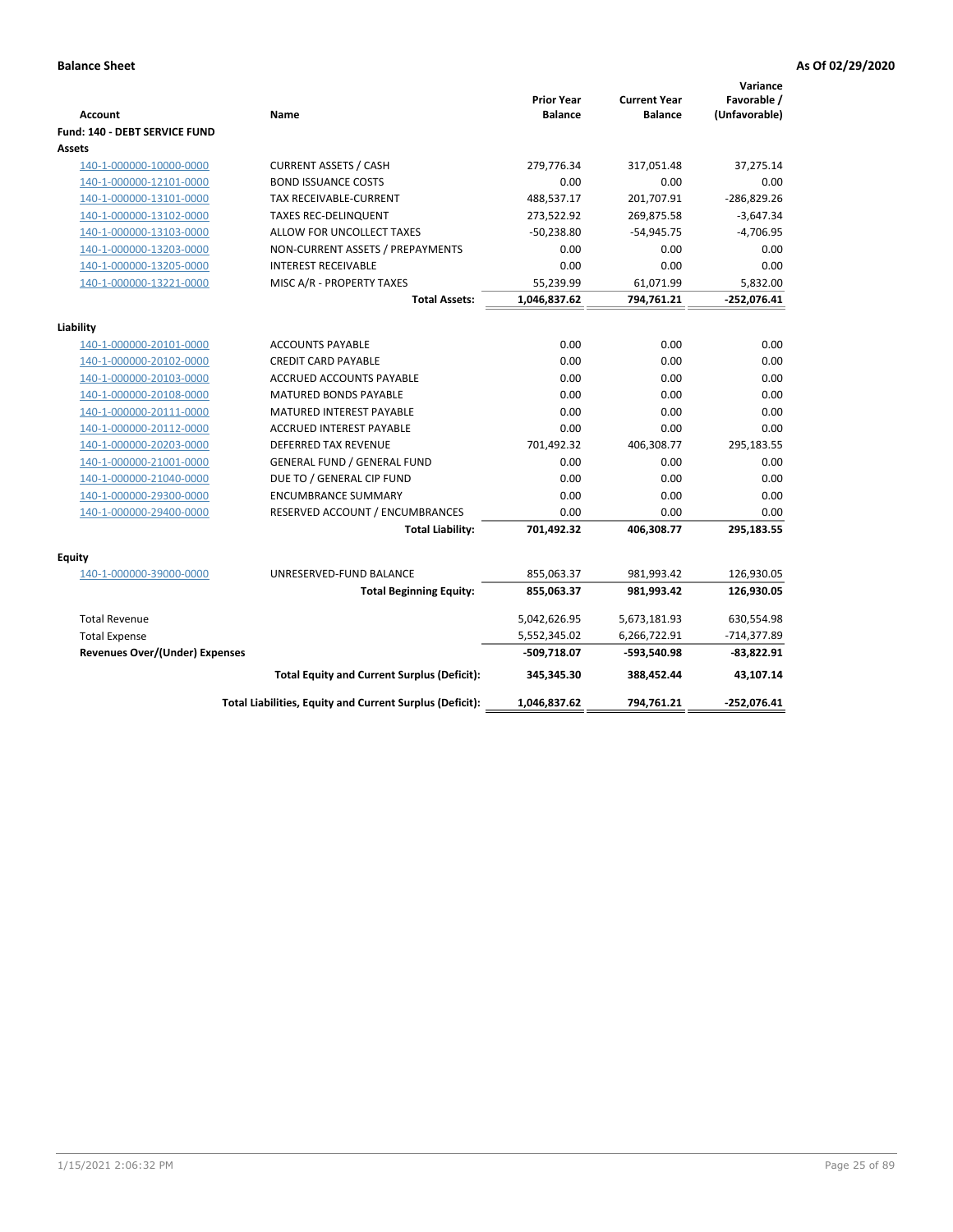|                                              |                                                          |                                     |                                       | Variance                     |
|----------------------------------------------|----------------------------------------------------------|-------------------------------------|---------------------------------------|------------------------------|
| <b>Account</b>                               | Name                                                     | <b>Prior Year</b><br><b>Balance</b> | <b>Current Year</b><br><b>Balance</b> | Favorable /<br>(Unfavorable) |
| Fund: 160 - GENERAL CAPITAL IMPROVEMENT FUND |                                                          |                                     |                                       |                              |
| <b>Assets</b>                                |                                                          |                                     |                                       |                              |
| 160-1-000000-10000-0000                      | <b>CURRENT ASSETS / CASH</b>                             | 2,629,654.47                        | 2,913,274.24                          | 283,619.77                   |
| 160-1-000000-11402-0000                      | 2002 CO'S                                                | 250,824.86                          | 255,987.97                            | 5,163.11                     |
| 160-1-000000-11514-0000                      | EXCHANGE BLDG - TX DAILY ACCOUNT 1157                    | 224,059.11                          | 228,778.85                            | 4,719.74                     |
| 160-1-000000-11515-0000                      | 2019 GO STREET BOND PROCEEDS - TX TERN                   | 0.00                                | 14,918,377.21                         | 14,918,377.21                |
| 160-1-000000-11517-0000                      | <b>EXCHANGE BLDG - TX TERM</b>                           | 0.00                                | 0.00                                  | 0.00                         |
| 160-1-000000-11520-0000                      | <b>CERTIFICATES OF DEPOSIT</b>                           | 0.00                                | 0.00                                  | 0.00                         |
| 160-1-000000-11602-0000                      | 2001 CO                                                  | 0.00                                | 0.00                                  | 0.00                         |
| 160-1-000000-11603-0000                      | 2001-A CO'S                                              | 75,792.89                           | 77,376.34                             | 1,583.45                     |
| 160-1-000000-13201-0000                      | MISC ACCTS RECEIVABLE                                    | 7,311.00                            | 7,311.00                              | 0.00                         |
| 160-1-000000-13205-0000                      | <b>INTEREST RECEIVABLE</b>                               | 0.00                                | 0.00                                  | 0.00                         |
| 160-1-000000-14035-0000                      | DEBT SERVICE / DEBT SERVICE FUND                         | 0.00                                | 0.00                                  | 0.00                         |
|                                              | <b>Total Assets:</b>                                     | 3,187,642.33                        | 18,401,105.61                         | 15,213,463.28                |
|                                              |                                                          |                                     |                                       |                              |
| Liability                                    |                                                          |                                     |                                       |                              |
| 160-1-000000-20101-0000                      | <b>ACCOUNTS PAYABLE</b>                                  | 0.00                                | 0.00                                  | 0.00                         |
| 160-1-000000-20102-0000                      | <b>CREDIT CARD PAYABLE</b>                               | 0.00                                | 0.00                                  | 0.00                         |
| 160-1-000000-20103-0000                      | ACCRUED ACCOUNTS PAYABLE                                 | 0.00                                | 0.00                                  | 0.00                         |
| 160-1-000000-20113-0000                      | <b>DEVELOPERS ESCROW</b>                                 | 0.00                                | 0.00                                  | 0.00                         |
| 160-1-000000-20139-0000                      | RETAINAGES PAYABLE                                       | $-0.04$                             | 9,697.77                              | $-9,697.81$                  |
| 160-1-000000-20902-0000                      | <b>DEFERRED GRANT REVENUE</b>                            | 0.00                                | 0.00                                  | 0.00                         |
| 160-1-000000-21001-0000                      | <b>GENERAL FUND / GENERAL FUND</b>                       | 0.00                                | 0.00                                  | 0.00                         |
| 160-1-000000-21035-0000                      | DEBT SERVICE / DUE TO DEBT SERVICE                       | 0.00                                | 0.00                                  | 0.00                         |
| 160-1-000000-21101-0000                      | ENTERPRISE / WTR/WWTR UTILITY FUND                       | 0.00                                | 0.00                                  | 0.00                         |
| 160-1-000000-29300-0000                      | <b>ENCUMBRANCE SUMMARY</b>                               | 0.00                                | 0.00                                  | 0.00                         |
| 160-1-000000-29400-0100                      | RESERVED ACCOUNT / ENCUMBRANCES                          | 0.00                                | 0.00                                  | 0.00                         |
|                                              | <b>Total Liability:</b>                                  | $-0.04$                             | 9,697.77                              | $-9,697.81$                  |
| <b>Equity</b>                                |                                                          |                                     |                                       |                              |
| 160-1-000000-39000-0000                      | UNRESERVED-FUND BALANCE                                  | 2,314,271.96                        | 3,121,492.13                          | 807,220.17                   |
|                                              | <b>Total Beginning Equity:</b>                           | 2,314,271.96                        | 3,121,492.13                          | 807,220.17                   |
| <b>Total Revenue</b>                         |                                                          | 1,516,059.96                        | 15,863,822.41                         | 14,347,762.45                |
| <b>Total Expense</b>                         |                                                          | 642,689.55                          | 593,906.70                            | 48,782.85                    |
| <b>Revenues Over/(Under) Expenses</b>        |                                                          | 873,370.41                          | 15,269,915.71                         | 14,396,545.30                |
|                                              | <b>Total Equity and Current Surplus (Deficit):</b>       | 3,187,642.37                        | 18,391,407.84                         | 15,203,765.47                |
|                                              | Total Liabilities, Equity and Current Surplus (Deficit): | 3,187,642.33                        | 18,401,105.61                         | 15,213,463.28                |
|                                              |                                                          |                                     |                                       |                              |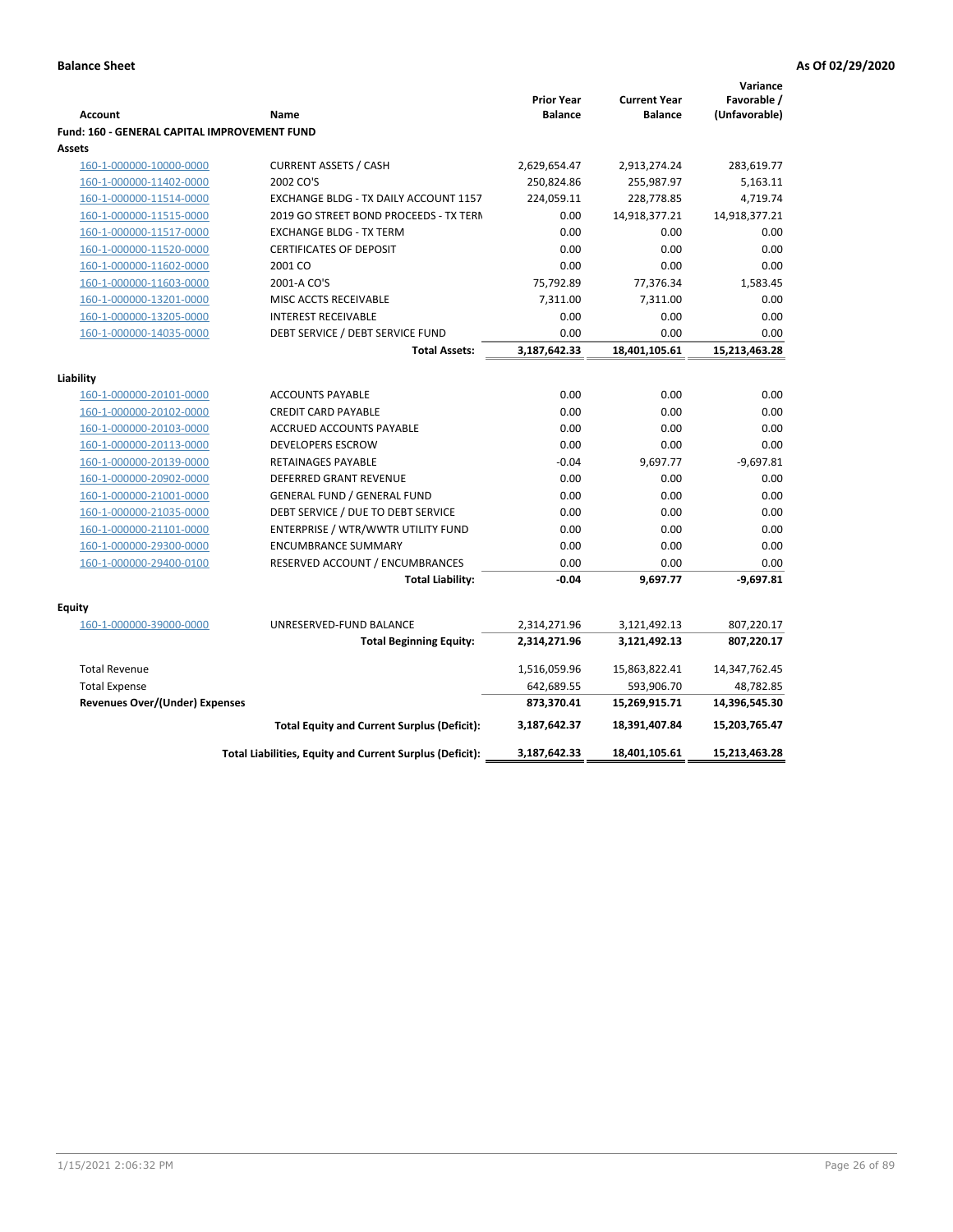| <b>Account</b>                        | <b>Name</b>                                              | <b>Prior Year</b><br><b>Balance</b> | <b>Current Year</b><br><b>Balance</b> | Variance<br>Favorable /<br>(Unfavorable) |
|---------------------------------------|----------------------------------------------------------|-------------------------------------|---------------------------------------|------------------------------------------|
| Fund: 161 - STREET CONSTRUCTION FUND  |                                                          |                                     |                                       |                                          |
| <b>Assets</b>                         |                                                          |                                     |                                       |                                          |
| 161-1-000000-10000-0000               | <b>CURRENT ASSETS / CASH</b>                             | 859,679.40                          | 872,749.12                            | 13,069.72                                |
| 161-1-000000-11003-0000               | 2010 CO'S                                                | 0.00                                | 0.00                                  | 0.00                                     |
| 161-1-000000-13205-0000               | <b>INTEREST RECEIVABLE</b>                               | 0.00                                | 0.00                                  | 0.00                                     |
| 161-1-000000-14035-0000               | DEBT SERVICE / DEBT SERVICE FUND                         | 0.00                                | 0.00                                  | 0.00                                     |
|                                       | <b>Total Assets:</b>                                     | 859,679.40                          | 872,749.12                            | 13,069.72                                |
| Liability                             |                                                          |                                     |                                       |                                          |
| 161-1-000000-20101-0000               | <b>ACCOUNTS PAYABLE</b>                                  | 0.00                                | 0.00                                  | 0.00                                     |
| 161-1-000000-20102-0000               | <b>CREDIT CARD PAYABLE</b>                               | 0.00                                | 0.00                                  | 0.00                                     |
| 161-1-000000-20103-0000               | <b>ACCRUED ACCOUNTS PAYABLE</b>                          | 0.00                                | 0.00                                  | 0.00                                     |
| 161-1-000000-20139-0000               | <b>RETAINAGES PAYABLE</b>                                | 0.00                                | 0.00                                  | 0.00                                     |
| 161-1-000000-21001-0000               | <b>GENERAL FUND / GENERAL FUND</b>                       | 0.00                                | 0.00                                  | 0.00                                     |
| 161-1-000000-21035-0000               | DEBT SERVICE / DUE TO DEBT SERVICE                       | 0.00                                | 0.00                                  | 0.00                                     |
| 161-1-000000-29300-0000               | <b>ENCUMBRANCE SUMMARY</b>                               | 0.00                                | 0.00                                  | 0.00                                     |
| 161-1-000000-29400-0100               | RESERVED ACCOUNT / ENCUMBRANCES                          | 0.00                                | 0.00                                  | 0.00                                     |
|                                       | <b>Total Liability:</b>                                  | 0.00                                | 0.00                                  | 0.00                                     |
| <b>Equity</b>                         |                                                          |                                     |                                       |                                          |
| 161-1-000000-39000-0000               | UNRESERVED-FUND BALANCE                                  | 852,048.74                          | 869,625.59                            | 17,576.85                                |
|                                       | <b>Total Beginning Equity:</b>                           | 852,048.74                          | 869,625.59                            | 17,576.85                                |
| <b>Total Revenue</b>                  |                                                          | 7,814.62                            | 3,223.19                              | $-4,591.43$                              |
| <b>Total Expense</b>                  |                                                          | 183.96                              | 99.66                                 | 84.30                                    |
| <b>Revenues Over/(Under) Expenses</b> |                                                          | 7,630.66                            | 3,123.53                              | $-4,507.13$                              |
|                                       | <b>Total Equity and Current Surplus (Deficit):</b>       | 859,679.40                          | 872,749.12                            | 13,069.72                                |
|                                       | Total Liabilities, Equity and Current Surplus (Deficit): | 859,679.40                          | 872,749.12                            | 13,069.72                                |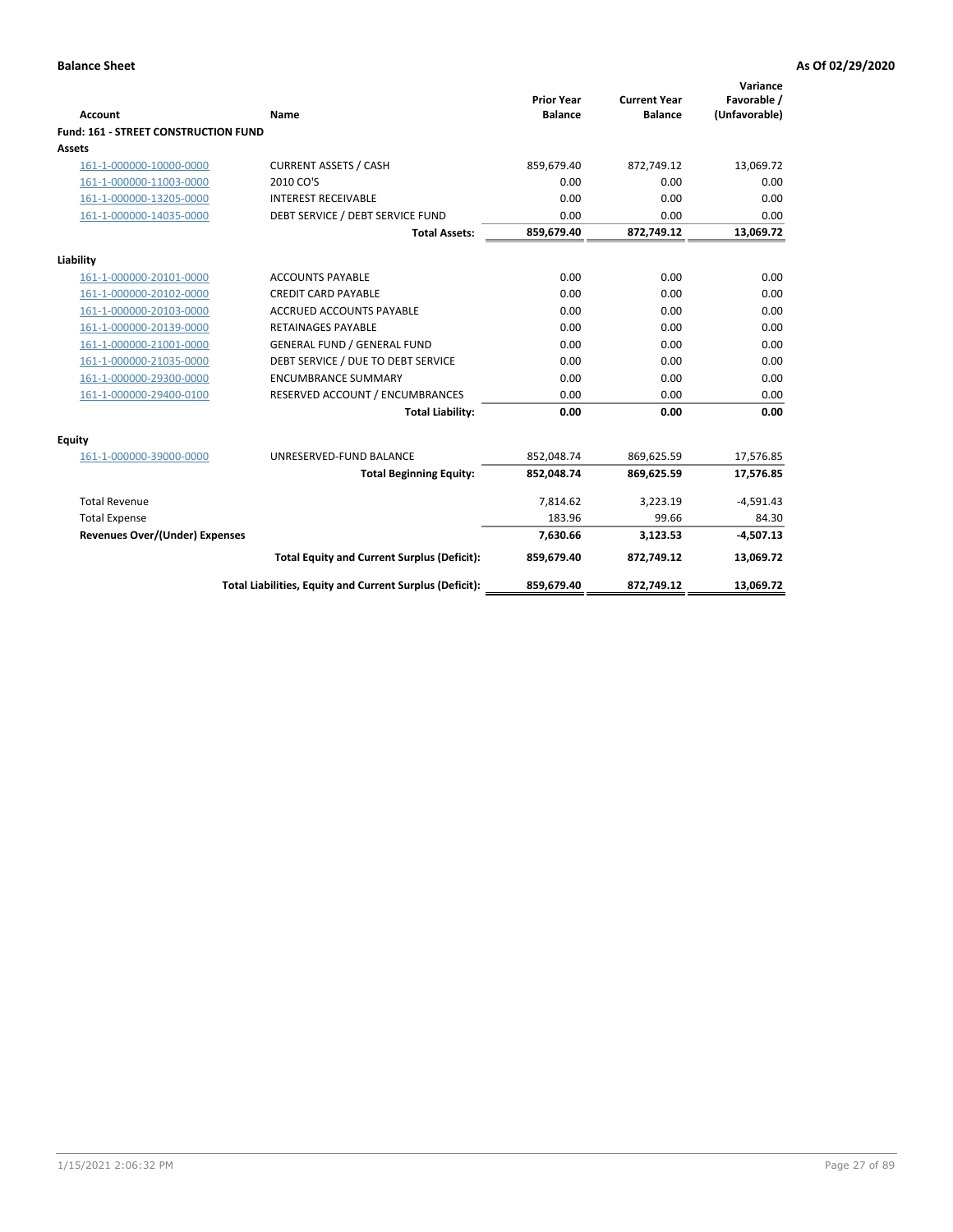|                                                 |                                                          | <b>Prior Year</b><br><b>Balance</b> | <b>Current Year</b> | Variance<br>Favorable / |
|-------------------------------------------------|----------------------------------------------------------|-------------------------------------|---------------------|-------------------------|
| <b>Account</b>                                  | Name                                                     |                                     | <b>Balance</b>      | (Unfavorable)           |
| <b>Fund: 162 - GRAHAM PARK RENOVATIONS FUND</b> |                                                          |                                     |                     |                         |
| <b>Assets</b>                                   |                                                          |                                     |                     |                         |
| 162-1-000000-10000-0000                         | <b>CURRENT ASSETS / CASH</b>                             | 0.00                                | 0.00                | 0.00                    |
| 162-1-000000-13201-0000                         | MISC ACCTS RECEIVABLE                                    | 0.00                                | 0.00                | 0.00                    |
|                                                 | <b>Total Assets:</b>                                     | 0.00                                | 0.00                | 0.00                    |
| Liability                                       |                                                          |                                     |                     |                         |
| 162-1-000000-20101-0000                         | <b>ACCOUNTS PAYABLE</b>                                  | 0.00                                | 0.00                | 0.00                    |
| 162-1-000000-20139-0000                         | <b>RETAINAGES PAYABLE</b>                                | 0.00                                | 0.00                | 0.00                    |
| 162-1-000000-20202-0000                         | <b>DEFERRED REVENUE</b>                                  | 0.00                                | 0.00                | 0.00                    |
| 162-1-000000-29300-0000                         | <b>ENCUMBRANCE SUMMARY</b>                               | 0.00                                | 0.00                | 0.00                    |
| 162-1-000000-29400-0000                         | RESERVED ACCOUNT / ENCUMBRANCES                          | 0.00                                | 0.00                | 0.00                    |
|                                                 | <b>Total Liability:</b>                                  | 0.00                                | 0.00                | 0.00                    |
| Equity                                          |                                                          |                                     |                     |                         |
| 162-1-000000-39000-0000                         | UNRESERVED-FUND BALANCE                                  | 0.00                                | 0.00                | 0.00                    |
|                                                 | <b>Total Beginning Equity:</b>                           | 0.00                                | 0.00                | 0.00                    |
| <b>Total Revenue</b>                            |                                                          | 0.00                                | 0.00                | 0.00                    |
| <b>Total Expense</b>                            |                                                          | 0.00                                | 0.00                | 0.00                    |
| Revenues Over/(Under) Expenses                  |                                                          | 0.00                                | 0.00                | 0.00                    |
|                                                 | <b>Total Equity and Current Surplus (Deficit):</b>       | 0.00                                | 0.00                | 0.00                    |
|                                                 | Total Liabilities, Equity and Current Surplus (Deficit): | 0.00                                | 0.00                | 0.00                    |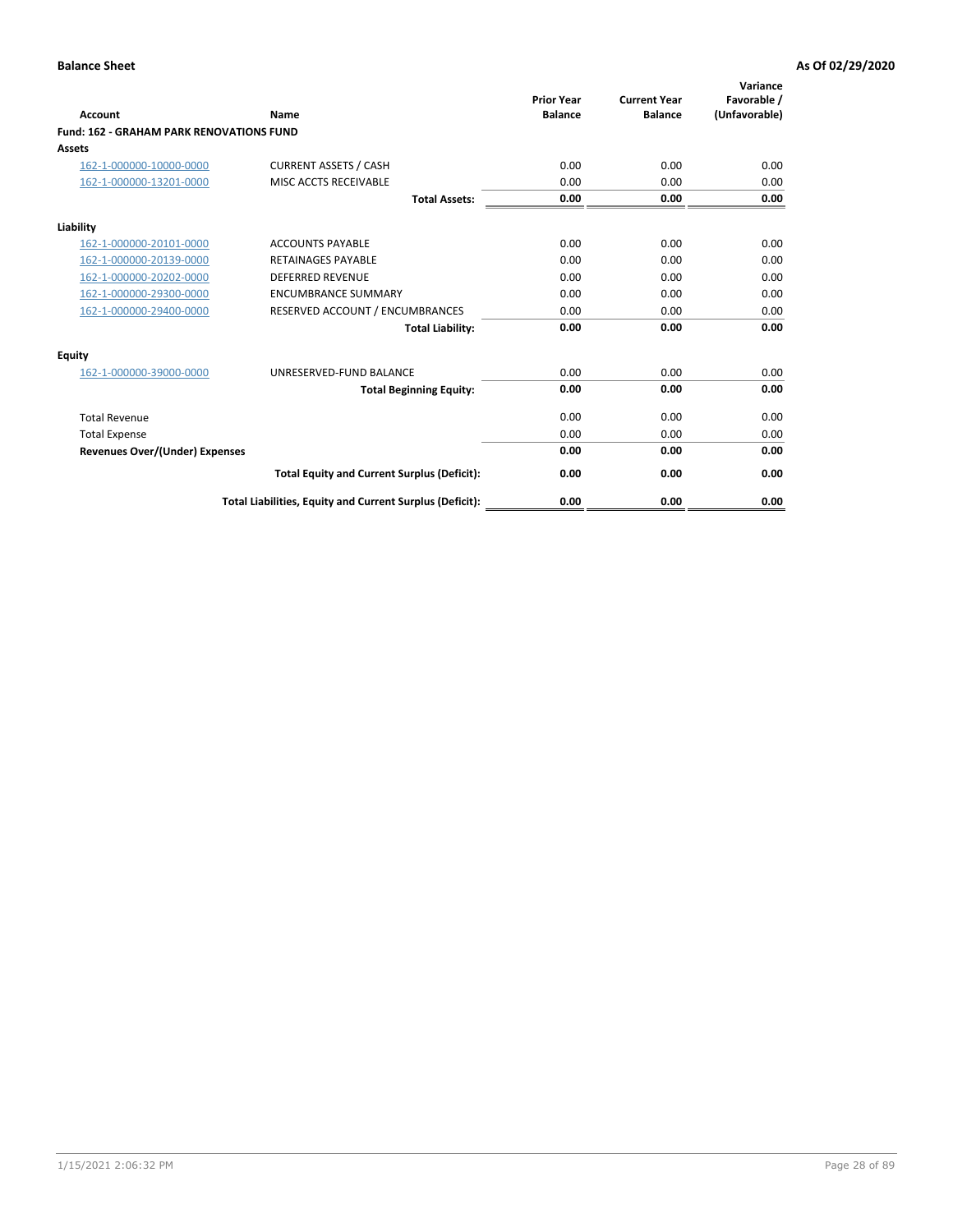| Account                               | Name                                                     | <b>Prior Year</b><br><b>Balance</b> | <b>Current Year</b><br><b>Balance</b> | Variance<br>Favorable /<br>(Unfavorable) |
|---------------------------------------|----------------------------------------------------------|-------------------------------------|---------------------------------------|------------------------------------------|
| Fund: 163 - SECO STIMULAS BLOCK GRANT |                                                          |                                     |                                       |                                          |
| <b>Assets</b>                         |                                                          |                                     |                                       |                                          |
| 163-1-000000-10000-0000               | <b>CURRENT ASSETS / CASH</b>                             | 0.00                                | 0.00                                  | 0.00                                     |
| 163-1-000000-13201-0000               | MISC ACCTS RECEIVABLE                                    | 0.00                                | 0.00                                  | 0.00                                     |
| 163-1-000000-13205-0000               | <b>INTEREST RECEIVABLE</b>                               | 0.00                                | 0.00                                  | 0.00                                     |
|                                       | <b>Total Assets:</b>                                     | 0.00                                | 0.00                                  | 0.00                                     |
| Liability                             |                                                          |                                     |                                       |                                          |
| 163-1-000000-20101-0000               | <b>ACCOUNTS PAYABLE</b>                                  | 0.00                                | 0.00                                  | 0.00                                     |
| 163-1-000000-20102-0000               | <b>CREDIT CARD PAYABLE</b>                               | 0.00                                | 0.00                                  | 0.00                                     |
| 163-1-000000-20103-0000               | <b>ACCRUED ACCOUNTS PAYABLE</b>                          | 0.00                                | 0.00                                  | 0.00                                     |
| 163-1-000000-20139-0000               | <b>RETAINAGES PAYABLE</b>                                | 0.00                                | 0.00                                  | 0.00                                     |
| 163-1-000000-20902-0000               | DEFERRED GRANT REVENUE                                   | 0.00                                | 0.00                                  | 0.00                                     |
| 163-1-000000-29300-0000               | <b>ENCUMBRANCE SUMMARY</b>                               | 0.00                                | 0.00                                  | 0.00                                     |
| 163-1-000000-29400-0100               | RESERVED ACCOUNT / ENCUMBRANCES                          | 0.00                                | 0.00                                  | 0.00                                     |
|                                       | <b>Total Liability:</b>                                  | 0.00                                | 0.00                                  | 0.00                                     |
| <b>Equity</b>                         |                                                          |                                     |                                       |                                          |
| 163-1-000000-39000-0000               | UNRESERVED-FUND BALANCE                                  | 0.00                                | 0.00                                  | 0.00                                     |
|                                       | <b>Total Beginning Equity:</b>                           | 0.00                                | 0.00                                  | 0.00                                     |
| <b>Total Revenue</b>                  |                                                          | 0.00                                | 0.00                                  | 0.00                                     |
| <b>Total Expense</b>                  |                                                          | 0.00                                | 0.00                                  | 0.00                                     |
| <b>Revenues Over/(Under) Expenses</b> |                                                          | 0.00                                | 0.00                                  | 0.00                                     |
|                                       | <b>Total Equity and Current Surplus (Deficit):</b>       | 0.00                                | 0.00                                  | 0.00                                     |
|                                       | Total Liabilities, Equity and Current Surplus (Deficit): | 0.00                                | 0.00                                  | 0.00                                     |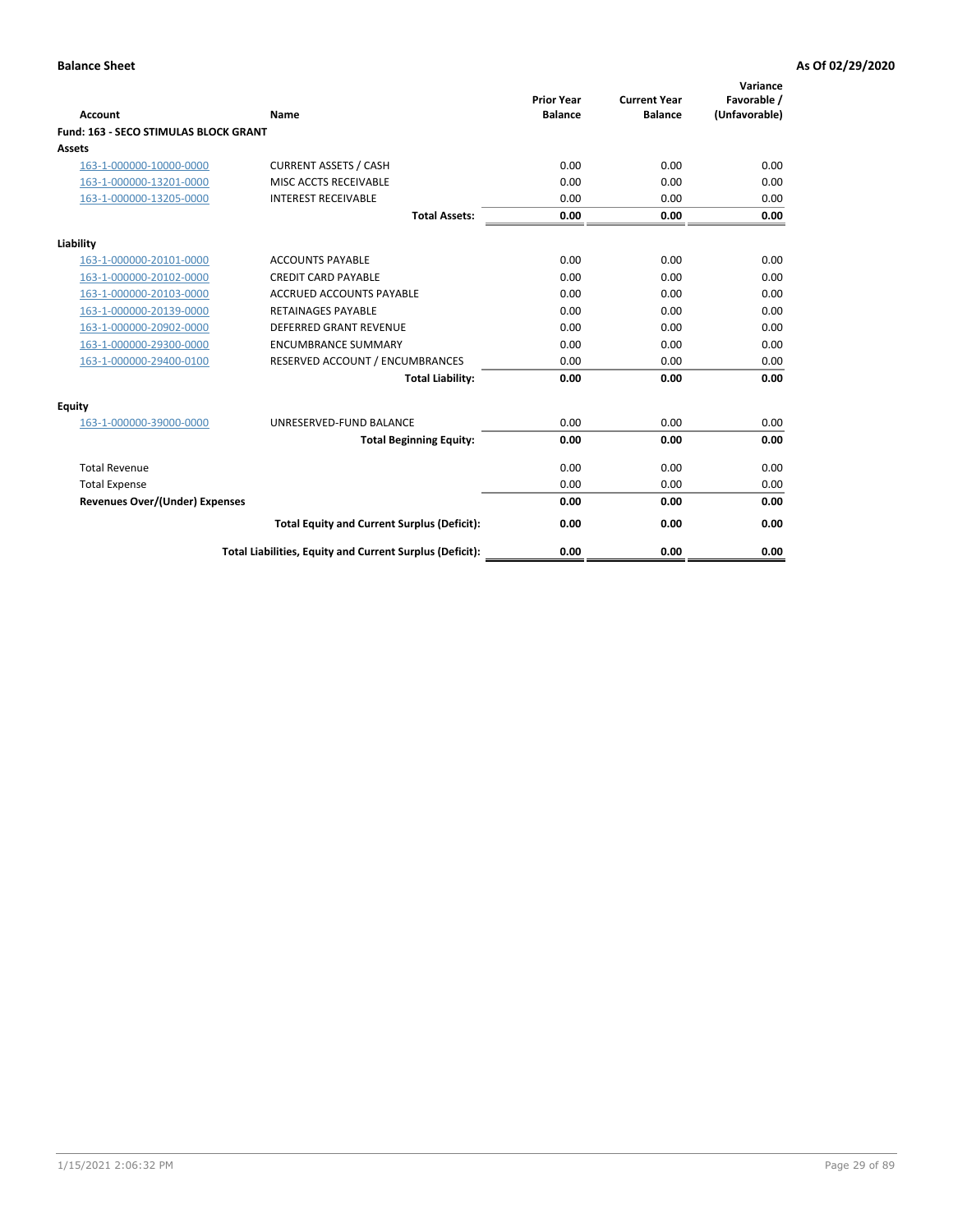| <b>Account</b>                   | Name                                                     | <b>Prior Year</b><br><b>Balance</b> | <b>Current Year</b><br><b>Balance</b> | Variance<br>Favorable /<br>(Unfavorable) |
|----------------------------------|----------------------------------------------------------|-------------------------------------|---------------------------------------|------------------------------------------|
| Fund: 164 - 2013 CO CAPITAL FUND |                                                          |                                     |                                       |                                          |
| <b>Assets</b>                    |                                                          |                                     |                                       |                                          |
| 164-1-000000-10000-0000          | <b>CURRENT ASSETS / CASH</b>                             | 32,165.19                           | 32,654.19                             | 489.00                                   |
| 164-1-000000-11508-0000          | 2013 CO'S PROJ CONST                                     | 2,036.27                            | 2,079.17                              | 42.90                                    |
| 164-1-000000-11509-0000          | 2013 CO'S DEBT SERVICE                                   | 0.00                                | 0.00                                  | 0.00                                     |
| 164-1-000000-13205-0000          | <b>INTEREST RECEIVABLE</b>                               | 0.00                                | 0.00                                  | 0.00                                     |
| 164-1-000000-14035-0000          | DEBT SERVICE / DEBT SERVICE FUND                         | 0.00                                | 0.00                                  | 0.00                                     |
|                                  | <b>Total Assets:</b>                                     | 34,201.46                           | 34,733.36                             | 531.90                                   |
| Liability                        |                                                          |                                     |                                       |                                          |
| 164-1-000000-20101-0000          | <b>ACCOUNTS PAYABLE</b>                                  | 0.00                                | 0.00                                  | 0.00                                     |
| 164-1-000000-20102-0000          | <b>CREDIT CARD PAYABLE</b>                               | 0.00                                | 0.00                                  | 0.00                                     |
| 164-1-000000-20103-0000          | <b>ACCRUED ACCOUNTS PAYABLE</b>                          | 0.00                                | 0.00                                  | 0.00                                     |
| 164-1-000000-20139-0000          | <b>RETAINAGES PAYABLE</b>                                | 0.00                                | 0.00                                  | 0.00                                     |
| 164-1-000000-21001-0000          | <b>GENERAL FUND / GENERAL FUND</b>                       | 0.00                                | 0.00                                  | 0.00                                     |
| 164-1-000000-21035-0000          | DEBT SERVICE / DUE TO DEBT SERVICE                       | 0.00                                | 0.00                                  | 0.00                                     |
| 164-1-000000-29300-0000          | <b>ENCUMBRANCE SUMMARY</b>                               | 0.00                                | 0.00                                  | 0.00                                     |
| 164-1-000000-29400-0100          | RESERVED ACCOUNT / ENCUMBRANCES                          | 0.00                                | 0.00                                  | 0.00                                     |
|                                  | <b>Total Liability:</b>                                  | 0.00                                | 0.00                                  | 0.00                                     |
| Equity                           |                                                          |                                     |                                       |                                          |
| 164-1-000000-39000-0000          | UNRESERVED-FUND BALANCE                                  | 33,896.76                           | 34,601.73                             | 704.97                                   |
|                                  | <b>Total Beginning Equity:</b>                           | 33,896.76                           | 34,601.73                             | 704.97                                   |
| <b>Total Revenue</b>             |                                                          | 311.60                              | 135.36                                | $-176.24$                                |
| <b>Total Expense</b>             |                                                          | 6.90                                | 3.73                                  | 3.17                                     |
| Revenues Over/(Under) Expenses   |                                                          | 304.70                              | 131.63                                | $-173.07$                                |
|                                  | <b>Total Equity and Current Surplus (Deficit):</b>       | 34,201.46                           | 34,733.36                             | 531.90                                   |
|                                  | Total Liabilities, Equity and Current Surplus (Deficit): | 34,201.46                           | 34,733.36                             | 531.90                                   |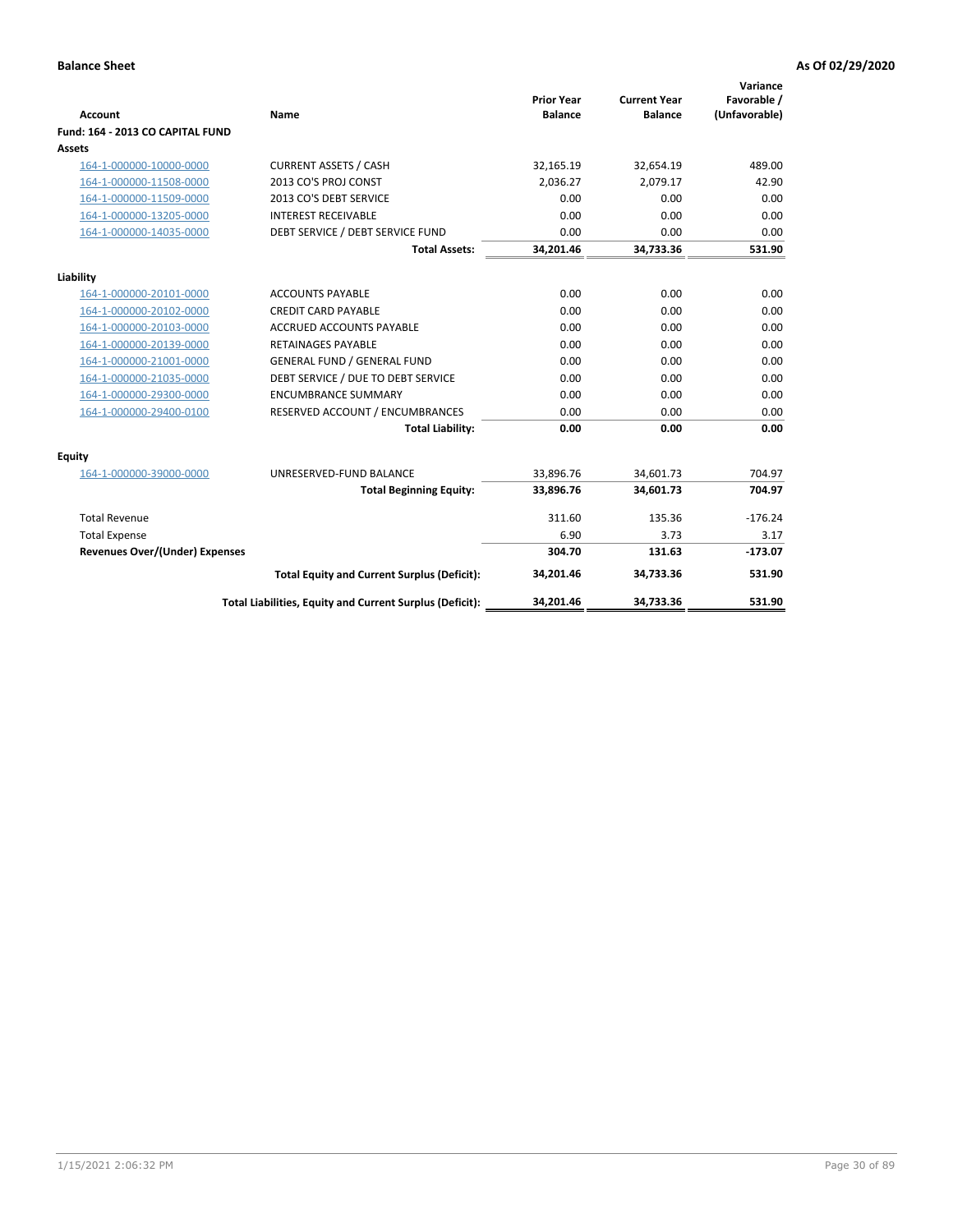| <b>Account</b>                        | Name                                                     | <b>Prior Year</b><br><b>Balance</b> | <b>Current Year</b><br><b>Balance</b> | Variance<br>Favorable /<br>(Unfavorable) |
|---------------------------------------|----------------------------------------------------------|-------------------------------------|---------------------------------------|------------------------------------------|
| Fund: 165 - 2014 GO FUND              |                                                          |                                     |                                       |                                          |
| Assets                                |                                                          |                                     |                                       |                                          |
| 165-1-000000-10000-0000               | <b>CURRENT ASSETS / CASH</b>                             | $-8,613.63$                         | $-8,613.63$                           | 0.00                                     |
| 165-1-000000-11003-0000               | 2010 CO'S                                                | 0.00                                | 0.00                                  | 0.00                                     |
| 165-1-000000-11202-0000               | 2014 GO STREET BONDS                                     | 0.00                                | 0.00                                  | 0.00                                     |
| 165-1-000000-11511-0000               | 2015 GO PROJECT CONSTRUCTION                             | 783,692.52                          | 800,200.76                            | 16,508.24                                |
| 165-1-000000-11520-0000               | <b>CERTIFICATES OF DEPOSIT</b>                           | 0.00                                | 0.00                                  | 0.00                                     |
| 165-1-000000-11530-0000               | <b>TexasTERM CP</b>                                      | 0.00                                | 0.00                                  | 0.00                                     |
| 165-1-000000-13201-0000               | MISC ACCTS RECEIVABLE                                    | 0.00                                | 0.00                                  | 0.00                                     |
| 165-1-000000-13205-0000               | <b>INTEREST RECEIVABLE</b>                               | 0.00                                | 0.00                                  | 0.00                                     |
| 165-1-000000-14035-0000               | DEBT SERVICE / DEBT SERVICE FUND                         | 0.00                                | 0.00                                  | 0.00                                     |
|                                       | <b>Total Assets:</b>                                     | 775,078.89                          | 791,587.13                            | 16,508.24                                |
| Liability                             |                                                          |                                     |                                       |                                          |
| 165-1-000000-20101-0000               | <b>ACCOUNTS PAYABLE</b>                                  | 0.00                                | 0.00                                  | 0.00                                     |
| 165-1-000000-20102-0000               | <b>CREDIT CARD PAYABLE</b>                               | 0.00                                | 0.00                                  | 0.00                                     |
| 165-1-000000-20103-0000               | <b>ACCRUED ACCOUNTS PAYABLE</b>                          | 0.00                                | 0.00                                  | 0.00                                     |
| 165-1-000000-20139-0000               | <b>RETAINAGES PAYABLE</b>                                | 0.00                                | 0.00                                  | 0.00                                     |
| 165-1-000000-21001-0000               | <b>GENERAL FUND / GENERAL FUND</b>                       | 0.00                                | 0.00                                  | 0.00                                     |
| 165-1-000000-21035-0000               | DEBT SERVICE / DUE TO DEBT SERVICE                       | 0.00                                | 0.00                                  | 0.00                                     |
| 165-1-000000-29300-0000               | <b>ENCUMBRANCE SUMMARY</b>                               | 0.00                                | 0.00                                  | 0.00                                     |
| 165-1-000000-29400-0100               | RESERVED ACCOUNT / ENCUMBRANCES                          | 0.00                                | 0.00                                  | 0.00                                     |
|                                       | <b>Total Liability:</b>                                  | 0.00                                | 0.00                                  | 0.00                                     |
| Equity                                |                                                          |                                     |                                       |                                          |
| 165-1-000000-39000-0000               | UNRESERVED-FUND BALANCE                                  | 767,685.84                          | 785,908.22                            | 18,222.38                                |
|                                       | <b>Total Beginning Equity:</b>                           | 767,685.84                          | 785,908.22                            | 18,222.38                                |
| <b>Total Revenue</b>                  |                                                          | 7,393.05                            | 5,678.91                              | $-1,714.14$                              |
| <b>Total Expense</b>                  |                                                          | 0.00                                | 0.00                                  | 0.00                                     |
| <b>Revenues Over/(Under) Expenses</b> |                                                          | 7,393.05                            | 5,678.91                              | $-1,714.14$                              |
|                                       | <b>Total Equity and Current Surplus (Deficit):</b>       | 775,078.89                          | 791,587.13                            | 16,508.24                                |
|                                       | Total Liabilities, Equity and Current Surplus (Deficit): | 775,078.89                          | 791,587.13                            | 16.508.24                                |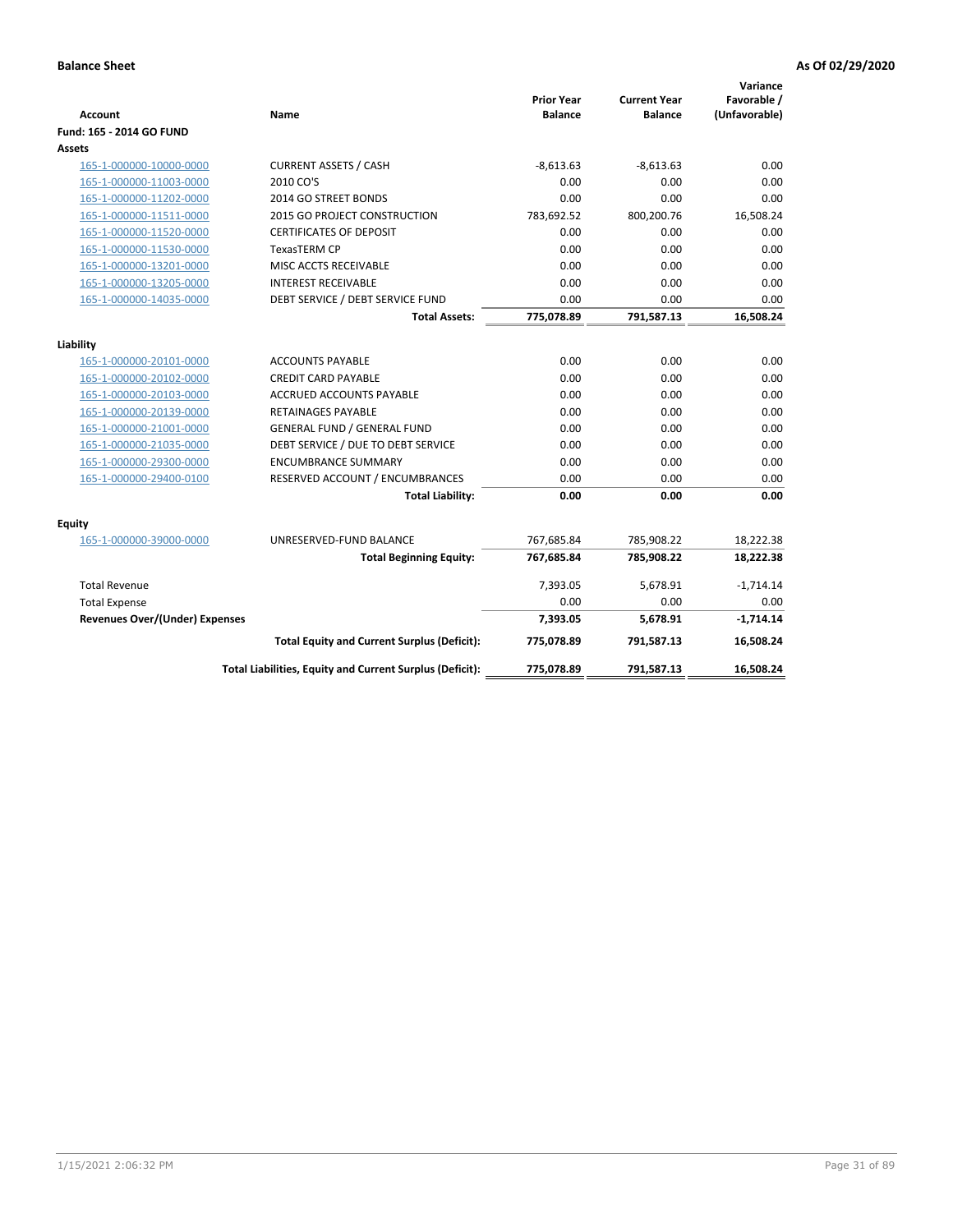|                                                       |                                                          |                                     |                                       | Variance                     |
|-------------------------------------------------------|----------------------------------------------------------|-------------------------------------|---------------------------------------|------------------------------|
| Account                                               | Name                                                     | <b>Prior Year</b><br><b>Balance</b> | <b>Current Year</b><br><b>Balance</b> | Favorable /<br>(Unfavorable) |
| Fund: 170 - LAW ENFORCEMENT GRANT - CAPITAL PURCHASES |                                                          |                                     |                                       |                              |
| <b>Assets</b>                                         |                                                          |                                     |                                       |                              |
| 170-1-000000-10000-0000                               | <b>CURRENT ASSETS / CASH</b>                             | $-21,253.00$                        | 0.00                                  | 21,253.00                    |
| 170-1-000000-13201-0000                               | MISC ACCTS RECEIVABLE                                    | 0.00                                | 0.00                                  | 0.00                         |
|                                                       | <b>Total Assets:</b>                                     | $-21,253.00$                        | 0.00                                  | 21,253.00                    |
| Liability                                             |                                                          |                                     |                                       |                              |
| 170-1-000000-20101-0000                               | <b>ACCOUNTS PAYABLE</b>                                  | 0.00                                | 0.00                                  | 0.00                         |
| 170-1-000000-20102-0000                               | <b>CREDIT CARD PAYABLE</b>                               | 0.00                                | 0.00                                  | 0.00                         |
| 170-1-000000-20103-0000                               | <b>ACCRUED ACCOUNTS PAYABLE</b>                          | 0.00                                | 0.00                                  | 0.00                         |
| 170-1-000000-20902-0000                               | <b>DEFERRED GRANT REVENUE</b>                            | 0.00                                | 0.00                                  | 0.00                         |
| 170-1-000000-21001-0000                               | <b>GENERAL FUND / GENERAL FUND</b>                       | 0.00                                | 0.00                                  | 0.00                         |
| 170-1-000000-24004-0000                               | <b>INTEREST PAYABLE ON DEP</b>                           | 0.00                                | 0.00                                  | 0.00                         |
| 170-1-000000-29300-0000                               | <b>ENCUMBRANCE SUMMARY</b>                               | 0.00                                | 0.00                                  | 0.00                         |
| 170-1-000000-29400-0000                               | RESERVED ACCOUNT / ENCUMBRANCES                          | 0.00                                | 0.00                                  | 0.00                         |
|                                                       | <b>Total Liability:</b>                                  | 0.00                                | 0.00                                  | 0.00                         |
| <b>Equity</b>                                         |                                                          |                                     |                                       |                              |
| 170-1-000000-39000-0000                               | UNRESERVED-FUND BALANCE                                  | 0.00                                | 0.00                                  | 0.00                         |
|                                                       | <b>Total Beginning Equity:</b>                           | 0.00                                | 0.00                                  | 0.00                         |
| <b>Total Revenue</b>                                  |                                                          | 0.00                                | 0.00                                  | 0.00                         |
| <b>Total Expense</b>                                  |                                                          | 21,253.00                           | 0.00                                  | 21,253.00                    |
| Revenues Over/(Under) Expenses                        |                                                          | $-21,253.00$                        | 0.00                                  | 21,253.00                    |
|                                                       | <b>Total Equity and Current Surplus (Deficit):</b>       | $-21,253.00$                        | 0.00                                  | 21,253.00                    |
|                                                       | Total Liabilities, Equity and Current Surplus (Deficit): | $-21.253.00$                        | 0.00                                  | 21.253.00                    |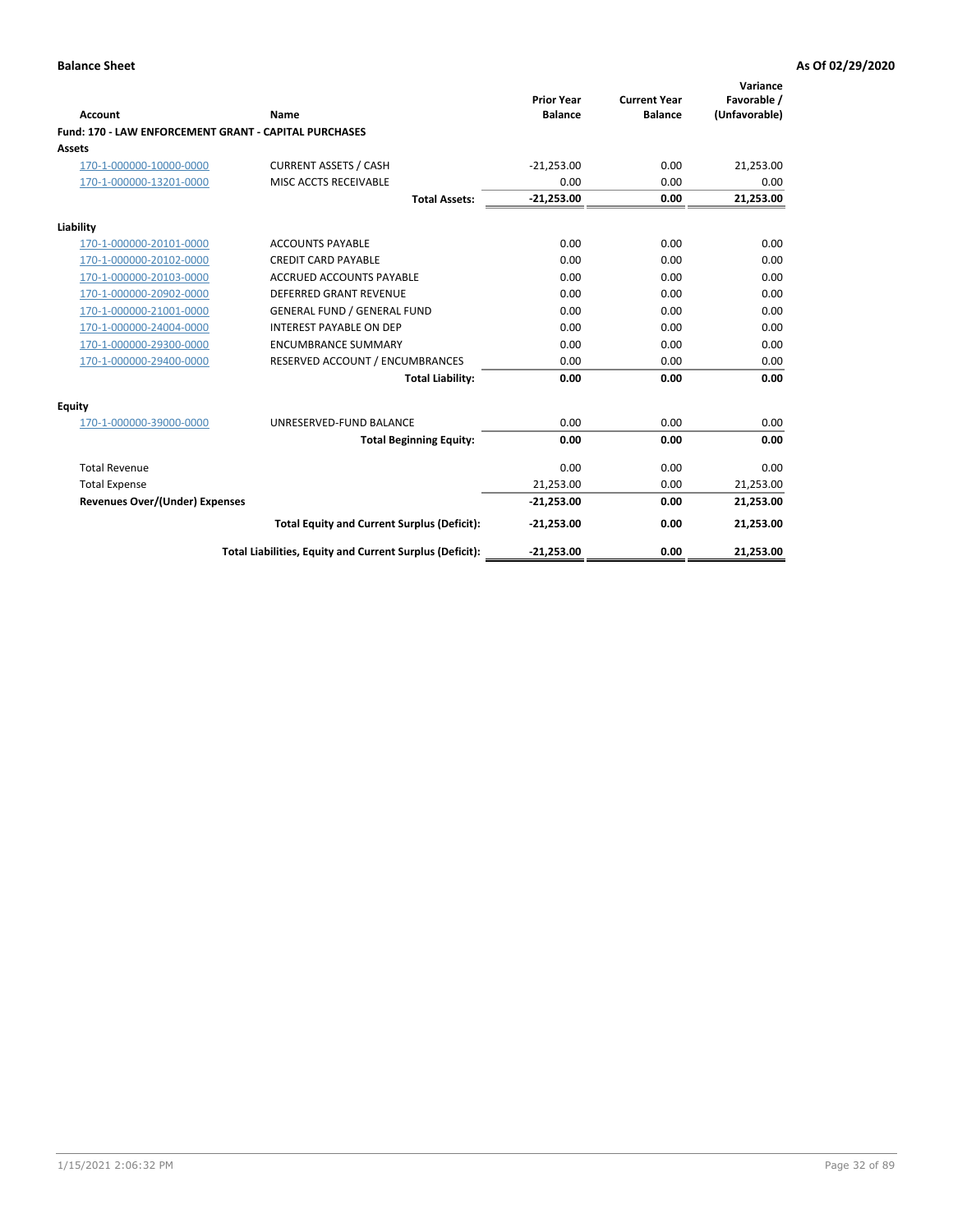| Account                                        | Name                                                     | <b>Prior Year</b><br><b>Balance</b> | <b>Current Year</b><br><b>Balance</b> | Variance<br>Favorable /<br>(Unfavorable) |
|------------------------------------------------|----------------------------------------------------------|-------------------------------------|---------------------------------------|------------------------------------------|
| <b>Fund: 171 - MAIN STREET SPECIAL REVENUE</b> |                                                          |                                     |                                       |                                          |
| Assets                                         |                                                          |                                     |                                       |                                          |
| 171-1-000000-10000-0000                        | <b>CURRENT ASSETS / CASH</b>                             | $-12,859.00$                        | $-23,761.48$                          | $-10,902.48$                             |
| 171-1-000000-13201-0000                        | MISC ACCTS RECEIVABLE                                    | 0.00                                | 0.00                                  | 0.00                                     |
| 171-1-000000-13205-0000                        | <b>INTEREST RECEIVABLE</b>                               | 0.00                                | 0.00                                  | 0.00                                     |
|                                                | <b>Total Assets:</b>                                     | $-12,859.00$                        | $-23,761.48$                          | $-10,902.48$                             |
| Liability                                      |                                                          |                                     |                                       |                                          |
| 171-1-000000-20101-0000                        | <b>ACCOUNTS PAYABLE</b>                                  | 0.00                                | 0.00                                  | 0.00                                     |
| 171-1-000000-20102-0000                        | <b>CREDIT CARD PAYABLE</b>                               | 0.00                                | 0.00                                  | 0.00                                     |
| 171-1-000000-20103-0000                        | <b>ACCRUED ACCOUNTS PAYABLE</b>                          | 0.00                                | 0.00                                  | 0.00                                     |
| 171-1-000000-20139-0000                        | <b>RETAINAGES PAYABLE</b>                                | 0.00                                | 10,729.61                             | $-10,729.61$                             |
| 171-1-000000-20902-0000                        | <b>DEFERRED GRANT REVENUE</b>                            | 0.00                                | 0.00                                  | 0.00                                     |
| 171-1-000000-29300-0000                        | <b>ENCUMBRANCE SUMMARY</b>                               | 0.00                                | 0.00                                  | 0.00                                     |
| 171-1-000000-29400-0100                        | RESERVED ACCOUNT / ENCUMBRANCES                          | 0.00                                | 0.00                                  | 0.00                                     |
|                                                | <b>Total Liability:</b>                                  | 0.00                                | 10,729.61                             | $-10,729.61$                             |
| <b>Equity</b>                                  |                                                          |                                     |                                       |                                          |
| 171-1-000000-39000-0000                        | UNRESERVED-FUND BALANCE                                  | 9,077.21                            | $-48.361.48$                          | $-57,438.69$                             |
|                                                | <b>Total Beginning Equity:</b>                           | 9,077.21                            | $-48,361.48$                          | $-57,438.69$                             |
| <b>Total Revenue</b>                           |                                                          | 0.00                                | 123,366.49                            | 123,366.49                               |
| <b>Total Expense</b>                           |                                                          | 21,936.21                           | 109,496.10                            | $-87,559.89$                             |
| Revenues Over/(Under) Expenses                 |                                                          | $-21,936.21$                        | 13,870.39                             | 35,806.60                                |
|                                                | <b>Total Equity and Current Surplus (Deficit):</b>       | $-12,859.00$                        | $-34,491.09$                          | $-21,632.09$                             |
|                                                | Total Liabilities, Equity and Current Surplus (Deficit): | $-12.859.00$                        | $-23.761.48$                          | $-10.902.48$                             |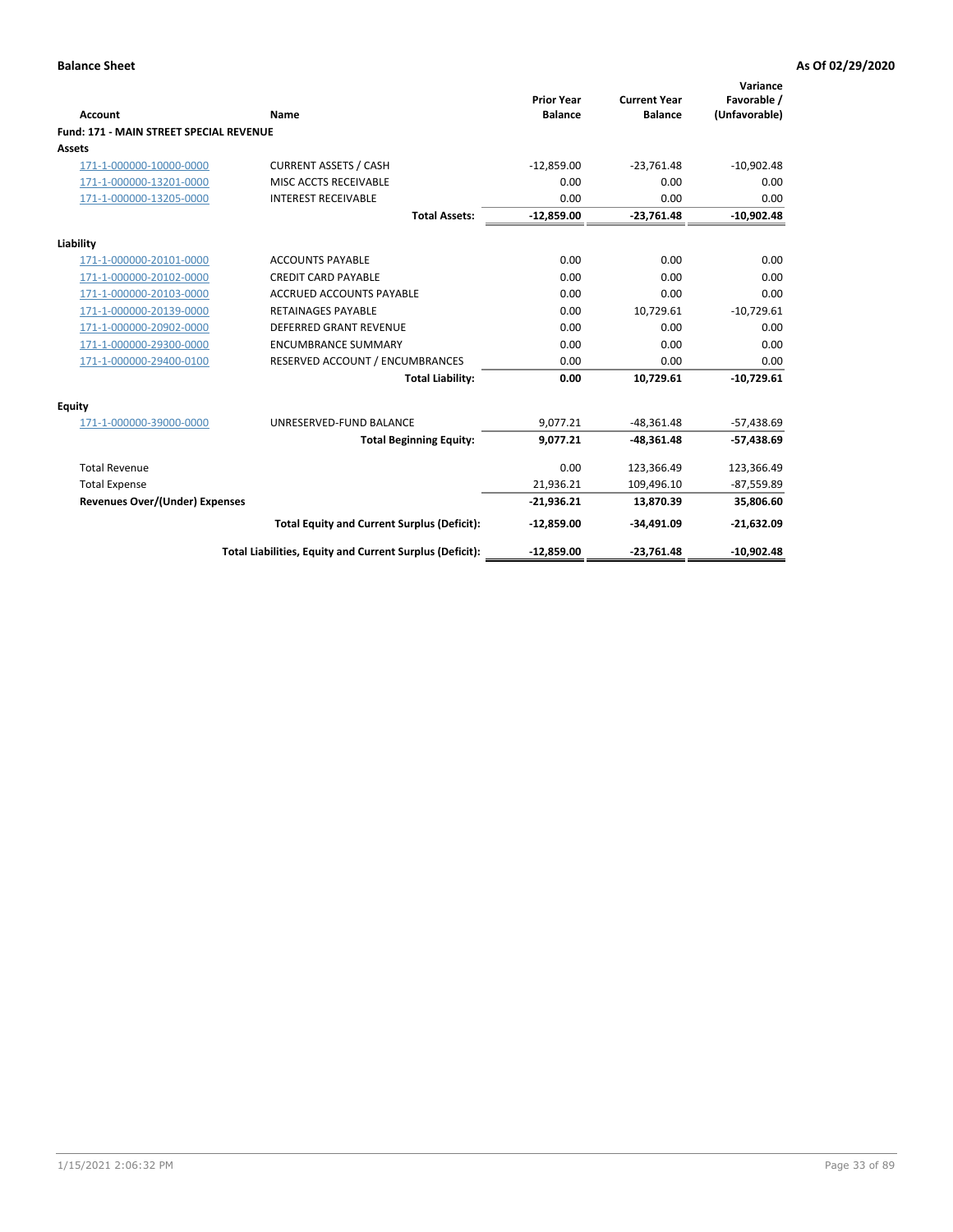|                                       |                                                          |                                     |                                       | Variance                     |
|---------------------------------------|----------------------------------------------------------|-------------------------------------|---------------------------------------|------------------------------|
| <b>Account</b>                        | <b>Name</b>                                              | <b>Prior Year</b><br><b>Balance</b> | <b>Current Year</b><br><b>Balance</b> | Favorable /<br>(Unfavorable) |
| <b>Fund: 172 - MINOR GRANTS FUND</b>  |                                                          |                                     |                                       |                              |
| <b>Assets</b>                         |                                                          |                                     |                                       |                              |
| 172-1-000000-10000-0000               | <b>CURRENT ASSETS / CASH</b>                             | 4,676.58                            | 8,589.89                              | 3,913.31                     |
| 172-1-000000-13201-0000               | MISC ACCTS RECEIVABLE                                    | 0.00                                | 0.00                                  | 0.00                         |
| 172-1-000000-13205-0000               | <b>INTEREST RECEIVABLE</b>                               | 0.00                                | 0.00                                  | 0.00                         |
|                                       | <b>Total Assets:</b>                                     | 4,676.58                            | 8,589.89                              | 3,913.31                     |
| Liability                             |                                                          |                                     |                                       |                              |
| 172-1-000000-20101-0000               | <b>ACCOUNTS PAYABLE</b>                                  | 0.00                                | 0.00                                  | 0.00                         |
| 172-1-000000-20102-0000               | <b>CREDIT CARD PAYABLE</b>                               | 0.00                                | 0.00                                  | 0.00                         |
| 172-1-000000-20103-0000               | <b>ACCRUED ACCOUNTS PAYABLE</b>                          | 0.00                                | 0.00                                  | 0.00                         |
| 172-1-000000-20902-0000               | DEFERRED GRANT REVENUE                                   | 0.00                                | 0.00                                  | 0.00                         |
| 172-1-000000-29300-0000               | <b>ENCUMBRANCE SUMMARY</b>                               | 0.00                                | 0.00                                  | 0.00                         |
| 172-1-000000-29400-0000               | RESERVED ACCOUNT / ENCUMBRANCES                          | 0.00                                | 0.00                                  | 0.00                         |
|                                       | <b>Total Liability:</b>                                  | 0.00                                | 0.00                                  | 0.00                         |
| Equity                                |                                                          |                                     |                                       |                              |
| 172-1-000000-39000-0000               | UNRESERVED-FUND BALANCE                                  | 3,559.10                            | 6,343.76                              | 2,784.66                     |
|                                       | <b>Total Beginning Equity:</b>                           | 3,559.10                            | 6,343.76                              | 2,784.66                     |
| <b>Total Revenue</b>                  |                                                          | 1,232.00                            | 3,660.00                              | 2,428.00                     |
| <b>Total Expense</b>                  |                                                          | 114.52                              | 1,413.87                              | $-1,299.35$                  |
| <b>Revenues Over/(Under) Expenses</b> |                                                          | 1,117.48                            | 2,246.13                              | 1,128.65                     |
|                                       | <b>Total Equity and Current Surplus (Deficit):</b>       | 4,676.58                            | 8,589.89                              | 3,913.31                     |
|                                       | Total Liabilities, Equity and Current Surplus (Deficit): | 4,676.58                            | 8,589.89                              | 3,913.31                     |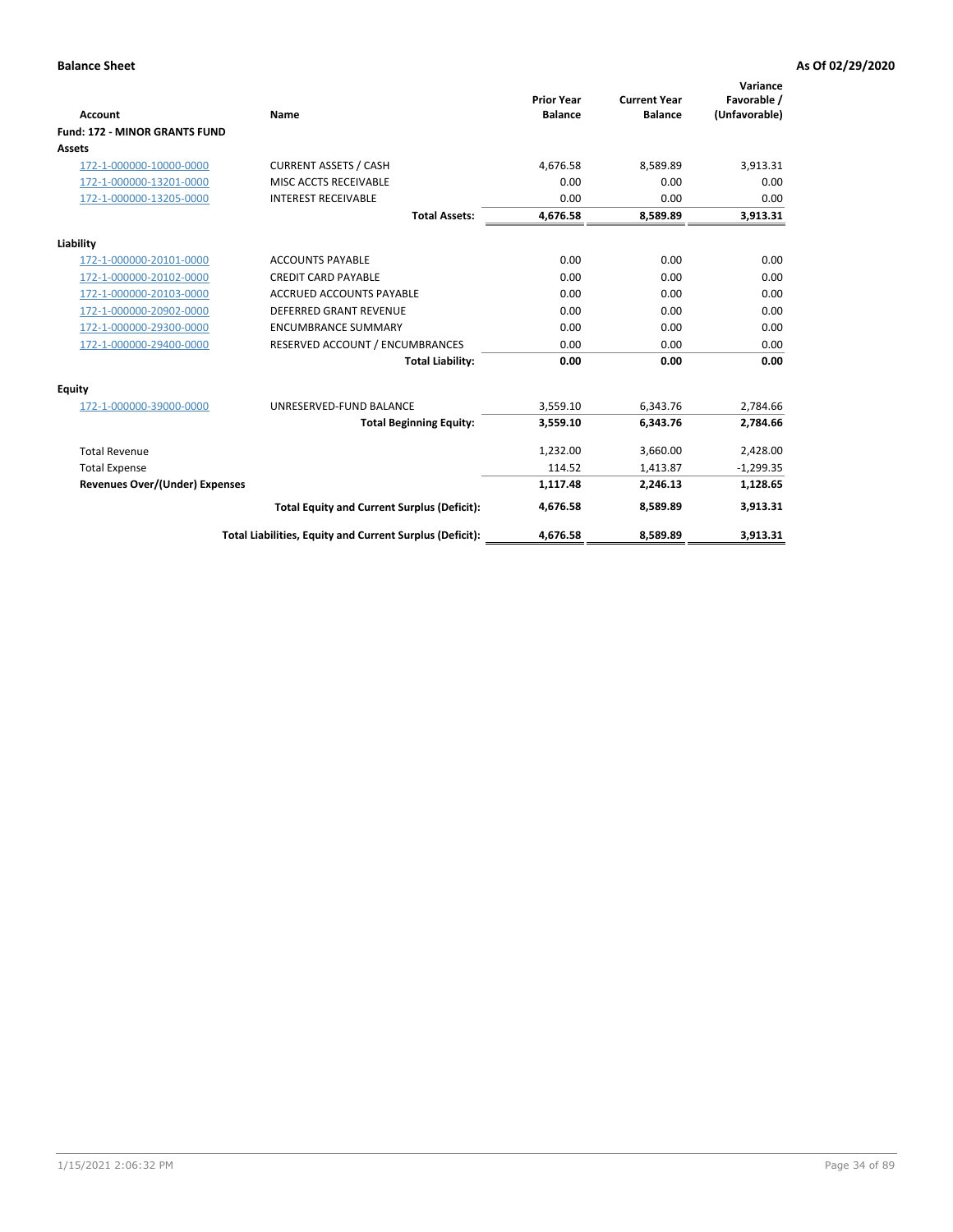| <b>Account</b>                         | Name                                                     | <b>Prior Year</b><br><b>Balance</b> | <b>Current Year</b><br><b>Balance</b> | Variance<br>Favorable /<br>(Unfavorable) |
|----------------------------------------|----------------------------------------------------------|-------------------------------------|---------------------------------------|------------------------------------------|
| <b>Fund: 173 - FL YOUNG FOUNDATION</b> |                                                          |                                     |                                       |                                          |
| Assets                                 |                                                          |                                     |                                       |                                          |
| 173-1-000000-10000-0000                | <b>CURRENT ASSETS / CASH</b>                             | 0.00                                | 0.00                                  | 0.00                                     |
| 173-1-000000-13201-0000                | MISC ACCTS RECEIVABLE                                    | 0.00                                | 0.00                                  | 0.00                                     |
|                                        | <b>Total Assets:</b>                                     | 0.00                                | 0.00                                  | 0.00                                     |
| Liability                              |                                                          |                                     |                                       |                                          |
| 173-1-000000-20101-0000                | <b>ACCOUNTS PAYABLE</b>                                  | 0.00                                | 0.00                                  | 0.00                                     |
| 173-1-000000-20102-0000                | <b>CREDIT CARD PAYABLE</b>                               | 0.00                                | 0.00                                  | 0.00                                     |
| 173-1-000000-20902-0000                | <b>DEFERRED GRANT REVENUE</b>                            | 0.00                                | 0.00                                  | 0.00                                     |
| 173-1-000000-29300-0000                | <b>ENCUMBRANCE SUMMARY</b>                               | 0.00                                | 0.00                                  | 0.00                                     |
| 173-1-000000-29400-0000                | RESERVED ACCOUNT / ENCUMBRANCES                          | 0.00                                | 0.00                                  | 0.00                                     |
|                                        | <b>Total Liability:</b>                                  | 0.00                                | 0.00                                  | 0.00                                     |
| Equity                                 |                                                          |                                     |                                       |                                          |
| 173-1-000000-39000-0000                | UNRESERVED-FUND BALANCE                                  | 0.00                                | 0.00                                  | 0.00                                     |
|                                        | <b>Total Beginning Equity:</b>                           | 0.00                                | 0.00                                  | 0.00                                     |
| <b>Total Revenue</b>                   |                                                          | 0.00                                | 0.00                                  | 0.00                                     |
| <b>Total Expense</b>                   |                                                          | 0.00                                | 0.00                                  | 0.00                                     |
| <b>Revenues Over/(Under) Expenses</b>  |                                                          | 0.00                                | 0.00                                  | 0.00                                     |
|                                        | <b>Total Equity and Current Surplus (Deficit):</b>       | 0.00                                | 0.00                                  | 0.00                                     |
|                                        | Total Liabilities, Equity and Current Surplus (Deficit): | 0.00                                | 0.00                                  | 0.00                                     |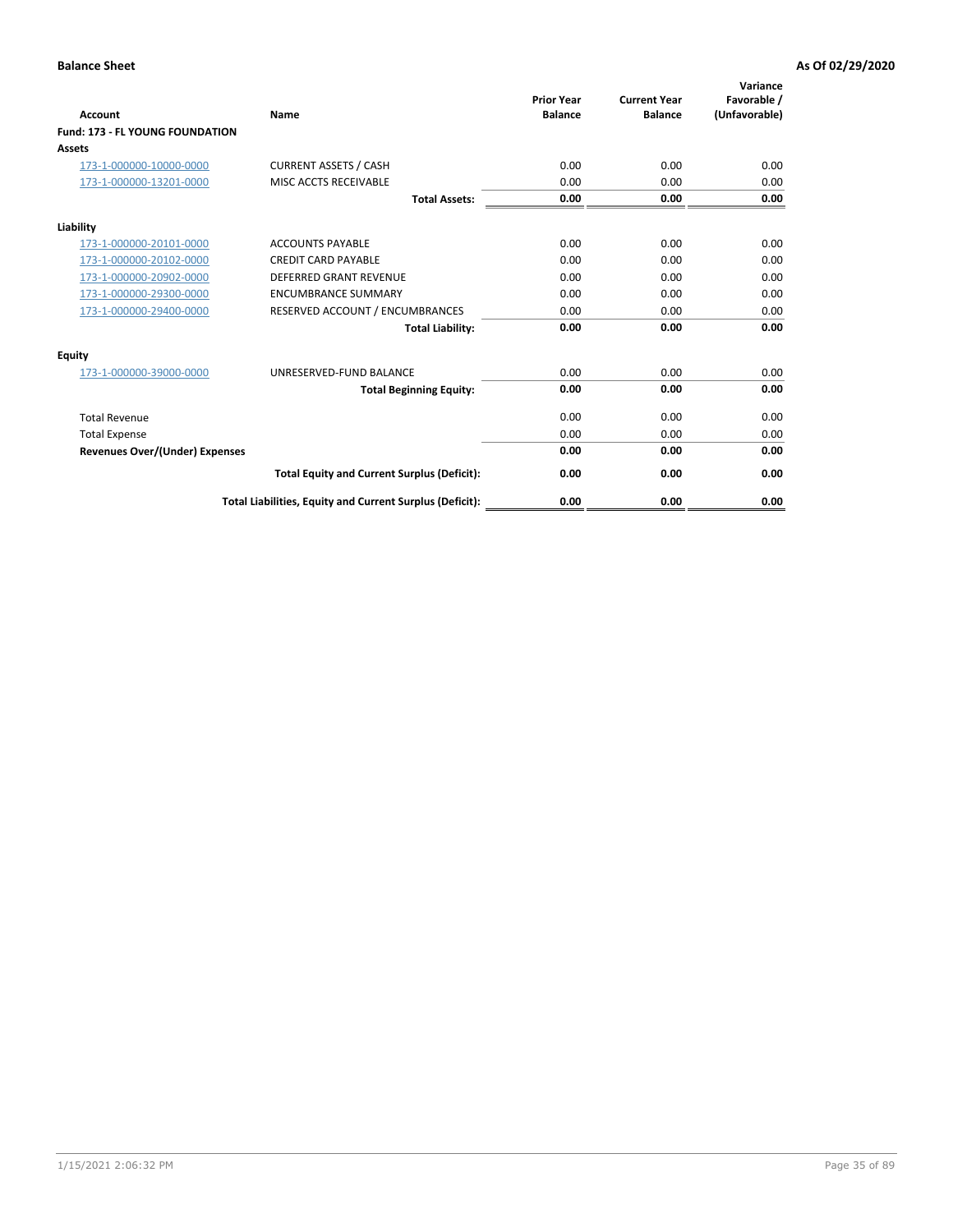| <b>Account</b>                        | Name                                                     | <b>Prior Year</b><br><b>Balance</b> | <b>Current Year</b><br><b>Balance</b> | Variance<br>Favorable /<br>(Unfavorable) |
|---------------------------------------|----------------------------------------------------------|-------------------------------------|---------------------------------------|------------------------------------------|
| Fund: 174 - FEMA GRANT                |                                                          |                                     |                                       |                                          |
| Assets                                |                                                          |                                     |                                       |                                          |
| 174-1-000000-10000-0000               | <b>CURRENT ASSETS / CASH</b>                             | 0.00                                | 0.00                                  | 0.00                                     |
| 174-1-000000-13201-0000               | MISC ACCTS RECEIVABLE                                    | 0.00                                | 0.00                                  | 0.00                                     |
| 174-1-000000-13205-0000               | <b>INTEREST RECEIVABLE</b>                               | 0.00                                | 0.00                                  | 0.00                                     |
|                                       | <b>Total Assets:</b>                                     | 0.00                                | 0.00                                  | 0.00                                     |
| Liability                             |                                                          |                                     |                                       |                                          |
| 174-1-000000-20101-0000               | <b>ACCOUNTS PAYABLE</b>                                  | 0.00                                | 0.00                                  | 0.00                                     |
| 174-1-000000-20102-0000               | <b>CREDIT CARD PAYABLE</b>                               | 0.00                                | 0.00                                  | 0.00                                     |
| 174-1-000000-20103-0000               | <b>ACCRUED ACCOUNTS PAYABLE</b>                          | 0.00                                | 0.00                                  | 0.00                                     |
| 174-1-000000-20902-0000               | <b>DEFERRED GRANT REVENUE</b>                            | 0.00                                | 0.00                                  | 0.00                                     |
| 174-1-000000-29300-0000               | <b>ENCUMBRANCE SUMMARY</b>                               | 0.00                                | 0.00                                  | 0.00                                     |
| 174-1-000000-29400-0000               | RESERVED ACCOUNT / ENCUMBRANCES                          | 0.00                                | 0.00                                  | 0.00                                     |
|                                       | <b>Total Liability:</b>                                  | 0.00                                | 0.00                                  | 0.00                                     |
| Equity                                |                                                          |                                     |                                       |                                          |
| 174-1-000000-39000-0000               | UNRESERVED-FUND BALANCE                                  | 0.00                                | 0.00                                  | 0.00                                     |
|                                       | <b>Total Beginning Equity:</b>                           | 0.00                                | 0.00                                  | 0.00                                     |
| <b>Total Revenue</b>                  |                                                          | 0.00                                | 0.00                                  | 0.00                                     |
| <b>Total Expense</b>                  |                                                          | 0.00                                | 0.00                                  | 0.00                                     |
| <b>Revenues Over/(Under) Expenses</b> |                                                          | 0.00                                | 0.00                                  | 0.00                                     |
|                                       | <b>Total Equity and Current Surplus (Deficit):</b>       | 0.00                                | 0.00                                  | 0.00                                     |
|                                       | Total Liabilities, Equity and Current Surplus (Deficit): | 0.00                                | 0.00                                  | 0.00                                     |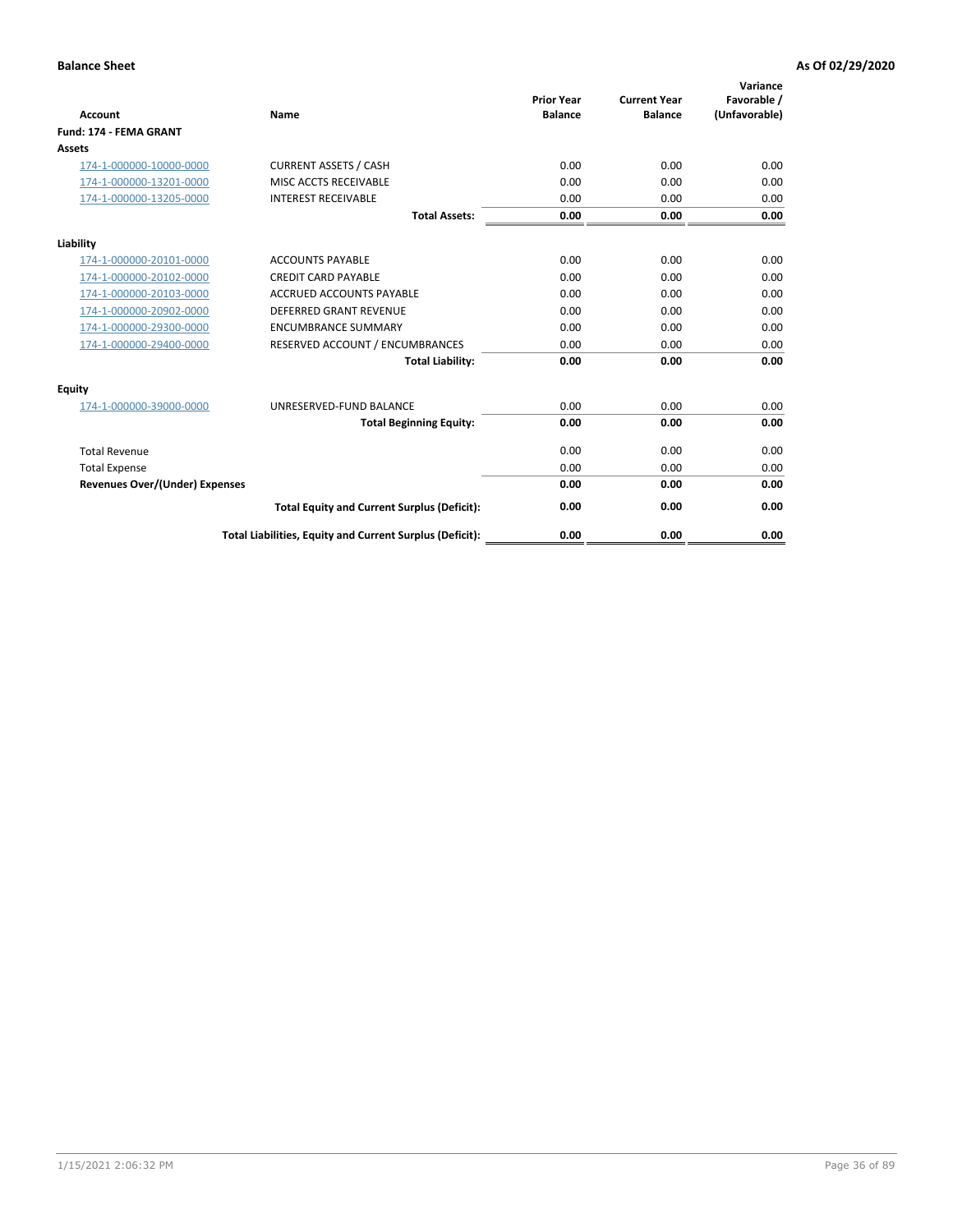| <b>Account</b>                             | Name                                                     | <b>Prior Year</b><br><b>Balance</b> | <b>Current Year</b><br><b>Balance</b> | Variance<br>Favorable /<br>(Unfavorable) |
|--------------------------------------------|----------------------------------------------------------|-------------------------------------|---------------------------------------|------------------------------------------|
| Fund: 175 - JUSTICE ASSISTANCE GRANT - JAG |                                                          |                                     |                                       |                                          |
| <b>Assets</b>                              |                                                          |                                     |                                       |                                          |
| 175-1-000000-10000-0000                    | <b>CURRENT ASSETS / CASH</b>                             | 13,761.65                           | 13,761.65                             | 0.00                                     |
| 175-1-000000-13201-0000                    | MISC ACCTS RECEIVABLE                                    | 0.00                                | 0.00                                  | 0.00                                     |
|                                            | <b>Total Assets:</b>                                     | 13,761.65                           | 13,761.65                             | 0.00                                     |
| Liability                                  |                                                          |                                     |                                       |                                          |
| 175-1-000000-20101-0000                    | <b>ACCOUNTS PAYABLE</b>                                  | 0.00                                | 0.00                                  | 0.00                                     |
| 175-1-000000-20102-0000                    | <b>CREDIT CARD PAYABLE</b>                               | 0.00                                | 0.00                                  | 0.00                                     |
| 175-1-000000-20902-0000                    | <b>DEFERRED GRANT REVENUE</b>                            | 0.00                                | 0.00                                  | 0.00                                     |
| 175-1-000000-29300-0000                    | <b>ENCUMBRANCE SUMMARY</b>                               | 0.00                                | 0.00                                  | 0.00                                     |
| 175-1-000000-29400-0000                    | RESERVED ACCOUNT / ENCUMBRANCES                          | 0.00                                | 0.00                                  | 0.00                                     |
|                                            | <b>Total Liability:</b>                                  | 0.00                                | 0.00                                  | 0.00                                     |
| Equity                                     |                                                          |                                     |                                       |                                          |
| 175-1-000000-39000-0000                    | UNRESERVED-FUND BALANCE                                  | 13,761.65                           | 2,208.65                              | $-11,553.00$                             |
|                                            | <b>Total Beginning Equity:</b>                           | 13,761.65                           | 2,208.65                              | $-11,553.00$                             |
| <b>Total Revenue</b>                       |                                                          | 0.00                                | 11,553.00                             | 11,553.00                                |
| <b>Total Expense</b>                       |                                                          | 0.00                                | 0.00                                  | 0.00                                     |
| <b>Revenues Over/(Under) Expenses</b>      |                                                          | 0.00                                | 11,553.00                             | 11,553.00                                |
|                                            | <b>Total Equity and Current Surplus (Deficit):</b>       | 13,761.65                           | 13,761.65                             | 0.00                                     |
|                                            | Total Liabilities, Equity and Current Surplus (Deficit): | 13,761.65                           | 13,761.65                             | 0.00                                     |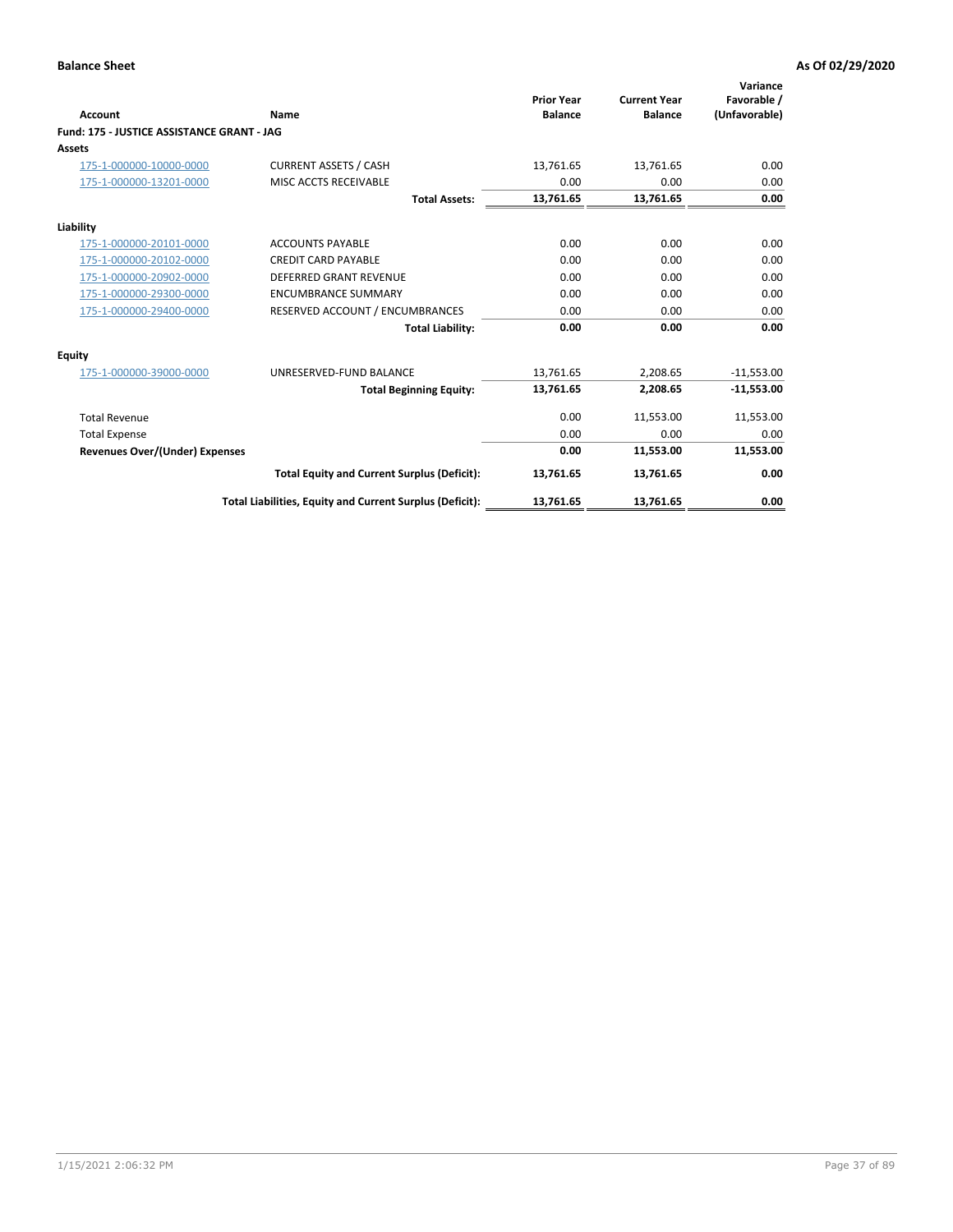| <b>Account</b>                        | Name                                                     | <b>Prior Year</b><br><b>Balance</b> | <b>Current Year</b><br><b>Balance</b> | Variance<br>Favorable /<br>(Unfavorable) |
|---------------------------------------|----------------------------------------------------------|-------------------------------------|---------------------------------------|------------------------------------------|
| <b>Fund: 176 - HOME GRANT FUND</b>    |                                                          |                                     |                                       |                                          |
| Assets                                |                                                          |                                     |                                       |                                          |
| 176-1-000000-10000-0000               | <b>CURRENT ASSETS / CASH</b>                             | 0.00                                | 0.00                                  | 0.00                                     |
| 176-1-000000-13201-0000               | MISC ACCTS RECEIVABLE                                    | 0.00                                | 0.00                                  | 0.00                                     |
| 176-1-000000-13205-0000               | <b>INTEREST RECEIVABLE</b>                               | 0.00                                | 0.00                                  | 0.00                                     |
|                                       | <b>Total Assets:</b>                                     | 0.00                                | 0.00                                  | 0.00                                     |
| Liability                             |                                                          |                                     |                                       |                                          |
| 176-1-000000-20101-0000               | <b>ACCOUNTS PAYABLE</b>                                  | 0.00                                | 0.00                                  | 0.00                                     |
| 176-1-000000-20102-0000               | <b>CREDIT CARD PAYABLE</b>                               | 0.00                                | 0.00                                  | 0.00                                     |
| 176-1-000000-20103-0000               | <b>ACCRUED ACCOUNTS PAYABLE</b>                          | 0.00                                | 0.00                                  | 0.00                                     |
| 176-1-000000-20902-0000               | <b>DEFERRED GRANT REVENUE</b>                            | 0.00                                | 0.00                                  | 0.00                                     |
| 176-1-000000-29300-0000               | <b>ENCUMBRANCE SUMMARY</b>                               | 0.00                                | 0.00                                  | 0.00                                     |
| 176-1-000000-29400-0000               | RESERVED ACCOUNT / ENCUMBRANCES                          | 0.00                                | 0.00                                  | 0.00                                     |
|                                       | <b>Total Liability:</b>                                  | 0.00                                | 0.00                                  | 0.00                                     |
| Equity                                |                                                          |                                     |                                       |                                          |
| 176-1-000000-39000-0000               | UNRESERVED-FUND BALANCE                                  | 0.00                                | 0.00                                  | 0.00                                     |
|                                       | <b>Total Beginning Equity:</b>                           | 0.00                                | 0.00                                  | 0.00                                     |
| <b>Total Revenue</b>                  |                                                          | 0.00                                | 0.00                                  | 0.00                                     |
| <b>Total Expense</b>                  |                                                          | 0.00                                | 0.00                                  | 0.00                                     |
| <b>Revenues Over/(Under) Expenses</b> |                                                          | 0.00                                | 0.00                                  | 0.00                                     |
|                                       | <b>Total Equity and Current Surplus (Deficit):</b>       | 0.00                                | 0.00                                  | 0.00                                     |
|                                       | Total Liabilities, Equity and Current Surplus (Deficit): | 0.00                                | 0.00                                  | 0.00                                     |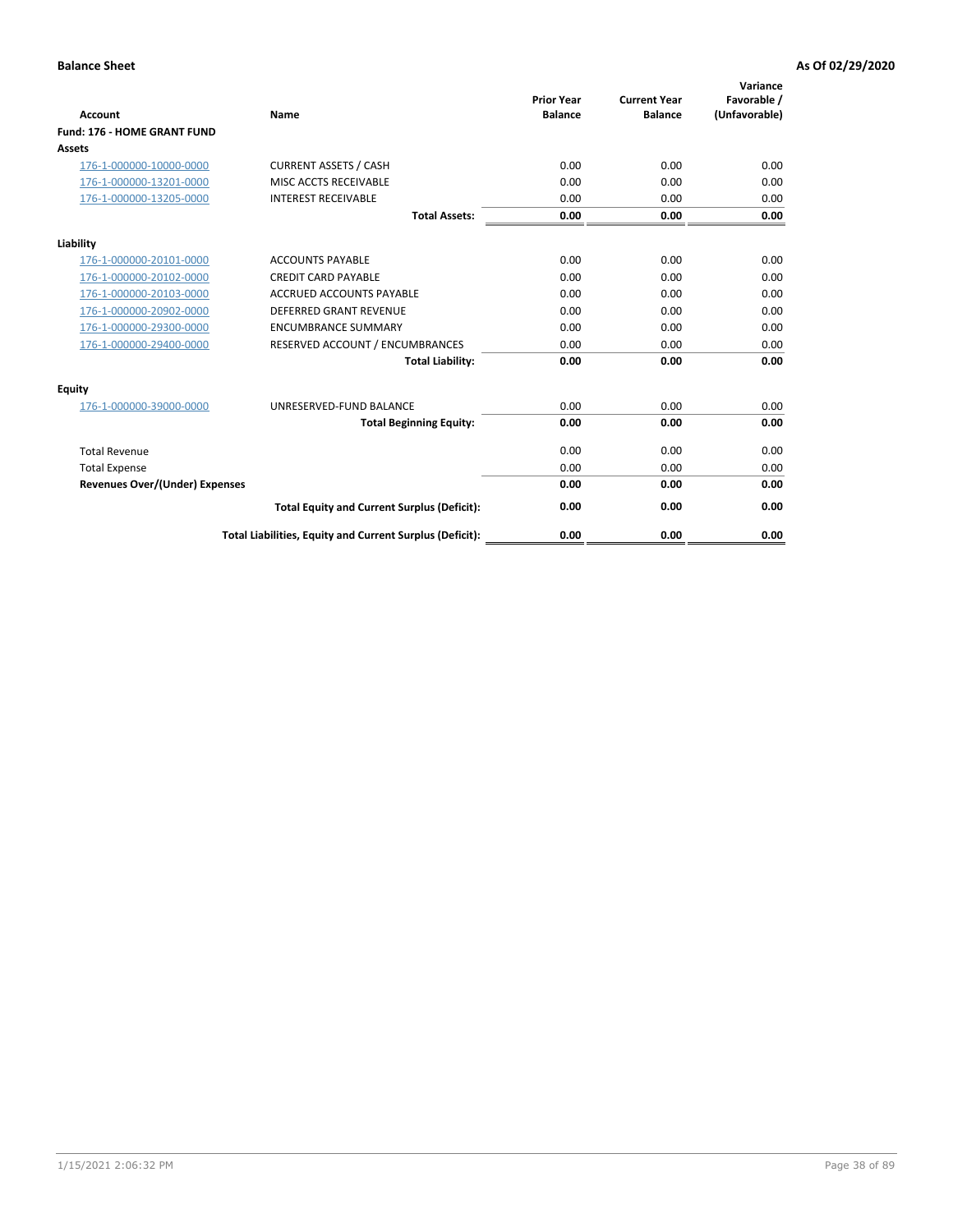| Account                                        | Name                                                     | <b>Prior Year</b><br><b>Balance</b> | <b>Current Year</b><br><b>Balance</b> | Variance<br>Favorable /<br>(Unfavorable) |
|------------------------------------------------|----------------------------------------------------------|-------------------------------------|---------------------------------------|------------------------------------------|
| <b>Fund: 177 - SAFE ROUTES TO SCHOOL GRANT</b> |                                                          |                                     |                                       |                                          |
| <b>Assets</b>                                  |                                                          |                                     |                                       |                                          |
| 177-1-000000-10000-0000                        | <b>CURRENT ASSETS / CASH</b>                             | 0.00                                | 0.00                                  | 0.00                                     |
| 177-1-000000-13201-0000                        | MISC ACCTS RECEIVABLE                                    | 0.00                                | 0.00                                  | 0.00                                     |
| 177-1-000000-13205-0000                        | <b>INTEREST RECEIVABLE</b>                               | 0.00                                | 0.00                                  | 0.00                                     |
|                                                | <b>Total Assets:</b>                                     | 0.00                                | 0.00                                  | 0.00                                     |
| Liability                                      |                                                          |                                     |                                       |                                          |
| 177-1-000000-20101-0000                        | <b>ACCOUNTS PAYABLE</b>                                  | 0.00                                | 0.00                                  | 0.00                                     |
| 177-1-000000-20102-0000                        | <b>CREDIT CARD PAYABLE</b>                               | 0.00                                | 0.00                                  | 0.00                                     |
| 177-1-000000-20139-0000                        | <b>RETAINAGES PAYABLE</b>                                | 0.00                                | 0.00                                  | 0.00                                     |
| 177-1-000000-20902-0000                        | <b>DEFERRED GRANT REVENUE</b>                            | 0.00                                | 0.00                                  | 0.00                                     |
|                                                | <b>Total Liability:</b>                                  | 0.00                                | 0.00                                  | 0.00                                     |
| Equity                                         |                                                          |                                     |                                       |                                          |
| 177-1-000000-39000-0000                        | UNRESERVED-FUND BALANCE                                  | 0.00                                | 0.00                                  | 0.00                                     |
|                                                | <b>Total Beginning Equity:</b>                           | 0.00                                | 0.00                                  | 0.00                                     |
| <b>Total Revenue</b>                           |                                                          | 0.00                                | 0.00                                  | 0.00                                     |
| <b>Total Expense</b>                           |                                                          | 0.00                                | 0.00                                  | 0.00                                     |
| Revenues Over/(Under) Expenses                 |                                                          | 0.00                                | 0.00                                  | 0.00                                     |
|                                                | <b>Total Equity and Current Surplus (Deficit):</b>       | 0.00                                | 0.00                                  | 0.00                                     |
|                                                | Total Liabilities, Equity and Current Surplus (Deficit): | 0.00                                | 0.00                                  | 0.00                                     |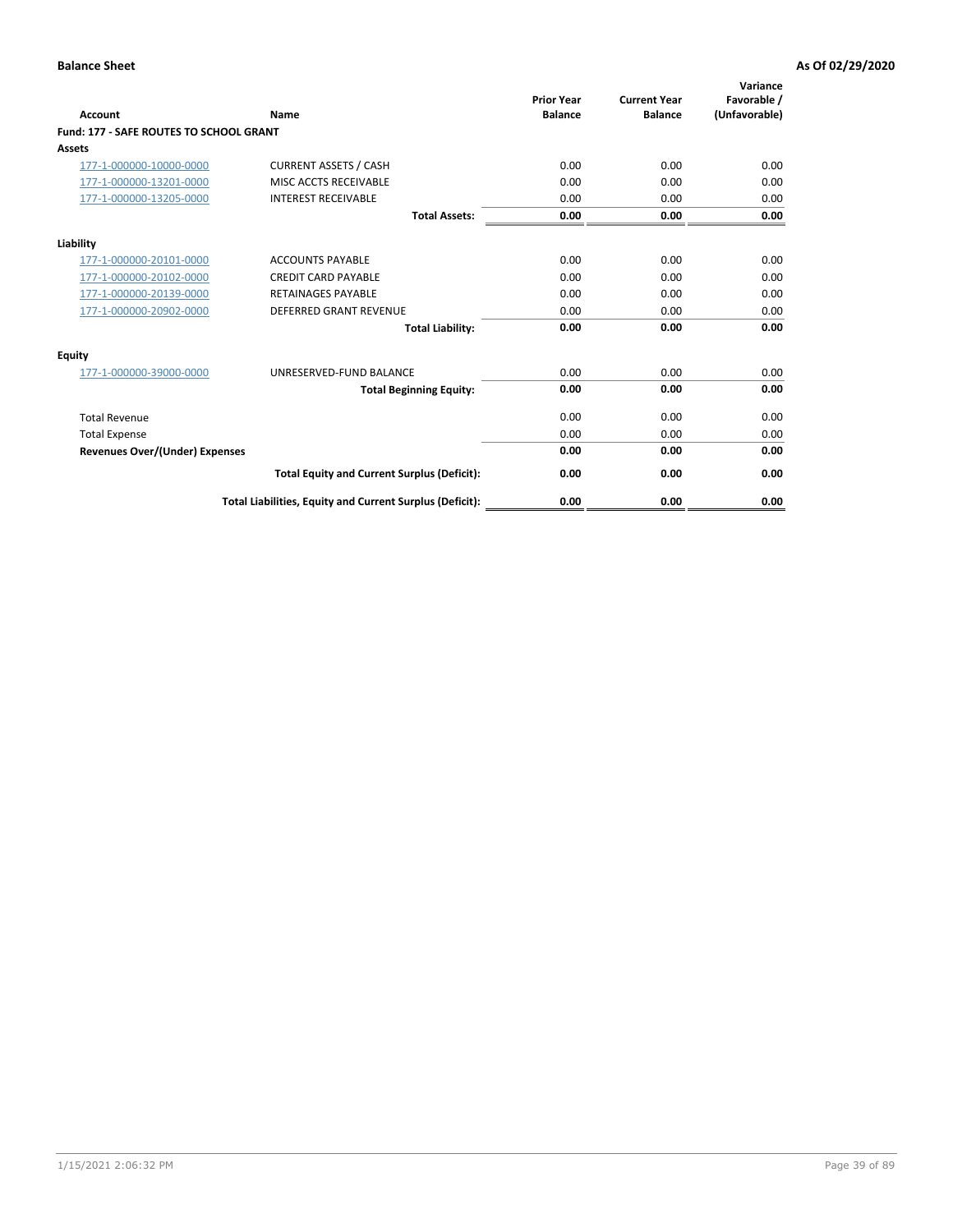| <b>Account</b>                           | Name                                                     | <b>Prior Year</b><br><b>Balance</b> | <b>Current Year</b><br><b>Balance</b> | Variance<br>Favorable /<br>(Unfavorable) |
|------------------------------------------|----------------------------------------------------------|-------------------------------------|---------------------------------------|------------------------------------------|
| Fund: 190 - FIXED ASSETS<br>Assets       |                                                          |                                     |                                       |                                          |
| 190-1-000000-10000-0000                  | <b>CURRENT ASSETS / CASH</b>                             | 3,979,096.29                        | 3,979,096.29                          | 0.00                                     |
| 190-1-000000-16001-0000                  | FIXED ASSETS / LAND                                      | 4,319,195.57                        | 4,319,195.57                          | 0.00                                     |
| 190-1-000000-16002-0000                  | FIXED ASSETS / IMPROVMENTS-NON BUILDI                    | 9,912,720.98                        | 10,150,860.27                         | 238,139.29                               |
| 190-1-000000-16003-0000                  | ACCUM DEPR / IMPROVEMENTS- NON BUIL                      | $-4,418,664.01$                     | -4,842,913.33                         | -424,249.32                              |
| 190-1-000000-16004-0000                  | FIXED ASSETS / BUILDINGS                                 | 18,870,389.31                       | 18,914,154.92                         | 43,765.61                                |
| 190-1-000000-16005-0000                  | <b>ACCUM DEPR / BUILDINGS</b>                            | -7,078,918.90                       | -7,519,821.56                         | $-440,902.66$                            |
| 190-1-000000-16109-0000                  | FIXED ASSETS / INFRASTRUCTURE                            | 41,233,401.98                       | 42,782,473.41                         | 1,549,071.43                             |
| 190-1-000000-16110-0000                  | ACCUM DEPR / INFRASTRUCTURE                              | -17,759,272.67                      | -18,346,397.83                        | $-587,125.16$                            |
| 190-1-000000-16201-0000                  | FIXED ASSETS / MACHINERY AND EQUIPMEN                    | 6,681,975.42                        | 7,300,490.92                          | 618,515.50                               |
| 190-1-000000-16202-0000                  | ACCUM DEPR / MACHINERY AND EQUIPMEI                      | $-4,901,148.10$                     | -5,084,807.93                         | $-183,659.83$                            |
| 190-1-000000-16205-0000                  | FIXED ASSETS / SEIZURE FUNDED VEHICLES                   | 109,736.85                          | 109,736.85                            | 0.00                                     |
| 190-1-000000-16206-0000                  | ACCUM DEPR / SEIZURE FUNDED VEHICLES                     | $-95,298.29$                        | $-104,548.67$                         | $-9,250.38$                              |
| 190-1-000000-16301-0000                  | FIXED ASSETS / C W I P                                   | 6,540,229.12                        | 5,330,772.30                          | $-1,209,456.82$                          |
|                                          | <b>Total Assets:</b>                                     | 57,393,443.55                       | 56,988,291.21                         | -405,152.34                              |
|                                          |                                                          |                                     |                                       |                                          |
| Liability                                |                                                          |                                     |                                       |                                          |
| 190-1-000000-20101-0000                  | <b>ACCOUNTS PAYABLE</b>                                  | 0.00                                | 0.00                                  | 0.00                                     |
| 190-1-000000-20102-0000                  | <b>CREDIT CARD PAYABLE</b>                               | 0.00                                | 0.00                                  | 0.00                                     |
| 190-1-000000-27001-0000                  | CONTRIBUTED CAPITAL / DEVELOPERS                         | 7,196,125.29                        | 7,196,125.29                          | 0.00                                     |
| 190-1-000000-27101-0000                  | INVESTMENT IN GFA / GENERAL FUND                         | 2,194,657.07                        | 2,194,657.07                          | 0.00                                     |
| 190-1-000000-27102-0000                  | SPECIAL REVENUE FUNDS                                    | 4,861,998.29                        | 4,861,998.29                          | 0.00                                     |
| 190-1-000000-27103-0000                  | <b>GENERAL CIP FUND</b>                                  | 64,126,730.55                       | 65,537,873.56                         | $-1,411,143.01$                          |
| 190-1-000000-27104-0000                  | PROPRIETARY FUNDS                                        | 13,885,324.34                       | 13,885,324.34                         | 0.00                                     |
| 190-1-000000-27105-0000                  | <b>INTERNAL SERVICE FUNDS</b>                            | 0.00                                | 0.00                                  | 0.00                                     |
| 190-1-000000-27106-0000                  | <b>EXPENDABLE TRUST FUNDS</b>                            | 0.00                                | 0.00                                  | 0.00                                     |
| 190-1-000000-27107-0000                  | INVESTMENT IN GFA / SEIZURE FUNDS                        | 127,680.68                          | 127,680.68                            | 0.00                                     |
| 190-1-000000-27108-0000                  | INVESTMENT IN GFA / FIRE DEPARTMEN                       | 0.00                                | 0.00                                  | 0.00                                     |
| 190-1-000000-27109-0000                  | PARKS & RECREATION DEPT                                  | 0.00                                | 0.00                                  | 0.00                                     |
| 190-1-000000-27110-0000                  | INVESTMENT IN GFA / 4A EDC                               | 524,560.49                          | 524,560.49                            | 0.00                                     |
| 190-1-000000-27201-0000                  | CAFR USE / MUNICIPAL BUILDINGS                           | 1,862,037.81                        | 1,862,037.81                          | 0.00                                     |
| 190-1-000000-27202-0000                  | CAFR USE / OTHER GENERAL GOVERNMEN                       | 363,987.04                          | 363,987.04                            | 0.00                                     |
| 190-1-000000-27203-0000                  | CAFR USE / POLICE PROTECTION                             | 1,742,383.46                        | 1,742,383.46                          | 0.00                                     |
| 190-1-000000-27204-0000                  | CAFR USE / FIRE PROTECTION                               | 2,609,936.84                        | 2,609,936.84                          | 0.00                                     |
| 190-1-000000-27205-0000                  | CAFR USE / PUBLIC WORKS                                  | 2,509,263.59                        | 2,509,263.59                          | 0.00                                     |
| 190-1-000000-27206-0000                  | CAFR USE / LIBRARIES                                     | 2,147,054.00                        | 2,147,054.00                          | 0.00                                     |
| 190-1-000000-27207-0000                  | CAFR USE / RECREATION                                    | 4,153,623.63                        | 4,153,623.63                          | 0.00                                     |
| 190-1-000000-27208-0000                  | CAFR USE / CEMETERY                                      | 246,894.00                          | 246,894.00                            | 0.00                                     |
| 190-1-000000-27209-0000                  | CAFR USE / EXCHANGE BUILDING                             | 6,053,703.29                        | 6,053,703.29                          | 0.00                                     |
| 190-1-000000-27210-0000                  | CAFR USE / INVESTMENT IN GFA                             | -21,688,883.66                      | $-21,688,883.66$                      | 0.00                                     |
| 190-1-000000-27301-0000                  | DONATIONS/GRANTS                                         | 2,478,141.06                        | 2,478,141.06                          | 0.00                                     |
|                                          | <b>Total Liability:</b>                                  | 95,395,217.77                       | 96,806,360.78                         | -1,411,143.01                            |
|                                          |                                                          |                                     |                                       |                                          |
| <b>Equity</b><br>190-1-000000-39000-0000 | UNRESERVED-FUND BALANCE                                  | -38,001,774.22                      | -39,818,069.57                        | $-1,816,295.35$                          |
|                                          | <b>Total Beginning Equity:</b>                           | -38,001,774.22                      | -39,818,069.57                        | $-1,816,295.35$                          |
|                                          |                                                          |                                     |                                       |                                          |
| <b>Total Expense</b>                     |                                                          | 0.00                                | 0.00                                  | 0.00                                     |
| Revenues Over/(Under) Expenses           |                                                          | 0.00                                | 0.00                                  | 0.00                                     |
|                                          | <b>Total Equity and Current Surplus (Deficit):</b>       | -38,001,774.22                      | -39,818,069.57                        | $-1,816,295.35$                          |
|                                          | Total Liabilities, Equity and Current Surplus (Deficit): | 57,393,443.55                       | 56,988,291.21                         | -405,152.34                              |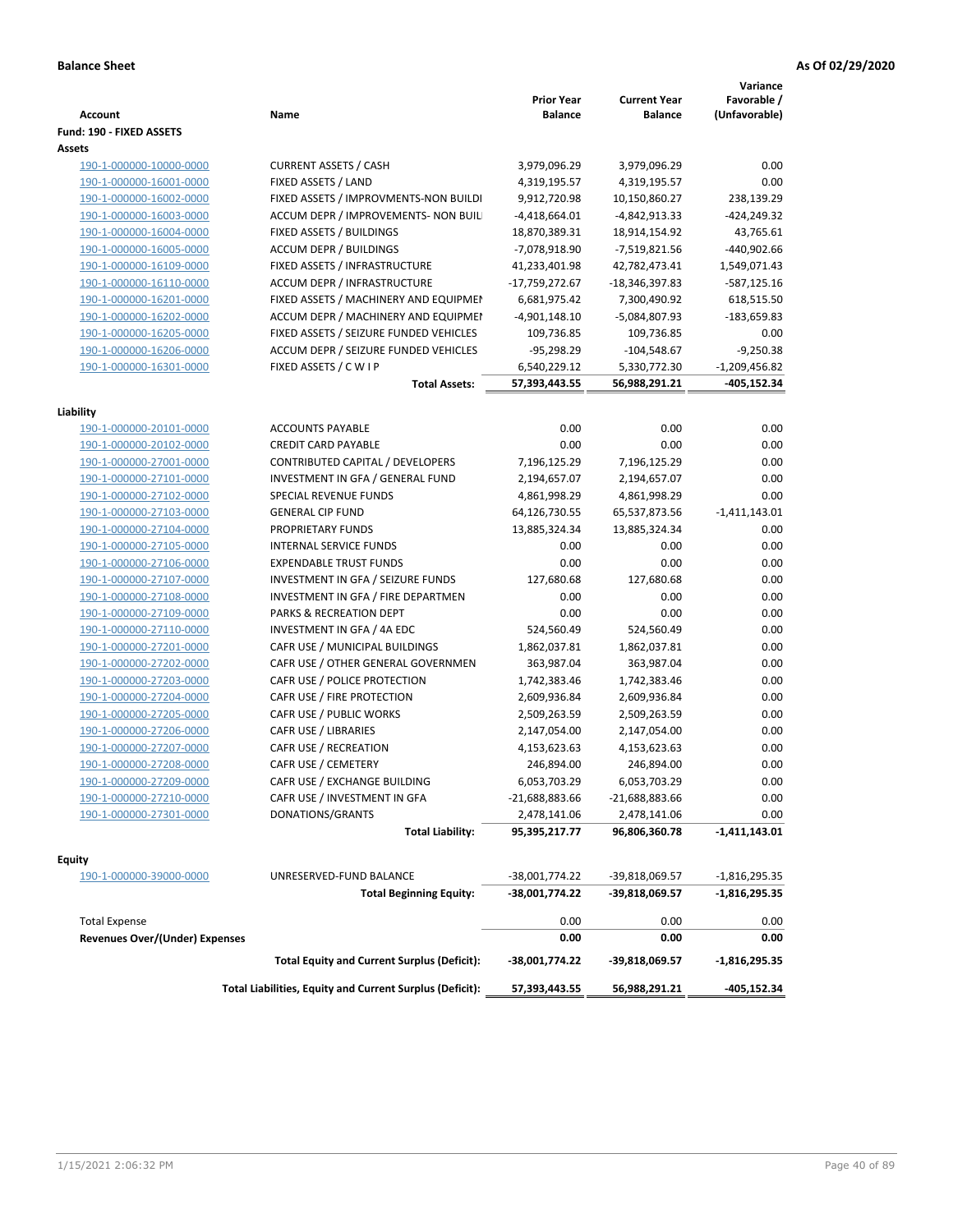| Account                               | Name                                                     | <b>Prior Year</b><br><b>Balance</b> | <b>Current Year</b><br><b>Balance</b> | Variance<br>Favorable /<br>(Unfavorable) |
|---------------------------------------|----------------------------------------------------------|-------------------------------------|---------------------------------------|------------------------------------------|
| <b>Fund: 191 - DEBT</b>               |                                                          |                                     |                                       |                                          |
| Assets                                |                                                          |                                     |                                       |                                          |
| 191-1-000000-12101-0000               | <b>BOND ISSUANCE COSTS</b>                               | 0.00                                | 0.00                                  | 0.00                                     |
| 191-1-000000-12201-0000               | DEFERRED CHARGES / BOND DISCOUNT                         | $-849,803.49$                       | $-674,082.28$                         | 175,721.21                               |
| 191-1-000000-14101-0000               | WTR/WWTR UTILITY FUND                                    | 0.00                                | 0.00                                  | 0.00                                     |
| 191-1-000000-17101-0000               | LONG-TERM DEBT / AMT TO BE PROVIDE                       | $-3,071,381.39$                     | $-6,427,283.70$                       | $-3,355,902.31$                          |
|                                       | <b>Total Assets:</b>                                     | $-3,921,184.88$                     | $-7,101,365.98$                       | $-3,180,181.10$                          |
| Liability                             |                                                          |                                     |                                       |                                          |
| 191-1-000000-20102-0000               | <b>CREDIT CARD PAYABLE</b>                               | 0.00                                | 0.00                                  | 0.00                                     |
| 191-1-000000-22002-0000               | <b>VACATION/SICK PAYABLE</b>                             | 1,510,788.95                        | 1,474,018.47                          | 36,770.48                                |
| 191-1-000000-26001-0000               | <b>COMPENSATED ABSENCES PAY</b>                          | 1,738,411.37                        | 1,926,771.56                          | $-188,360.19$                            |
| 191-1-000000-26003-0000               | EXCESS SALES TAX DUE TO STATE OF TEXAS                   | 2,689,497.53                        | 2,689,497.53                          | 0.00                                     |
| 191-1-000000-26101-0000               | <b>GENERAL OBLIG BONDS PAY</b>                           | 30,648,000.00                       | 27,159,000.00                         | 3,489,000.00                             |
| 191-1-000000-26103-0000               | DEFERRED LOSS/DEFEASEMENT                                | 204,408.13                          | 337,197.17                            | $-132,789.04$                            |
| 191-1-000000-26104-0000               | <b>ACCRETED INTEREST</b>                                 | 147,128.64                          | 128,636.62                            | 18,492.02                                |
| 191-1-000000-26105-0000               | INV NET OF RELATED DEBT                                  | -34,384,329.59                      | -34,384,329.59                        | 0.00                                     |
| 191-1-000000-26106-0000               | <b>RESTRICTED DEBT SERVICE</b>                           | 621,308.00                          | 621,308.00                            | 0.00                                     |
|                                       | <b>Total Liability:</b>                                  | 3,175,213.03                        | -47,900.24                            | 3,223,113.27                             |
| <b>Equity</b>                         |                                                          |                                     |                                       |                                          |
| 191-1-000000-39000-0000               | UNRESERVED-FUND BALANCE                                  | -7,096,397.91                       | $-7,053,465.74$                       | 42,932.17                                |
|                                       | <b>Total Beginning Equity:</b>                           | -7,096,397.91                       | $-7,053,465.74$                       | 42,932.17                                |
| <b>Total Expense</b>                  |                                                          | 0.00                                | 0.00                                  | 0.00                                     |
| <b>Revenues Over/(Under) Expenses</b> |                                                          | 0.00                                | 0.00                                  | 0.00                                     |
|                                       | <b>Total Equity and Current Surplus (Deficit):</b>       | -7,096,397.91                       | $-7,053,465.74$                       | 42,932.17                                |
|                                       | Total Liabilities, Equity and Current Surplus (Deficit): | $-3,921,184.88$                     | -7,101,365.98                         | $-3,180,181.10$                          |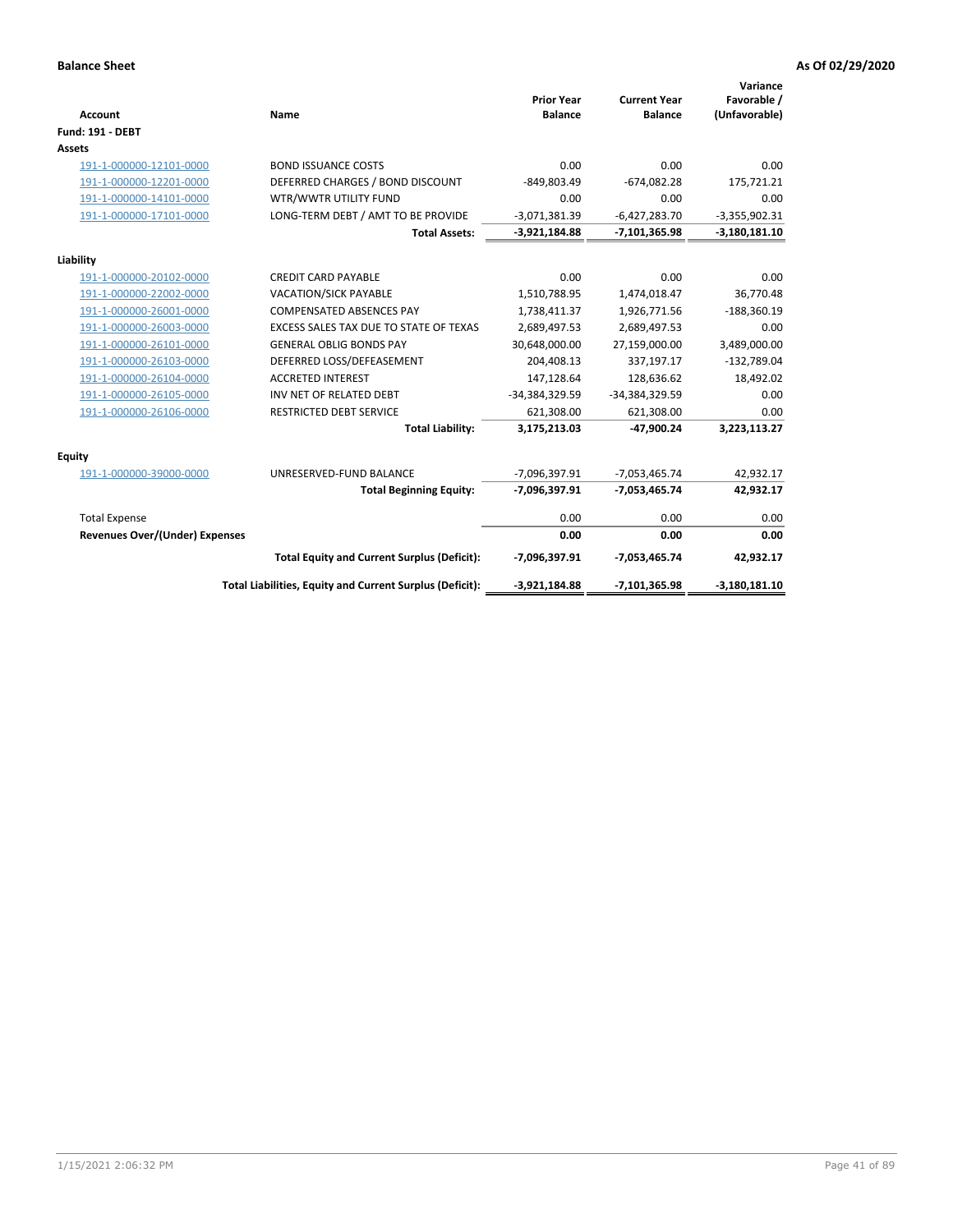| <b>Account</b>                 | Name                                  | <b>Prior Year</b><br><b>Balance</b> | <b>Current Year</b><br><b>Balance</b> | Variance<br>Favorable /<br>(Unfavorable) |
|--------------------------------|---------------------------------------|-------------------------------------|---------------------------------------|------------------------------------------|
| Fund: 192 - PAYROLL CLEARING   |                                       |                                     |                                       |                                          |
| Assets                         |                                       |                                     |                                       |                                          |
| 192-1-000000-10000-0000        | <b>CURRENT ASSETS / CASH</b>          | 238,954.60                          | 62,499.79                             | $-176,454.81$                            |
| 192-1-000000-13201-0000        | MISC ACCTS RECEIVABLE                 | 0.00                                | 0.00                                  | 0.00                                     |
| 192-1-000000-13203-0000        | NON-CURRENT ASSETS / PREPAYMENTS      | 0.00                                | 0.00                                  | 0.00                                     |
| 192-1-000000-13205-0000        | <b>INTEREST RECEIVABLE</b>            | 0.00                                | 0.00                                  | 0.00                                     |
|                                | <b>Total Assets:</b>                  | 238,954.60                          | 62,499.79                             | -176,454.81                              |
| Liability                      |                                       |                                     |                                       |                                          |
| 192-1-000000-20101-0000        | <b>ACCOUNTS PAYABLE</b>               | 17,958.84                           | 302,225.05                            | $-284, 266.21$                           |
| 192-1-000000-20102-0000        | <b>CREDIT CARD PAYABLE</b>            | 0.00                                | 0.00                                  | 0.00                                     |
| 192-1-000000-20103-0000        | ACCRUED ACCOUNTS PAYABLE              | 0.00                                | 0.00                                  | 0.00                                     |
| 192-1-000000-22001-0000        | SALARIES PAYABLE                      | 0.00                                | $-457.35$                             | 457.35                                   |
| 192-1-000000-22002-0000        | <b>VACATION/SICK PAYABLE</b>          | 0.00                                | 0.00                                  | 0.00                                     |
| 192-1-000000-22101-0000        | TAXES - FEDERAL WITHHOLDING           | 0.00                                | 0.00                                  | 0.00                                     |
| 192-1-000000-22102-0000        | <b>TAXES - FICA</b>                   | 0.00                                | $-1.35$                               | 1.35                                     |
| 192-1-000000-22103-0000        | <b>TAXES - MEDICARE</b>               | 0.00                                | 0.00                                  | 0.00                                     |
| 192-1-000000-22201-0000        | <b>INS - AFLAC</b>                    | $-4,187.65$                         | $-8,458.06$                           | 4,270.41                                 |
| 192-1-000000-22202-0000        | <b>INS - LIFE INSURANCE</b>           | 0.00                                | 0.00                                  | 0.00                                     |
| 192-1-000000-22203-0000        | INS - CITY EMPLOYEE PORTION           | 0.00                                | 0.00                                  | 0.00                                     |
| 192-1-000000-22204-0000        | INS - GEUS EMPLOYEE PORTION           | 0.00                                | 0.00                                  | 0.00                                     |
| 192-1-000000-22205-0000        | INS - CITY EMPL-FLEXCARD              | 200.00                              | $-160,240.39$                         | 160,440.39                               |
| 192-1-000000-22206-0000        | INS - CITY EMPL-DEPENDENT CARE        | 0.00                                | 0.00                                  | 0.00                                     |
| 192-1-000000-22207-0000        | INS - GEUS EMPL-HEALTH CARE           | 0.00                                | 0.00                                  | 0.00                                     |
| 192-1-000000-22208-0000        | INS - AMERICAN FIDELITY               | 0.00                                | 0.00                                  | 0.00                                     |
| 192-1-000000-22209-0000        | INS - GEUS EMPL-DEPENDENT CARE        | 0.00                                | 0.00                                  | 0.00                                     |
| 192-1-000000-22210-0000        | INS - CITY EMPLOYEE - OPT OU          | 0.00                                | 0.00                                  | 0.00                                     |
|                                | INS - GEUS EMP - OPT OU               | 0.00                                | 0.00                                  | 0.00                                     |
| 192-1-000000-22211-0000        | <b>INS - VISION PLAN</b>              | $-1,304.48$                         | $-3,163.66$                           | 1,859.18                                 |
| 192-1-000000-22212-0000        | INS - AIG CRITICAL CARE               | 0.00                                | 0.00                                  |                                          |
| 192-1-000000-22213-0000        |                                       |                                     |                                       | 0.00                                     |
| 192-1-000000-22214-0000        | INS - AIG ACCIDENT                    | 0.00                                | 0.00                                  | 0.00                                     |
| 192-1-000000-22215-0000        | INS - ALLSTATE CANCER                 | 0.00                                | 0.00                                  | 0.00                                     |
| 192-1-000000-22216-0000        | INS - CRITICAL ILLNESS/CHARTIS        | 0.00                                | 0.00                                  | 0.00                                     |
| 192-1-000000-22217-0000        | INS - MUTUAL OF OMAHA                 | $-13,105.57$                        | $-18,675.83$                          | 5,570.26                                 |
| 192-1-000000-22218-0000        | INS - TX LIFE                         | $-321.63$                           | $-1,379.17$                           | 1,057.54                                 |
| 192-1-000000-22219-0000        | <b>INS - NEW YORK LIFE</b>            | 0.00                                | 0.00                                  | 0.00                                     |
| 192-1-000000-22220-0000        | INS - AFLAC CRITICAL INSURANCE        | $-424.25$                           | $-1,179.58$                           | 755.33                                   |
| 192-1-000000-22223-0000        | INS - DENTAL PLAN                     | 1,907.54                            | $-13,049.97$                          | 14,957.51                                |
| <u>192-1-000000-22301-0000</u> | <b>RETIREMENT - TMRS</b>              | 238,774.96                          | $-18,264.33$                          | 257,039.29                               |
| 192-1-000000-22302-0000        | RETIREMENT - F R & R                  | 0.00                                | 31.44                                 | $-31.44$                                 |
| 192-1-000000-22303-0000        | RETIREMENT - NATIONWIDE / PEBSCO      | 0.00                                | $-10,354.52$                          | 10,354.52                                |
| 192-1-000000-22304-0000        | RETIREMENT - 401 ICMA RETIREMENT      | 0.00                                | 0.00                                  | 0.00                                     |
| 192-1-000000-22305-0000        | RETIREMENT - VANTAGE CARE PRE-TAX RSP | 0.00                                | 0.00                                  | 0.00                                     |
| 192-1-000000-22401-0000        | <b>GARNISHMENT - TAX LEVY</b>         | 0.00                                | 0.00                                  | 0.00                                     |
| 192-1-000000-22402-0000        | <b>GARNISHMENT - CHILD SUPPORT</b>    | 0.00                                | 0.00                                  | 0.00                                     |
| 192-1-000000-22403-0000        | <b>GARNISHMENT - CHAPTER 13</b>       | 0.00                                | 0.00                                  | 0.00                                     |
| 192-1-000000-22404-0000        | <b>GARNISHMENT - STUDENT LOAN</b>     | 0.00                                | 0.00                                  | 0.00                                     |
| 192-1-000000-22501-0000        | <b>CHARITY PAYABLE</b>                | 0.00                                | 0.00                                  | 0.00                                     |
| 192-1-000000-22502-0000        | UNITED WAY                            | 0.00                                | $-118.50$                             | 118.50                                   |
| 192-1-000000-22503-0000        | AMERICAN CANCER SOCIETY               | 0.00                                | 0.00                                  | 0.00                                     |
| 192-1-000000-22601-0000        | PR DEDUCT - SAVINGS BOND              | 0.00                                | 0.00                                  | 0.00                                     |
| 192-1-000000-22602-0000        | PR DEDUCT - CREDIT UNION              | 0.00                                | $-3,261.50$                           | 3,261.50                                 |
| 192-1-000000-22603-0000        | PR DEDUCT - PRE PAID LEGAL FEE        | $-543.16$                           | $-1,152.49$                           | 609.33                                   |
| 192-1-000000-22604-0000        | PR DEDUCT - AUTO LEASE AGREEMENT      | 0.00                                | 0.00                                  | 0.00                                     |
| 192-1-000000-22605-0000        | PR DEDUCT - YMCA                      | 0.00                                | 0.00                                  | 0.00                                     |
| 192-1-000000-22606-0000        | PR DEDUCT - GAC                       | 0.00                                | 0.00                                  | 0.00                                     |
| 192-1-000000-22607-0000        | PR DEDUCT - WEIGHT WATCHERS           | 0.00                                | 0.00                                  | 0.00                                     |
| 192-1-000000-22608-0000        | PR DEDUCT - HUNT REG-FITNESS CTR      | 0.00                                | 0.00                                  | 0.00                                     |
| 192-1-000000-22609-0000        | PR DEDUCT - MISCELLANEOUS             | 0.00                                | 0.00                                  | 0.00                                     |
|                                |                                       |                                     |                                       |                                          |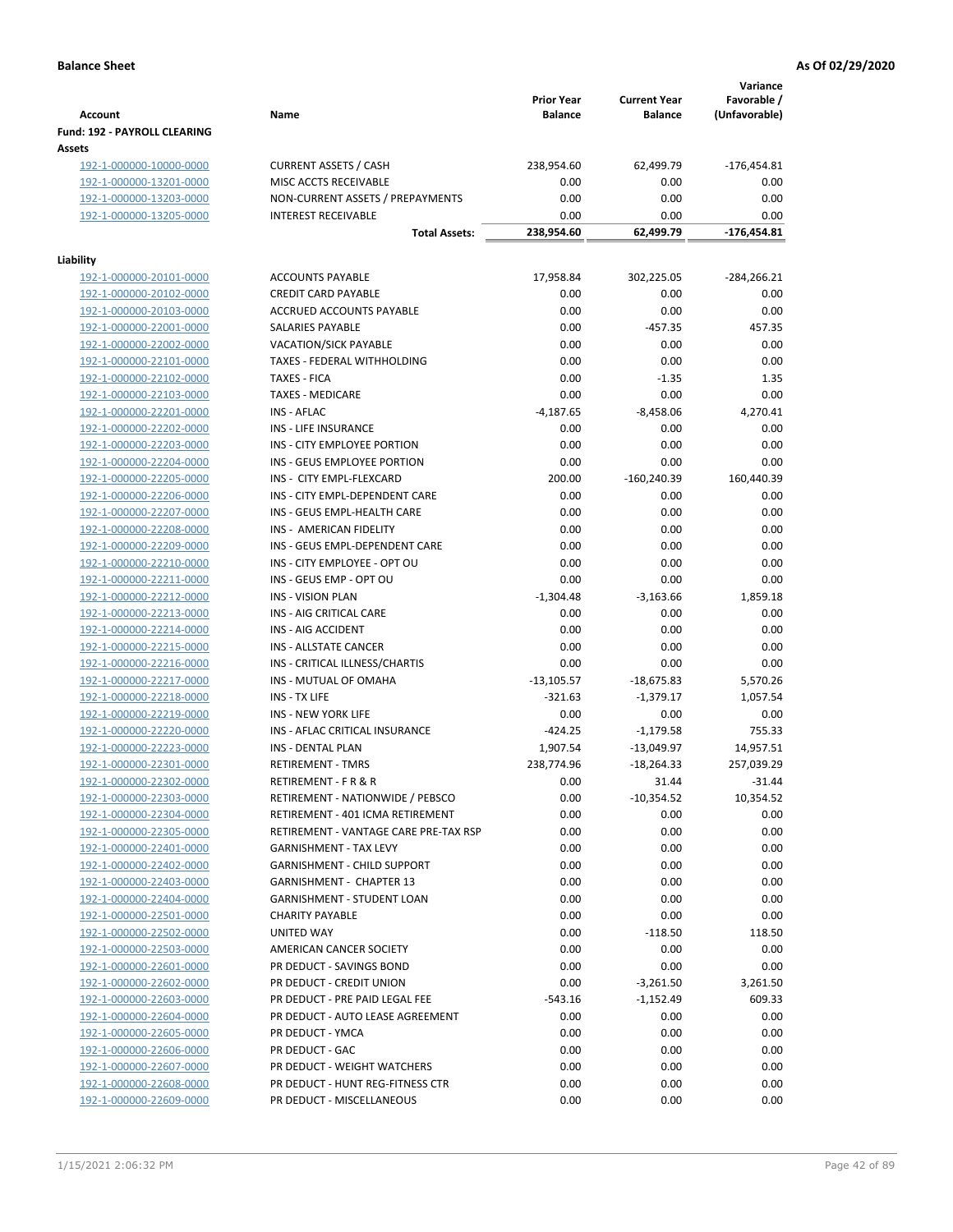| Account                 | Name                                                     | <b>Prior Year</b><br><b>Balance</b> | <b>Current Year</b><br><b>Balance</b> | Variance<br>Favorable /<br>(Unfavorable) |
|-------------------------|----------------------------------------------------------|-------------------------------------|---------------------------------------|------------------------------------------|
| 192-1-000000-22610-0000 | PR DEDUCT - MISC REIMB                                   | 0.00                                | 0.00                                  | 0.00                                     |
| 192-1-000000-22611-0000 | PR DEDUCT - GOLF COURSE FEES                             | 0.00                                | 0.00                                  | 0.00                                     |
| 192-1-000000-22612-0000 | PR DEDUCT - WEARING APPAREL                              | 0.00                                | 0.00                                  | 0.00                                     |
| 192-1-000000-22613-0000 | PR DEDUCT - SNAP FITNESS                                 | 0.00                                | 0.00                                  | 0.00                                     |
|                         | <b>Total Liability:</b>                                  | 238,954.60                          | 62,499.79                             | 176,454.81                               |
| <b>Equity</b>           |                                                          |                                     |                                       |                                          |
| 192-1-000000-39000-0000 | UNRESERVED-FUND BALANCE                                  | 0.00                                | 0.00                                  | 0.00                                     |
|                         | <b>Total Beginning Equity:</b>                           | 0.00                                | 0.00                                  | 0.00                                     |
|                         | <b>Total Equity and Current Surplus (Deficit):</b>       | 0.00                                | 0.00                                  | 0.00                                     |
|                         | Total Liabilities, Equity and Current Surplus (Deficit): | 238,954.60                          | 62.499.79                             | $-176.454.81$                            |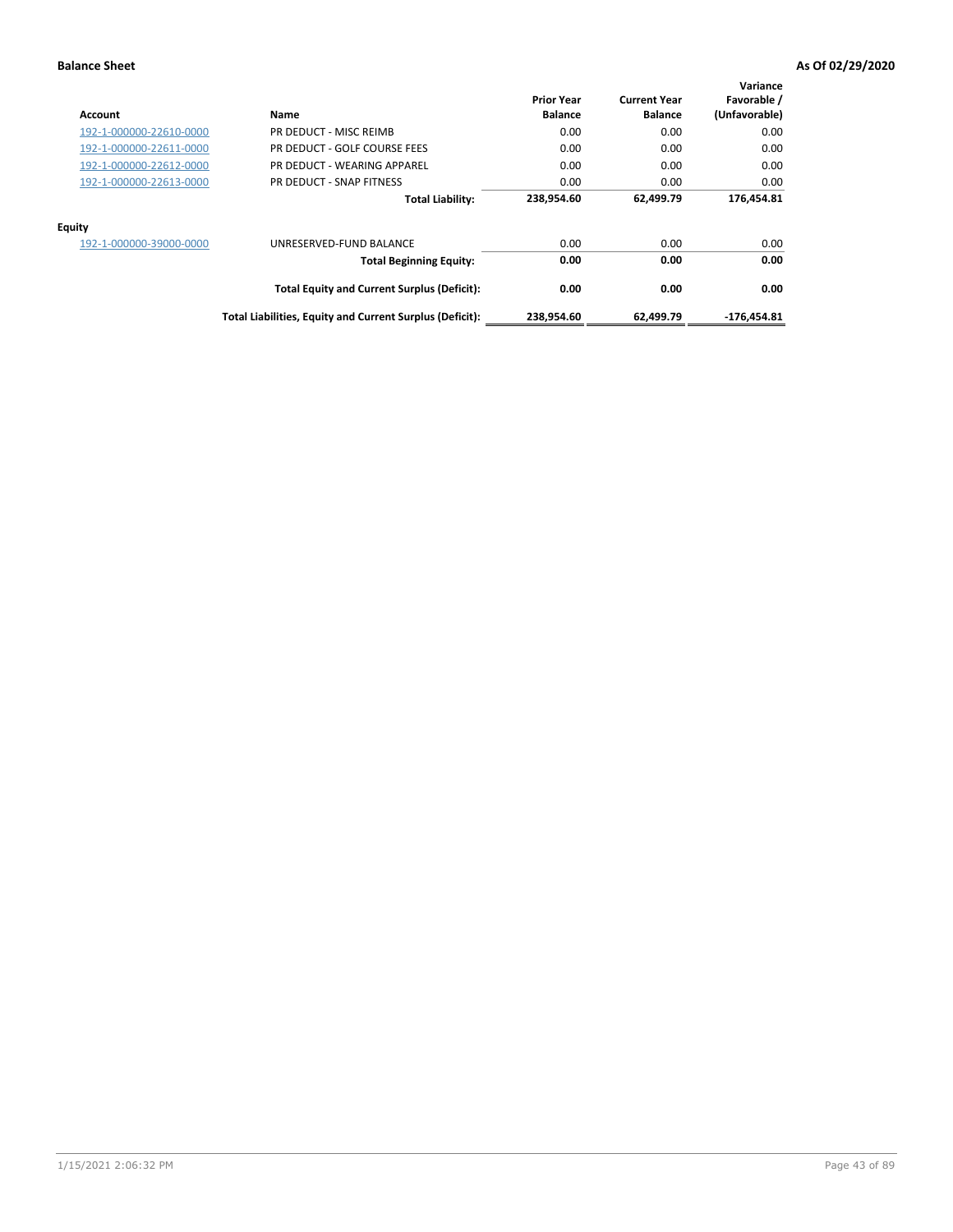|                                     |                                       |                   |                     | Variance         |
|-------------------------------------|---------------------------------------|-------------------|---------------------|------------------|
|                                     |                                       | <b>Prior Year</b> | <b>Current Year</b> | Favorable /      |
| <b>Account</b>                      | Name                                  | <b>Balance</b>    | <b>Balance</b>      | (Unfavorable)    |
| Fund: 200 - WATER / WASTEWATER FUND |                                       |                   |                     |                  |
| Assets                              |                                       |                   |                     |                  |
| 200-2-000000-10000-0000             | <b>CURRENT ASSETS / CASH</b>          | 5,807,600.46      | -10,535,814.92      | $-16,343,415.38$ |
| 200-2-000000-12101-0000             | <b>BOND ISSUANCE COSTS</b>            | 0.00              | 0.00                | 0.00             |
| 200-2-000000-12201-0000             | DEFERRED CHARGES / BOND DISCOUNT      | $-29,559.62$      | $-353,374.57$       | $-323,814.95$    |
| 200-2-000000-13000-0000             | <b>CUSTOMER ACCTS RECEIVABLE</b>      | 640,459.81        | 507,953.12          | $-132,506.69$    |
| 200-2-000000-13001-0000             | NON CURRENT CUSTOMER ACCTS RECEIVAE   | 211,202.78        | 231,009.55          | 19,806.77        |
| 200-2-000000-13002-0000             | ALLOW FOR UNCOLLECT REC               | $-214,138.19$     | $-195,501.08$       | 18,637.11        |
| 200-2-000000-13003-0000             | UNBILLED YEAR-END ACCRUAL             | 1,195,319.12      | 1,171,959.62        | $-23,359.50$     |
| 200-2-000000-13004-0000             | <b>WASTE HAULER RECEIVABLE</b>        | 59,548.20         | $-75,108.05$        | $-134,656.25$    |
| 200-2-000000-13007-0000             | <b>RETURNED CHECKS</b>                | 0.00              | 0.00                | 0.00             |
| 200-2-000000-13010-0000             | <b>CADDO MILLS</b>                    | 0.00              | 0.00                | 0.00             |
| 200-2-000000-13201-0000             | MISC ACCTS RECEIVABLE                 | $-10,607.57$      | $-33,599.33$        | $-22,991.76$     |
| 200-2-000000-13202-0000             | <b>EMPLOYEE ADVANCES</b>              | 0.00              | 0.00                | 0.00             |
| 200-2-000000-13203-0000             | NON-CURRENT ASSETS / PREPAYMENTS      | 0.00              | 0.00                | 0.00             |
| 200-2-000000-13205-0000             | <b>INTEREST RECEIVABLE</b>            | 0.00              | 0.00                | 0.00             |
| 200-2-000000-14001-0000             | DUE FROM / GENERAL FUND               | 0.00              | 0.00                | 0.00             |
| 200-2-000000-14040-0000             | <b>GENERAL CIP / GENERAL CIP</b>      | 0.00              | 0.00                | 0.00             |
| 200-2-000000-14120-0000             | DUE FROM UTILITY CIP                  | 38,336,026.85     | 38,336,026.85       | 0.00             |
| 200-2-000000-15401-0000             | <b>INVENTORIES / WATER STOCK</b>      | 255,981.59        | 255,981.59          | 0.00             |
| 200-2-000000-15501-0000             | <b>INVENTORIES / WASTEWATER STOCK</b> | 37,338.12         | 37,338.12           | 0.00             |
| 200-2-000000-16001-0000             | FIXED ASSETS / LAND                   | 685,983.11        | 685,983.11          | 0.00             |
| 200-2-000000-16002-0000             | FIXED ASSETS / IMPROVMENTS-NON BUILDI | 5,485,407.69      | 5,485,407.69        | 0.00             |
| 200-2-000000-16003-0000             | ACCUM DEPR / IMPROVEMENTS-NON BUILL   | $-2,196,712.45$   | -2,380,273.29       | $-183,560.84$    |
| 200-2-000000-16004-0000             | FIXED ASSETS / BUILDINGS              | 23,420,750.92     | 23,444,349.28       | 23,598.36        |
| 200-2-000000-16005-0000             | <b>ACCUM DEPR / BUILDINGS</b>         | $-2,776,030.76$   | $-3,240,558.80$     | $-464,528.04$    |
| 200-2-000000-16006-0000             | FIXED ASSETS / FILTRATION PLANT       | 10,551,470.00     | 10,551,470.00       | 0.00             |
| 200-2-000000-16007-0000             | ACCUM DEPR / FILTRATION PLANT         | -7,265,136.20     | -7,478,086.82       | $-212,950.62$    |
| 200-2-000000-16008-0000             | FIXED ASSETS / WATER RECLAMATION PLAN | 7,272,907.47      | 7,290,892.03        | 17,984.56        |
| 200-2-000000-16009-0000             | ACCUM DEPR / WATER RECLAMATION PLAN   | $-6,311,693.12$   | $-6,489,176.25$     | $-177,483.13$    |
| 200-2-000000-16101-0000             | FIXED ASSETS / WATER MAINS            | 20,431,556.67     | 19,369,642.10       | $-1,061,914.57$  |
| 200-2-000000-16102-0000             | <b>ACCUM DEPR / WATER MAINS</b>       | -10,134,183.88    | -10,564,491.83      | -430,307.95      |
| 200-2-000000-16103-0000             | FIXED ASSETS / SANITARY SEWERS        | 25,926,703.76     | 26,762,935.28       | 836,231.52       |
| 200-2-000000-16104-0000             | <b>ACCUM DEPR / SANITARY SEWERS</b>   | $-11,368,379.26$  | -11,952,765.05      | -584,385.79      |
| 200-2-000000-16105-0000             | FIXED ASSETS / RESERVOIRS & TANKS     | 1,023,525.00      | 10,498,644.74       | 9,475,119.74     |
| 200-2-000000-16106-0000             | ACCUM DEPR / RESERVOIRS & TANKS       | $-823,247.66$     | $-832,221.74$       | $-8,974.08$      |
| 200-2-000000-16107-0000             | FIXED ASSETS / PUMP STATIONS          | 464,099.82        | 5,559,850.03        | 5,095,750.21     |
| 200-2-000000-16108-0000             | <b>ACCUM DEPR / PUMP STATIONS</b>     | -307,977.97       | $-325,220.11$       | $-17,242.14$     |
| 200-2-000000-16201-0000             | FIXED ASSETS / MACHINERY AND EQUIPMEN | 3,604,616.91      | 3,883,571.50        | 278,954.59       |
| 200-2-000000-16202-0000             | ACCUM DEPR / MACHINERY AND EQUIPMEI   | -1,673,639.61     | $-1,887,320.29$     | $-213,680.68$    |
| 200-2-000000-16301-0000             | FIXED ASSETS / C W I P                | 0.00              | -286,982.00         | $-286,982.00$    |
| 200-2-000000-17501-0000             | <b>EMPLOYEE CONTRIBUTIONS</b>         | 170,787.00        | 195,988.00          | 25,201.00        |
| 200-2-000000-17504-0000             | <b>INVESTMENT RETURN</b>              | $-302,204.00$     | 631,750.00          | 933,954.00       |
| 200-2-000000-17508-0000             | EXPERIENCE DIFFERENCE- OUTFLOW        | $-11,116.00$      | 31,784.00           | 42,900.00        |
| 200-2-000000-17509-0000             | <b>EXPERIENCE DIFFERENCE - INFLOW</b> | $-57,790.00$      | $-37,640.00$        | 20,150.00        |
| 200-2-000000-17520-0000             | <b>ASSUMPTION CHANGES</b>             | 54,025.00         | 0.00                | $-54,025.00$     |
|                                     | <b>Total Assets:</b>                  | 102,152,893.99    | 98,264,402.48       | $-3,888,491.51$  |
|                                     |                                       |                   |                     |                  |
| Liability                           |                                       |                   |                     |                  |
| 200-2-000000-20101-0000             | <b>ACCOUNTS PAYABLE</b>               | 21.25             | 0.00                | 21.25            |
| 200-2-000000-20102-0000             | <b>CREDIT CARD PAYABLE</b>            | 0.00              | 0.00                | 0.00             |
| 200-2-000000-20103-0000             | ACCRUED ACCOUNTS PAYABLE              | 10,000.00         | 10,000.00           | 0.00             |
| 200-2-000000-20104-0000             | <b>ESCHEATED LIABILITY</b>            | 0.00              | 0.00                | 0.00             |
| 200-2-000000-20109-0000             | <b>GENERAL OBLIG BONDS PAY</b>        | 1,420,000.00      | 1,466,000.00        | $-46,000.00$     |
| 200-2-000000-20110-0000             | REVENUE BONDS PAYABLE                 | 965,000.00        | 1,095,000.00        | $-130,000.00$    |
| 200-2-000000-20112-0000             | ACCRUED INTEREST PAYABLE              | $-16,488.92$      | 142,697.51          | $-159,186.43$    |
| 200-2-000000-20125-0000             | SALES TAX PAYABLE / IN THE CITY       | 0.00              | 0.00                | 0.00             |
| 200-2-000000-20139-0000             | RETAINAGES PAYABLE                    | 0.00              | 0.00                | 0.00             |
| 200-2-000000-20141-0000             | <b>TELEPHONE CLEARING</b>             | 0.01              | 0.01                | 0.00             |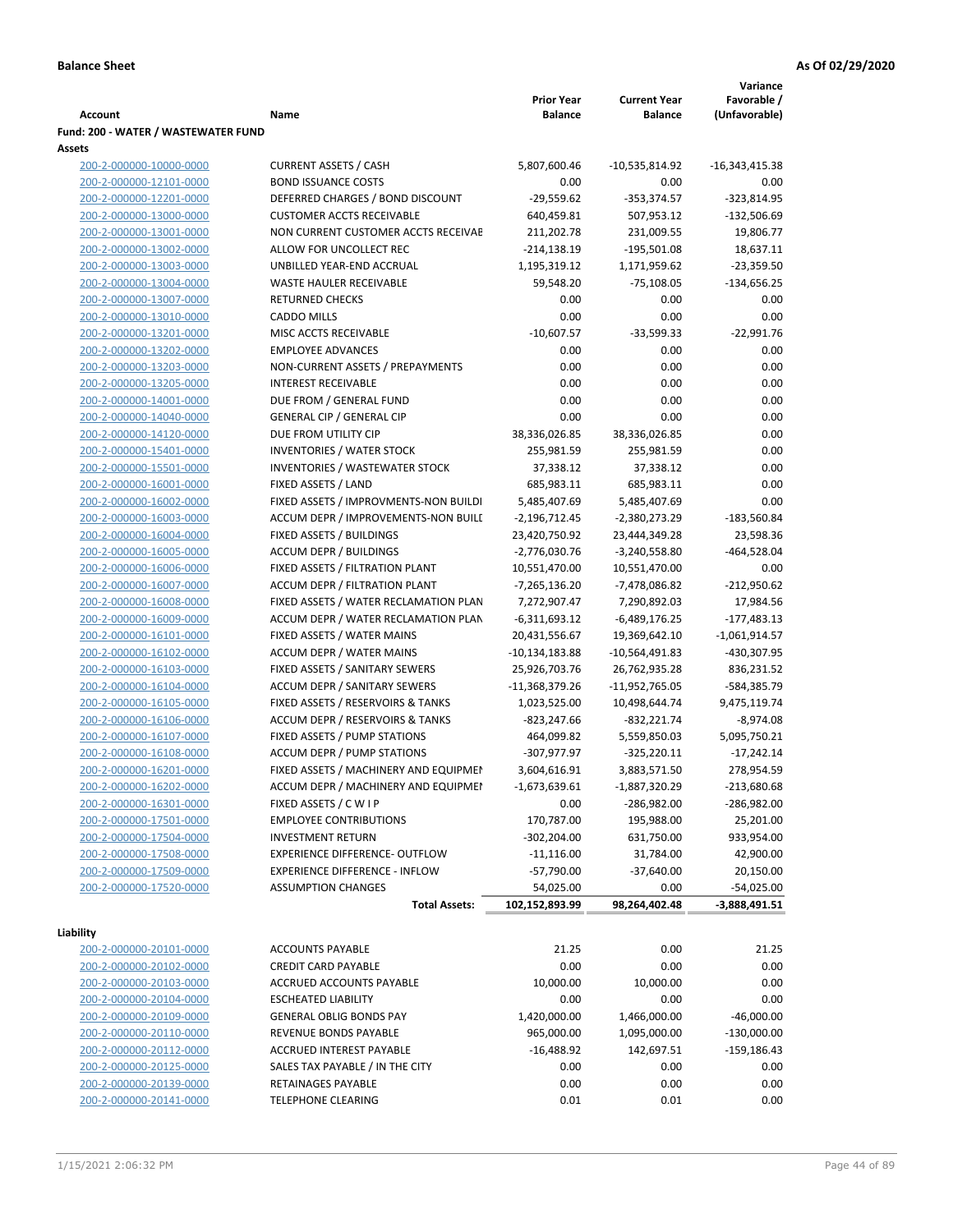|                                       |                                                          |                                     |                                       | Variance                     |
|---------------------------------------|----------------------------------------------------------|-------------------------------------|---------------------------------------|------------------------------|
| Account                               | Name                                                     | <b>Prior Year</b><br><b>Balance</b> | <b>Current Year</b><br><b>Balance</b> | Favorable /<br>(Unfavorable) |
| 200-2-000000-20160-0000               | <b>UNAPPLIED CREDIT</b>                                  | 0.00                                | 0.00                                  | 0.00                         |
| 200-2-000000-21001-0000               | <b>GENERAL FUND / GENERAL FUND</b>                       | 0.00                                | 0.00                                  | 0.00                         |
| 200-2-000000-21101-0000               | ENTERPRISE / WTR/WWTR UTILITY FUND                       | 0.00                                | 0.00                                  | 0.00                         |
| 200-2-000000-22001-0000               | <b>SALARIES PAYABLE</b>                                  | 83,164.42                           | 83,164.42                             | 0.00                         |
| 200-2-000000-22002-0000               | <b>VACATION/SICK PAYABLE</b>                             | 153,875.54                          | 234,422.70                            | $-80,547.16$                 |
| 200-2-000000-23001-0000               | CAPITAL LEASE PAYABLE                                    | 0.00                                | 0.00                                  | 0.00                         |
| 200-2-000000-24001-0000               | O/S CHECKS PAYABLE                                       | 0.00                                | 0.00                                  | 0.00                         |
| 200-2-000000-24002-0000               | <b>CUSTOMER DEPOSITS</b>                                 | 890,734.14                          | 757,950.65                            | 132,783.49                   |
| 200-2-000000-24003-0000               | <b>CUSTOMER OVERPMT SUSPENSE</b>                         | 95,854.71                           | 199,172.86                            | $-103,318.15$                |
| 200-2-000000-24004-0000               | <b>INTEREST PAYABLE ON DEP</b>                           | 0.00                                | 0.00                                  | 0.00                         |
| 200-2-000000-24005-0000               | <b>ACCRUED INT PAY ON DEP</b>                            | 0.00                                | 0.00                                  | 0.00                         |
| 200-2-000000-24006-0000               | <b>AWAITING CUSTOMER SETUP</b>                           | 1.955.61                            | 1,955.61                              | 0.00                         |
| 200-2-000000-24007-0000               | <b>BILLED DEPOSITS SUSPENSE</b>                          | 0.00                                | 0.00                                  | 0.00                         |
| 200-2-000000-26001-0000               | <b>COMPENSATED ABSENCES PAY</b>                          | 310,115.48                          | 211,715.81                            | 98,399.67                    |
| 200-2-000000-26101-0000               | <b>GENERAL OBLIG BONDS PAY</b>                           | 6,033,000.00                        | 4,567,000.00                          | 1,466,000.00                 |
| 200-2-000000-26102-0000               | <b>REVENUE BONDS PAYABLE</b>                             | 12,235,000.00                       | 31,190,000.00                         | $-18,955,000.00$             |
| 200-2-000000-26103-0000               | DEFERRED LOSS/DEFEASEMENT                                | $-227,063.58$                       | $-181,650.73$                         | $-45,412.85$                 |
| 200-2-000000-27001-0000               | <b>CONTRIBUTED CAPITAL</b>                               | 0.00                                | 0.00                                  | 0.00                         |
| 200-2-000000-27002-0000               | CONTRIBUTED CAPITAL / DEVELOPERS                         | 0.00                                | 0.00                                  | 0.00                         |
| 200-2-000000-29300-0000               | <b>ENCUMBRANCE SUMMARY</b>                               | 0.00                                | 0.00                                  | 0.00                         |
| 200-2-000000-29400-0100               | RESERVED ACCOUNT / ENCUMBRANCES                          | 0.00                                | 0.00                                  | 0.00                         |
| 200-2-000000-29999-0000               | <b>NET PENSION LIABILITY</b>                             | 249,699.00                          | 1,415,364.00                          | $-1,165,665.00$              |
| 200-2-000000-92080-0000               | <b>GLTDAG</b>                                            | 0.00                                | 0.00                                  | 0.00                         |
|                                       | <b>Total Liability:</b>                                  | 22,204,867.66                       | 41,192,792.84                         | -18,987,925.18               |
| <b>Equity</b>                         |                                                          |                                     |                                       |                              |
| 200-2-000000-39000-0000               | UNRESERVED-FUND BALANCE                                  | 0.00                                | 0.00                                  | 0.00                         |
| 200-2-000000-39100-0000               | UNRESERVED-RET. EARNINGS                                 | 80,670,908.81                       | 57,924,814.85                         | -22,746,093.96               |
| 200-2-000000-39150-0000               | RESERVED-RET. EARNINGS                                   | 0.00                                | 0.00                                  | 0.00                         |
| 200-2-000000-39500-0000               | NET POSITION - PENSION                                   | $-965.00$                           | $-965.00$                             | 0.00                         |
|                                       | <b>Total Beginning Equity:</b>                           | 80,669,943.81                       | 57,923,849.85                         | -22,746,093.96               |
| <b>Total Revenue</b>                  |                                                          | 5,749,355.33                        | 5,646,278.13                          | $-103,077.20$                |
| <b>Total Expense</b>                  |                                                          | 6,471,272.80                        | 6,498,518.33                          | $-27,245.53$                 |
| <b>Revenues Over/(Under) Expenses</b> |                                                          | -721,917.47                         | -852,240.20                           | $-130,322.73$                |
|                                       | <b>Total Equity and Current Surplus (Deficit):</b>       | 79,948,026.34                       | 57,071,609.65                         | $-22,876,416.69$             |
|                                       | Total Liabilities, Equity and Current Surplus (Deficit): | 102,152,894.00                      | 98,264,402.49                         | $-3,888,491.51$              |
|                                       | *** FUND 200 OUT OF BALANCE ***                          | $-0.01$                             | $-0.01$                               | 0.00                         |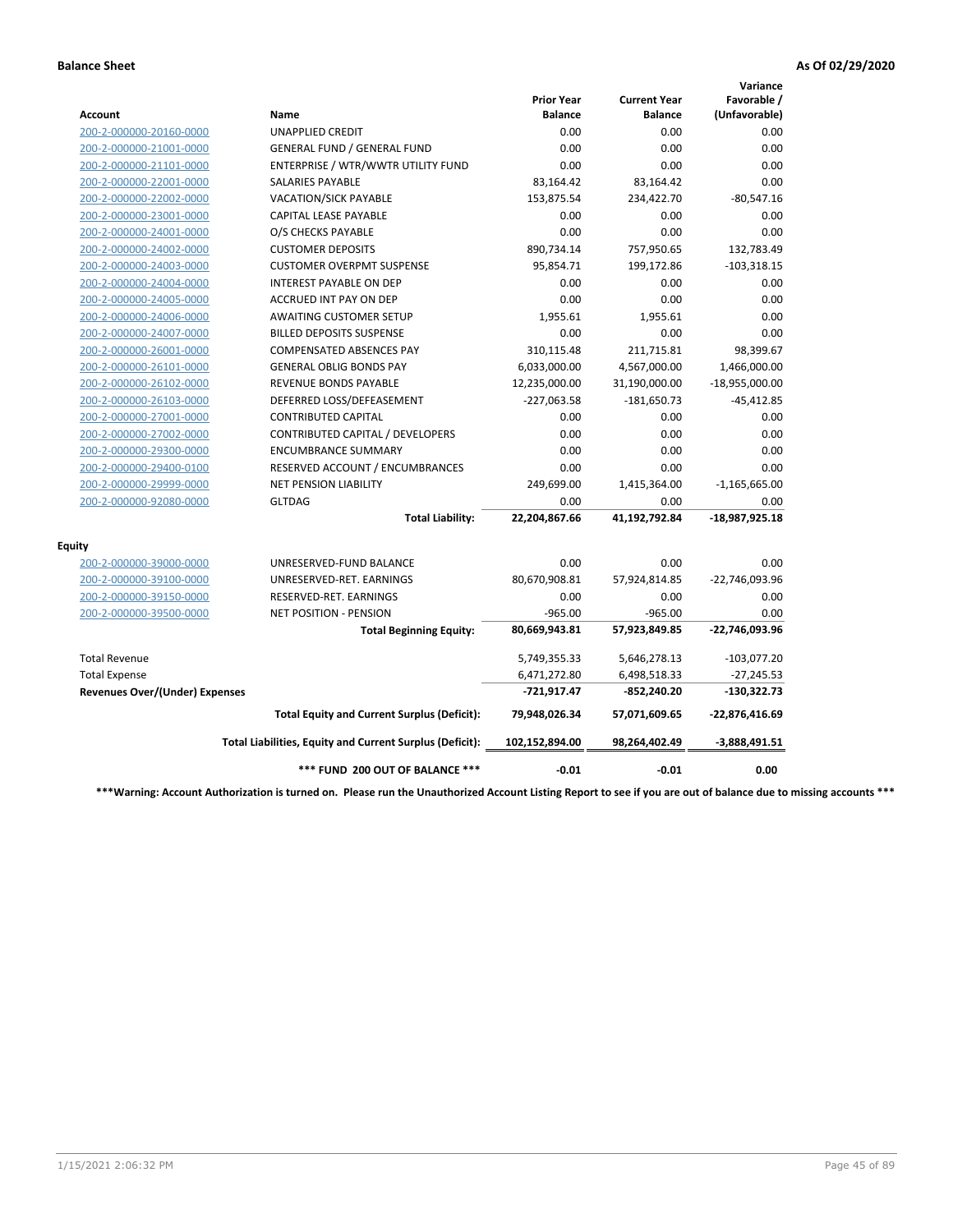| Account                               | Name                                                     | <b>Prior Year</b><br><b>Balance</b> | <b>Current Year</b><br><b>Balance</b> | Variance<br>Favorable /<br>(Unfavorable) |
|---------------------------------------|----------------------------------------------------------|-------------------------------------|---------------------------------------|------------------------------------------|
| <b>Fund: 210 - WATER IMPACT FEES</b>  |                                                          |                                     |                                       |                                          |
| <b>Assets</b>                         |                                                          |                                     |                                       |                                          |
| 210-2-000000-10000-0000               | <b>CURRENT ASSETS / CASH</b>                             | 0.00                                | 0.00                                  | 0.00                                     |
| 210-2-000000-13201-0000               | MISC ACCTS RECEIVABLE                                    | 0.00                                | 0.00                                  | 0.00                                     |
| 210-2-000000-13205-0000               | <b>INTEREST RECEIVABLE</b>                               | 0.00                                | 0.00                                  | 0.00                                     |
|                                       | <b>Total Assets:</b>                                     | 0.00                                | 0.00                                  | 0.00                                     |
| Liability                             |                                                          |                                     |                                       |                                          |
| 210-2-000000-20101-0000               | <b>ACCOUNTS PAYABLE</b>                                  | 0.00                                | 0.00                                  | 0.00                                     |
| 210-2-000000-20103-0000               | <b>ACCRUED ACCOUNTS PAYABLE</b>                          | 0.00                                | 0.00                                  | 0.00                                     |
| 210-2-000000-29300-0000               | <b>ENCUMBRANCE SUMMARY</b>                               | 0.00                                | 0.00                                  | 0.00                                     |
| 210-2-000000-29400-0000               | RESERVED ACCOUNT / ENCUMBRANCES                          | 0.00                                | 0.00                                  | 0.00                                     |
|                                       | <b>Total Liability:</b>                                  | 0.00                                | 0.00                                  | 0.00                                     |
| <b>Equity</b>                         |                                                          |                                     |                                       |                                          |
| 210-2-000000-39000-0000               | UNRESERVED-FUND BALANCE                                  | 0.00                                | 0.00                                  | 0.00                                     |
| 210-2-000000-39100-0000               | UNRESERVED-RET. EARNINGS                                 | 0.00                                | 0.00                                  | 0.00                                     |
|                                       | <b>Total Beginning Equity:</b>                           | 0.00                                | 0.00                                  | 0.00                                     |
| <b>Total Revenue</b>                  |                                                          | 0.00                                | 0.00                                  | 0.00                                     |
| <b>Total Expense</b>                  |                                                          | 0.00                                | 0.00                                  | 0.00                                     |
| <b>Revenues Over/(Under) Expenses</b> |                                                          | 0.00                                | 0.00                                  | 0.00                                     |
|                                       | <b>Total Equity and Current Surplus (Deficit):</b>       | 0.00                                | 0.00                                  | 0.00                                     |
|                                       | Total Liabilities, Equity and Current Surplus (Deficit): | 0.00                                | 0.00                                  | 0.00                                     |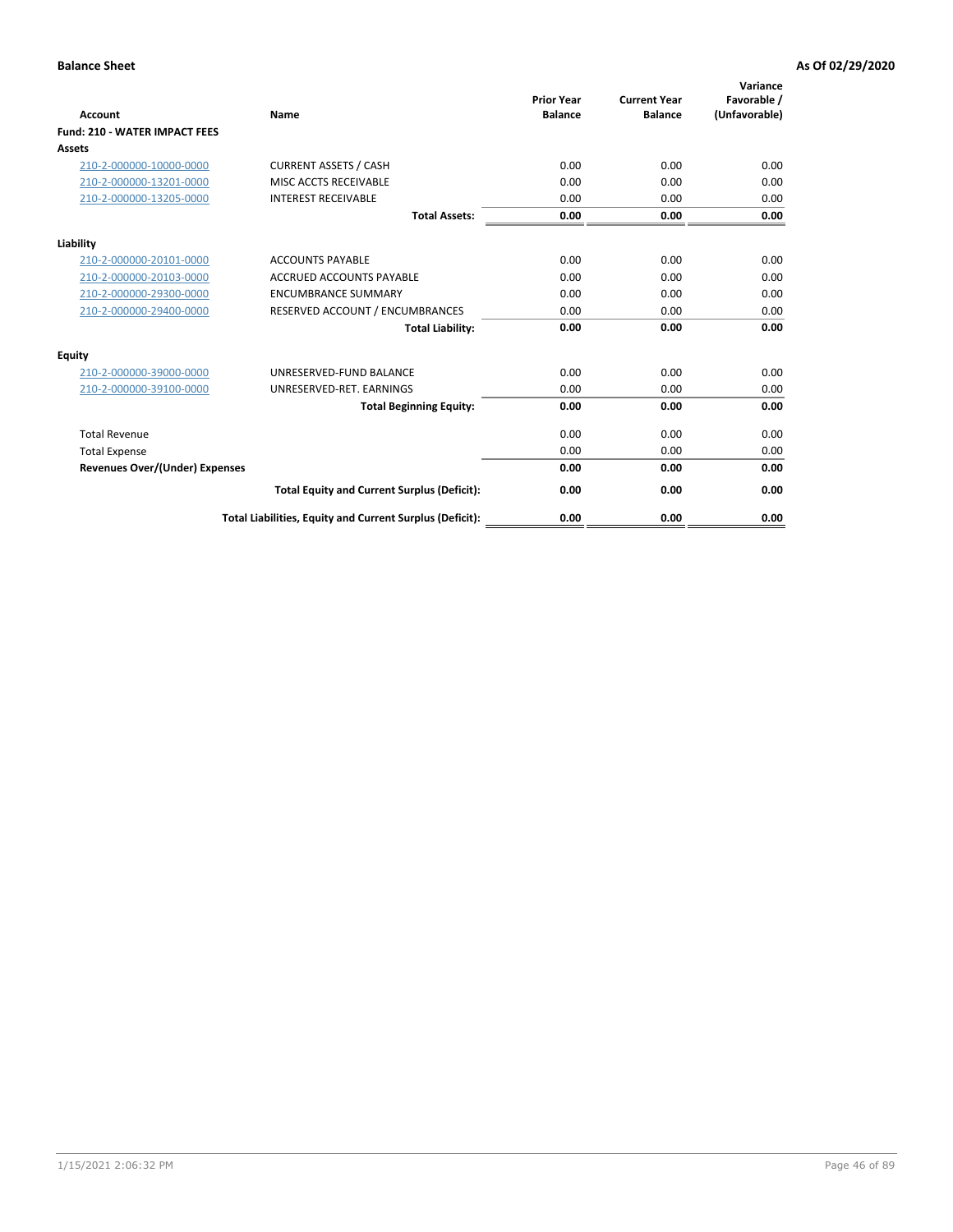| Account                                   | Name                                                     | <b>Prior Year</b><br><b>Balance</b> | <b>Current Year</b><br><b>Balance</b> | Variance<br>Favorable /<br>(Unfavorable) |
|-------------------------------------------|----------------------------------------------------------|-------------------------------------|---------------------------------------|------------------------------------------|
| <b>Fund: 211 - WASTEWATER IMPACT FEES</b> |                                                          |                                     |                                       |                                          |
| <b>Assets</b>                             |                                                          |                                     |                                       |                                          |
| 211-2-000000-10000-0000                   | <b>CURRENT ASSETS / CASH</b>                             | 0.00                                | 0.00                                  | 0.00                                     |
| 211-2-000000-13201-0000                   | MISC ACCTS RECEIVABLE                                    | 0.00                                | 0.00                                  | 0.00                                     |
| 211-2-000000-13205-0000                   | <b>INTEREST RECEIVABLE</b>                               | 0.00                                | 0.00                                  | 0.00                                     |
|                                           | <b>Total Assets:</b>                                     | 0.00                                | 0.00                                  | 0.00                                     |
| Liability                                 |                                                          |                                     |                                       |                                          |
| 211-2-000000-20101-0000                   | <b>ACCOUNTS PAYABLE</b>                                  | 0.00                                | 0.00                                  | 0.00                                     |
| 211-2-000000-20103-0000                   | <b>ACCRUED ACCOUNTS PAYABLE</b>                          | 0.00                                | 0.00                                  | 0.00                                     |
|                                           | <b>Total Liability:</b>                                  | 0.00                                | 0.00                                  | 0.00                                     |
| Equity                                    |                                                          |                                     |                                       |                                          |
| 211-2-000000-39000-0000                   | UNRESERVED-FUND BALANCE                                  | 0.00                                | 0.00                                  | 0.00                                     |
| 211-2-000000-39100-0000                   | UNRESERVED-RET. EARNINGS                                 | 0.00                                | 0.00                                  | 0.00                                     |
|                                           | <b>Total Beginning Equity:</b>                           | 0.00                                | 0.00                                  | 0.00                                     |
| <b>Total Revenue</b>                      |                                                          | 0.00                                | 0.00                                  | 0.00                                     |
| <b>Total Expense</b>                      |                                                          | 0.00                                | 0.00                                  | 0.00                                     |
| <b>Revenues Over/(Under) Expenses</b>     |                                                          | 0.00                                | 0.00                                  | 0.00                                     |
|                                           | <b>Total Equity and Current Surplus (Deficit):</b>       | 0.00                                | 0.00                                  | 0.00                                     |
|                                           | Total Liabilities, Equity and Current Surplus (Deficit): | 0.00                                | 0.00                                  | 0.00                                     |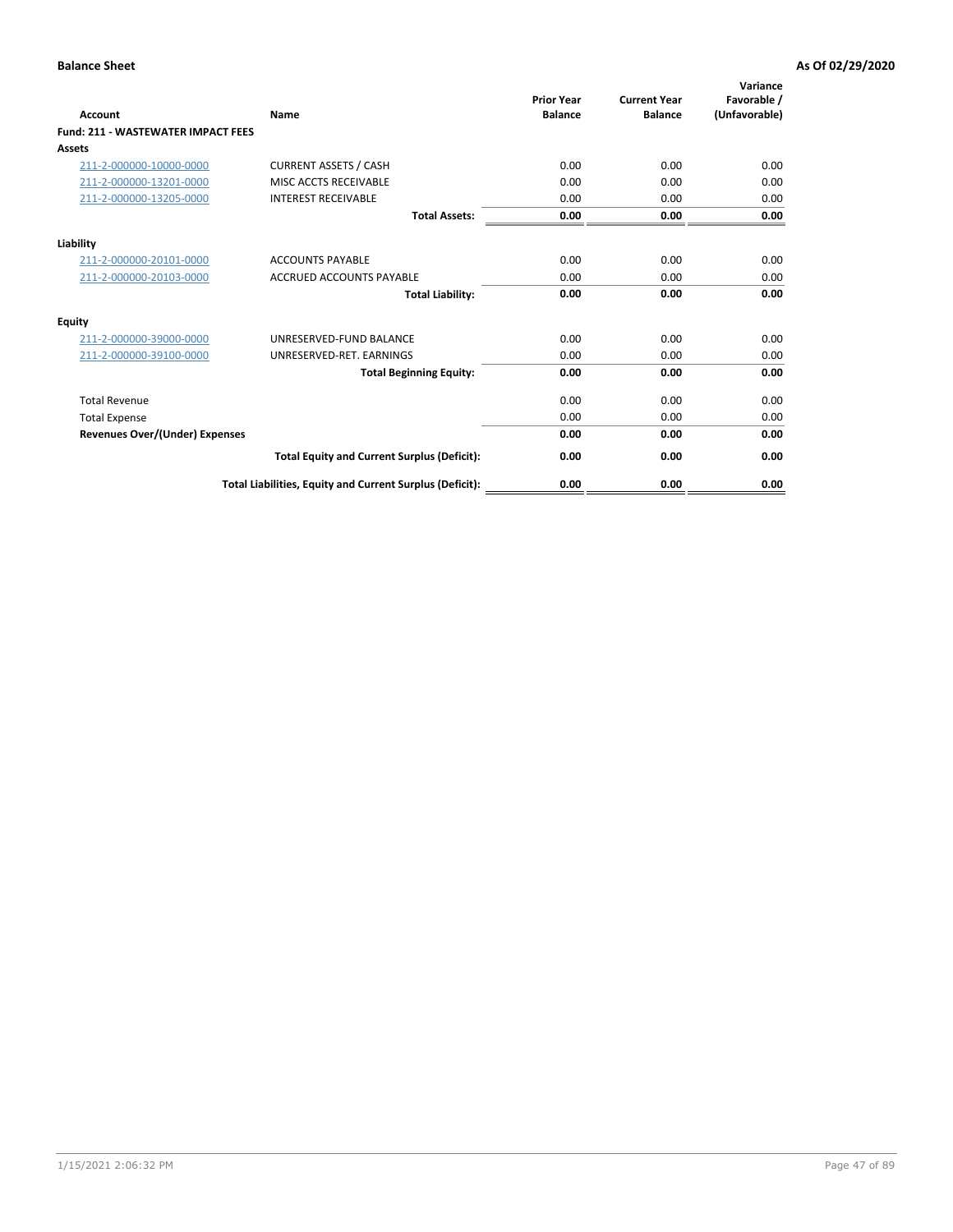| <b>Account</b>                 | Name                                                      | <b>Prior Year</b><br><b>Balance</b> | <b>Current Year</b><br><b>Balance</b> | Variance<br>Favorable /<br>(Unfavorable) |
|--------------------------------|-----------------------------------------------------------|-------------------------------------|---------------------------------------|------------------------------------------|
|                                | Fund: 212 - TX COMMUNITY DEV SWR SYSTEM IMPROV PROG GRANT |                                     |                                       |                                          |
| <b>Assets</b>                  |                                                           |                                     |                                       |                                          |
| 212-2-000000-10000-0000        | <b>CURRENT ASSETS / CASH</b>                              | 8,577.97                            | 105,849.57                            | 97,271.60                                |
| 212-2-000000-13201-0000        | MISC ACCTS RECEIVABLE                                     | 0.00                                | 0.00                                  | 0.00                                     |
| 212-2-000000-13205-0000        | <b>INTEREST RECEIVABLE</b>                                | 0.00                                | 0.00                                  | 0.00                                     |
| 212-2-000000-16301-0000        | FIXED ASSETS / C W I P                                    | 0.00                                | 0.00                                  | 0.00                                     |
|                                | <b>Total Assets:</b>                                      | 8,577.97                            | 105,849.57                            | 97,271.60                                |
| Liability                      |                                                           |                                     |                                       |                                          |
| 212-2-000000-20101-0000        | <b>ACCOUNTS PAYABLE</b>                                   | 0.00                                | 0.00                                  | 0.00                                     |
| 212-2-000000-20102-0000        | <b>CREDIT CARD PAYABLE</b>                                | 0.00                                | 0.00                                  | 0.00                                     |
| 212-2-000000-20103-0000        | <b>ACCRUED ACCOUNTS PAYABLE</b>                           | 0.00                                | 0.00                                  | 0.00                                     |
| 212-2-000000-20139-0000        | <b>RETAINAGES PAYABLE</b>                                 | 0.00                                | 0.00                                  | 0.00                                     |
| 212-2-000000-20902-0000        | <b>DEFERRED GRANT REVENUE</b>                             | 0.00                                | 0.00                                  | 0.00                                     |
| 212-2-000000-21001-0000        | <b>GENERAL FUND / GENERAL FUND</b>                        | 0.00                                | 0.00                                  | 0.00                                     |
| 212-2-000000-29300-0000        | <b>ENCUMBRANCE SUMMARY</b>                                | 0.00                                | 0.00                                  | 0.00                                     |
| 212-2-000000-29400-0100        | RESERVED ACCOUNT / ENCUMBRANCES                           | 0.00                                | 0.00                                  | 0.00                                     |
|                                | <b>Total Liability:</b>                                   | 0.00                                | 0.00                                  | 0.00                                     |
| <b>Equity</b>                  |                                                           |                                     |                                       |                                          |
| 212-2-000000-39100-0000        | UNRESERVED-RET. EARNINGS                                  | 6,170.12                            | $-61,025.43$                          | $-67,195.55$                             |
|                                | <b>Total Beginning Equity:</b>                            | 6,170.12                            | $-61,025.43$                          | $-67,195.55$                             |
| <b>Total Revenue</b>           |                                                           | 7,407.85                            | 168,130.00                            | 160,722.15                               |
| <b>Total Expense</b>           |                                                           | 5,000.00                            | 1,255.00                              | 3,745.00                                 |
| Revenues Over/(Under) Expenses |                                                           | 2,407.85                            | 166,875.00                            | 164,467.15                               |
|                                | <b>Total Equity and Current Surplus (Deficit):</b>        | 8,577.97                            | 105,849.57                            | 97,271.60                                |
|                                | Total Liabilities, Equity and Current Surplus (Deficit):  | 8,577.97                            | 105,849.57                            | 97,271.60                                |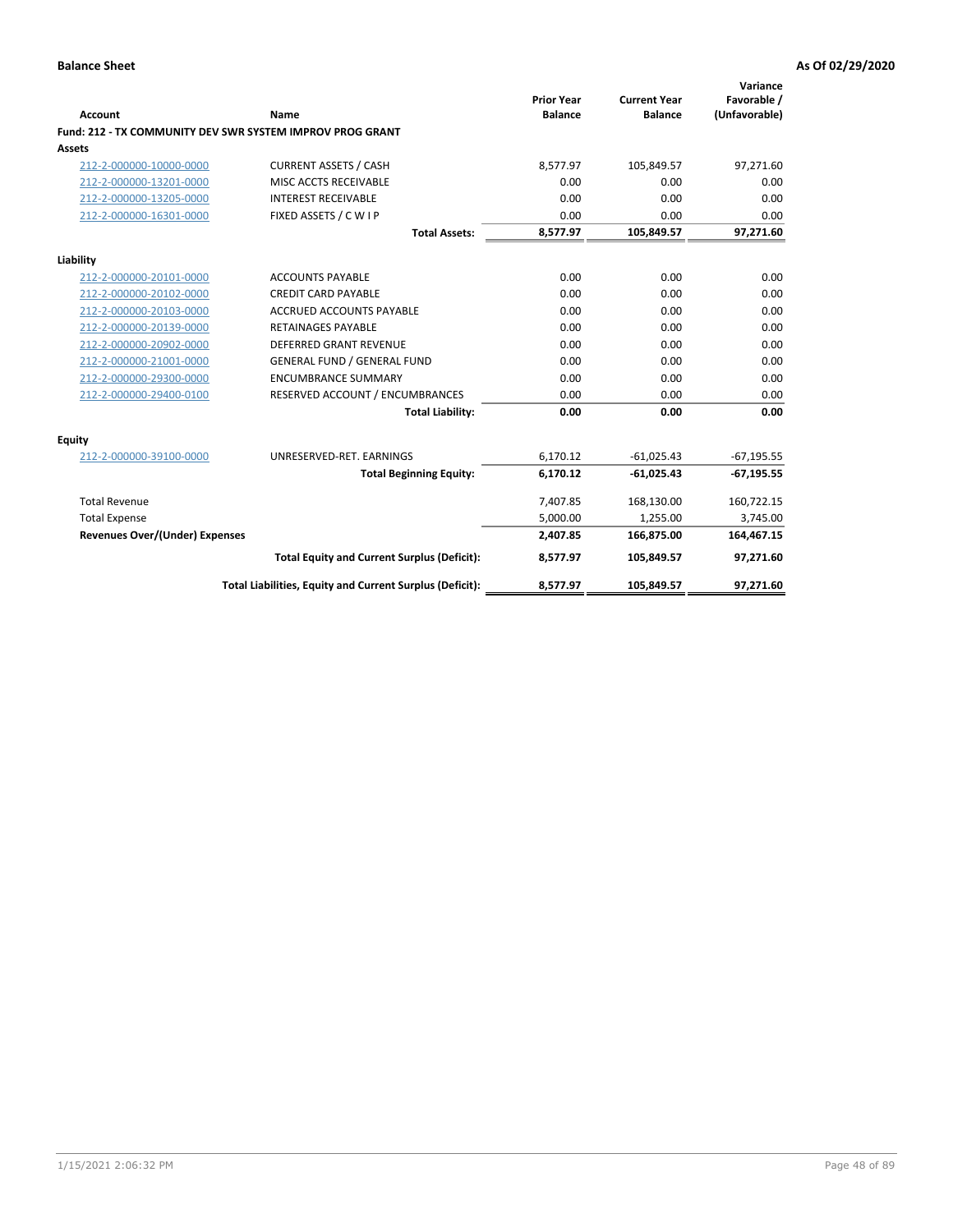| <b>Account</b><br>Fund: 216 - UTILIITY CIP FUND | Name                                                     | <b>Prior Year</b><br><b>Balance</b> | <b>Current Year</b><br><b>Balance</b> | Variance<br>Favorable /<br>(Unfavorable) |
|-------------------------------------------------|----------------------------------------------------------|-------------------------------------|---------------------------------------|------------------------------------------|
| <b>Assets</b>                                   |                                                          |                                     |                                       |                                          |
| 216-2-000000-10000-0000                         | <b>CURRENT ASSETS / CASH</b>                             | $-6,674,796.96$                     | 8,547,307.81                          | 15,222,104.77                            |
| 216-2-000000-11101-0000                         | MBIA ACCOUNTS / 2002 WSSR                                | 0.00                                | 0.00                                  | 0.00                                     |
| 216-2-000000-11103-0000                         | 2005 WSSR                                                | 0.00                                | 0.00                                  | 0.00                                     |
| 216-2-000000-11403-0000                         | RESERVE FUND / 2003 WSSR                                 | 0.00                                | 0.00                                  | 0.00                                     |
| 216-2-000000-11404-0000                         | SERIES 2019 WSSR CO'S                                    | 0.00                                | 14,664,801.04                         | 14,664,801.04                            |
| 216-2-000000-11503-0000                         | 2008WSSR CONST 486000273                                 | 0.00                                | 0.00                                  | 0.00                                     |
| 216-2-000000-11505-0000                         | SRA RAW WATER SALE PROCEEDS                              | 0.00                                | 13,502,105.49                         | 13,502,105.49                            |
| 216-2-000000-13000-0000                         | <b>CUSTOMER ACCTS RECEIVABLE</b>                         | 0.00                                | 0.00                                  | 0.00                                     |
| 216-2-000000-13002-0000                         | ALLOW FOR UNCOLLECT REC                                  | 0.00                                | 0.00                                  | 0.00                                     |
| 216-2-000000-13003-0000                         | UNBILLED YEAR-END ACCRUAL                                | 0.00                                | 0.00                                  | 0.00                                     |
| 216-2-000000-13201-0000                         | MISC ACCTS RECEIVABLE                                    | 0.00                                | 70.32                                 | 70.32                                    |
| 216-2-000000-13205-0000                         | <b>INTEREST RECEIVABLE</b>                               | 0.00                                | 0.00                                  | 0.00                                     |
| 216-2-000000-16301-0000                         | FIXED ASSETS / C W I P                                   | 11,188,075.75                       | 3,557,279.61                          | $-7,630,796.14$                          |
|                                                 | <b>Total Assets:</b>                                     | 4,513,278.79                        | 40,271,564.27                         | 35,758,285.48                            |
|                                                 |                                                          |                                     |                                       |                                          |
| Liability<br>216-2-000000-20101-0000            | <b>ACCOUNTS PAYABLE</b>                                  | 0.00                                | 0.00                                  | 0.00                                     |
| 216-2-000000-20102-0000                         | <b>CREDIT CARD PAYABLE</b>                               | 0.00                                | 0.00                                  | 0.00                                     |
| 216-2-000000-20103-0000                         | ACCRUED ACCOUNTS PAYABLE                                 | 0.00                                | 0.00                                  | 0.00                                     |
| 216-2-000000-20113-0000                         | <b>DEVELOPERS ESCROW</b>                                 | 0.00                                | 0.00                                  | 0.00                                     |
| 216-2-000000-20139-0000                         | <b>RETAINAGES PAYABLE</b>                                | 471,996.29                          | 427,335.20                            | 44,661.09                                |
| 216-2-000000-21101-0000                         | ENTERPRISE / WTR/WWTR UTILITY FUND                       | 18,939,652.64                       | 18,939,652.64                         | 0.00                                     |
| 216-2-000000-29300-0000                         | <b>ENCUMBRANCE SUMMARY</b>                               | 0.00                                | 0.00                                  | 0.00                                     |
| 216-2-000000-29400-0100                         | RESERVED ACCOUNT / ENCUMBRANCES                          | 0.00                                | 0.00                                  | 0.00                                     |
|                                                 | <b>Total Liability:</b>                                  | 19,411,648.93                       | 19,366,987.84                         | 44,661.09                                |
|                                                 |                                                          |                                     |                                       |                                          |
| <b>Equity</b>                                   |                                                          |                                     |                                       |                                          |
| 216-2-000000-39000-0000                         | UNRESERVED-FUND BALANCE                                  | 0.00                                | 0.00                                  | 0.00                                     |
| 216-2-000000-39100-0000                         | UNRESERVED-RET. EARNINGS                                 | $-13,754,344.96$                    | 9,457,839.30                          | 23,212,184.26                            |
|                                                 | <b>Total Beginning Equity:</b>                           | -13,754,344.96                      | 9,457,839.30                          | 23,212,184.26                            |
| <b>Total Revenue</b>                            |                                                          | 677,032.90                          | 13,618,152.39                         | 12,941,119.49                            |
| <b>Total Expense</b>                            |                                                          | 1,821,058.08                        | 2,171,415.26                          | $-350,357.18$                            |
| Revenues Over/(Under) Expenses                  |                                                          | $-1,144,025.18$                     | 11,446,737.13                         | 12,590,762.31                            |
|                                                 | <b>Total Equity and Current Surplus (Deficit):</b>       | -14,898,370.14                      | 20,904,576.43                         | 35,802,946.57                            |
|                                                 | Total Liabilities, Equity and Current Surplus (Deficit): | 4,513,278.79                        | 40,271,564.27                         | 35,758,285.48                            |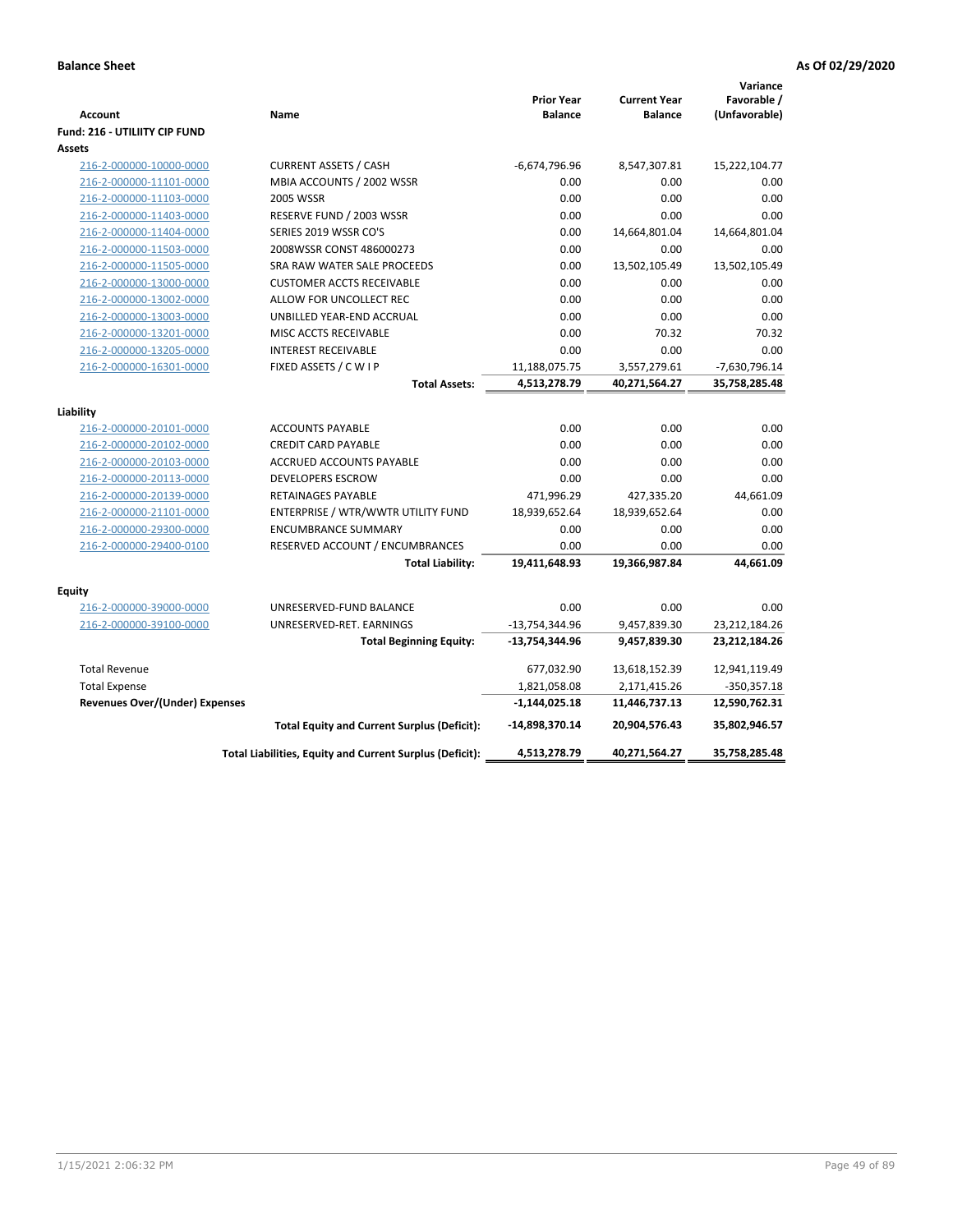|                                                |                                                          | <b>Prior Year</b> | <b>Current Year</b> | Variance<br>Favorable / |
|------------------------------------------------|----------------------------------------------------------|-------------------|---------------------|-------------------------|
| <b>Account</b>                                 | Name                                                     | <b>Balance</b>    | <b>Balance</b>      | (Unfavorable)           |
| <b>Fund: 217 - WASTEWATER RECLAMATION FUND</b> |                                                          |                   |                     |                         |
| <b>Assets</b>                                  |                                                          |                   |                     |                         |
| 217-2-000000-10000-0000                        | <b>CURRENT ASSETS / CASH</b>                             | $-20,619.30$      | $-20,619.30$        | 0.00                    |
| 217-2-000000-11301-0000                        | TEXASTERM / 2008 WSSR REVENUE BOND                       | 0.00              | 0.00                | 0.00                    |
| 217-2-000000-11302-0000                        | 2008 WSSR REVENUE BOND                                   | 0.00              | 0.00                | 0.00                    |
| 217-2-000000-11503-0000                        | 2008WSSR CONST 486000273                                 | 760,269.05        | 776,283.91          | 16,014.86               |
| 217-2-000000-13000-0000                        | <b>CUSTOMER ACCTS RECEIVABLE</b>                         | 0.00              | 0.00                | 0.00                    |
| 217-2-000000-13002-0000                        | ALLOW FOR UNCOLLECT REC                                  | 0.00              | 0.00                | 0.00                    |
| 217-2-000000-13201-0000                        | MISC ACCTS RECEIVABLE                                    | 0.00              | 0.00                | 0.00                    |
| 217-2-000000-13205-0000                        | <b>INTEREST RECEIVABLE</b>                               | 0.00              | 0.00                | 0.00                    |
| 217-2-000000-16301-0000                        | FIXED ASSETS / C W I P                                   | 0.00              | 0.00                | 0.00                    |
|                                                | <b>Total Assets:</b>                                     | 739,649.75        | 755,664.61          | 16,014.86               |
|                                                |                                                          |                   |                     |                         |
| Liability                                      |                                                          |                   |                     |                         |
| 217-2-000000-20101-0000                        | <b>ACCOUNTS PAYABLE</b>                                  | 0.00              | 0.00                | 0.00                    |
| 217-2-000000-20102-0000                        | <b>CREDIT CARD PAYABLE</b>                               | 0.00              | 0.00                | 0.00                    |
| 217-2-000000-20103-0000                        | ACCRUED ACCOUNTS PAYABLE                                 | 0.00              | 0.00                | 0.00                    |
| 217-2-000000-20139-0000                        | <b>RETAINAGES PAYABLE</b>                                | 0.00              | 0.00                | 0.00                    |
| 217-2-000000-21101-0000                        | ENTERPRISE / WTR/WWTR UTILITY FUND                       | 19,396,374.21     | 19,396,374.21       | 0.00                    |
| 217-2-000000-29300-0000                        | <b>ENCUMBRANCE SUMMARY</b>                               | 0.00              | 0.00                | 0.00                    |
| 217-2-000000-29400-0100                        | RESERVED ACCOUNT / ENCUMBRANCES                          | 0.00              | 0.00                | 0.00                    |
|                                                | <b>Total Liability:</b>                                  | 19,396,374.21     | 19,396,374.21       | 0.00                    |
| <b>Equity</b>                                  |                                                          |                   |                     |                         |
| 217-2-000000-39100-0000                        | UNRESERVED-RET. EARNINGS                                 | $-18,643,277.25$  | $-18,646,218.79$    | $-2,941.54$             |
|                                                | <b>Total Beginning Equity:</b>                           | -18,643,277.25    | $-18,646,218.79$    | $-2,941.54$             |
| <b>Total Revenue</b>                           |                                                          | 7,172.09          | 5,509.19            | $-1,662.90$             |
| <b>Total Expense</b>                           |                                                          | 20,619.30         | 0.00                | 20,619.30               |
| <b>Revenues Over/(Under) Expenses</b>          |                                                          | $-13,447.21$      | 5,509.19            | 18,956.40               |
|                                                | <b>Total Equity and Current Surplus (Deficit):</b>       | -18,656,724.46    | -18,640,709.60      | 16,014.86               |
|                                                | Total Liabilities, Equity and Current Surplus (Deficit): | 739,649.75        | 755,664.61          | 16,014.86               |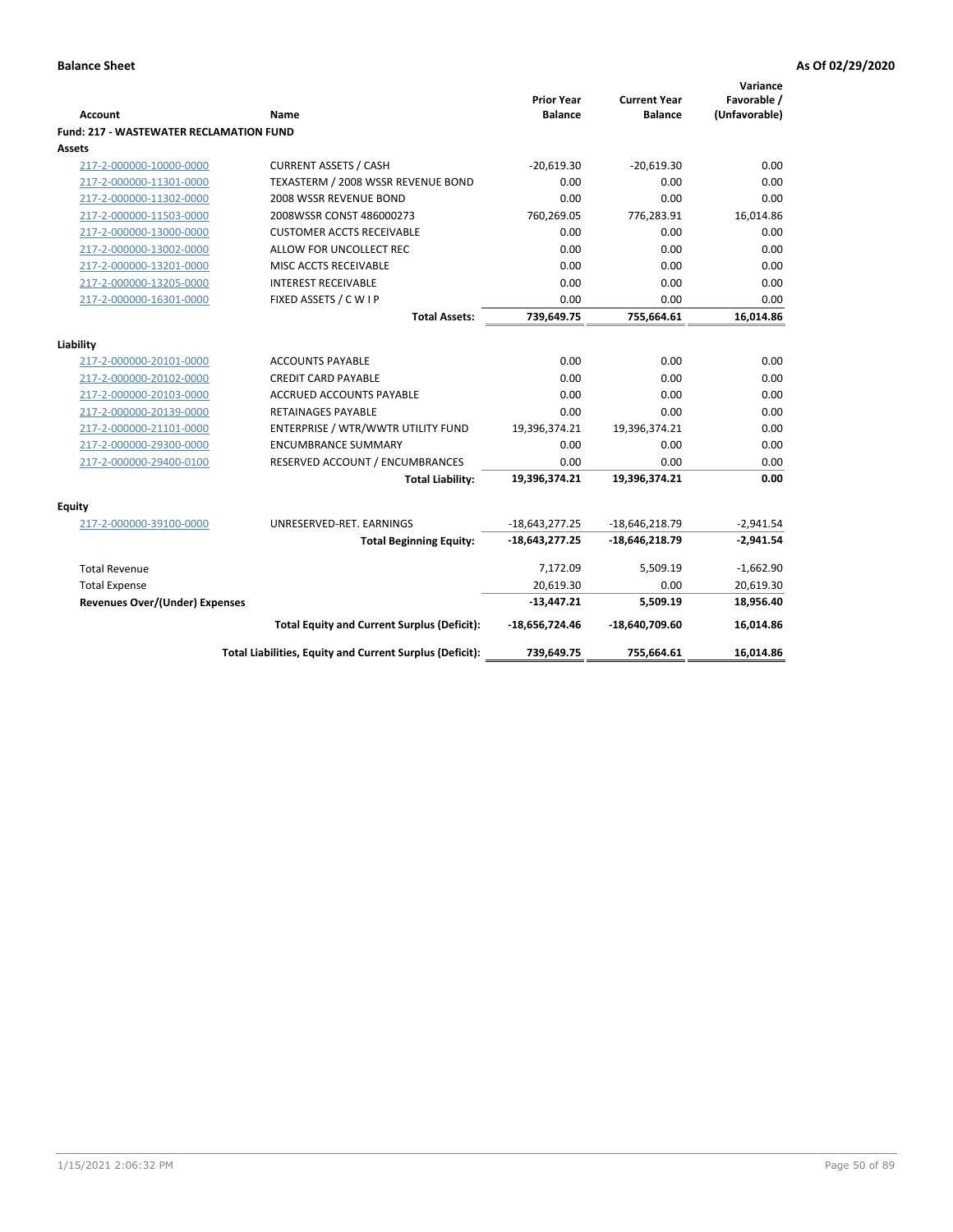|                                 |                                        | <b>Prior Year</b> | <b>Current Year</b> | Variance<br>Favorable / |
|---------------------------------|----------------------------------------|-------------------|---------------------|-------------------------|
| <b>Account</b>                  | Name                                   | <b>Balance</b>    | <b>Balance</b>      | (Unfavorable)           |
| <b>Fund: 300 - AIRPORT FUND</b> |                                        |                   |                     |                         |
| <b>Assets</b>                   |                                        |                   |                     |                         |
| 300-2-000000-10000-0000         | <b>CURRENT ASSETS / CASH</b>           | -4,443,785.04     | -6,846,665.96       | $-2,402,880.92$         |
| 300-2-000000-13201-0000         | MISC ACCTS RECEIVABLE                  | 0.00              | $-650.39$           | -650.39                 |
| 300-2-000000-13202-0000         | <b>EMPLOYEE ADVANCES</b>               | 0.00              | 0.00                | 0.00                    |
| 300-2-000000-13203-0000         | NON-CURRENT ASSETS / PREPAYMENTS       | 0.00              | 0.00                | 0.00                    |
| 300-2-000000-13205-0000         | <b>INTEREST RECEIVABLE</b>             | 0.00              | 0.00                | 0.00                    |
| 300-2-000000-14126-0000         | <b>GRANT FUND / AIRPORT GRANT FUND</b> | 0.00              | 0.00                | 0.00                    |
| 300-2-000000-16001-0000         | FIXED ASSETS / LAND                    | 813,937.00        | 813,937.00          | 0.00                    |
| 300-2-000000-16002-0000         | FIXED ASSETS / IMPROVMENTS-NON BUILDI  | 75,750,553.49     | 75,750,553.49       | 0.00                    |
| 300-2-000000-16003-0000         | ACCUM DEPR / IMPROVEMENTS-NON BUILI    | -38,526,881.33    | $-40,581,156.28$    | $-2,054,274.95$         |
| 300-2-000000-16004-0000         | FIXED ASSETS / BUILDINGS               | 67,994,704.13     | 69,917,050.27       | 1,922,346.14            |
| 300-2-000000-16005-0000         | <b>ACCUM DEPR / BUILDINGS</b>          | $-25,823,518.61$  | -27,356,164.49      | $-1,532,645.88$         |
| 300-2-000000-16201-0000         | FIXED ASSETS / MACHINERY AND EQUIPMEN  | 502,779.61        | 528,771.61          | 25,992.00               |
| 300-2-000000-16202-0000         | ACCUM DEPR / MACHINERY AND EQUIPMEI    | $-16,426.94$      | $-40,948.94$        | $-24,522.00$            |
| 300-2-000000-16301-0000         | FIXED ASSETS / C W I P                 | 0.00              | 982,112.50          | 982,112.50              |
| 300-2-000000-17501-0000         | <b>EMPLOYEE CONTRIBUTIONS</b>          | 0.00              | 0.00                | 0.00                    |
| 300-2-000000-17504-0000         | <b>INVESTMENT RETURN</b>               | 0.00              | 0.00                | 0.00                    |
| 300-2-000000-17508-0000         | <b>EXPERIENCE DIFFERENCE- OUTFLOW</b>  | 0.00              | 0.00                | 0.00                    |
| 300-2-000000-17509-0000         | <b>EXPERIENCE DIFFERENCE - INFLOW</b>  | 0.00              | 0.00                | 0.00                    |
| 300-2-000000-17520-0000         | <b>ASSUMPTION CHANGES</b>              | 0.00              | 0.00                | 0.00                    |
|                                 | <b>Total Assets:</b>                   | 76,251,362.31     | 73,166,838.81       | -3,084,523.50           |
|                                 |                                        |                   |                     |                         |
| Liability                       |                                        |                   |                     |                         |
| 300-2-000000-20101-0000         | <b>ACCOUNTS PAYABLE</b>                | 0.00              | 0.00                | 0.00                    |
| 300-2-000000-20102-0000         | <b>CREDIT CARD PAYABLE</b>             | 0.00              | 0.00                | 0.00                    |
| 300-2-000000-20103-0000         | ACCRUED ACCOUNTS PAYABLE               | 0.00              | 0.00                | 0.00                    |
| 300-2-000000-20105-0000         | <b>L-3 FUNDS PAYABLE</b>               | 0.00              | 0.00                | 0.00                    |
| 300-2-000000-20106-0000         | <b>GRANT MATCH</b>                     | 0.00              | 0.00                | 0.00                    |
| 300-2-000000-20108-0000         | MATURED BONDS PAYABLE                  | 0.00              | 0.00                | 0.00                    |
| 300-2-000000-20110-0000         | REVENUE BONDS PAYABLE                  | 0.00              | 0.00                | 0.00                    |
| 300-2-000000-20111-0000         | MATURED INTEREST PAYABLE               | 0.00              | 0.00                | 0.00                    |
| 300-2-000000-20112-0000         | <b>ACCRUED INTEREST PAYABLE</b>        | 0.00              | 0.00                | 0.00                    |
| 300-2-000000-20139-0000         | <b>RETAINAGES PAYABLE</b>              | 0.00              | 0.00                | 0.00                    |
| 300-2-000000-20141-0000         | <b>TELEPHONE CLEARING</b>              | 0.00              | 0.00                | 0.00                    |
| 300-2-000000-20160-0000         | <b>UNAPPLIED CREDIT</b>                | 0.00              | 0.00                | 0.00                    |
| 300-2-000000-20201-0000         | <b>DEFERRED REVENUE</b>                | 0.00              | 0.00                | 0.00                    |
| 300-2-000000-21001-0000         | <b>GENERAL FUND / GENERAL FUND</b>     | 0.00              | 0.00                | 0.00                    |
| 300-2-000000-22001-0000         | SALARIES PAYABLE                       | 2,201.13          | 2,201.13            | 0.00                    |
| 300-2-000000-22002-0000         | VACATION/SICK PAYABLE                  | $-2,468.99$       | 2,188.24            | $-4,657.23$             |
| 300-2-000000-26001-0000         | COMPENSATED ABSENCES PAY               | 6,937.88          | 10,603.68           | $-3,665.80$             |
| 300-2-000000-26101-0000         | <b>GENERAL OBLIG BONDS PAY</b>         | 0.00              | 0.00                | 0.00                    |
| 300-2-000000-26102-0000         | REVENUE BONDS PAYABLE                  | 0.00              | 0.00                | 0.00                    |
| 300-2-000000-27001-0000         | <b>CONTRIBUTED CAPITAL</b>             | $-0.39$           | $-0.39$             | 0.00                    |
| 300-2-000000-29300-0000         | <b>ENCUMBRANCE SUMMARY</b>             | 0.00              | 0.00                | 0.00                    |
| 300-2-000000-29400-0100         | RESERVED ACCOUNT / ENCUMBRANCES        | 0.00              | 0.00                | 0.00                    |
| 300-2-000000-29999-0000         | NET PENSION LIABILITY                  | 0.00              | 0.00                | 0.00                    |
|                                 | <b>Total Liability:</b>                | 6,669.63          | 14,992.66           | $-8,323.03$             |
|                                 |                                        |                   |                     |                         |
| <b>Equity</b>                   |                                        |                   |                     |                         |
| 300-2-000000-39000-0000         | UNRESERVED-FUND BALANCE                | 0.00              | 0.00                | 0.00                    |
| 300-2-000000-39100-0000         | UNRESERVED-RET. EARNINGS               | 75,949,282.18     | 72,911,614.18       | $-3,037,668.00$         |
| 300-2-000000-39500-0000         | NET POSITION - PENSION                 | 0.00              | 0.00                | 0.00                    |
|                                 | <b>Total Beginning Equity:</b>         | 75,949,282.18     | 72,911,614.18       | -3,037,668.00           |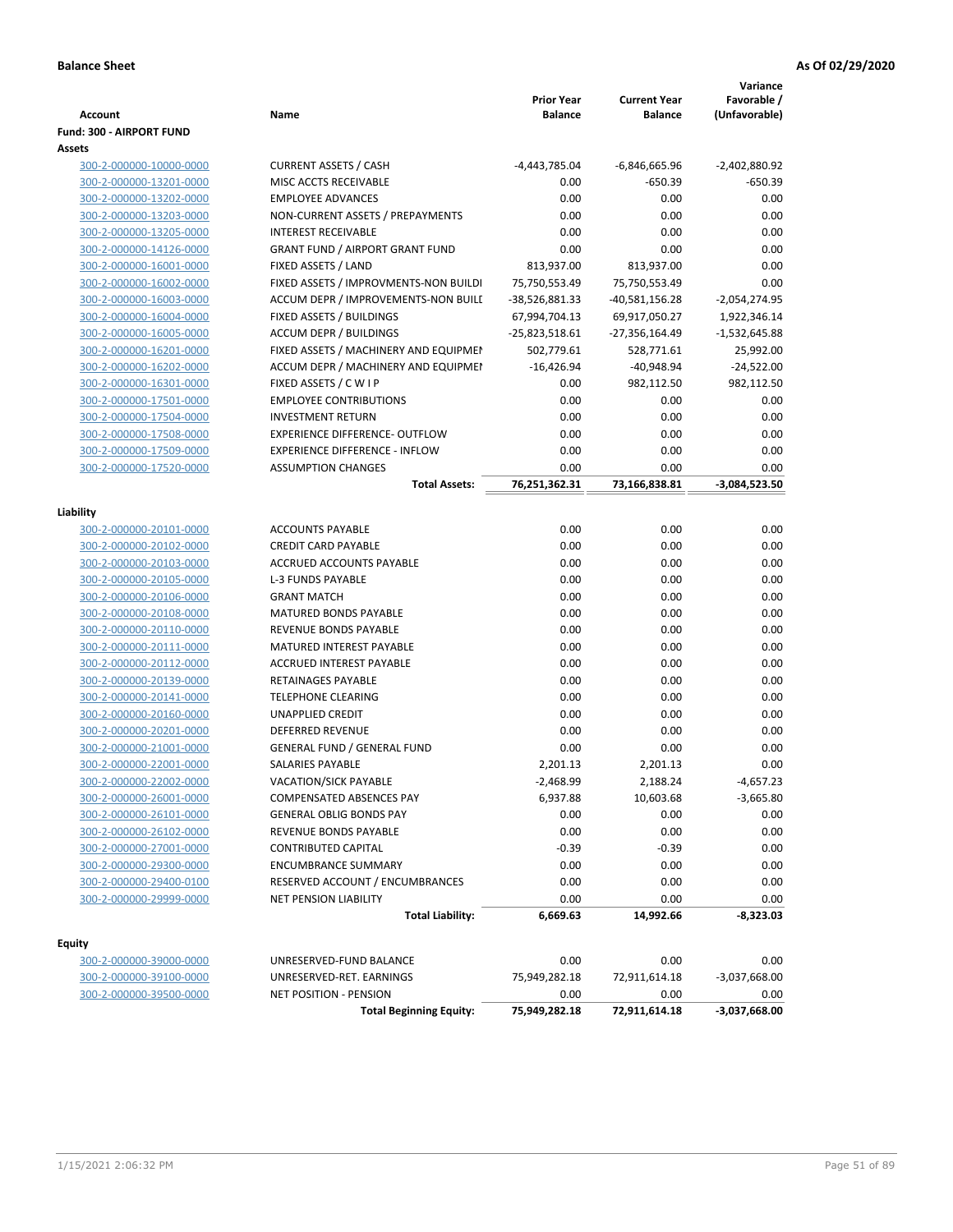| Account                               | Name                                                     | <b>Prior Year</b><br><b>Balance</b> | <b>Current Year</b><br><b>Balance</b> | Variance<br>Favorable /<br>(Unfavorable) |
|---------------------------------------|----------------------------------------------------------|-------------------------------------|---------------------------------------|------------------------------------------|
| Total Revenue                         |                                                          | 363,120.59                          | 302,610.74                            | $-60,509.85$                             |
| <b>Total Expense</b>                  |                                                          | 67,710.08                           | 62.378.76                             | 5,331.32                                 |
| <b>Revenues Over/(Under) Expenses</b> |                                                          | 295,410.51                          | 240,231.98                            | $-55,178.53$                             |
|                                       | <b>Total Equity and Current Surplus (Deficit):</b>       | 76,244,692.69                       | 73,151,846.16                         | $-3,092,846.53$                          |
|                                       | Total Liabilities, Equity and Current Surplus (Deficit): | 76,251,362.32                       | 73,166,838.82                         | $-3,084,523.50$                          |
|                                       | *** FUND 300 OUT OF BALANCE ***                          | $-0.01$                             | $-0.01$                               | 0.00                                     |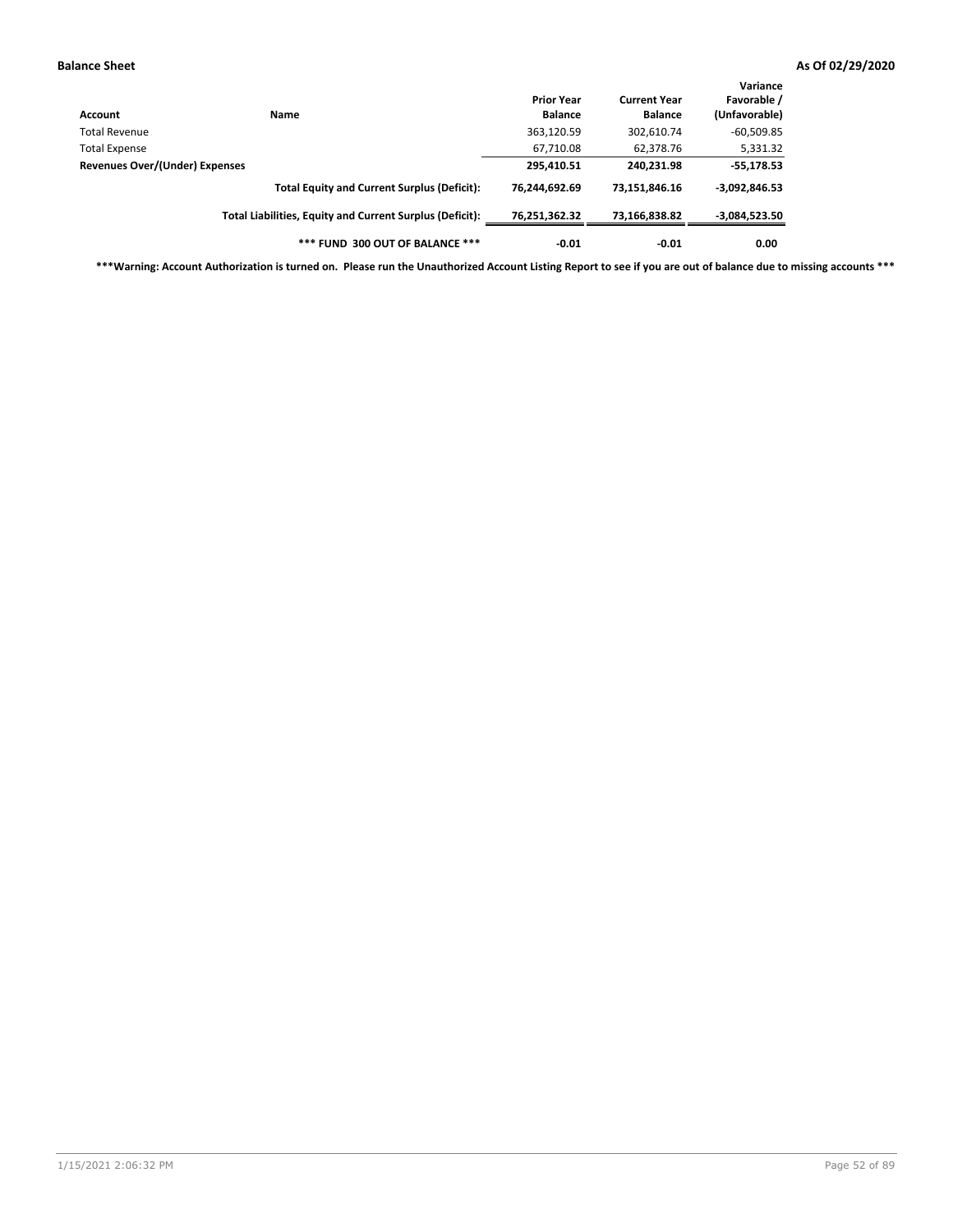|                                       |                                                          | <b>Prior Year</b> | <b>Current Year</b> | Variance<br>Favorable / |
|---------------------------------------|----------------------------------------------------------|-------------------|---------------------|-------------------------|
| <b>Account</b>                        | Name                                                     | <b>Balance</b>    | <b>Balance</b>      | (Unfavorable)           |
| Fund: 320 - AIRPORT TXDOT GRANT       |                                                          |                   |                     |                         |
| Assets                                |                                                          |                   |                     |                         |
| 320-2-000000-10000-0000               | <b>CURRENT ASSETS / CASH</b>                             | 200,000.84        | 200,000.84          | 0.00                    |
| 320-2-000000-13201-0000               | MISC ACCTS RECEIVABLE                                    | 0.00              | 0.00                | 0.00                    |
| 320-2-000000-13205-0000               | <b>INTEREST RECEIVABLE</b>                               | 0.00              | 0.00                | 0.00                    |
|                                       | <b>Total Assets:</b>                                     | 200,000.84        | 200,000.84          | 0.00                    |
| Liability                             |                                                          |                   |                     |                         |
| 320-2-000000-20101-0000               | <b>ACCOUNTS PAYABLE</b>                                  | 0.00              | 0.00                | 0.00                    |
| 320-2-000000-20102-0000               | <b>CREDIT CARD PAYABLE</b>                               | 0.00              | 0.00                | 0.00                    |
| 320-2-000000-20103-0000               | <b>ACCRUED ACCOUNTS PAYABLE</b>                          | 0.00              | 0.00                | 0.00                    |
| 320-2-000000-20902-0000               | <b>DEFERRED GRANT REVENUE</b>                            | 0.00              | 0.00                | 0.00                    |
| 320-2-000000-21125-0000               | DUE TO / AIRPORT FUND                                    | 0.00              | 0.00                | 0.00                    |
| 320-2-000000-29300-0000               | <b>ENCUMBRANCE SUMMARY</b>                               | 0.00              | 0.00                | 0.00                    |
| 320-2-000000-29400-0100               | RESERVED ACCOUNT / ENCUMBRANCES                          | 0.00              | 0.00                | 0.00                    |
|                                       | <b>Total Liability:</b>                                  | 0.00              | 0.00                | 0.00                    |
| <b>Equity</b>                         |                                                          |                   |                     |                         |
| 320-2-000000-39000-0000               | UNRESERVED-FUND BALANCE                                  | 200,000.84        | 200,000.84          | 0.00                    |
|                                       | <b>Total Beginning Equity:</b>                           | 200,000.84        | 200,000.84          | 0.00                    |
| <b>Total Revenue</b>                  |                                                          | 0.00              | 0.00                | 0.00                    |
| <b>Total Expense</b>                  |                                                          | 0.00              | 0.00                | 0.00                    |
| <b>Revenues Over/(Under) Expenses</b> |                                                          | 0.00              | 0.00                | 0.00                    |
|                                       | <b>Total Equity and Current Surplus (Deficit):</b>       | 200,000.84        | 200,000.84          | 0.00                    |
|                                       | Total Liabilities, Equity and Current Surplus (Deficit): | 200,000.84        | 200,000.84          | 0.00                    |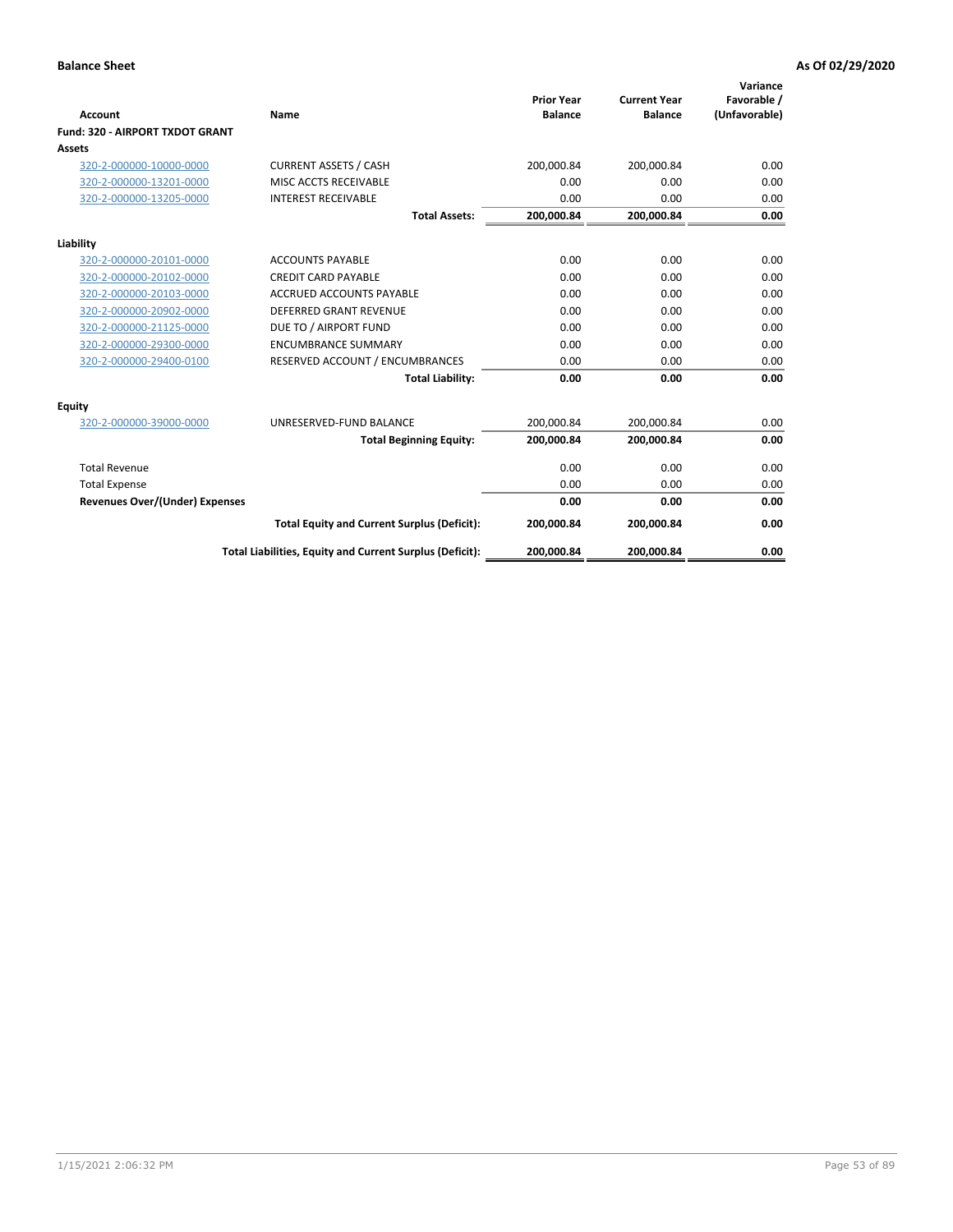|                                                    |                                                          |                                     |                                       | Variance                     |
|----------------------------------------------------|----------------------------------------------------------|-------------------------------------|---------------------------------------|------------------------------|
| <b>Account</b>                                     | Name                                                     | <b>Prior Year</b><br><b>Balance</b> | <b>Current Year</b><br><b>Balance</b> | Favorable /<br>(Unfavorable) |
| Fund: 360 - AIRPORT CAPITAL FUND                   |                                                          |                                     |                                       |                              |
| <b>Assets</b>                                      |                                                          |                                     |                                       |                              |
| 360-2-000000-10000-0000                            | <b>CURRENT ASSETS / CASH</b>                             | 7,907,652.64                        | 7,859,099.55                          | $-48,553.09$                 |
| 360-2-000000-13201-0000                            | MISC ACCTS RECEIVABLE                                    | 0.00                                | 0.00                                  | 0.00                         |
| 360-2-000000-13205-0000                            | <b>INTEREST RECEIVABLE</b>                               | 0.00                                | 0.00                                  | 0.00                         |
| 360-2-000000-16301-0000                            | FIXED ASSETS / C W I P                                   | 132,616.88                          | 132,616.88                            | 0.00                         |
|                                                    | <b>Total Assets:</b>                                     | 8,040,269.52                        | 7,991,716.43                          | $-48,553.09$                 |
|                                                    |                                                          |                                     |                                       |                              |
| Liability                                          | <b>ACCOUNTS PAYABLE</b>                                  | 0.00                                | 0.00                                  | 0.00                         |
| 360-2-000000-20101-0000                            | <b>CREDIT CARD PAYABLE</b>                               | 0.00                                | 0.00                                  | 0.00                         |
| 360-2-000000-20102-0000<br>360-2-000000-20103-0000 | <b>ACCRUED ACCOUNTS PAYABLE</b>                          | 0.00                                | 0.00                                  | 0.00                         |
| 360-2-000000-20125-0000                            | SALES TAX PAYABLE / IN THE CITY                          | 0.00                                | 0.00                                  | 0.00                         |
| 360-2-000000-20139-0000                            | <b>RETAINAGES PAYABLE</b>                                | 0.00                                | 0.00                                  | 0.00                         |
| 360-2-000000-21001-0000                            | <b>GENERAL FUND / GENERAL FUND</b>                       | 0.00                                | 0.00                                  | 0.00                         |
| 360-2-000000-27001-0000                            | <b>CONTRIBUTED CAPITAL</b>                               | 0.00                                | 0.00                                  | 0.00                         |
| 360-2-000000-29300-0000                            | <b>ENCUMBRANCE SUMMARY</b>                               | 0.00                                | 0.00                                  | 0.00                         |
| 360-2-000000-29400-0000                            | RESERVED ACCOUNT / ENCUMBRANCES                          | 0.00                                | 0.00                                  | 0.00                         |
|                                                    | <b>Total Liability:</b>                                  | 0.00                                | 0.00                                  | 0.00                         |
|                                                    |                                                          |                                     |                                       |                              |
| <b>Equity</b>                                      |                                                          |                                     |                                       |                              |
| 360-2-000000-39000-0000                            | UNRESERVED-FUND BALANCE                                  | 0.00                                | 0.00                                  | 0.00                         |
| 360-2-000000-39100-0000                            | UNRESERVED-RET. EARNINGS                                 | 8,016,141.66                        | 8,131,751.78                          | 115,610.12                   |
|                                                    | <b>Total Beginning Equity:</b>                           | 8,016,141.66                        | 8,131,751.78                          | 115,610.12                   |
| <b>Total Revenue</b>                               |                                                          | 24,788.28                           | 29,206.46                             | 4,418.18                     |
| <b>Total Expense</b>                               |                                                          | 660.42                              | 169,241.81                            | $-168,581.39$                |
| <b>Revenues Over/(Under) Expenses</b>              |                                                          | 24,127.86                           | $-140,035.35$                         | $-164, 163.21$               |
|                                                    | <b>Total Equity and Current Surplus (Deficit):</b>       | 8,040,269.52                        | 7,991,716.43                          | $-48,553.09$                 |
|                                                    | Total Liabilities, Equity and Current Surplus (Deficit): | 8,040,269.52                        | 7,991,716.43                          | $-48,553.09$                 |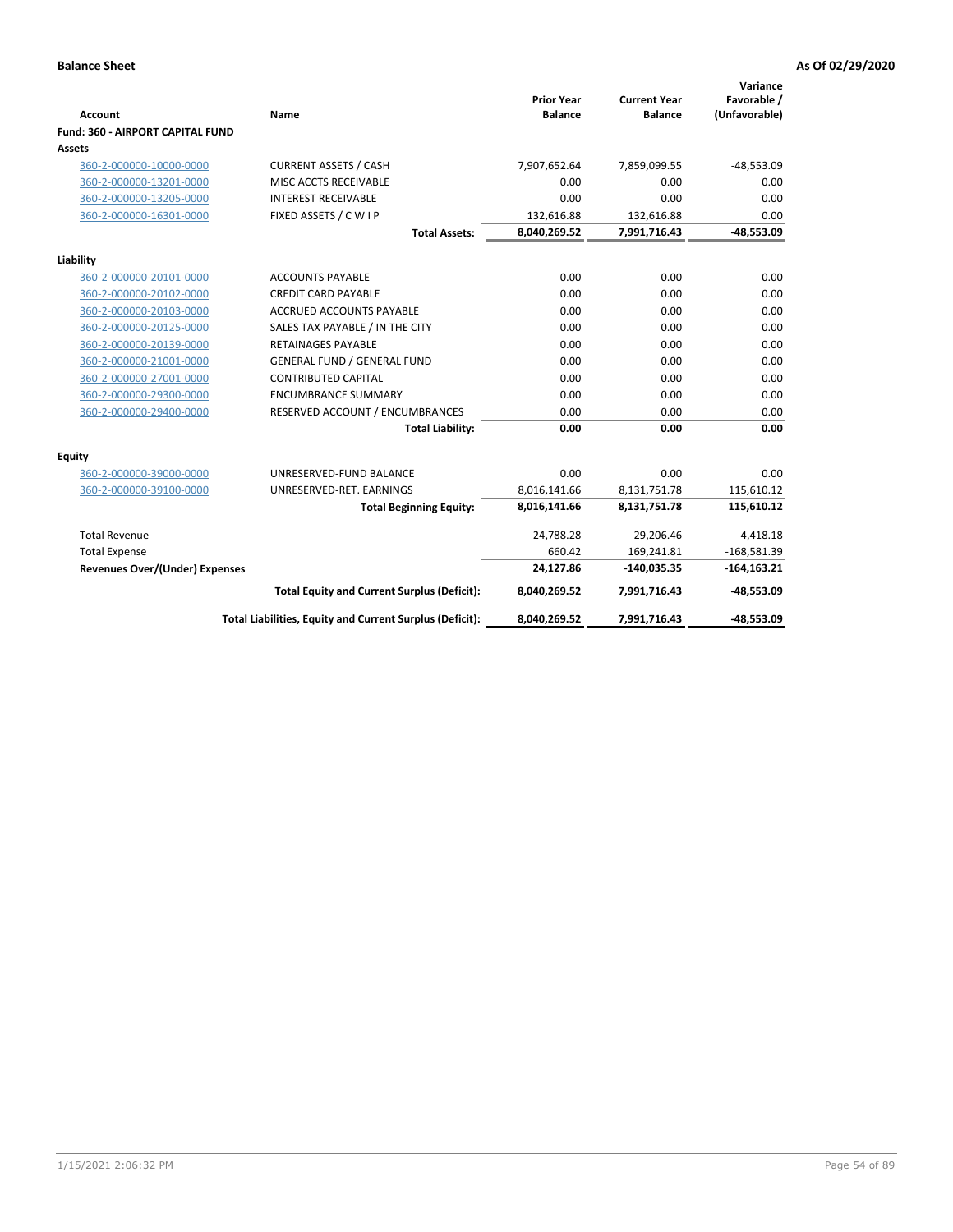| <b>Account</b>                        | <b>Name</b>                                              | <b>Prior Year</b><br><b>Balance</b> | <b>Current Year</b><br><b>Balance</b> | Variance<br>Favorable /<br>(Unfavorable) |
|---------------------------------------|----------------------------------------------------------|-------------------------------------|---------------------------------------|------------------------------------------|
| <b>Fund: 361 - L3-IDC FUND</b>        |                                                          |                                     |                                       |                                          |
| Assets                                |                                                          |                                     |                                       |                                          |
| 361-2-000000-10000-0000               | <b>CURRENT ASSETS / CASH</b>                             | 0.00                                | 0.00                                  | 0.00                                     |
| 361-2-000000-13201-0000               | MISC ACCTS RECEIVABLE                                    | 0.00                                | 0.00                                  | 0.00                                     |
| 361-2-000000-13205-0000               | <b>INTEREST RECEIVABLE</b>                               | 0.00                                | 0.00                                  | 0.00                                     |
|                                       | <b>Total Assets:</b>                                     | 0.00                                | 0.00                                  | 0.00                                     |
| Liability                             |                                                          |                                     |                                       |                                          |
| 361-2-000000-20101-0000               | <b>ACCOUNTS PAYABLE</b>                                  | 0.00                                | 0.00                                  | 0.00                                     |
| 361-2-000000-20102-0000               | <b>CREDIT CARD PAYABLE</b>                               | 0.00                                | 0.00                                  | 0.00                                     |
| 361-2-000000-20103-0000               | MISCELLANEOUS LIABILITIES                                | 0.00                                | 0.00                                  | 0.00                                     |
| 361-2-000000-20108-0000               | <b>MATURED BONDS PAYABLE</b>                             | 0.00                                | 0.00                                  | 0.00                                     |
| 361-2-000000-20111-0000               | <b>MATURED INTEREST PAYABLE</b>                          | 0.00                                | 0.00                                  | 0.00                                     |
| 361-2-000000-20112-0000               | <b>ACCRUED INTEREST PAYABLE</b>                          | 0.00                                | 0.00                                  | 0.00                                     |
| 361-2-000000-20139-0000               | <b>RETAINAGES PAYABLE</b>                                | 0.00                                | 0.00                                  | 0.00                                     |
| 361-2-000000-21001-0000               | <b>GENERAL FUND / GENERAL FUND</b>                       | 0.00                                | 0.00                                  | 0.00                                     |
|                                       | <b>Total Liability:</b>                                  | 0.00                                | 0.00                                  | 0.00                                     |
| Equity                                |                                                          |                                     |                                       |                                          |
| 361-2-000000-39000-0000               | UNRESERVED-FUND BALANCE                                  | 0.00                                | 0.00                                  | 0.00                                     |
| 361-2-000000-39100-0000               | UNRESERVED-RET. EARNINGS                                 | $-2,881,924.85$                     | $-2,881,924.85$                       | 0.00                                     |
| 361-2-000000-39150-0000               | RESERVED-RET. EARNINGS                                   | 2,881,924.85                        | 2,881,924.85                          | 0.00                                     |
|                                       | <b>Total Beginning Equity:</b>                           | 0.00                                | 0.00                                  | 0.00                                     |
| <b>Total Revenue</b>                  |                                                          | 0.00                                | 0.00                                  | 0.00                                     |
| <b>Total Expense</b>                  |                                                          | 0.00                                | 0.00                                  | 0.00                                     |
| <b>Revenues Over/(Under) Expenses</b> |                                                          | 0.00                                | 0.00                                  | 0.00                                     |
|                                       | <b>Total Equity and Current Surplus (Deficit):</b>       | 0.00                                | 0.00                                  | 0.00                                     |
|                                       | Total Liabilities, Equity and Current Surplus (Deficit): | 0.00                                | 0.00                                  | 0.00                                     |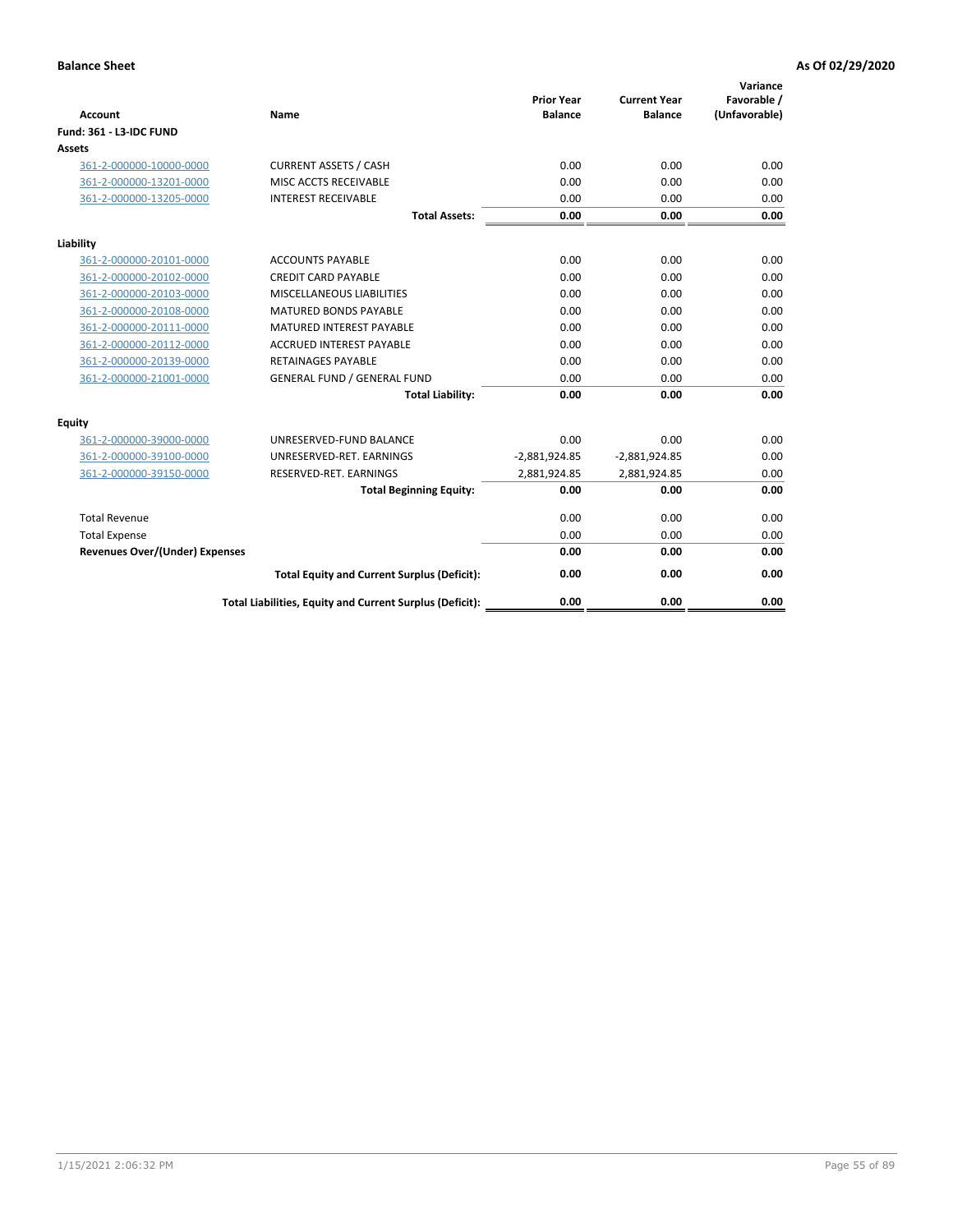|                                       |                                                          |                                     |                                       | Variance                     |
|---------------------------------------|----------------------------------------------------------|-------------------------------------|---------------------------------------|------------------------------|
| <b>Account</b>                        | Name                                                     | <b>Prior Year</b><br><b>Balance</b> | <b>Current Year</b><br><b>Balance</b> | Favorable /<br>(Unfavorable) |
| Fund: 362 - AIRPORT FBO FUEL          |                                                          |                                     |                                       |                              |
| Assets                                |                                                          |                                     |                                       |                              |
| 362-2-000000-10000-0000               | <b>CURRENT ASSETS / CASH</b>                             | 108,055.43                          | 230,151.02                            | 122,095.59                   |
| 362-2-000000-13201-0000               | MISC ACCTS RECEIVABLE                                    | 0.00                                | 0.00                                  | 0.00                         |
| 362-2-000000-13205-0000               | <b>INTEREST RECEIVABLE</b>                               | 0.00                                | 0.00                                  | 0.00                         |
|                                       | <b>Total Assets:</b>                                     | 108,055.43                          | 230,151.02                            | 122,095.59                   |
| Liability                             |                                                          |                                     |                                       |                              |
| 362-2-000000-20101-0000               | <b>ACCOUNTS PAYABLE</b>                                  | 0.00                                | 0.00                                  | 0.00                         |
| 362-2-000000-20102-0000               | <b>CREDIT CARD PAYABLE</b>                               | 0.00                                | 0.00                                  | 0.00                         |
| 362-2-000000-20103-0000               | <b>ACCRUED ACCOUNTS PAYABLE</b>                          | 0.00                                | 0.00                                  | 0.00                         |
| 362-2-000000-20125-0000               | SALES TAX PAYABLE / IN THE CITY                          | 5.99                                | 28.23                                 | $-22.24$                     |
| 362-2-000000-29300-0000               | <b>ENCUMBRANCE SUMMARY</b>                               | 0.00                                | 0.00                                  | 0.00                         |
| 362-2-000000-29400-0000               | RESERVED ACCOUNT / ENCUMBRANCES                          | 0.00                                | 0.00                                  | 0.00                         |
|                                       | <b>Total Liability:</b>                                  | 5.99                                | 28.23                                 | $-22.24$                     |
| <b>Equity</b>                         |                                                          |                                     |                                       |                              |
| 362-2-000000-39000-0000               | UNRESERVED-FUND BALANCE                                  | 0.00                                | 0.00                                  | 0.00                         |
| 362-2-000000-39100-0000               | UNRESERVED-RET. EARNINGS                                 | $-41.31$                            | 111,973.47                            | 112,014.78                   |
|                                       | <b>Total Beginning Equity:</b>                           | $-41.31$                            | 111,973.47                            | 112,014.78                   |
| <b>Total Revenue</b>                  |                                                          | 181,435.86                          | 221,211.93                            | 39,776.07                    |
| <b>Total Expense</b>                  |                                                          | 73,345.11                           | 103,062.61                            | $-29,717.50$                 |
| <b>Revenues Over/(Under) Expenses</b> |                                                          | 108,090.75                          | 118,149.32                            | 10,058.57                    |
|                                       | <b>Total Equity and Current Surplus (Deficit):</b>       | 108,049.44                          | 230,122.79                            | 122,073.35                   |
|                                       | Total Liabilities, Equity and Current Surplus (Deficit): | 108,055.43                          | 230,151.02                            | 122,095.59                   |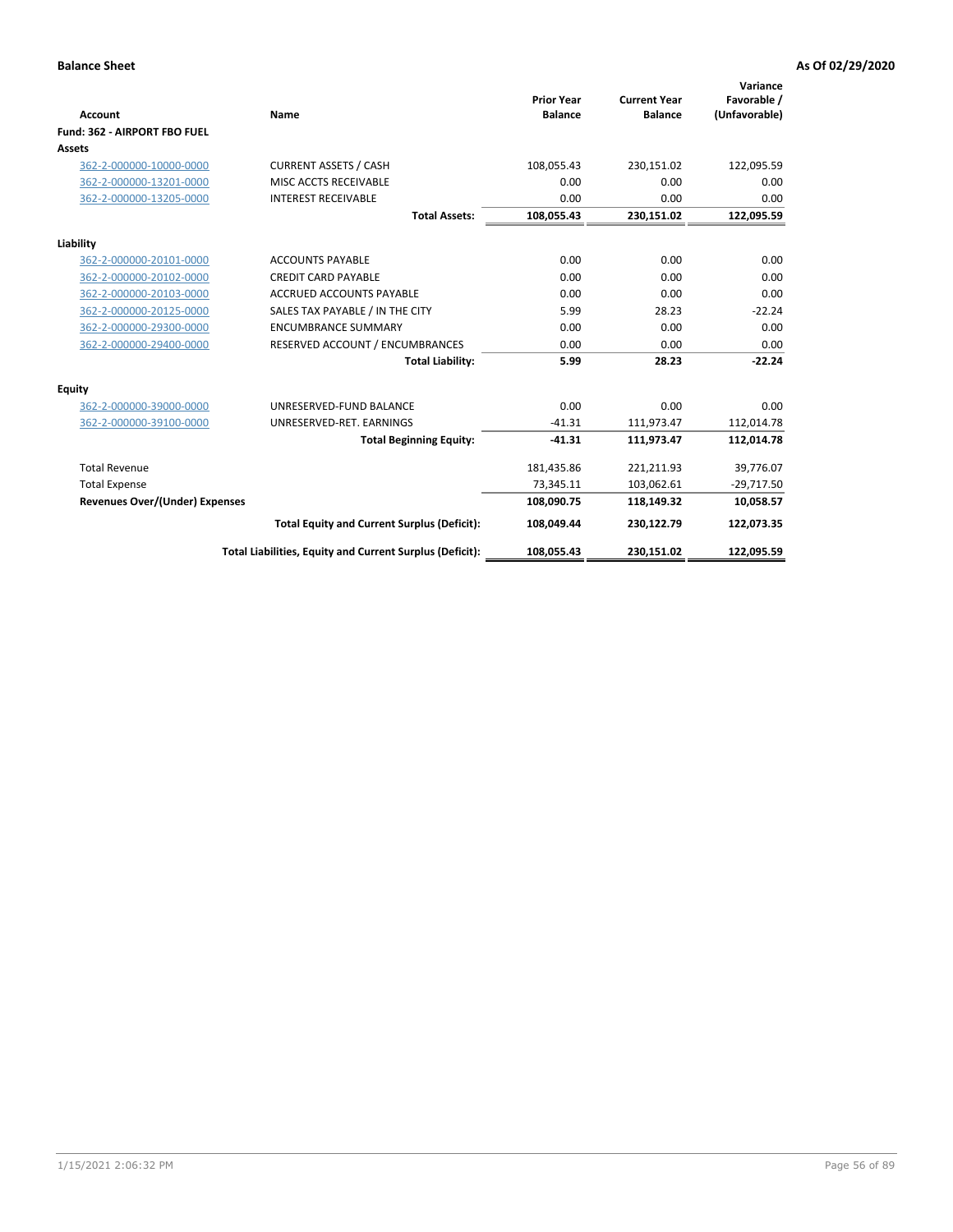| Account                                            | Name                                                  | <b>Prior Year</b><br><b>Balance</b> | <b>Current Year</b><br><b>Balance</b> | Variance<br>Favorable /<br>(Unfavorable) |
|----------------------------------------------------|-------------------------------------------------------|-------------------------------------|---------------------------------------|------------------------------------------|
| Fund: 400 - GOLF FUND                              |                                                       |                                     |                                       |                                          |
| Assets                                             |                                                       |                                     |                                       |                                          |
| 400-2-000000-10000-0000                            | <b>CURRENT ASSETS / CASH</b>                          | -416,013.93                         | -454,088.36                           | $-38,074.43$                             |
| 400-2-000000-10304-0000                            | CASH / PETTY CASH/CHANGE DRAWERS                      | 200.00                              | 200.00                                | 0.00                                     |
| 400-2-000000-13007-0000                            | <b>RETURNED CHECKS</b>                                | 0.00                                | 0.00                                  | 0.00                                     |
| 400-2-000000-13201-0000                            | MISC ACCTS RECEIVABLE                                 | $-401.02$                           | $-516.82$                             | $-115.80$                                |
| 400-2-000000-13202-0000                            | <b>EMPLOYEE ADVANCES</b>                              | 0.00                                | 0.00                                  | 0.00                                     |
| 400-2-000000-13203-0000                            | NON-CURRENT ASSETS / PREPAYMENTS                      | 0.00                                | 0.00                                  | 0.00                                     |
| 400-2-000000-13205-0000                            | <b>INTEREST RECEIVABLE</b>                            | 0.00                                | 0.00                                  | 0.00                                     |
| 400-2-000000-13206-0000                            | <b>CHARGES RECEIVABLE</b>                             | 35,600.40                           | 32,946.69                             | $-2,653.71$                              |
| 400-2-000000-15301-0000                            | INVENTORIES / GOLF COURSE                             | 8,301.68                            | 8,301.68                              | 0.00                                     |
| 400-2-000000-16001-0000                            | FIXED ASSETS / LAND                                   | 93,000.00                           | 93,000.00                             | 0.00                                     |
| 400-2-000000-16002-0000                            | FIXED ASSETS / IMPROVMENTS-NON BUILDI                 | 521,160.58                          | 521,160.58                            | 0.00                                     |
| 400-2-000000-16003-0000                            | ACCUM DEPR / IMPROVEMENTS-NON BUILI                   | -294,442.34                         | $-310,540.70$                         | $-16,098.36$                             |
| 400-2-000000-16004-0000                            | FIXED ASSETS / BUILDINGS                              | 109,640.00                          | 109,640.00                            | 0.00                                     |
| 400-2-000000-16005-0000                            | <b>ACCUM DEPR / BUILDINGS</b>                         | $-108,983.62$                       | $-109,589.51$                         | $-605.89$                                |
| 400-2-000000-16201-0000                            | FIXED ASSETS / MACHINERY AND EQUIPMEN                 | 51,957.00                           | 51,957.00                             | 0.00                                     |
| 400-2-000000-16202-0000                            | ACCUM DEPR / MACHINERY AND EQUIPMEI                   | $-51,957.00$                        | $-51,957.00$                          | 0.00                                     |
| 400-2-000000-16301-0000                            | FIXED ASSETS / C W I P                                | 0.00                                | 0.00                                  | 0.00                                     |
| 400-2-000000-17501-0000                            | <b>EMPLOYEE CONTRIBUTIONS</b>                         | 7,763.00                            | 17,817.00                             | 10,054.00                                |
| 400-2-000000-17504-0000                            | <b>INVESTMENT RETURN</b>                              | $-13,737.00$                        | 57,432.00                             | 71,169.00                                |
| 400-2-000000-17508-0000                            | <b>EXPERIENCE DIFFERENCE- OUTFLOW</b>                 | $-505.00$                           | 2,889.00                              | 3,394.00                                 |
| 400-2-000000-17509-0000                            | <b>EXPERIENCE DIFFERENCE - INFLOW</b>                 | $-2,627.00$                         | $-3,422.00$                           | $-795.00$                                |
| 400-2-000000-17520-0000                            | <b>ASSUMPTION CHANGES</b>                             | 2,456.00                            | 0.00                                  | $-2,456.00$                              |
|                                                    | <b>Total Assets:</b>                                  | $-58,588.25$                        | -34,770.44                            | 23,817.81                                |
|                                                    |                                                       |                                     |                                       |                                          |
| Liability                                          |                                                       |                                     |                                       |                                          |
| 400-2-000000-20101-0000                            | <b>ACCOUNTS PAYABLE</b><br><b>CREDIT CARD PAYABLE</b> | 0.00<br>0.00                        | 0.00<br>0.00                          | 0.00<br>0.00                             |
| 400-2-000000-20102-0000                            | ACCRUED ACCOUNTS PAYABLE                              | 0.00                                | 0.00                                  | 0.00                                     |
| 400-2-000000-20103-0000                            | <b>ACCRUED INTEREST PAYABLE</b>                       | 0.00                                | 0.00                                  | 0.00                                     |
| 400-2-000000-20112-0000                            | <b>GOLF COURSE RESALE</b>                             | 0.00                                |                                       | 0.00                                     |
| 400-2-000000-20124-0000<br>400-2-000000-20125-0000 | SALES TAX PAYABLE / IN THE CITY                       | 186.49                              | 0.00<br>240.05                        | $-53.56$                                 |
| 400-2-000000-20139-0000                            | <b>RETAINAGES PAYABLE</b>                             | 0.00                                | 0.00                                  | 0.00                                     |
| 400-2-000000-20141-0000                            | <b>TELEPHONE CLEARING</b>                             | 0.00                                | 0.00                                  | 0.00                                     |
| 400-2-000000-20160-0000                            | <b>UNAPPLIED CREDIT</b>                               | 0.00                                | 0.00                                  | 0.00                                     |
| 400-2-000000-21001-0000                            | <b>GENERAL FUND / GENERAL FUND</b>                    | 0.00                                | 0.00                                  | 0.00                                     |
| 400-2-000000-21101-0000                            | ENTERPRISE / WTR/WWTR UTILITY FUND                    | 0.00                                | 0.00                                  | 0.00                                     |
| 400-2-000000-22001-0000                            | SALARIES PAYABLE                                      | 4,564.90                            | 4,564.90                              | 0.00                                     |
| 400-2-000000-22002-0000                            | VACATION/SICK PAYABLE                                 | 13,978.60                           | 11,373.88                             | 2,604.72                                 |
| 400-2-000000-23001-0000                            | CAPITAL LEASE PAYABLE                                 | 0.00                                | 0.00                                  | 0.00                                     |
| 400-2-000000-24001-0000                            | O/S CHECKS PAYABLE                                    | 0.00                                | 0.00                                  | 0.00                                     |
| 400-2-000000-26001-0000                            | COMPENSATED ABSENCES PAY                              | 30,272.55                           | 31,821.18                             | $-1,548.63$                              |
| 400-2-000000-27001-0000                            | <b>CONTRIBUTED CAPITAL</b>                            | 0.00                                | 0.00                                  | 0.00                                     |
| 400-2-000000-27002-0000                            | CONTRIBUTED CAPITAL / DEVELOPERS                      | 0.00                                | 0.00                                  | 0.00                                     |
| 400-2-000000-29300-0000                            | <b>ENCUMBRANCE SUMMARY</b>                            | 0.00                                | 0.00                                  | 0.00                                     |
| 400-2-000000-29400-0100                            | RESERVED ACCOUNT / ENCUMBRANCES                       | 0.00                                | 0.00                                  | 0.00                                     |
| 400-2-000000-29999-0000                            | NET PENSION LIABILITY                                 | 11,349.00                           | 128,669.00                            | $-117,320.00$                            |
|                                                    | <b>Total Liability:</b>                               | 60,351.54                           | 176,669.01                            | -116,317.47                              |
|                                                    |                                                       |                                     |                                       |                                          |
| <b>Equity</b>                                      |                                                       |                                     |                                       |                                          |
| 400-2-000000-39000-0000                            | UNRESERVED-FUND BALANCE                               | 0.00                                | 0.00                                  | 0.00                                     |
| 400-2-000000-39100-0000                            | UNRESERVED-RET. EARNINGS                              | -74,958.09                          | $-167,361.70$                         | $-92,403.61$                             |
| 400-2-000000-39500-0000                            | <b>NET POSITION - PENSION</b>                         | $-44.00$                            | $-44.00$                              | 0.00                                     |
|                                                    | <b>Total Beginning Equity:</b>                        | -75,002.09                          | -167,405.70                           | $-92,403.61$                             |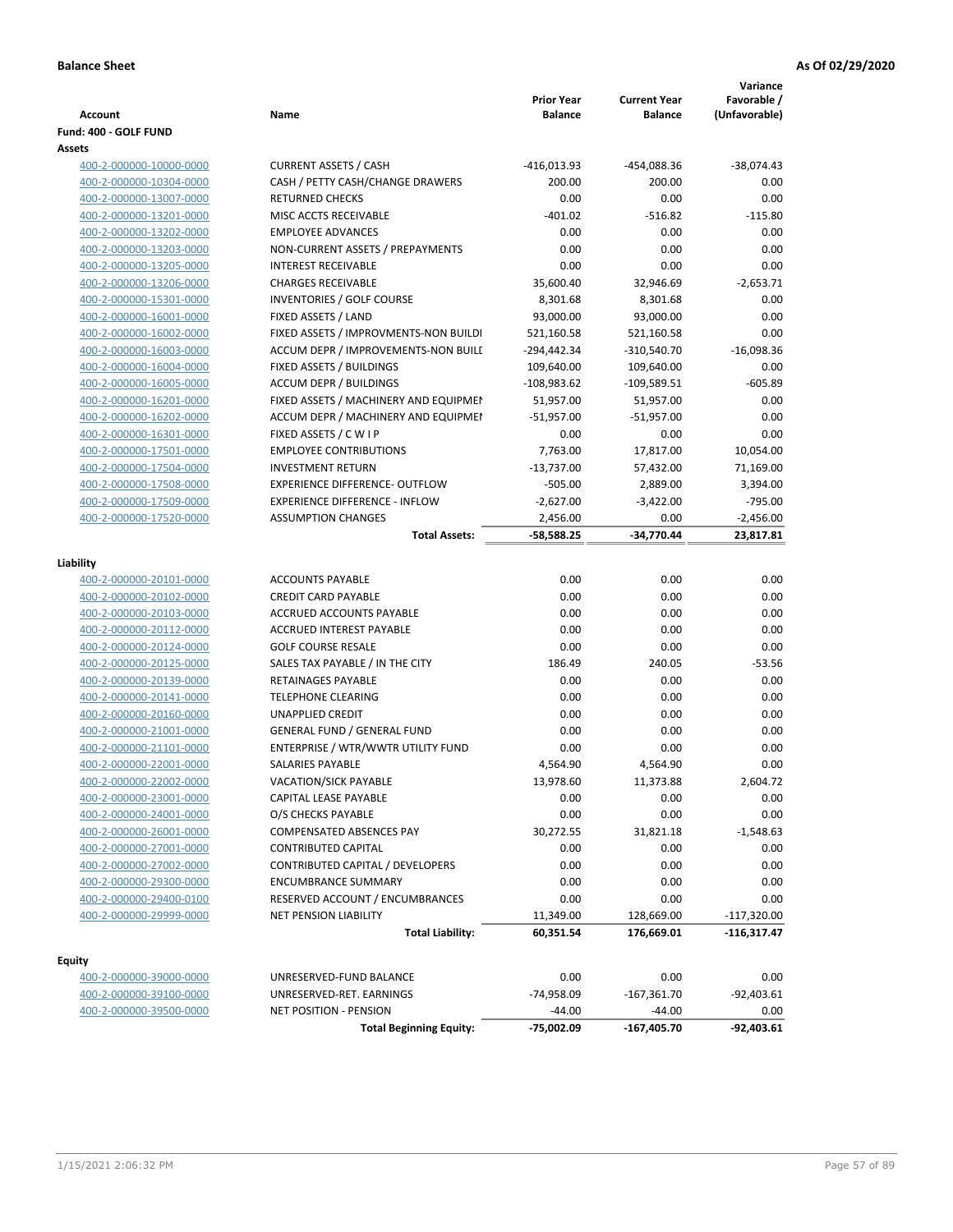| Account                        | <b>Name</b>                                              | <b>Prior Year</b><br><b>Balance</b> | <b>Current Year</b><br><b>Balance</b> | Variance<br>Favorable /<br>(Unfavorable) |
|--------------------------------|----------------------------------------------------------|-------------------------------------|---------------------------------------|------------------------------------------|
| Total Revenue                  |                                                          | 42,532.04                           | 48,009.74                             | 5,477.70                                 |
| <b>Total Expense</b>           |                                                          | 86,469.73                           | 92,043.48                             | $-5,573.75$                              |
| Revenues Over/(Under) Expenses |                                                          | -43,937.69                          | -44,033.74                            | $-96.05$                                 |
|                                | <b>Total Equity and Current Surplus (Deficit):</b>       | $-118.939.78$                       | $-211.439.44$                         | $-92,499.66$                             |
|                                | Total Liabilities, Equity and Current Surplus (Deficit): | $-58,588.24$                        | -34,770.43                            | 23,817.81                                |
|                                | *** FUND 400 OUT OF BALANCE ***                          | $-0.01$                             | $-0.01$                               | 0.00                                     |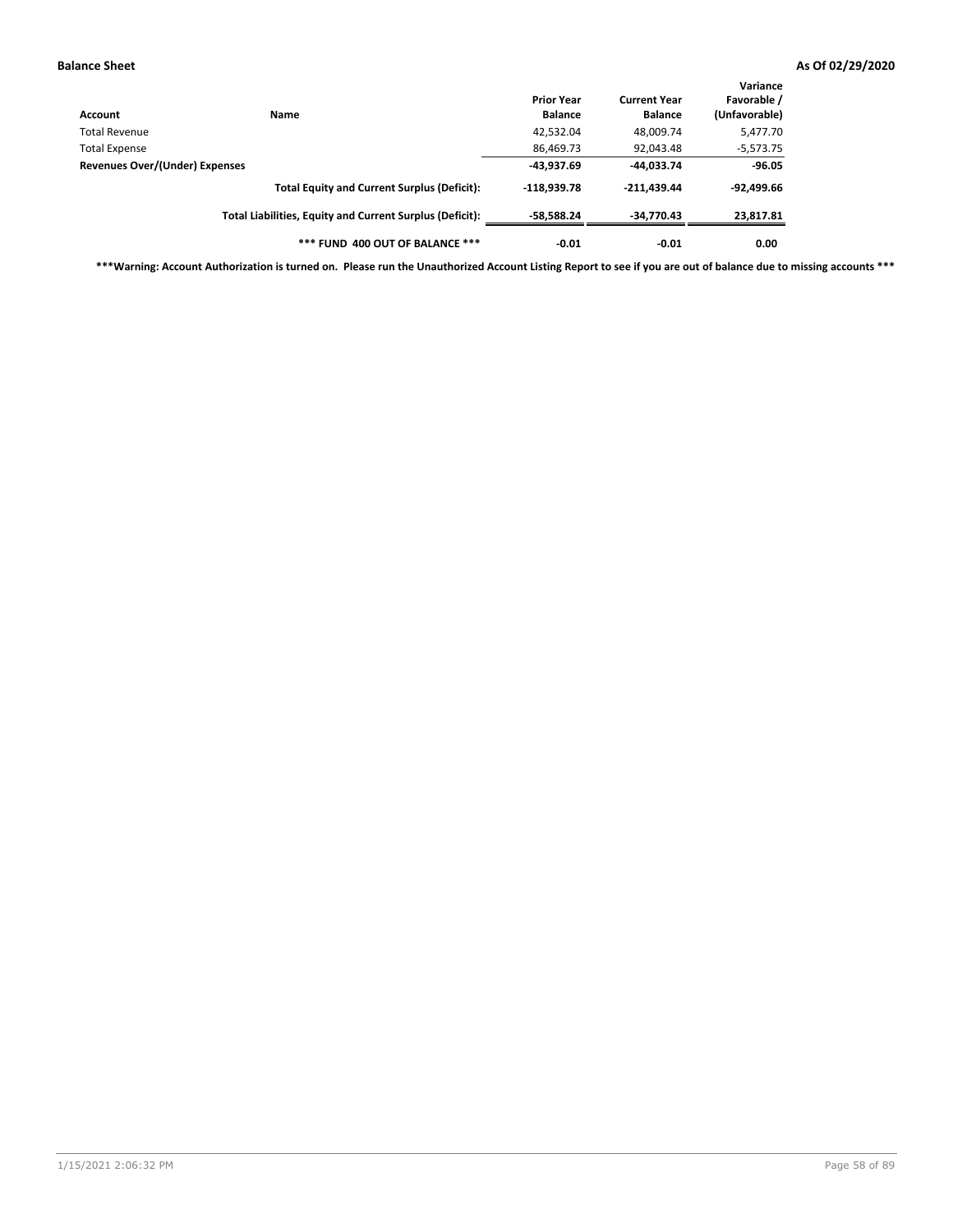| <b>Account</b>                        | Name                                                     | <b>Prior Year</b><br><b>Balance</b> | <b>Current Year</b><br><b>Balance</b> | Variance<br>Favorable /<br>(Unfavorable) |
|---------------------------------------|----------------------------------------------------------|-------------------------------------|---------------------------------------|------------------------------------------|
| <b>Fund: 500 - SANITATION FUND</b>    |                                                          |                                     |                                       |                                          |
| Assets                                |                                                          |                                     |                                       |                                          |
| 500-2-000000-10000-0000               | <b>CURRENT ASSETS / CASH</b>                             | 1,960,734.07                        | 1,880,793.72                          | $-79,940.35$                             |
| 500-2-000000-13000-0000               | <b>CUSTOMER ACCTS RECEIVABLE</b>                         | 239,015.91                          | 207,631.88                            | $-31,384.03$                             |
| 500-2-000000-13001-0000               | NON CURRENT CUSTOMER ACCTS RECEIVAE                      | 66,033.24                           | 74,850.75                             | 8,817.51                                 |
| 500-2-000000-13002-0000               | ALLOW FOR UNCOLLECT REC                                  | $-68,443.18$                        | 37,475.14                             | 105,918.32                               |
| 500-2-000000-13003-0000               | UNBILLED YEAR-END ACCRUAL                                | 470,767.37                          | 418,902.98                            | $-51,864.39$                             |
| 500-2-000000-13201-0000               | MISC ACCTS RECEIVABLE                                    | 0.00                                | 0.00                                  | 0.00                                     |
| 500-2-000000-17501-0000               | <b>EMPLOYEE CONTRIBUTIONS</b>                            | 7,763.00                            | 17,817.00                             | 10,054.00                                |
| 500-2-000000-17504-0000               | <b>INVESTMENT RETURN</b>                                 | $-13,737.00$                        | 57,432.00                             | 71,169.00                                |
| 500-2-000000-17508-0000               | <b>EXPERIENCE DIFFERENCE- OUTFLOW</b>                    | $-505.00$                           | 2,889.00                              | 3,394.00                                 |
| 500-2-000000-17509-0000               | <b>EXPERIENCE DIFFERENCE - INFLOW</b>                    | $-2,627.00$                         | $-3,422.00$                           | $-795.00$                                |
| 500-2-000000-17520-0000               | <b>ASSUMPTION CHANGES</b>                                | 2,456.00                            | 0.00                                  | $-2,456.00$                              |
|                                       | <b>Total Assets:</b>                                     | 2,661,457.41                        | 2,694,370.47                          | 32,913.06                                |
|                                       |                                                          |                                     |                                       |                                          |
| Liability                             |                                                          |                                     |                                       |                                          |
| 500-2-000000-20101-0000               | <b>ACCOUNTS PAYABLE</b>                                  | 0.00                                | 0.00                                  | 0.00                                     |
| 500-2-000000-20102-0000               | <b>CREDIT CARD PAYABLE</b>                               | 0.00                                | 0.00                                  | 0.00                                     |
| 500-2-000000-20103-0000               | ACCRUED ACCOUNTS PAYABLE                                 | 0.00                                | 0.00                                  | 0.00                                     |
| 500-2-000000-20125-0000               | SALES TAX PAYABLE / IN THE CITY                          | 26,322.17                           | 27,605.87                             | $-1,283.70$                              |
| 500-2-000000-20126-0000               | SALES TAX PAYABLE / OUT OF CITY                          | 0.00                                | 0.00                                  | 0.00                                     |
| 500-2-000000-20133-0000               | <b>GARBAGE CLEARING</b>                                  | 0.00                                | 0.00                                  | 0.00                                     |
| 500-2-000000-20135-0000               | GARBAGE CLEARING / BAD DEBT EXPENS                       | 38,928.64                           | 120,982.18                            | $-82,053.54$                             |
| 500-2-000000-20160-0000               | <b>UNAPPLIED CREDIT</b>                                  | 0.00                                | 0.00                                  | 0.00                                     |
| 500-2-000000-20201-0000               | <b>DEFERRED REVENUE</b>                                  | 0.00                                | 0.00                                  | 0.00                                     |
| 500-2-000000-21001-0000               | <b>GENERAL FUND / GENERAL FUND</b>                       | 0.00                                | 0.00                                  | 0.00                                     |
| 500-2-000000-22001-0000               | SALARIES PAYABLE                                         | 4,509.88                            | 4,509.88                              | 0.00                                     |
| 500-2-000000-22002-0000               | <b>VACATION/SICK PAYABLE</b>                             | 6,619.16                            | 6,856.51                              | $-237.35$                                |
| 500-2-000000-24002-0000               | <b>CUSTOMER DEPOSITS</b>                                 | 260,964.66                          | 251,581.74                            | 9,382.92                                 |
| 500-2-000000-24007-0000               | <b>BILLED DEPOSITS SUSPENSE</b>                          | 0.00                                | 0.00                                  | 0.00                                     |
| 500-2-000000-26001-0000               | <b>COMPENSATED ABSENCES PAY</b>                          | 6,561.51                            | 7,315.63                              | $-754.12$                                |
| 500-2-000000-29300-0000               | <b>ENCUMBRANCE SUMMARY</b>                               | 0.00                                | 0.00                                  | 0.00                                     |
| 500-2-000000-29400-0100               | RESERVED ACCOUNT / ENCUMBRANCES                          | 0.00                                | 0.00                                  | 0.00                                     |
| 500-2-000000-29999-0000               | <b>NET PENSION LIABILITY</b>                             | 11,349.00                           | 128,669.00                            | $-117,320.00$                            |
|                                       | <b>Total Liability:</b>                                  | 355,255.02                          | 547,520.81                            | $-192,265.79$                            |
| Equity                                |                                                          |                                     |                                       |                                          |
| 500-2-000000-39000-0000               | UNRESERVED-FUND BALANCE                                  | 0.00                                | 0.00                                  | 0.00                                     |
| 500-2-000000-39100-0000               | UNRESERVED-RET. EARNINGS                                 | 2,175,567.37                        | 1,899,147.78                          | $-276,419.59$                            |
|                                       |                                                          | -44.00                              | $-44.00$                              | 0.00                                     |
| <u>500-2-000000-39500-0000</u>        | NET POSITION - PENSION<br><b>Total Beginning Equity:</b> | 2,175,523.37                        | 1,899,103.78                          | $-276,419.59$                            |
|                                       |                                                          |                                     |                                       |                                          |
| <b>Total Revenue</b>                  |                                                          | 2,202,780.07                        | 2,186,796.97                          | -15,983.10                               |
| <b>Total Expense</b>                  |                                                          | 2,072,101.05                        | 1,939,051.09                          | 133,049.96                               |
| <b>Revenues Over/(Under) Expenses</b> |                                                          | 130,679.02                          | 247,745.88                            | 117,066.86                               |
|                                       | <b>Total Equity and Current Surplus (Deficit):</b>       | 2,306,202.39                        | 2,146,849.66                          | -159,352.73                              |
|                                       | Total Liabilities, Equity and Current Surplus (Deficit): | 2,661,457.41                        | 2,694,370.47                          | 32,913.06                                |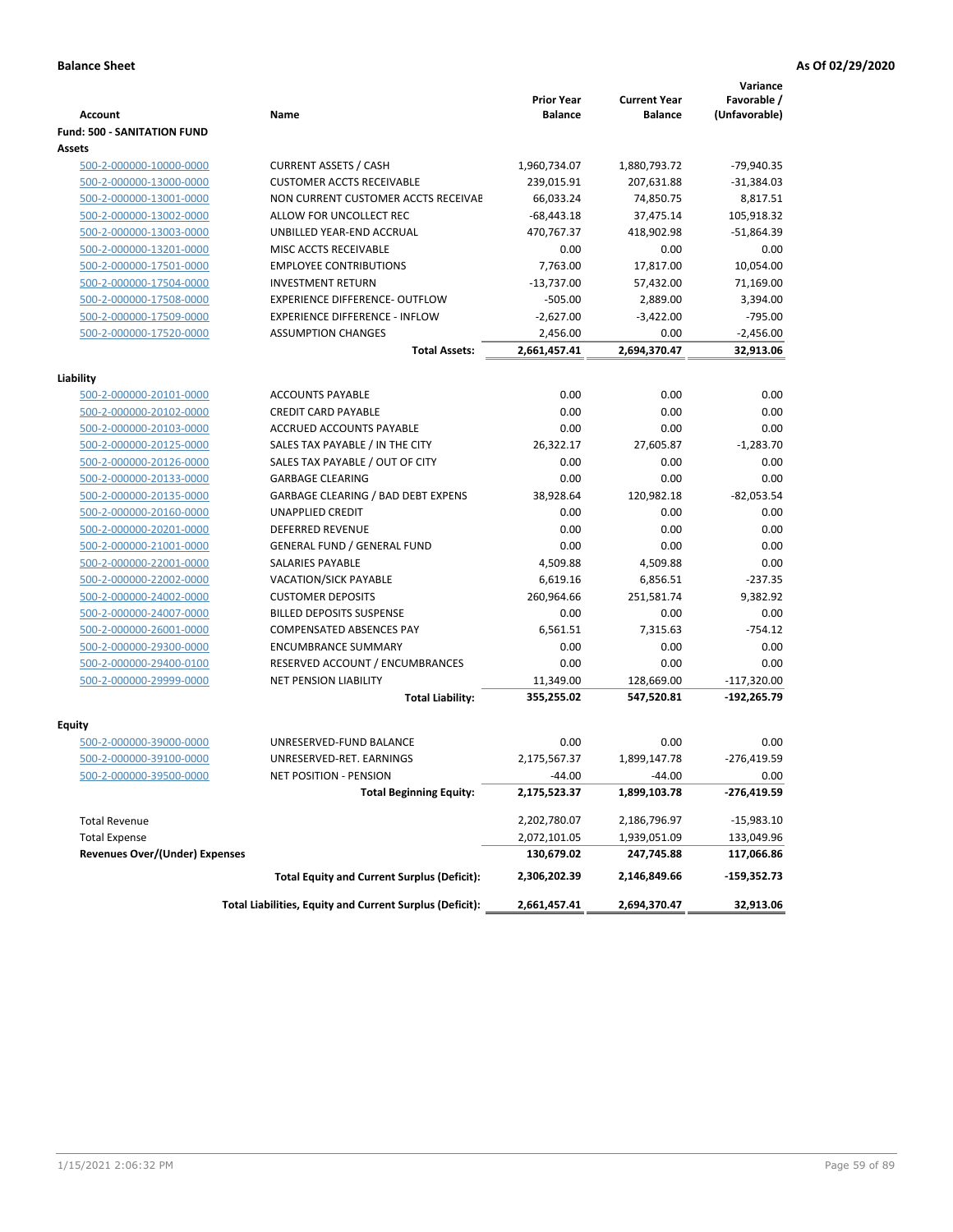| Account                                             | Name                                                     | <b>Prior Year</b><br><b>Balance</b> | <b>Current Year</b><br><b>Balance</b> | Variance<br>Favorable /<br>(Unfavorable) |
|-----------------------------------------------------|----------------------------------------------------------|-------------------------------------|---------------------------------------|------------------------------------------|
| Fund: 561 - REGINAL HOUSEHOLD HAZARDOUS WASTE GRANT |                                                          |                                     |                                       |                                          |
| <b>Assets</b>                                       |                                                          |                                     |                                       |                                          |
| 561-2-000000-10000-0000                             | <b>CURRENT ASSETS / CASH</b>                             | 0.00                                | 0.00                                  | 0.00                                     |
| 561-2-000000-13201-0000                             | MISC ACCTS RECEIVABLE                                    | 0.00                                | 0.00                                  | 0.00                                     |
| 561-2-000000-13205-0000                             | <b>INTEREST RECEIVABLE</b>                               | 0.00                                | 0.00                                  | 0.00                                     |
|                                                     | <b>Total Assets:</b>                                     | 0.00                                | 0.00                                  | 0.00                                     |
| Liability                                           |                                                          |                                     |                                       |                                          |
| 561-2-000000-20101-0000                             | <b>ACCOUNTS PAYABLE</b>                                  | 0.00                                | 0.00                                  | 0.00                                     |
| 561-2-000000-20102-0000                             | <b>CREDIT CARD PAYABLE</b>                               | 0.00                                | 0.00                                  | 0.00                                     |
| 561-2-000000-20103-0000                             | <b>ACCRUED ACCOUNTS PAYABLE</b>                          | 0.00                                | 0.00                                  | 0.00                                     |
| 561-2-000000-21140-0000                             | DUE TO / SANITATION FUND                                 | 0.00                                | 0.00                                  | 0.00                                     |
| 561-2-000000-29300-0000                             | <b>ENCUMBRANCE SUMMARY</b>                               | 0.00                                | 0.00                                  | 0.00                                     |
| 561-2-000000-29400-0100                             | RESERVED ACCOUNT / ENCUMBRANCES                          | 0.00                                | 0.00                                  | 0.00                                     |
|                                                     | <b>Total Liability:</b>                                  | 0.00                                | 0.00                                  | 0.00                                     |
| <b>Equity</b>                                       |                                                          |                                     |                                       |                                          |
| 561-2-000000-39100-0000                             | UNRESERVED-RET. EARNINGS                                 | 0.00                                | 0.00                                  | 0.00                                     |
|                                                     | <b>Total Beginning Equity:</b>                           | 0.00                                | 0.00                                  | 0.00                                     |
| <b>Total Revenue</b>                                |                                                          | 0.00                                | 0.00                                  | 0.00                                     |
| <b>Total Expense</b>                                |                                                          | 0.00                                | 0.00                                  | 0.00                                     |
| <b>Revenues Over/(Under) Expenses</b>               |                                                          | 0.00                                | 0.00                                  | 0.00                                     |
|                                                     | <b>Total Equity and Current Surplus (Deficit):</b>       | 0.00                                | 0.00                                  | 0.00                                     |
|                                                     | Total Liabilities, Equity and Current Surplus (Deficit): | 0.00                                | 0.00                                  | 0.00                                     |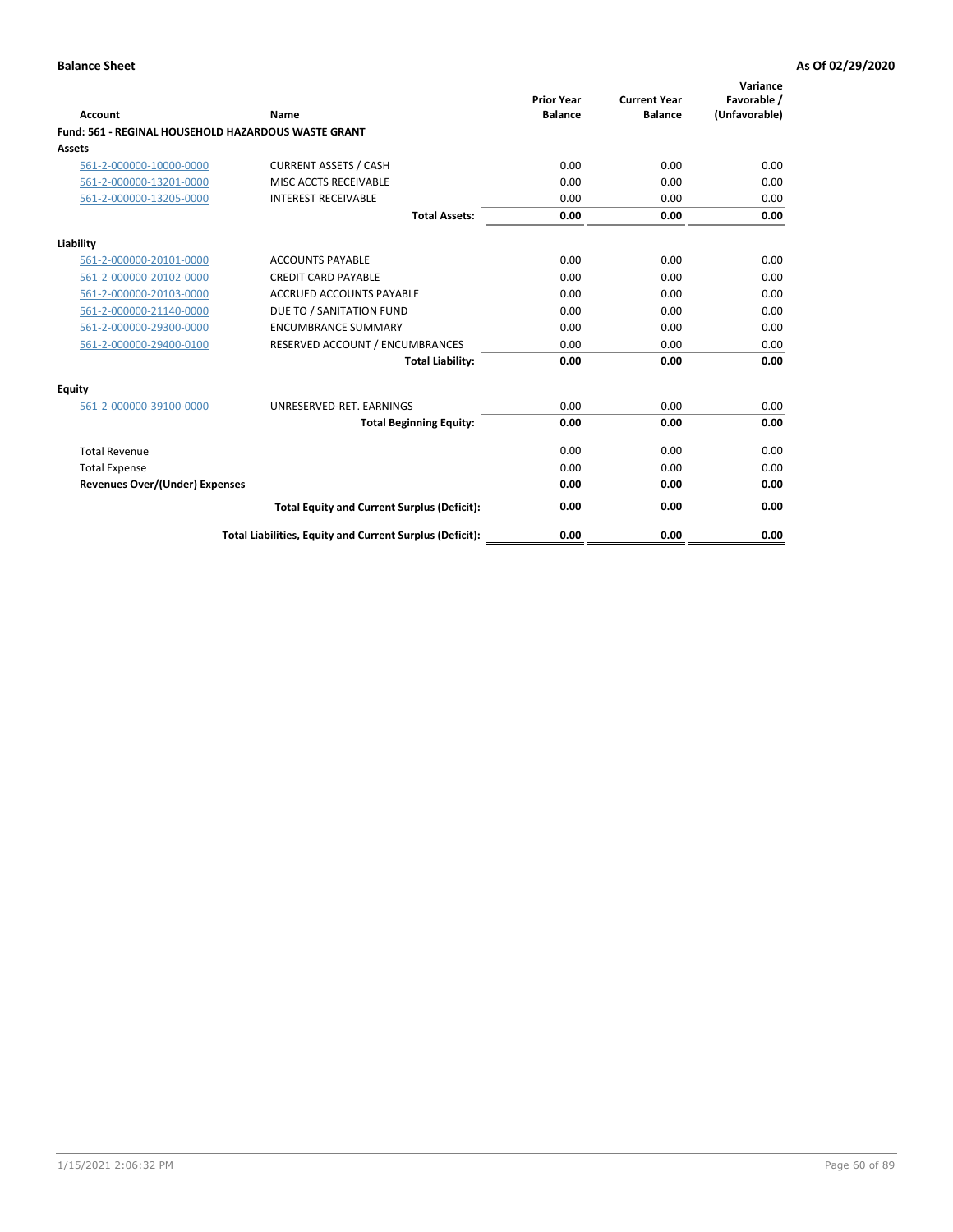|                                  |                                           |                   |                     | Variance      |
|----------------------------------|-------------------------------------------|-------------------|---------------------|---------------|
|                                  |                                           | <b>Prior Year</b> | <b>Current Year</b> | Favorable /   |
| <b>Account</b>                   | Name                                      | <b>Balance</b>    | <b>Balance</b>      | (Unfavorable) |
| Fund: 601 - CENTRAL SERVICE FUND |                                           |                   |                     |               |
| Assets                           |                                           |                   |                     |               |
| 601-2-000000-10000-0000          | <b>CURRENT ASSETS / CASH</b>              | $-162,348.87$     | $-360,954.31$       | $-198,605.44$ |
| 601-2-000000-13201-0000          | MISC ACCTS RECEIVABLE                     | 0.00              | 0.00                | 0.00          |
| 601-2-000000-13203-0000          | NON-CURRENT ASSETS / PREPAYMENTS          | 0.00              | 0.00                | 0.00          |
| 601-2-000000-13204-0000          | PREPAYMENTS / INSURANCE PREPAYMENT        | 0.00              | 0.00                | 0.00          |
| 601-2-000000-13205-0000          | <b>INTEREST RECEIVABLE</b>                | 0.00              | 0.00                | 0.00          |
| 601-2-000000-15001-0000          | <b>INVENTORIES / POSTAGE</b>              | 0.00              | 0.00                | 0.00          |
| 601-2-000000-15101-0000          | <b>FACILITIES MAINT STOCK INVENTORIES</b> | 25,468.90         | 40,887.76           | 15,418.86     |
| 601-2-000000-15201-0000          | <b>INVENTORIES / GARAGE</b>               | 319,342.93        | 400,615.10          | 81,272.17     |
| 601-2-000000-16001-0000          | FIXED ASSETS / LAND                       | 0.00              | 0.00                | 0.00          |
| 601-2-000000-16002-0000          | FIXED ASSETS / IMPROVMENTS-NON BUILDI     | 0.00              | 0.00                | 0.00          |
| 601-2-000000-16003-0000          | ACCUM DEPR / IMPROVEMENTS-NON BUILI       | 0.00              | 0.00                | 0.00          |
| 601-2-000000-16004-0000          | FIXED ASSETS / BUILDINGS                  | 100,832.00        | 100,832.00          | 0.00          |
| 601-2-000000-16005-0000          | <b>ACCUM DEPR / BUILDINGS</b>             | $-100,832.00$     | $-100,832.00$       | 0.00          |
| 601-2-000000-16201-0000          | FIXED ASSETS / MACHINERY AND EQUIPMEN     | 157,057.00        | 157,057.00          | 0.00          |
| 601-2-000000-16202-0000          | ACCUM DEPR / MACHINERY AND EQUIPMEI       | $-157,057.01$     | $-157,057.01$       | 0.00          |
| 601-2-000000-17501-0000          | <b>EMPLOYEE CONTRIBUTIONS</b>             | 31,052.00         | 35,634.00           | 4,582.00      |
| 601-2-000000-17504-0000          | <b>INVESTMENT RETURN</b>                  | $-54,946.00$      | 114,864.00          | 169,810.00    |
| 601-2-000000-17508-0000          | <b>EXPERIENCE DIFFERENCE- OUTFLOW</b>     | $-2,021.00$       | 5,779.00            | 7,800.00      |
| 601-2-000000-17509-0000          | <b>EXPERIENCE DIFFERENCE - INFLOW</b>     | $-10,507.00$      | $-6,844.00$         | 3,663.00      |
| 601-2-000000-17520-0000          | <b>ASSUMPTION CHANGES</b>                 | 9,823.00          | 0.00                | $-9,823.00$   |
|                                  | <b>Total Assets:</b>                      | 155,863.95        | 229,981.54          | 74,117.59     |
|                                  |                                           |                   |                     |               |
| Liability                        |                                           |                   |                     |               |
| 601-2-000000-20101-0000          | <b>ACCOUNTS PAYABLE</b>                   | 0.00              | 0.00                | 0.00          |
| 601-2-000000-20102-0000          | <b>CREDIT CARD PAYABLE</b>                | 0.00              | 0.00                | 0.00          |
| 601-2-000000-20103-0000          | ACCRUED ACCOUNTS PAYABLE                  | 0.00              | 0.00                | 0.00          |
| 601-2-000000-20115-0000          | <b>DRINK SUPPLY</b>                       | 0.00              | 0.00                | 0.00          |
| 601-2-000000-20141-0000          | <b>TELEPHONE CLEARING</b>                 | 0.00              | 0.00                | 0.00          |
| 601-2-000000-20148-0000          | FLEET FUEL CLEARING                       | 0.00              | 0.00                | 0.00          |
| 601-2-000000-20149-0000          | FLEET MAINTENANCE CLEARING                | 84.03             | 84.03               | 0.00          |
| 601-2-000000-20201-0000          | <b>DEFERRED REVENUE</b>                   | 0.00              | 0.00                | 0.00          |
| 601-2-000000-21001-0000          | <b>GENERAL FUND / GENERAL FUND</b>        | 0.00              | 0.00                | 0.00          |
| 601-2-000000-21101-0000          | ENTERPRISE / WTR/WWTR UTILITY FUND        | 0.00              | 0.00                | 0.00          |
| 601-2-000000-22001-0000          | SALARIES PAYABLE                          | 16,767.22         | 16,767.22           | 0.00          |
| 601-2-000000-22002-0000          | VACATION/SICK PAYABLE                     | 51,869.40         | 40,462.16           | 11,407.24     |
| 601-2-000000-24011-0000          | <b>CIVIC CENTER DEPOSITS</b>              | 0.00              | 0.00                | 0.00          |
| 601-2-000000-24012-0000          | <b>AUDITORIUM DEPOSITS</b>                | 0.00              | 0.00                | 0.00          |
| 601-2-000000-26001-0000          | COMPENSATED ABSENCES PAY                  | 26,709.92         | 63,004.08           | $-36,294.16$  |
| 601-2-000000-27001-0000          | <b>CONTRIBUTED CAPITAL</b>                | 0.00              | 0.00                | 0.00          |
| 601-2-000000-29300-0000          | <b>ENCUMBRANCE SUMMARY</b>                | 0.00              | 0.00                | 0.00          |
| 601-2-000000-29400-0100          | RESERVED ACCOUNT / ENCUMBRANCES           | 0.00              | 0.00                | 0.00          |
| 601-2-000000-29999-0000          | NET PENSION LIABILITY                     | 45,400.00         | 257,339.00          | $-211,939.00$ |
|                                  | <b>Total Liability:</b>                   | 140,830.57        | 377,656.49          | -236,825.92   |
|                                  |                                           |                   |                     |               |
| <b>Equity</b>                    |                                           |                   |                     |               |
| 601-2-000000-39000-0000          | UNRESERVED-FUND BALANCE                   | 0.00              | 0.00                | 0.00          |
| 601-2-000000-39100-0000          | UNRESERVED-RET. EARNINGS                  | 36,221.81         | $-71,678.35$        | $-107,900.16$ |
| 601-2-000000-39500-0000          | NET POSITION - PENSION                    | $-175.00$         | $-175.00$           | 0.00          |
|                                  | <b>Total Beginning Equity:</b>            | 36,046.81         | -71,853.35          | $-107,900.16$ |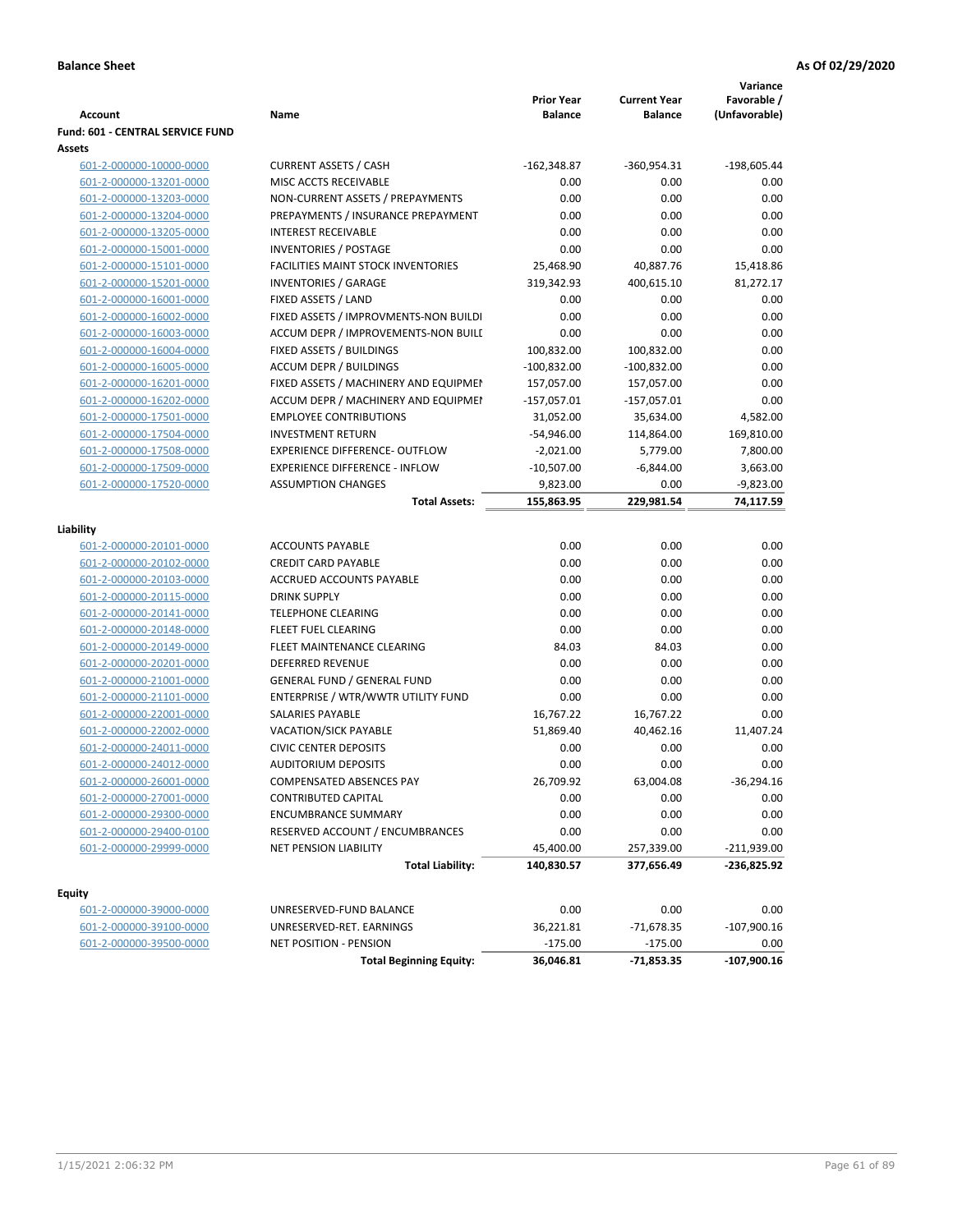| Account                        | Name                                                     | <b>Prior Year</b><br><b>Balance</b> | <b>Current Year</b><br><b>Balance</b> | Variance<br>Favorable /<br>(Unfavorable) |
|--------------------------------|----------------------------------------------------------|-------------------------------------|---------------------------------------|------------------------------------------|
| Total Revenue                  |                                                          | 360,569.60                          | 373,970.35                            | 13,400.75                                |
| <b>Total Expense</b>           |                                                          | 381,583.22                          | 449,792.14                            | $-68,208.92$                             |
| Revenues Over/(Under) Expenses |                                                          | $-21,013.62$                        | $-75,821.79$                          | $-54,808.17$                             |
|                                | <b>Total Equity and Current Surplus (Deficit):</b>       | 15,033.19                           | $-147,675.14$                         | $-162,708.33$                            |
|                                | Total Liabilities, Equity and Current Surplus (Deficit): | 155,863.76                          | 229.981.35                            | 74,117.59                                |
|                                | *** FUND 601 OUT OF BALANCE ***                          | 0.19                                | 0.19                                  | 0.00                                     |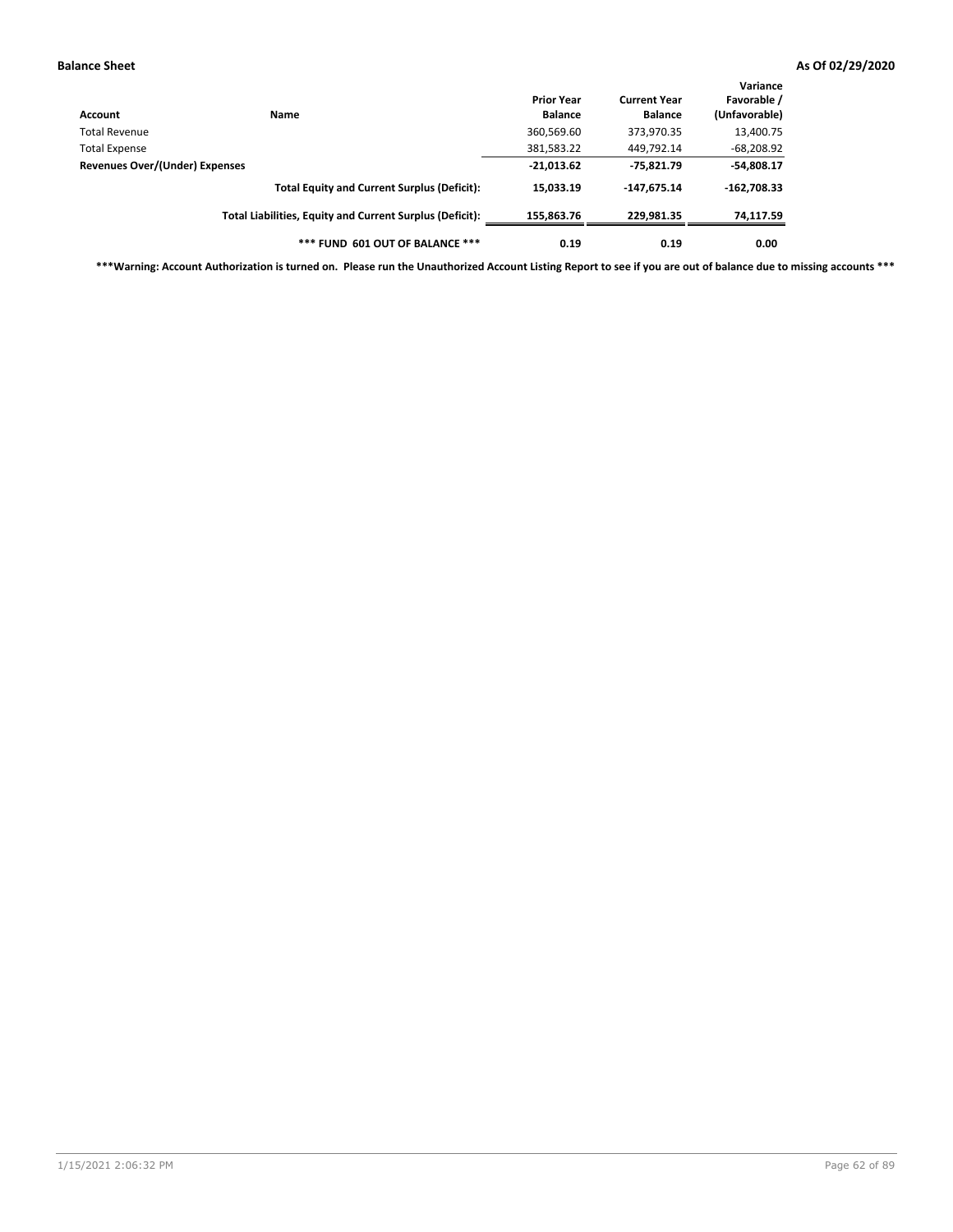|                                       |                                                          |                                     |                                       | Variance                     |
|---------------------------------------|----------------------------------------------------------|-------------------------------------|---------------------------------------|------------------------------|
| <b>Account</b>                        | <b>Name</b>                                              | <b>Prior Year</b><br><b>Balance</b> | <b>Current Year</b><br><b>Balance</b> | Favorable /<br>(Unfavorable) |
| <b>Fund: 602 - INSURANCE FUND</b>     |                                                          |                                     |                                       |                              |
| <b>Assets</b>                         |                                                          |                                     |                                       |                              |
| 602-2-000000-10000-0000               | <b>CURRENT ASSETS / CASH</b>                             | $-109,450.94$                       | $-6,188.71$                           | 103,262.23                   |
| 602-2-000000-13201-0000               | MISC ACCTS RECEIVABLE                                    | 0.00                                | 0.00                                  | 0.00                         |
| 602-2-000000-13204-0000               | PREPAYMENTS / INSURANCE PREPAYMENT                       | 0.00                                | 0.00                                  | 0.00                         |
| 602-2-000000-13205-0000               | <b>INTEREST RECEIVABLE</b>                               | 0.00                                | 0.00                                  | 0.00                         |
|                                       | <b>Total Assets:</b>                                     | $-109,450.94$                       | $-6,188.71$                           | 103,262.23                   |
| Liability                             |                                                          |                                     |                                       |                              |
| 602-2-000000-20101-0000               | <b>ACCOUNTS PAYABLE</b>                                  | 499.91                              | $-500.09$                             | 1,000.00                     |
| 602-2-000000-20102-0000               | <b>CREDIT CARD PAYABLE</b>                               | 0.00                                | 0.00                                  | 0.00                         |
| 602-2-000000-20103-0000               | <b>ACCRUED ACCOUNTS PAYABLE</b>                          | 0.00                                | 0.00                                  | 0.00                         |
| 602-2-000000-20201-0000               | <b>DEFERRED REVENUE</b>                                  | 0.00                                | 0.00                                  | 0.00                         |
| 602-2-000000-29300-0000               | <b>ENCUMBRANCE SUMMARY</b>                               | 0.00                                | 0.00                                  | 0.00                         |
| 602-2-000000-29400-0100               | RESERVED ACCOUNT / ENCUMBRANCES                          | 0.00                                | 0.00                                  | 0.00                         |
|                                       | <b>Total Liability:</b>                                  | 499.91                              | $-500.09$                             | 1,000.00                     |
| <b>Equity</b>                         |                                                          |                                     |                                       |                              |
| 602-2-000000-39000-0000               | UNRESERVED-FUND BALANCE                                  | 0.00                                | 0.00                                  | 0.00                         |
| 602-2-000000-39100-0000               | UNRESERVED-RET. EARNINGS                                 | 358,277.11                          | 613,796.41                            | 255,519.30                   |
|                                       | <b>Total Beginning Equity:</b>                           | 358,277.11                          | 613,796.41                            | 255,519.30                   |
| <b>Total Revenue</b>                  |                                                          | 2,430,923.36                        | 2,519,772.22                          | 88,848.86                    |
| <b>Total Expense</b>                  |                                                          | 2,899,151.32                        | 3,139,257.25                          | $-240,105.93$                |
| <b>Revenues Over/(Under) Expenses</b> |                                                          | $-468,227.96$                       | $-619,485.03$                         | $-151,257.07$                |
|                                       | <b>Total Equity and Current Surplus (Deficit):</b>       | $-109,950.85$                       | $-5,688.62$                           | 104,262.23                   |
|                                       | Total Liabilities, Equity and Current Surplus (Deficit): | -109,450.94                         | $-6,188.71$                           | 103.262.23                   |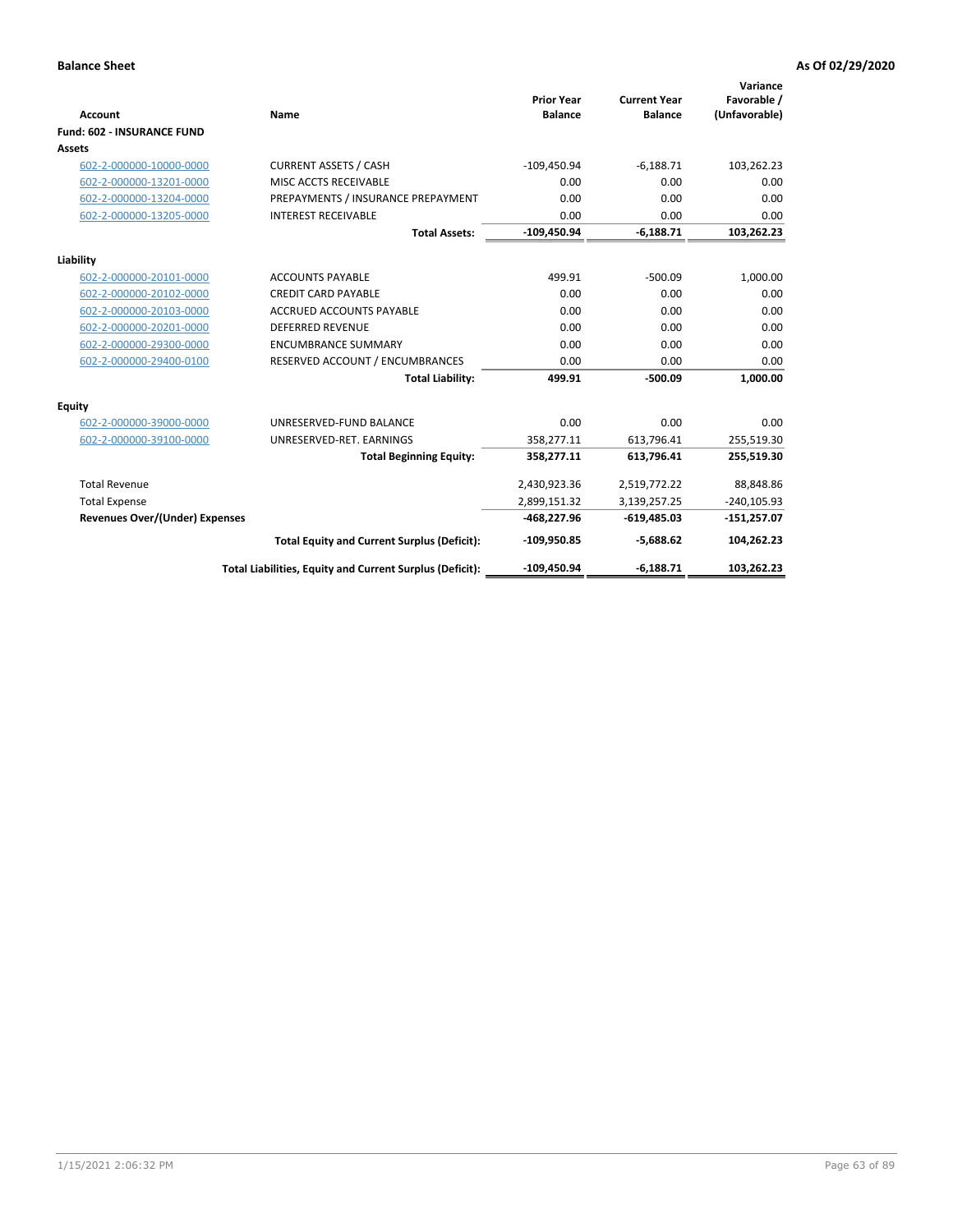| Account                               | Name                                                     | <b>Prior Year</b><br><b>Balance</b> | <b>Current Year</b><br><b>Balance</b> | Variance<br>Favorable /<br>(Unfavorable) |
|---------------------------------------|----------------------------------------------------------|-------------------------------------|---------------------------------------|------------------------------------------|
| Fund: 604 - MIS FUND                  |                                                          |                                     |                                       |                                          |
| <b>Assets</b>                         |                                                          |                                     |                                       |                                          |
| 604-2-000000-10000-0000               | <b>CURRENT ASSETS / CASH</b>                             | 87,329.37                           | $-318,469.71$                         | -405,799.08                              |
| 604-2-000000-13201-0000               | MISC ACCTS RECEIVABLE                                    | 0.00                                | 0.00                                  | 0.00                                     |
| 604-2-000000-13202-1400               | <b>EMPLOYEE ADVANCES</b>                                 | 0.00                                | 0.00                                  | 0.00                                     |
| 604-2-000000-13203-0000               | NON-CURRENT ASSETS / PREPAYMENTS                         | 0.00                                | 0.00                                  | 0.00                                     |
| 604-2-000000-13205-0000               | <b>INTEREST RECEIVABLE</b>                               | 0.00                                | 0.00                                  | 0.00                                     |
| 604-2-000000-15601-0000               | IT NETWORK PRINTER SUPPLY INVENTORY                      | 0.00                                | 0.00                                  | 0.00                                     |
| 604-2-000000-16004-0000               | FIXED ASSETS / BUILDINGS                                 | 0.00                                | 0.00                                  | 0.00                                     |
| 604-2-000000-16005-0000               | <b>ACCUM DEPR / BUILDINGS</b>                            | 0.00                                | 0.00                                  | 0.00                                     |
| 604-2-000000-16201-0000               | FIXED ASSETS / MACHINERY AND EQUIPMEN                    | 1,733,475.22                        | 1,830,840.62                          | 97,365.40                                |
| 604-2-000000-16202-0000               | ACCUM DEPR / MACHINERY AND EQUIPMEI                      | $-1,392,235.18$                     | $-1,448,565.52$                       | $-56,330.34$                             |
| 604-2-000000-16301-0000               | FIXED ASSETS / C W I P                                   | $-0.20$                             | $-0.20$                               | 0.00                                     |
| 604-2-000000-17501-0000               | <b>EMPLOYEE CONTRIBUTIONS</b>                            | 15,526.00                           | 17,817.00                             | 2,291.00                                 |
| 604-2-000000-17504-0000               | <b>INVESTMENT RETURN</b>                                 | $-27,473.00$                        | 57,432.00                             | 84,905.00                                |
| 604-2-000000-17508-0000               | <b>EXPERIENCE DIFFERENCE- OUTFLOW</b>                    | $-1,010.00$                         | 2,889.00                              | 3,899.00                                 |
| 604-2-000000-17509-0000               | <b>EXPERIENCE DIFFERENCE - INFLOW</b>                    | $-5,254.00$                         | $-3,422.00$                           | 1,832.00                                 |
| 604-2-000000-17520-0000               | <b>ASSUMPTION CHANGES</b>                                | 4,911.00                            | 0.00                                  | $-4,911.00$                              |
|                                       | <b>Total Assets:</b>                                     | 415,269.21                          | 138,521.19                            | -276,748.02                              |
|                                       |                                                          |                                     |                                       |                                          |
| Liability                             |                                                          |                                     |                                       |                                          |
| 604-2-000000-20101-0000               | <b>ACCOUNTS PAYABLE</b>                                  | 0.00                                | 0.00                                  | 0.00                                     |
| 604-2-000000-20102-0000               | <b>CREDIT CARD PAYABLE</b>                               | 0.00                                | 0.00                                  | 0.00                                     |
| 604-2-000000-20103-0000               | ACCRUED ACCOUNTS PAYABLE                                 | 0.00                                | 0.00                                  | 0.00                                     |
| 604-2-000000-20141-0000               | <b>TELEPHONE CLEARING</b>                                | 0.00                                | 0.00                                  | 0.00                                     |
| 604-2-000000-21035-0000               | DEBT SERVICE / DUE TO DEBT SERVICE                       | 0.00                                | 0.00                                  | 0.00                                     |
| 604-2-000000-22001-0000               | SALARIES PAYABLE                                         | 10,507.77                           | 10,507.77                             | 0.00                                     |
| 604-2-000000-22002-0000               | <b>VACATION/SICK PAYABLE</b>                             | 17,486.05                           | 19,667.45                             | $-2,181.40$                              |
| 604-2-000000-22208-0000               | INSURANCE / AMERICAN FIDELITY                            | 0.00                                | 0.00                                  | 0.00                                     |
| 604-2-000000-23001-0000               | CAPITAL LEASE PAYABLE                                    | $-1.88$                             | $-1.88$                               | 0.00                                     |
| 604-2-000000-23101-0000               | CAPITAL LEASE PAYABLE                                    | $-0.40$                             | $-0.40$                               | 0.00                                     |
| 604-2-000000-26001-0000               | <b>COMPENSATED ABSENCES PAY</b>                          | 22,134.84                           | 0.14                                  | 22,134.70                                |
| 604-2-000000-27001-0000               | <b>CONTRIBUTED CAPITAL</b>                               | 0.00                                | 0.00                                  | 0.00                                     |
| 604-2-000000-29300-0000               | <b>ENCUMBRANCE SUMMARY</b>                               | 0.00                                | 0.00                                  | 0.00                                     |
| 604-2-000000-29400-0100               | RESERVED ACCOUNT / ENCUMBRANCES                          | 0.27                                | 0.27                                  | 0.00                                     |
| 604-2-000000-29999-0000               | <b>NET PENSION LIABILITY</b>                             | 22,699.00                           | 128,669.00                            | $-105,970.00$                            |
| 604-2-000000-92194-0101               | <b>BANK ONE / DIGITEC</b>                                | 0.00                                | 0.00                                  | 0.00                                     |
|                                       | <b>Total Liability:</b>                                  | 72,825.65                           | 158,842.35                            | $-86,016.70$                             |
| <b>Equity</b>                         |                                                          |                                     |                                       |                                          |
| 604-2-000000-39000-0000               | UNRESERVED-FUND BALANCE                                  | 0.00                                | 0.00                                  | 0.00                                     |
| 604-2-000000-39100-0000               | UNRESERVED-RET. EARNINGS                                 | 506,487.50                          | 299,931.97                            | $-206,555.53$                            |
| 604-2-000000-39500-0000               | <b>NET POSITION - PENSION</b>                            | $-88.00$                            | $-88.00$                              | 0.00                                     |
|                                       | <b>Total Beginning Equity:</b>                           | 506,399.50                          | 299,843.97                            | $-206,555.53$                            |
|                                       |                                                          |                                     |                                       |                                          |
| <b>Total Revenue</b>                  |                                                          | 220,532.95                          | 209,297.50                            | $-11,235.45$                             |
| <b>Total Expense</b>                  |                                                          | 384,488.89                          | 529,462.63                            | $-144,973.74$                            |
| <b>Revenues Over/(Under) Expenses</b> |                                                          | $-163,955.94$                       | -320,165.13                           | -156,209.19                              |
|                                       | <b>Total Equity and Current Surplus (Deficit):</b>       | 342,443.56                          | $-20,321.16$                          | $-362,764.72$                            |
|                                       | Total Liabilities, Equity and Current Surplus (Deficit): | 415,269.21                          | 138,521.19                            | -276,748.02                              |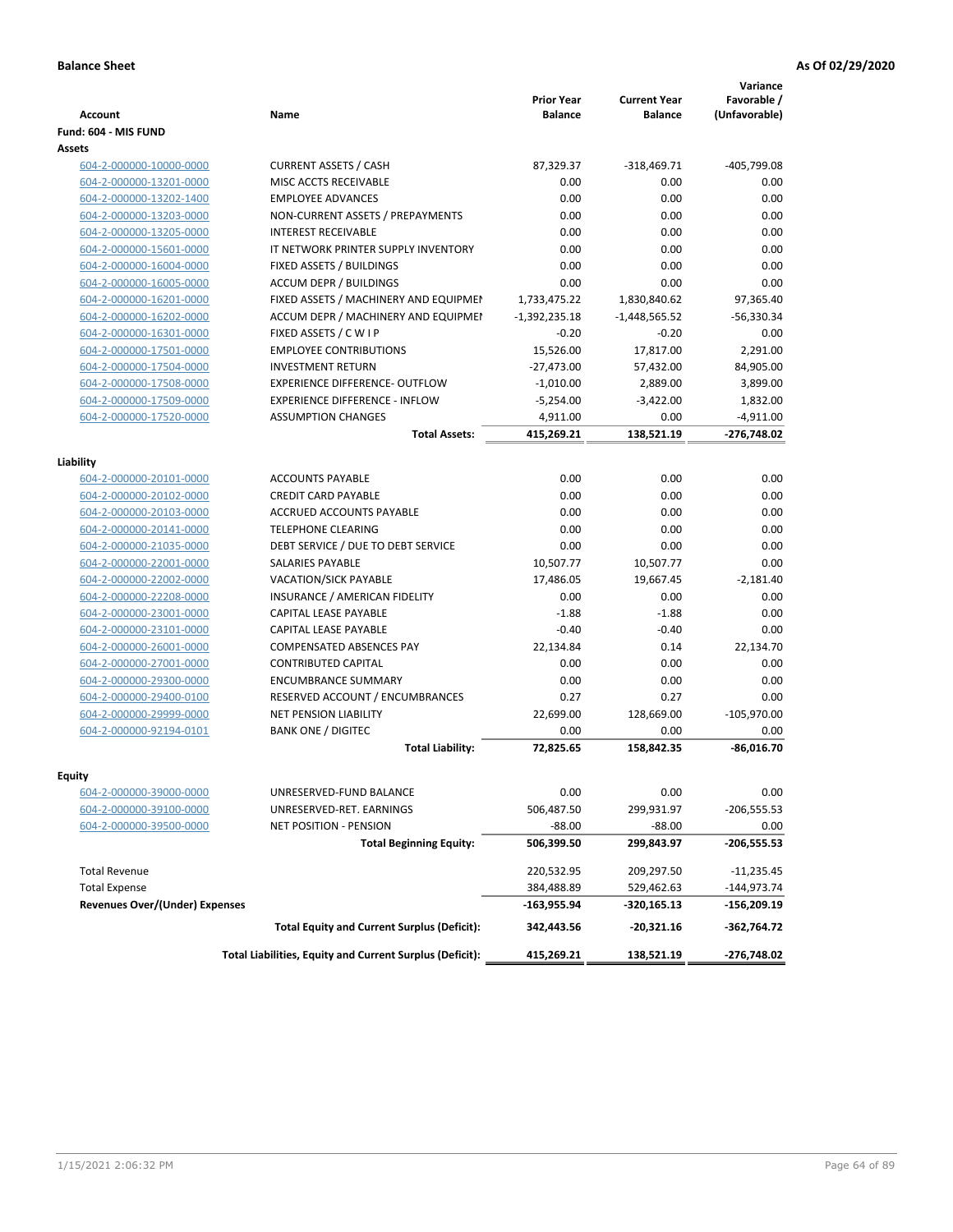|                                                       |                                                               |                                     |                                       | Variance              |
|-------------------------------------------------------|---------------------------------------------------------------|-------------------------------------|---------------------------------------|-----------------------|
| <b>Account</b>                                        | Name                                                          | <b>Prior Year</b><br><b>Balance</b> | <b>Current Year</b><br><b>Balance</b> | Favorable /           |
|                                                       |                                                               |                                     |                                       | (Unfavorable)         |
| <b>Fund: 660 - VEHICLE REPLACEMENT FUND</b><br>Assets |                                                               |                                     |                                       |                       |
|                                                       | <b>CURRENT ASSETS / CASH</b>                                  | $-235,834.10$                       | $-337,811.68$                         | $-101,977.58$         |
| 660-2-000000-10000-0000                               | TAX ANTICIPATION NOTES                                        | 0.00                                | 0.00                                  | 0.00                  |
| 660-2-000000-11309-0000<br>660-2-000000-11510-0000    | PUBLIC SAFETY VEHICLE REPLACEMENT                             | 884,597.15                          | 903,230.93                            | 18,633.78             |
| 660-2-000000-11520-0000                               | <b>CERTIFICATES OF DEPOSIT</b>                                | 0.00                                | 0.00                                  | 0.00                  |
|                                                       | <b>TexasTERM CP</b>                                           | 0.00                                | 0.00                                  | 0.00                  |
| 660-2-000000-11530-0000                               | MISC ACCTS RECEIVABLE                                         | 0.00                                | 0.00                                  | 0.00                  |
| 660-2-000000-13201-0000                               |                                                               | 0.00                                | 0.00                                  | 0.00                  |
| 660-2-000000-13205-0000                               | <b>INTEREST RECEIVABLE</b>                                    |                                     |                                       | $-251,750.48$         |
| 660-2-000000-16201-0000                               | FIXED ASSETS / MACHINERY AND EQUIPMEN                         | 8,663,774.25                        | 8,412,023.77                          |                       |
| 660-2-000000-16202-0000<br>660-2-000000-16301-0000    | ACCUM DEPR / MACHINERY AND EQUIPMEI<br>FIXED ASSETS / C W I P | $-6,694,304.85$<br>0.00             | $-6,843,218.59$<br>0.00               | $-148,913.74$<br>0.00 |
|                                                       | RESERVED ACCOUNT / ESCROW BALANCE                             | 0.00                                | 0.00                                  | 0.00                  |
| 660-2-000000-39300-0000                               | <b>Total Assets:</b>                                          | 2,618,232.45                        | 2,134,224.43                          | -484,008.02           |
|                                                       |                                                               |                                     |                                       |                       |
| Liability                                             |                                                               |                                     |                                       |                       |
| 660-2-000000-20101-0000                               | <b>ACCOUNTS PAYABLE</b>                                       | 0.00                                | 0.00                                  | 0.00                  |
| 660-2-000000-20102-0000                               | <b>CREDIT CARD PAYABLE</b>                                    | 0.00                                | 0.00                                  | 0.00                  |
| 660-2-000000-20103-0000                               | ACCRUED ACCOUNTS PAYABLE                                      | 0.00                                | 0.00                                  | 0.00                  |
| 660-2-000000-21001-0000                               | <b>GENERAL FUND / GENERAL FUND</b>                            | 0.00                                | 0.00                                  | 0.00                  |
| 660-2-000000-23001-0000                               | <b>CAPITAL LEASE PAYABLE</b>                                  | 53,071.85                           | 0.00                                  | 53,071.85             |
| 660-2-000000-23101-0000                               | <b>CAPITAL LEASE PAYABLE</b>                                  | 0.15                                | 0.15                                  | 0.00                  |
| 660-2-000000-27001-0000                               | <b>CONTRIBUTED CAPITAL</b>                                    | 0.00                                | 0.00                                  | 0.00                  |
| 660-2-000000-29300-0000                               | <b>ENCUMBRANCE SUMMARY</b>                                    | 0.00                                | 0.00                                  | 0.00                  |
| 660-2-000000-29400-0100                               | RESERVED ACCOUNT / ENCUMBRANCES                               | 0.00                                | 0.00                                  | 0.00                  |
|                                                       | <b>Total Liability:</b>                                       | 53,072.00                           | 0.15                                  | 53,071.85             |
| Equity                                                |                                                               |                                     |                                       |                       |
| 660-2-000000-39000-0000                               | UNRESERVED-FUND BALANCE                                       | 0.00                                | 0.00                                  | 0.00                  |
| 660-2-000000-39100-0000                               | UNRESERVED-RET. EARNINGS                                      | 2,698,538.06                        | 2,682,559.21                          | $-15,978.85$          |
|                                                       | <b>Total Beginning Equity:</b>                                | 2,698,538.06                        | 2,682,559.21                          | -15,978.85            |
|                                                       |                                                               |                                     |                                       |                       |
| <b>Total Revenue</b>                                  |                                                               | 291,842.33                          | 198,843.29                            | $-92,999.04$          |
| <b>Total Expense</b>                                  |                                                               | 425,219.94                          | 747,178.22                            | $-321,958.28$         |
| Revenues Over/(Under) Expenses                        |                                                               | $-133,377.61$                       | -548,334.93                           | -414,957.32           |
|                                                       | <b>Total Equity and Current Surplus (Deficit):</b>            | 2,565,160.45                        | 2,134,224.28                          | -430,936.17           |
|                                                       | Total Liabilities, Equity and Current Surplus (Deficit):      | 2,618,232.45                        | 2,134,224.43                          | -484,008.02           |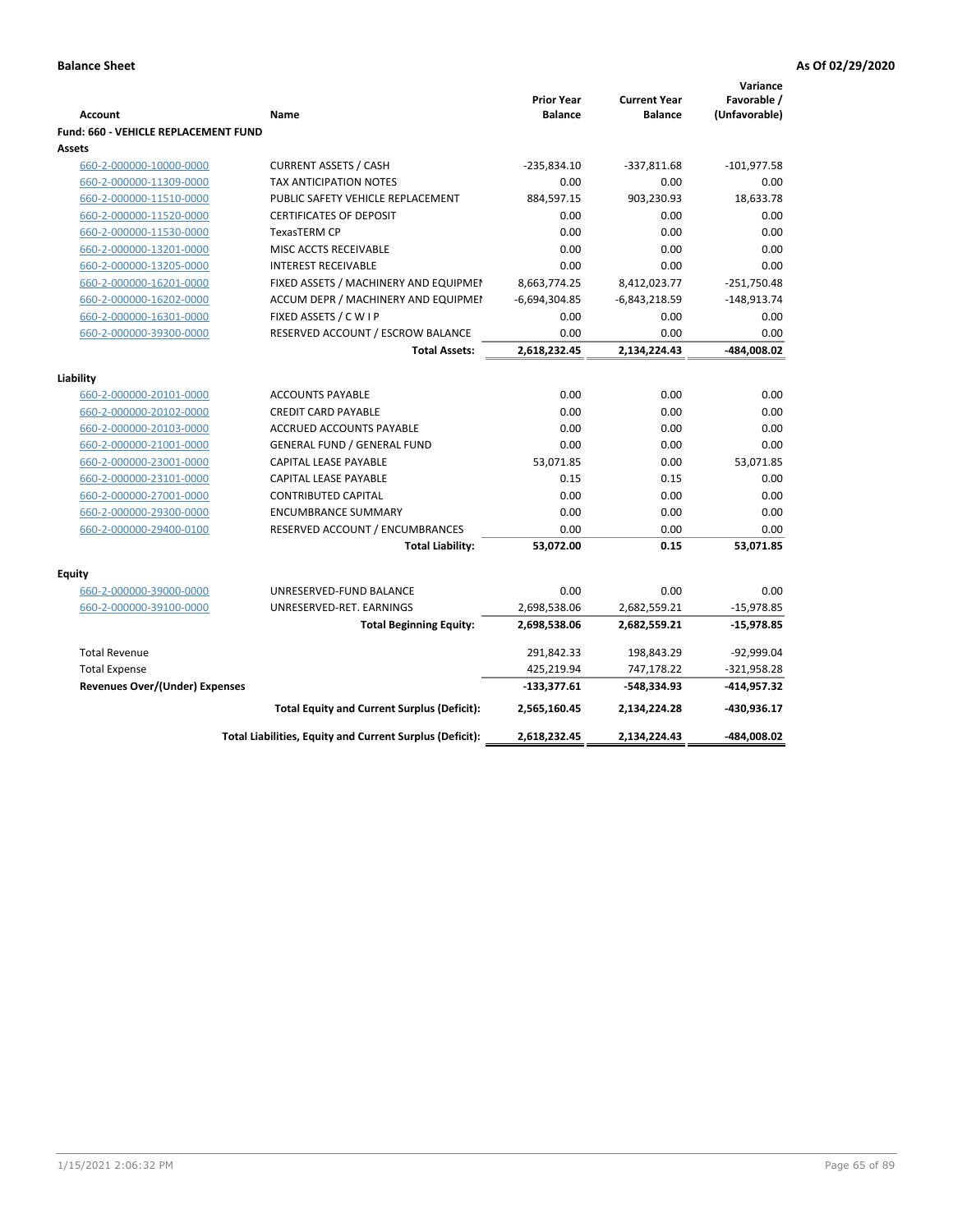| Account                               | Name                                                     | <b>Prior Year</b><br><b>Balance</b> | <b>Current Year</b><br><b>Balance</b> | Variance<br>Favorable /<br>(Unfavorable) |
|---------------------------------------|----------------------------------------------------------|-------------------------------------|---------------------------------------|------------------------------------------|
| Fund: 701 - FIREMEN'S PENSION         |                                                          |                                     |                                       |                                          |
| <b>Assets</b>                         |                                                          |                                     |                                       |                                          |
| 701-1-000000-10000-0000               | <b>CURRENT ASSETS / CASH</b>                             | 0.00                                | 0.00                                  | 0.00                                     |
|                                       | <b>Total Assets:</b>                                     | 0.00                                | 0.00                                  | 0.00                                     |
| Liability                             |                                                          |                                     |                                       |                                          |
| 701-1-000000-20103-0000               | <b>ACCOUNTS PAYABLE</b>                                  | 0.00                                | 0.00                                  | 0.00                                     |
| 701-1-000000-22306-1000               | UNREALIZED GAIN/LOSS                                     | 543,546.00                          | 543,546.00                            | 0.00                                     |
|                                       | <b>Total Liability:</b>                                  | 543,546.00                          | 543,546.00                            | 0.00                                     |
| <b>Equity</b>                         |                                                          |                                     |                                       |                                          |
| 701-1-000000-39000-0000               | UNRESERVED-FUND BALANCE                                  | $-543,546.00$                       | $-543,546.00$                         | 0.00                                     |
|                                       | <b>Total Beginning Equity:</b>                           | $-543,546.00$                       | $-543,546.00$                         | 0.00                                     |
| <b>Total Expense</b>                  |                                                          | 0.00                                | 0.00                                  | 0.00                                     |
| <b>Revenues Over/(Under) Expenses</b> |                                                          | 0.00                                | 0.00                                  | 0.00                                     |
|                                       | <b>Total Equity and Current Surplus (Deficit):</b>       | $-543,546.00$                       | $-543,546.00$                         | 0.00                                     |
|                                       | Total Liabilities, Equity and Current Surplus (Deficit): | 0.00                                | 0.00                                  | 0.00                                     |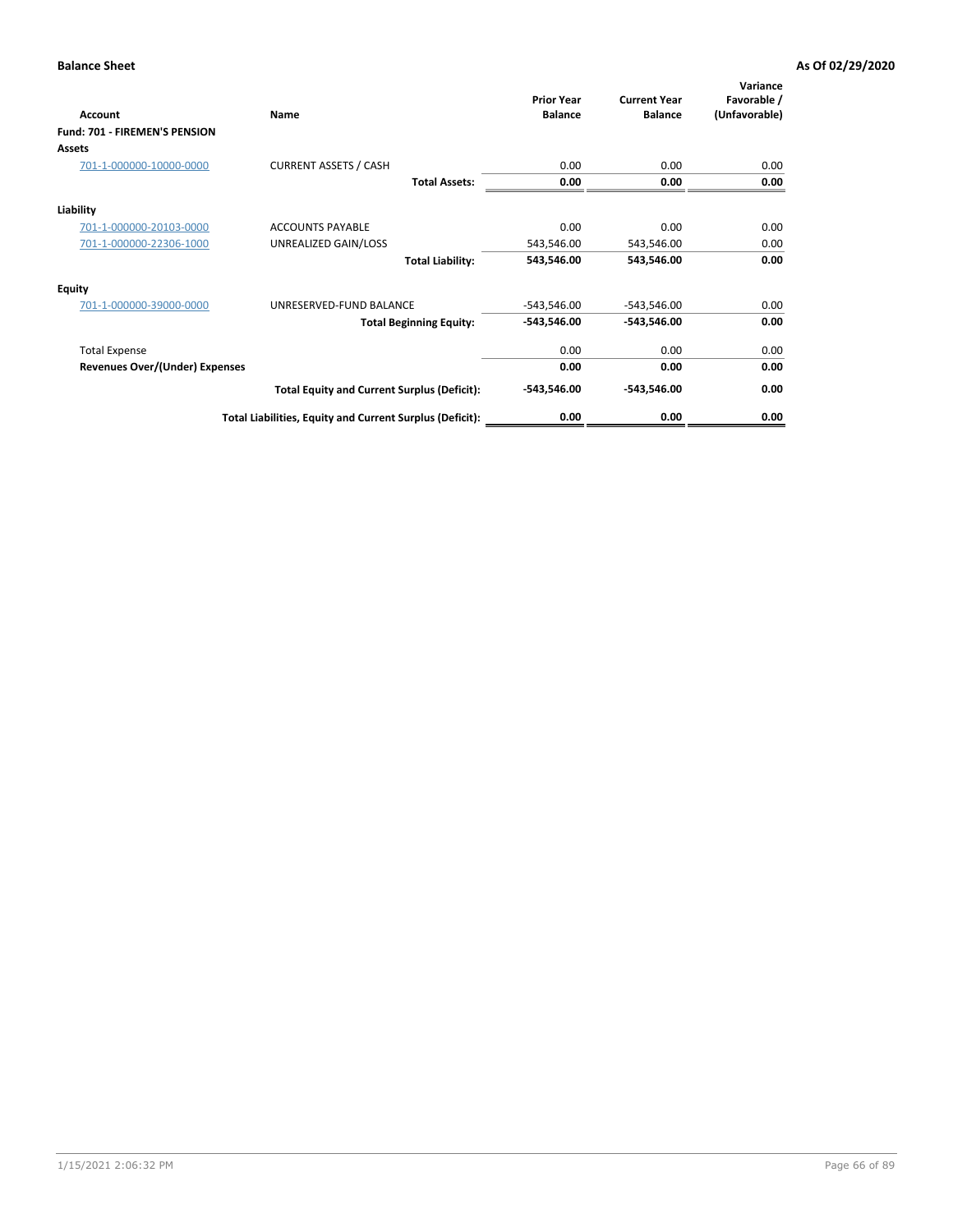|                                       |                                                          |                                     |                                       | Variance                     |
|---------------------------------------|----------------------------------------------------------|-------------------------------------|---------------------------------------|------------------------------|
| <b>Account</b>                        | <b>Name</b>                                              | <b>Prior Year</b><br><b>Balance</b> | <b>Current Year</b><br><b>Balance</b> | Favorable /<br>(Unfavorable) |
| Fund: 800 - SPENCE FUND               |                                                          |                                     |                                       |                              |
| <b>Assets</b>                         |                                                          |                                     |                                       |                              |
| 800-3-000000-10000-0000               | <b>CURRENT ASSETS / CASH</b>                             | $-2,466.38$                         | $-4,406.38$                           | $-1,940.00$                  |
| 800-3-000000-11507-0000               | <b>SPENCE ENDOWMENT</b>                                  | 588,500.19                          | 600,896.75                            | 12,396.56                    |
| 800-3-000000-11520-0000               | <b>CERTIFICATES OF DEPOSIT</b>                           | 0.00                                | 0.00                                  | 0.00                         |
| 800-3-000000-11605-0000               | <b>SPENCE ENDOWMENT</b>                                  | 0.00                                | 0.00                                  | 0.00                         |
| 800-3-000000-13205-0000               | <b>INTEREST RECEIVABLE</b>                               | 0.00                                | 0.00                                  | 0.00                         |
|                                       | <b>Total Assets:</b>                                     | 586,033.81                          | 596,490.37                            | 10,456.56                    |
| Liability                             |                                                          |                                     |                                       |                              |
| 800-3-000000-20101-0000               | <b>ACCOUNTS PAYABLE</b>                                  | 0.00                                | $-1,340.00$                           | 1,340.00                     |
| 800-3-000000-20102-0000               | <b>CREDIT CARD PAYABLE</b>                               | 0.00                                | 0.00                                  | 0.00                         |
| 800-3-000000-20103-0000               | <b>ACCRUED ACCOUNTS PAYABLE</b>                          | 0.00                                | 0.00                                  | 0.00                         |
| 800-3-000000-20139-0000               | <b>RETAINAGES PAYABLE</b>                                | 0.00                                | 0.00                                  | 0.00                         |
| 800-3-000000-21001-0000               | <b>GENERAL FUND / GENERAL FUND</b>                       | 0.00                                | 0.00                                  | 0.00                         |
| 800-3-000000-29300-0000               | <b>ENCUMBRANCE SUMMARY</b>                               | 0.00                                | 0.00                                  | 0.00                         |
| 800-3-000000-29400-0000               | RESERVED ACCOUNT / ENCUMBRANCES                          | 0.00                                | 0.00                                  | 0.00                         |
|                                       | <b>Total Liability:</b>                                  | 0.00                                | $-1,340.00$                           | 1,340.00                     |
| <b>Equity</b>                         |                                                          |                                     |                                       |                              |
| 800-3-000000-39000-0000               | UNRESERVED-FUND BALANCE                                  | 580,732.13                          | 593,815.90                            | 13,083.77                    |
|                                       | <b>Total Beginning Equity:</b>                           | 580,732.13                          | 593,815.90                            | 13,083.77                    |
| <b>Total Revenue</b>                  |                                                          | 5,551.68                            | 4,264.47                              | $-1,287.21$                  |
| <b>Total Expense</b>                  |                                                          | 250.00                              | 250.00                                | 0.00                         |
| <b>Revenues Over/(Under) Expenses</b> |                                                          | 5,301.68                            | 4,014.47                              | $-1,287.21$                  |
|                                       | <b>Total Equity and Current Surplus (Deficit):</b>       | 586,033.81                          | 597,830.37                            | 11,796.56                    |
|                                       | Total Liabilities, Equity and Current Surplus (Deficit): | 586,033.81                          | 596,490.37                            | 10,456.56                    |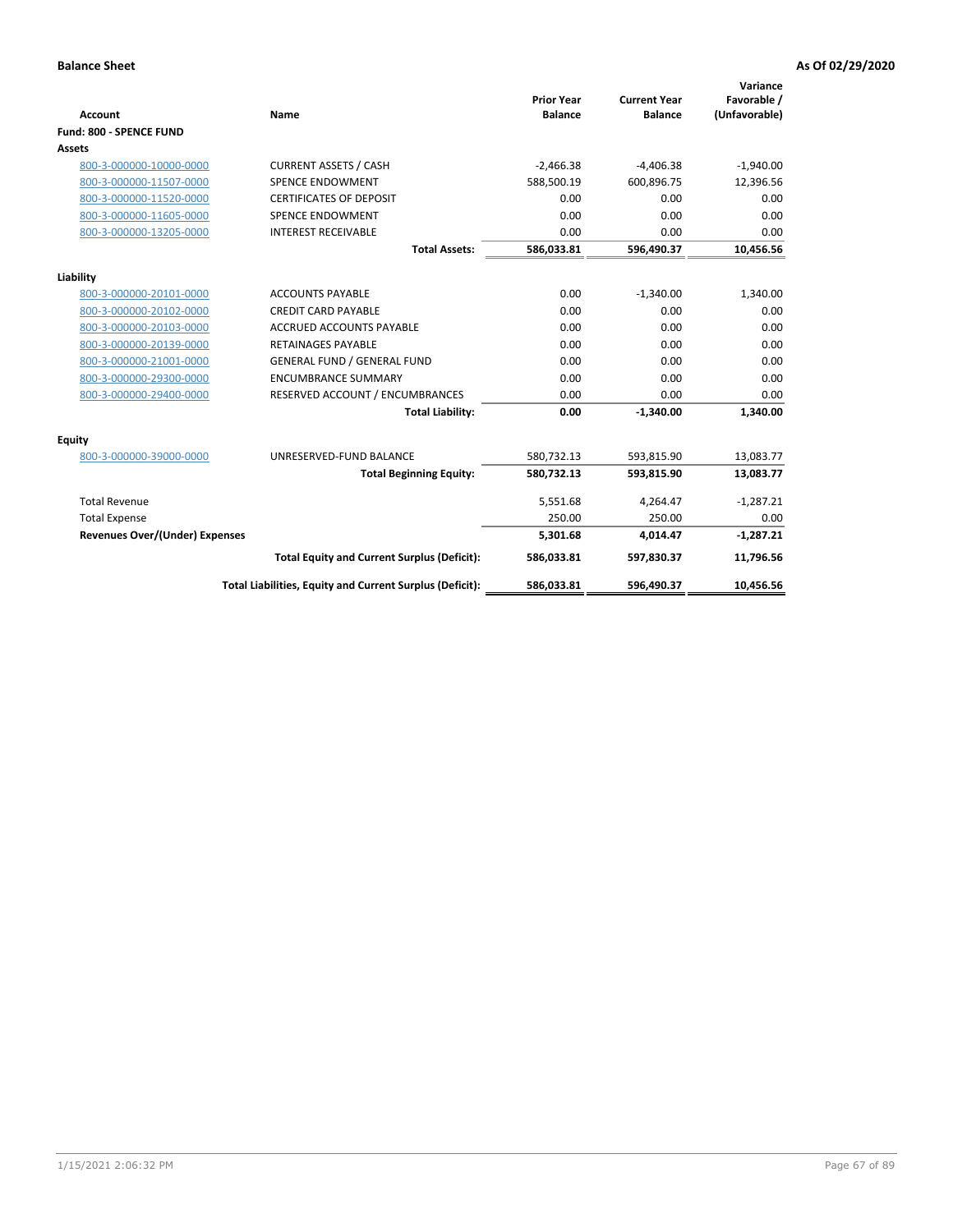| <b>Account</b>                         | Name                                                     | <b>Prior Year</b><br><b>Balance</b> | <b>Current Year</b><br><b>Balance</b> | Variance<br>Favorable /<br>(Unfavorable) |
|----------------------------------------|----------------------------------------------------------|-------------------------------------|---------------------------------------|------------------------------------------|
| <b>Fund: 801 - JONES LIBRARY TRUST</b> |                                                          |                                     |                                       |                                          |
| Assets                                 |                                                          |                                     |                                       |                                          |
| 801-3-000000-10000-0000                | <b>CURRENT ASSETS / CASH</b>                             | 15,671.67                           | 15,909.94                             | 238.27                                   |
| 801-3-000000-13201-0000                | MISC ACCTS RECEIVABLE                                    | 0.00                                | 0.00                                  | 0.00                                     |
| 801-3-000000-13205-0000                | <b>INTEREST RECEIVABLE</b>                               | 0.00                                | 0.00                                  | 0.00                                     |
|                                        | <b>Total Assets:</b>                                     | 15,671.67                           | 15,909.94                             | 238.27                                   |
| Liability                              |                                                          |                                     |                                       |                                          |
| 801-3-000000-20101-0000                | <b>ACCOUNTS PAYABLE</b>                                  | 0.00                                | 0.00                                  | 0.00                                     |
| 801-3-000000-20102-0000                | <b>CREDIT CARD PAYABLE</b>                               | 0.00                                | 0.00                                  | 0.00                                     |
| 801-3-000000-20103-0000                | <b>ACCRUED ACCOUNTS PAYABLE</b>                          | 0.00                                | 0.00                                  | 0.00                                     |
|                                        | <b>Total Liability:</b>                                  | 0.00                                | 0.00                                  | 0.00                                     |
| Equity                                 |                                                          |                                     |                                       |                                          |
| 801-3-000000-39000-0000                | UNRESERVED-FUND BALANCE                                  | 15,532.72                           | 15,853.00                             | 320.28                                   |
|                                        | <b>Total Beginning Equity:</b>                           | 15,532.72                           | 15,853.00                             | 320.28                                   |
| <b>Total Revenue</b>                   |                                                          | 142.46                              | 58.75                                 | $-83.71$                                 |
| <b>Total Expense</b>                   |                                                          | 3.51                                | 1.81                                  | 1.70                                     |
| <b>Revenues Over/(Under) Expenses</b>  |                                                          | 138.95                              | 56.94                                 | $-82.01$                                 |
|                                        | <b>Total Equity and Current Surplus (Deficit):</b>       | 15,671.67                           | 15,909.94                             | 238.27                                   |
|                                        | Total Liabilities, Equity and Current Surplus (Deficit): | 15,671.67                           | 15,909.94                             | 238.27                                   |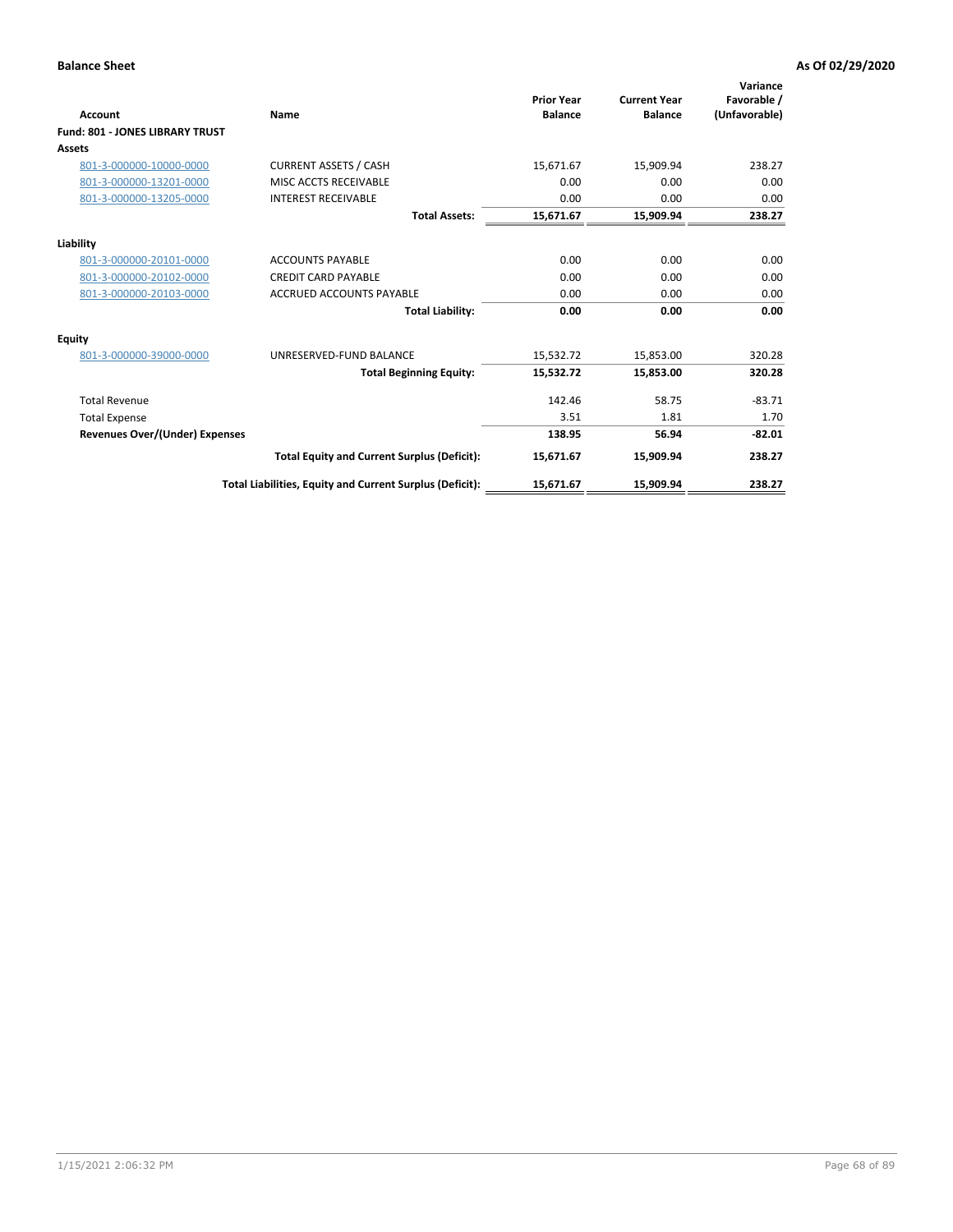| <b>Account</b>                              | Name                                                     | <b>Prior Year</b><br><b>Balance</b> | <b>Current Year</b><br><b>Balance</b> | Variance<br>Favorable /<br>(Unfavorable) |
|---------------------------------------------|----------------------------------------------------------|-------------------------------------|---------------------------------------|------------------------------------------|
| Fund: 803 - GREENVILLE BOARD OF DEVELOPMENT |                                                          |                                     |                                       |                                          |
| Assets                                      |                                                          |                                     |                                       |                                          |
| 803-3-000000-10000-0000                     | <b>CURRENT ASSETS / CASH</b>                             | 0.00                                | 0.00                                  | 0.00                                     |
| 803-3-000000-13201-0000                     | MISC ACCTS RECEIVABLE                                    | 0.00                                | 0.00                                  | 0.00                                     |
| 803-3-000000-13203-0000                     | NON-CURRENT ASSETS / PREPAYMENTS                         | 0.00                                | 0.00                                  | 0.00                                     |
|                                             | <b>Total Assets:</b>                                     | 0.00                                | 0.00                                  | 0.00                                     |
| Liability                                   |                                                          |                                     |                                       |                                          |
| 803-3-000000-20101-0000                     | <b>ACCOUNTS PAYABLE</b>                                  | 0.00                                | 0.00                                  | 0.00                                     |
| 803-3-000000-20102-0000                     | <b>ACCOUNTS PAYABLE</b>                                  | 0.00                                | 0.00                                  | 0.00                                     |
| 803-3-000000-20103-0000                     | <b>ACCRUED ACCOUNTS PAYABLE</b>                          | 0.00                                | 0.00                                  | 0.00                                     |
| 803-3-000000-20139-0000                     | RETAINAGES PAYABLE                                       | 0.00                                | 0.00                                  | 0.00                                     |
| 803-3-000000-20141-0000                     | <b>TELEPHONE CLEARING</b>                                | 0.00                                | 0.00                                  | 0.00                                     |
| 803-3-000000-21400-0000                     | <b>ELECTRIC OPERATING FUND</b>                           | 0.00                                | 0.00                                  | 0.00                                     |
| 803-3-000000-22001-0000                     | ACCRUED SALARIES/WAGES                                   | 0.00                                | 0.00                                  | 0.00                                     |
| 803-3-000000-22002-0000                     | <b>ACCRUED SALARIES/WAGES</b>                            | 0.00                                | 0.00                                  | 0.00                                     |
| 803-3-000000-26001-0000                     | <b>COMPENSATED ABSENCES PAY</b>                          | 0.00                                | 0.00                                  | 0.00                                     |
| 803-3-000000-29300-0000                     | <b>ENCUMBRANCE SUMMARY</b>                               | 0.00                                | 0.00                                  | 0.00                                     |
| 803-3-000000-29400-0100                     | RESERVED ACCOUNT / ENCUMBRANCES                          | 0.00                                | 103,228.62                            | $-103,228.62$                            |
|                                             | <b>Total Liability:</b>                                  | 0.00                                | 103,228.62                            | $-103,228.62$                            |
| Equity                                      |                                                          |                                     |                                       |                                          |
| 803-3-000000-39000-0000                     | UNRESERVED-FUND BALANCE                                  | 0.00                                | $-103,228.62$                         | $-103,228.62$                            |
|                                             | <b>Total Beginning Equity:</b>                           | 0.00                                | $-103,228.62$                         | $-103,228.62$                            |
| <b>Total Revenue</b>                        |                                                          | 0.00                                | 0.00                                  | 0.00                                     |
| <b>Total Expense</b>                        |                                                          | 0.00                                | 0.00                                  | 0.00                                     |
| <b>Revenues Over/(Under) Expenses</b>       |                                                          | 0.00                                | 0.00                                  | 0.00                                     |
|                                             | <b>Total Equity and Current Surplus (Deficit):</b>       | 0.00                                | $-103,228.62$                         | $-103,228.62$                            |
|                                             | Total Liabilities, Equity and Current Surplus (Deficit): | 0.00                                | 0.00                                  | 0.00                                     |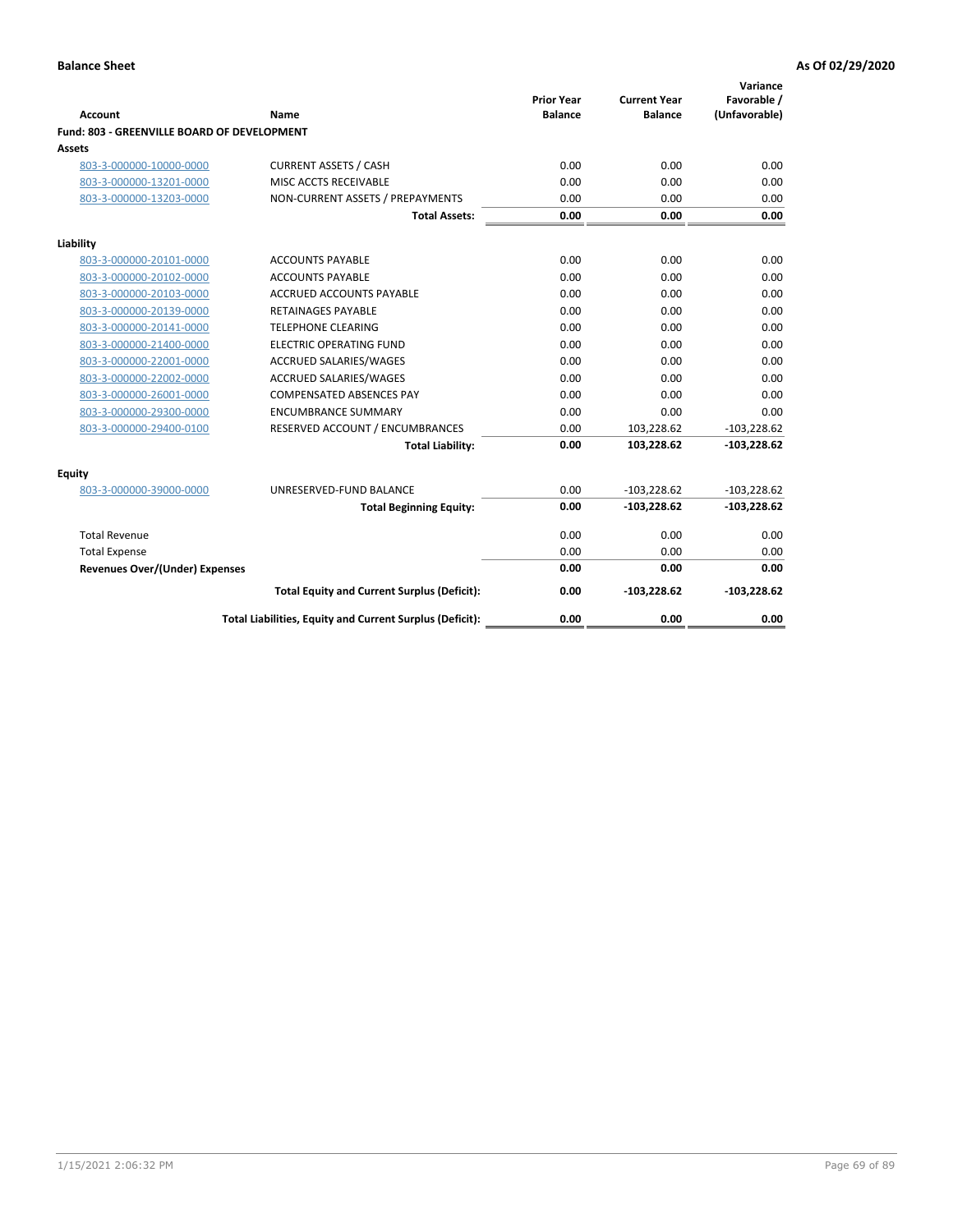| <b>Account</b>                        | Name                                                     | <b>Prior Year</b><br><b>Balance</b> | <b>Current Year</b><br><b>Balance</b> | Variance<br>Favorable /<br>(Unfavorable) |
|---------------------------------------|----------------------------------------------------------|-------------------------------------|---------------------------------------|------------------------------------------|
| <b>Fund: 807 - 4A-EDC</b>             |                                                          |                                     |                                       |                                          |
| <b>Assets</b>                         |                                                          |                                     |                                       |                                          |
| 807-3-000000-10000-0000               | <b>CURRENT ASSETS / CASH</b>                             | 0.00                                | 0.00                                  | 0.00                                     |
| 807-3-000000-13201-0000               | MISC ACCTS RECEIVABLE                                    | 0.00                                | 0.00                                  | 0.00                                     |
| 807-3-000000-16301-0000               | FIXED ASSETS / C W I P                                   | 0.00                                | 0.00                                  | 0.00                                     |
|                                       | <b>Total Assets:</b>                                     | 0.00                                | 0.00                                  | 0.00                                     |
| Liability                             |                                                          |                                     |                                       |                                          |
| 807-3-000000-20101-0000               | <b>ACCOUNTS PAYABLE</b>                                  | 0.00                                | 0.00                                  | 0.00                                     |
| 807-3-000000-20103-0000               | <b>ACCOUNTS PAYABLE</b>                                  | 0.00                                | 0.00                                  | 0.00                                     |
| 807-3-000000-20139-0000               | <b>RETAINAGES PAYABLE</b>                                | 0.00                                | 0.00                                  | 0.00                                     |
| 807-3-000000-26105-0000               | INV NET OF RELATED DEBT                                  | 0.00                                | 305,846.00                            | $-305,846.00$                            |
| 807-3-000000-29300-0000               | <b>ENCUMBRANCE SUMMARY</b>                               | 0.00                                | 0.00                                  | 0.00                                     |
| 807-3-000000-29400-0100               | RESERVED ACCOUNT / ENCUMBRANCES                          | 0.00                                | 18,078.76                             | $-18,078.76$                             |
| 807-3-495000-20180-0000               | <b>CURRENT DEBT</b>                                      | 0.00                                | 0.00                                  | 0.00                                     |
| 807-3-495000-26002-0000               | CA - LONG-TERM DEBT / AMT TO BE PROVIL                   | 0.00                                | 0.00                                  | 0.00                                     |
|                                       | <b>Total Liability:</b>                                  | 0.00                                | 323,924.76                            | $-323,924.76$                            |
| Equity                                |                                                          |                                     |                                       |                                          |
| 807-3-000000-39000-0000               | UNRESERVED-FUND BALANCE                                  | 0.00                                | $-323,924.76$                         | $-323,924.76$                            |
|                                       | <b>Total Beginning Equity:</b>                           | 0.00                                | $-323,924.76$                         | $-323,924.76$                            |
| <b>Total Revenue</b>                  |                                                          | 0.00                                | 0.00                                  | 0.00                                     |
| <b>Total Expense</b>                  |                                                          | 0.00                                | 0.00                                  | 0.00                                     |
| <b>Revenues Over/(Under) Expenses</b> |                                                          | 0.00                                | 0.00                                  | 0.00                                     |
|                                       | <b>Total Equity and Current Surplus (Deficit):</b>       | 0.00                                | $-323,924.76$                         | $-323,924.76$                            |
|                                       | Total Liabilities, Equity and Current Surplus (Deficit): | 0.00                                | 0.00                                  | 0.00                                     |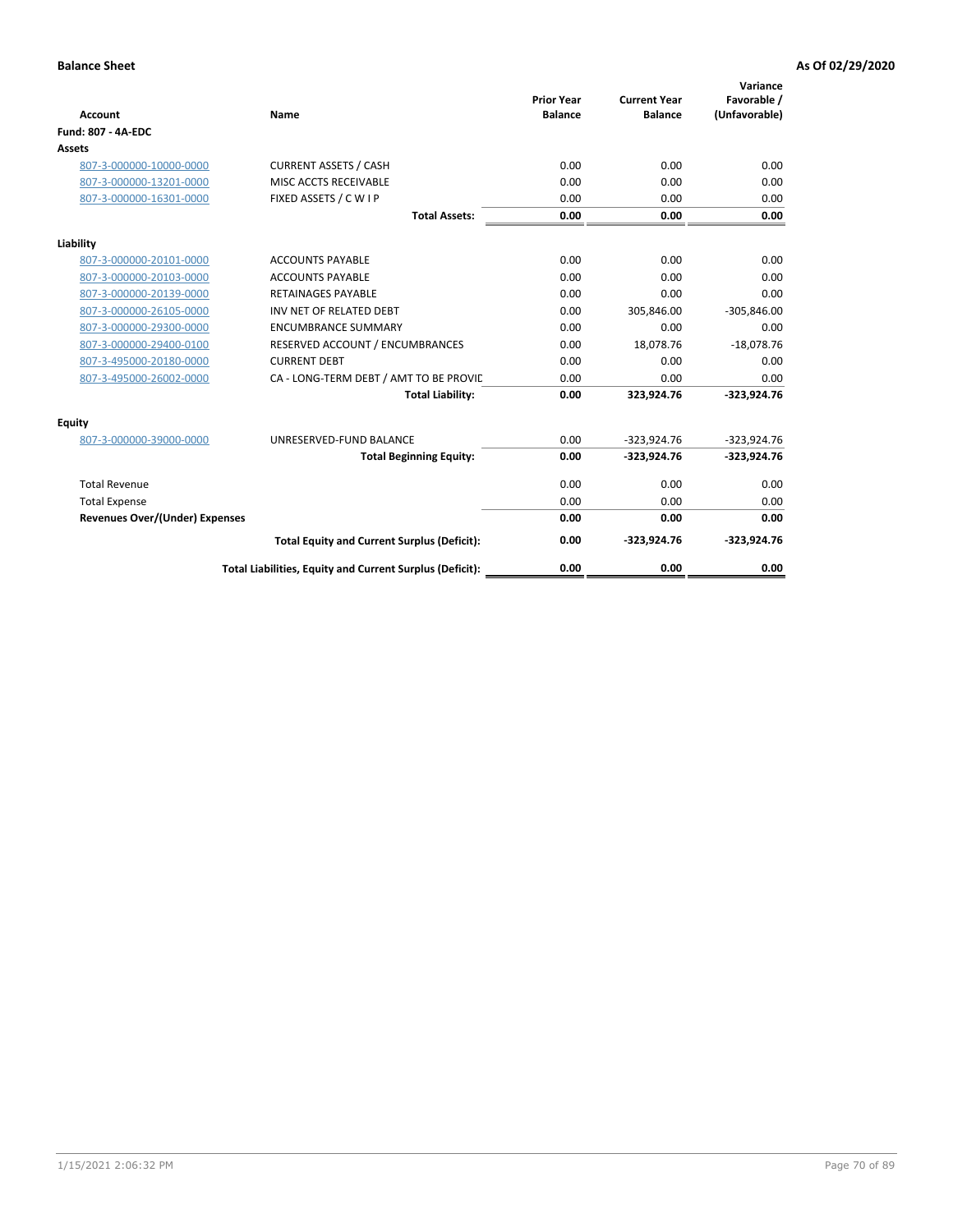| <b>Account</b>                        | Name                                                     | <b>Prior Year</b><br><b>Balance</b> | <b>Current Year</b><br><b>Balance</b> | Variance<br>Favorable /<br>(Unfavorable) |
|---------------------------------------|----------------------------------------------------------|-------------------------------------|---------------------------------------|------------------------------------------|
| Fund: 809 - GREENVILLE IDC (L-3)      |                                                          |                                     |                                       |                                          |
| <b>Assets</b>                         |                                                          |                                     |                                       |                                          |
| 809-3-000000-10000-0000               | <b>CURRENT ASSETS / CASH</b>                             | 247,791.84                          | 2,905,370.49                          | 2,657,578.65                             |
| 809-3-000000-13201-0000               | MISC ACCTS RECEIVABLE                                    | 0.00                                | 0.00                                  | 0.00                                     |
|                                       | <b>Total Assets:</b>                                     | 247,791.84                          | 2,905,370.49                          | 2,657,578.65                             |
| Liability                             |                                                          |                                     |                                       |                                          |
| 809-3-000000-20101-0000               | <b>ACCOUNTS PAYABLE</b>                                  | 0.00                                | 0.00                                  | 0.00                                     |
| 809-3-000000-20103-0000               | ACCRUED ACCOUNTS PAYABLE                                 | $-170.01$                           | $-518,507.41$                         | 518,337.40                               |
| 809-3-000000-21001-0000               | <b>GENERAL FUND / GENERAL FUND</b>                       | 0.00                                | 0.00                                  | 0.00                                     |
|                                       | <b>Total Liability:</b>                                  | $-170.01$                           | $-518,507.41$                         | 518,337.40                               |
| Equity                                |                                                          |                                     |                                       |                                          |
| 809-3-000000-39000-0000               | UNRESERVED-FUND BALANCE                                  | 788.34                              | 2,543,262.85                          | 2,542,474.51                             |
| 809-3-000000-39100-0000               | UNRESERVED-RET. EARNINGS                                 | 0.00                                | 0.00                                  | 0.00                                     |
| 809-3-000000-39150-0000               | RESERVED-RET. EARNINGS                                   | 0.00                                | 0.00                                  | 0.00                                     |
|                                       | <b>Total Beginning Equity:</b>                           | 788.34                              | 2,543,262.85                          | 2,542,474.51                             |
| <b>Total Revenue</b>                  |                                                          | 1,597,882.58                        | 1,053,669.29                          | $-544,213.29$                            |
| <b>Total Expense</b>                  |                                                          | 1,350,709.07                        | 173,054.24                            | 1,177,654.83                             |
| <b>Revenues Over/(Under) Expenses</b> |                                                          | 247,173.51                          | 880,615.05                            | 633,441.54                               |
|                                       | <b>Total Equity and Current Surplus (Deficit):</b>       | 247,961.85                          | 3,423,877.90                          | 3,175,916.05                             |
|                                       | Total Liabilities, Equity and Current Surplus (Deficit): | 247,791.84                          | 2,905,370.49                          | 2,657,578.65                             |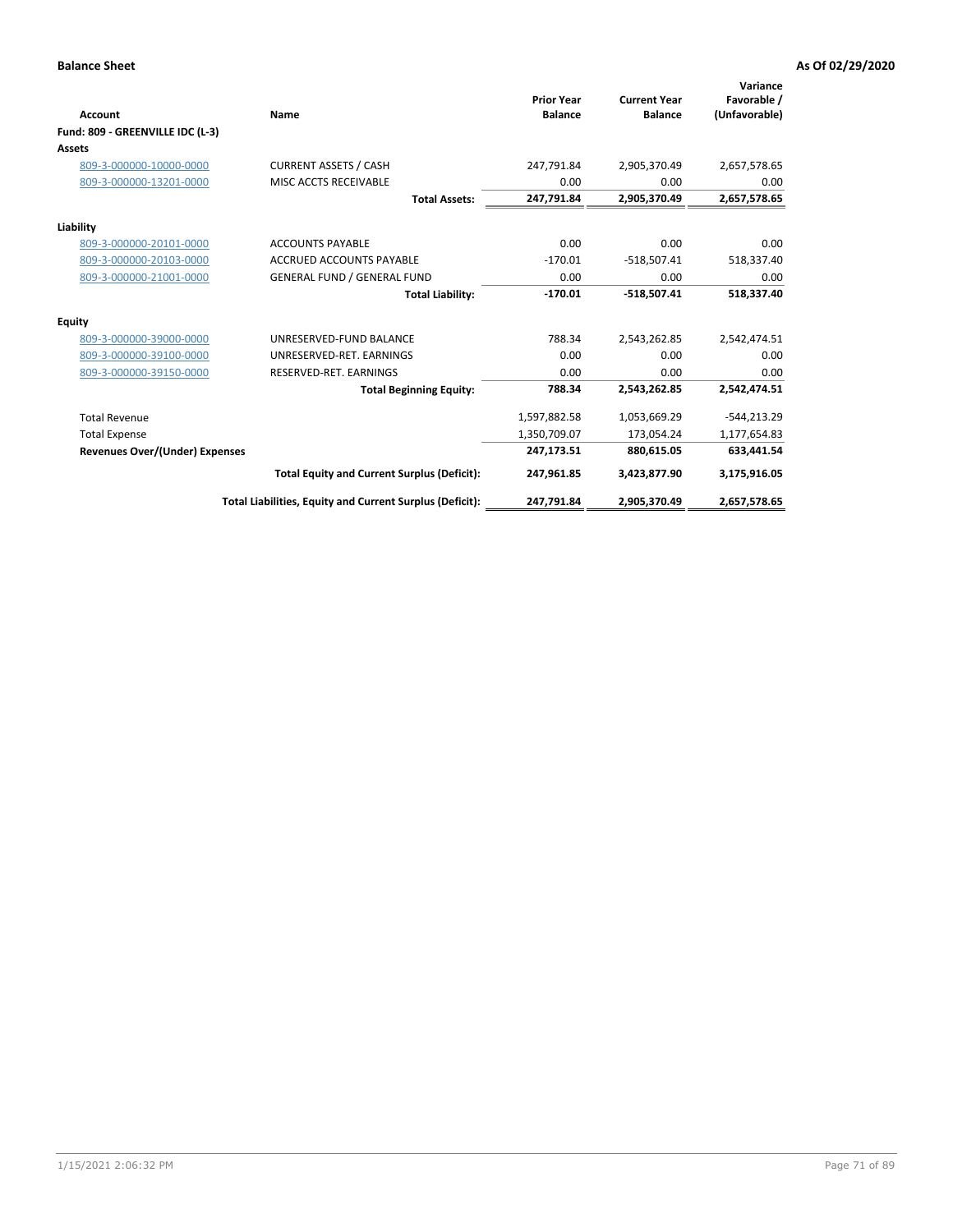| <b>Account</b>                                 | Name                                                     | <b>Prior Year</b><br><b>Balance</b> | <b>Current Year</b><br><b>Balance</b> | Variance<br>Favorable /<br>(Unfavorable) |
|------------------------------------------------|----------------------------------------------------------|-------------------------------------|---------------------------------------|------------------------------------------|
| <b>Fund: 810 - SEIZURE FUNDS - STATE RULES</b> |                                                          |                                     |                                       |                                          |
| <b>Assets</b>                                  |                                                          |                                     |                                       |                                          |
| 810-3-000000-10000-0000                        | <b>CURRENT ASSETS / CASH</b>                             | 292,718.82                          | 257,394.34                            | $-35,324.48$                             |
| 810-3-000000-13201-0000                        | MISC ACCTS RECEIVABLE                                    | $-23.590.00$                        | 0.00                                  | 23,590.00                                |
| 810-3-000000-13202-1400                        | <b>EMPLOYEE ADVANCES</b>                                 | 0.00                                | 0.00                                  | 0.00                                     |
| 810-3-000000-13205-0000                        | <b>INTEREST RECEIVABLE</b>                               | 0.00                                | 0.00                                  | 0.00                                     |
| 810-3-000000-16201-0000                        | MACHINERY AND EQUIPMENT                                  | 0.00                                | 0.00                                  | 0.00                                     |
| 810-3-000000-16202-0000                        | <b>ACCUMULATED DEPRECATION</b>                           | 0.00                                | 0.00                                  | 0.00                                     |
|                                                | <b>Total Assets:</b>                                     | 269,128.82                          | 257,394.34                            | $-11,734.48$                             |
|                                                |                                                          |                                     |                                       |                                          |
| Liability                                      |                                                          |                                     |                                       |                                          |
| 810-3-000000-20101-0000                        | <b>ACCOUNTS PAYABLE</b>                                  | 0.00                                | 0.00                                  | 0.00                                     |
| 810-3-000000-20102-0000                        | <b>CREDIT CARD PAYABLE</b>                               | 0.00                                | 0.00                                  | 0.00                                     |
| 810-3-000000-20103-0000                        | <b>ACCRUED ACCOUNTS PAYABLE</b>                          | 0.00                                | 0.00                                  | 0.00                                     |
| 810-3-000000-29300-0000                        | <b>ENCUMBRANCE SUMMARY</b>                               | 0.00                                | 0.00                                  | 0.00                                     |
| 810-3-000000-29400-0100                        | RESERVED ACCOUNT / ENCUMBRANCES                          | 0.00                                | 0.00                                  | 0.00                                     |
| 810-3-000000-92520-0600                        | RESERVED ACCOUNT/HB65 SIEZURES                           | 0.00                                | 0.00                                  | 0.00                                     |
|                                                | <b>Total Liability:</b>                                  | 0.00                                | 0.00                                  | 0.00                                     |
| Equity                                         |                                                          |                                     |                                       |                                          |
| 810-3-000000-39000-0000                        | UNRESERVED-FUND BALANCE                                  | 266,708.55                          | 282,316.10                            | 15,607.55                                |
|                                                | <b>Total Beginning Equity:</b>                           | 266,708.55                          | 282,316.10                            | 15,607.55                                |
| <b>Total Revenue</b>                           |                                                          | 2,481.81                            | $-6,690.04$                           | $-9,171.85$                              |
| <b>Total Expense</b>                           |                                                          | 61.54                               | 18,231.72                             | $-18,170.18$                             |
| Revenues Over/(Under) Expenses                 |                                                          | 2,420.27                            | $-24,921.76$                          | $-27,342.03$                             |
|                                                | <b>Total Equity and Current Surplus (Deficit):</b>       | 269,128.82                          | 257,394.34                            | $-11,734.48$                             |
|                                                | Total Liabilities, Equity and Current Surplus (Deficit): | 269,128.82                          | 257,394.34                            | $-11,734.48$                             |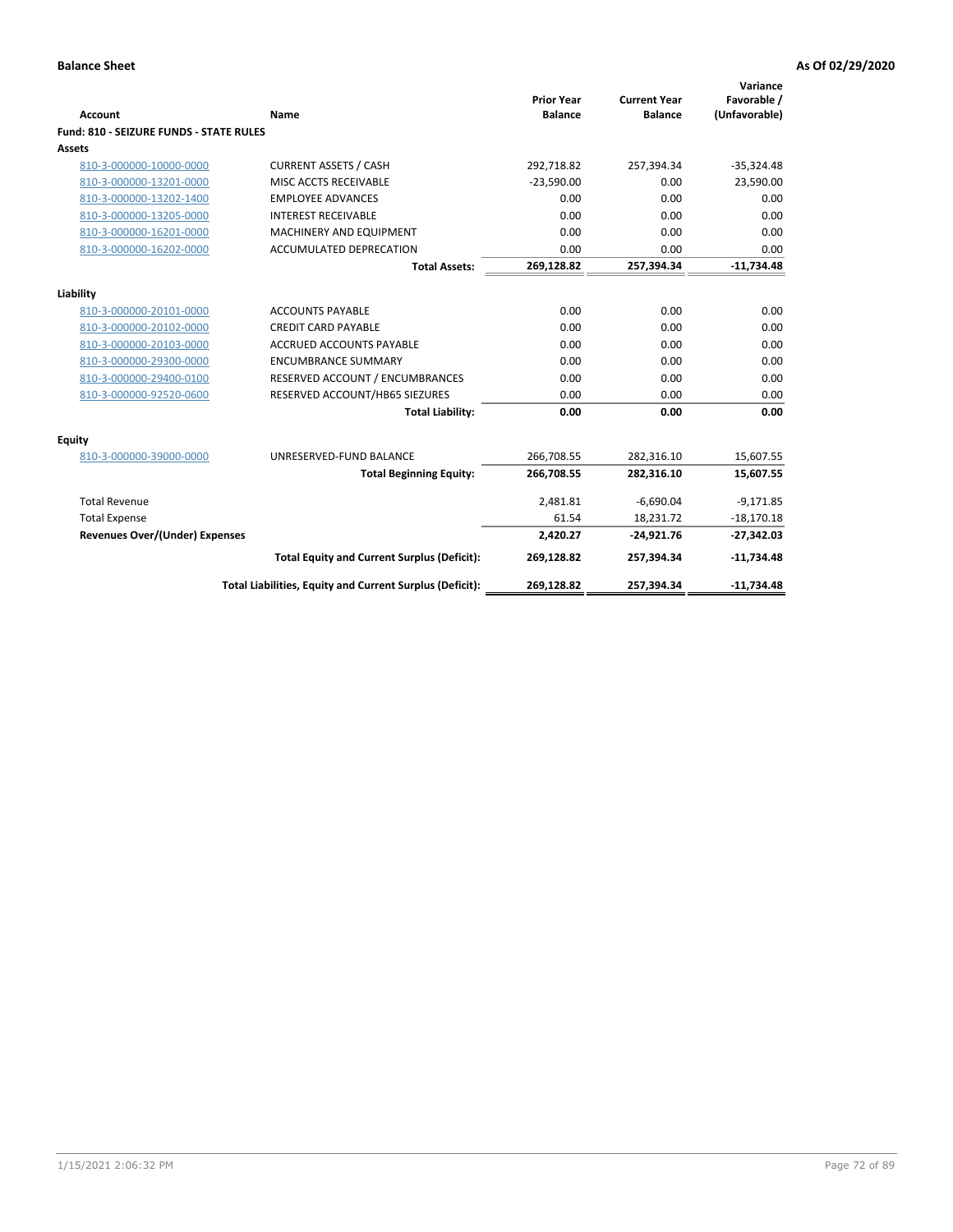| Account                               | Name                                                     | <b>Prior Year</b><br><b>Balance</b> | <b>Current Year</b><br><b>Balance</b> | Variance<br>Favorable /<br>(Unfavorable) |
|---------------------------------------|----------------------------------------------------------|-------------------------------------|---------------------------------------|------------------------------------------|
| Fund: 811 - SEIZURE FUNDS - FED RULES |                                                          |                                     |                                       |                                          |
| <b>Assets</b>                         |                                                          |                                     |                                       |                                          |
| 811-3-000000-10000-0000               | <b>CURRENT ASSETS / CASH</b>                             | 299,949.76                          | 220,884.20                            | $-79,065.56$                             |
| 811-3-000000-13201-0000               | MISC ACCTS RECEIVABLE                                    | 0.00                                | 0.00                                  | 0.00                                     |
| 811-3-000000-13205-0000               | <b>INTEREST RECEIVABLE</b>                               | 0.00                                | 0.00                                  | 0.00                                     |
| 811-3-000000-16201-0000               | <b>MACHINERY AND EQUIPMENT</b>                           | 0.00                                | 0.00                                  | 0.00                                     |
| 811-3-000000-16202-0000               | <b>ACCUMULATED DEPRECATION</b>                           | 0.00                                | 0.00                                  | 0.00                                     |
|                                       | <b>Total Assets:</b>                                     | 299,949.76                          | 220,884.20                            | $-79,065.56$                             |
| Liability                             |                                                          |                                     |                                       |                                          |
| 811-3-000000-20101-0000               | <b>ACCOUNTS PAYABLE</b>                                  | 0.00                                | 0.00                                  | 0.00                                     |
| 811-3-000000-20102-0000               | <b>CREDIT CARD PAYABLE</b>                               | 0.00                                | 0.00                                  | 0.00                                     |
| 811-3-000000-20103-0000               | <b>ACCRUED ACCOUNTS PAYABLE</b>                          | 0.00                                | 0.00                                  | 0.00                                     |
| 811-3-000000-29300-0000               | <b>ENCUMBRANCE SUMMARY</b>                               | 0.00                                | 0.00                                  | 0.00                                     |
| 811-3-000000-29400-0100               | RESERVED ACCOUNT / ENCUMBRANCES                          | 0.00                                | 0.00                                  | 0.00                                     |
| 811-3-000000-92521-0700               | RESERVED ACCOUNT/FED SIEZURES                            | 0.00                                | 0.00                                  | 0.00                                     |
|                                       | <b>Total Liability:</b>                                  | 0.00                                | 0.00                                  | 0.00                                     |
| <b>Equity</b>                         |                                                          |                                     |                                       |                                          |
| 811-3-000000-39000-0000               | UNRESERVED-FUND BALANCE                                  | 298,929.55                          | 249,025.30                            | $-49,904.25$                             |
|                                       | <b>Total Beginning Equity:</b>                           | 298,929.55                          | 249,025.30                            | $-49.904.25$                             |
| <b>Total Revenue</b>                  |                                                          | 2,737.63                            | 1,635.89                              | $-1,101.74$                              |
| <b>Total Expense</b>                  |                                                          | 1,717.42                            | 29,776.99                             | $-28,059.57$                             |
| Revenues Over/(Under) Expenses        |                                                          | 1,020.21                            | $-28,141.10$                          | $-29,161.31$                             |
|                                       | <b>Total Equity and Current Surplus (Deficit):</b>       | 299,949.76                          | 220,884.20                            | $-79,065.56$                             |
|                                       | Total Liabilities, Equity and Current Surplus (Deficit): | 299,949.76                          | 220,884.20                            | $-79,065.56$                             |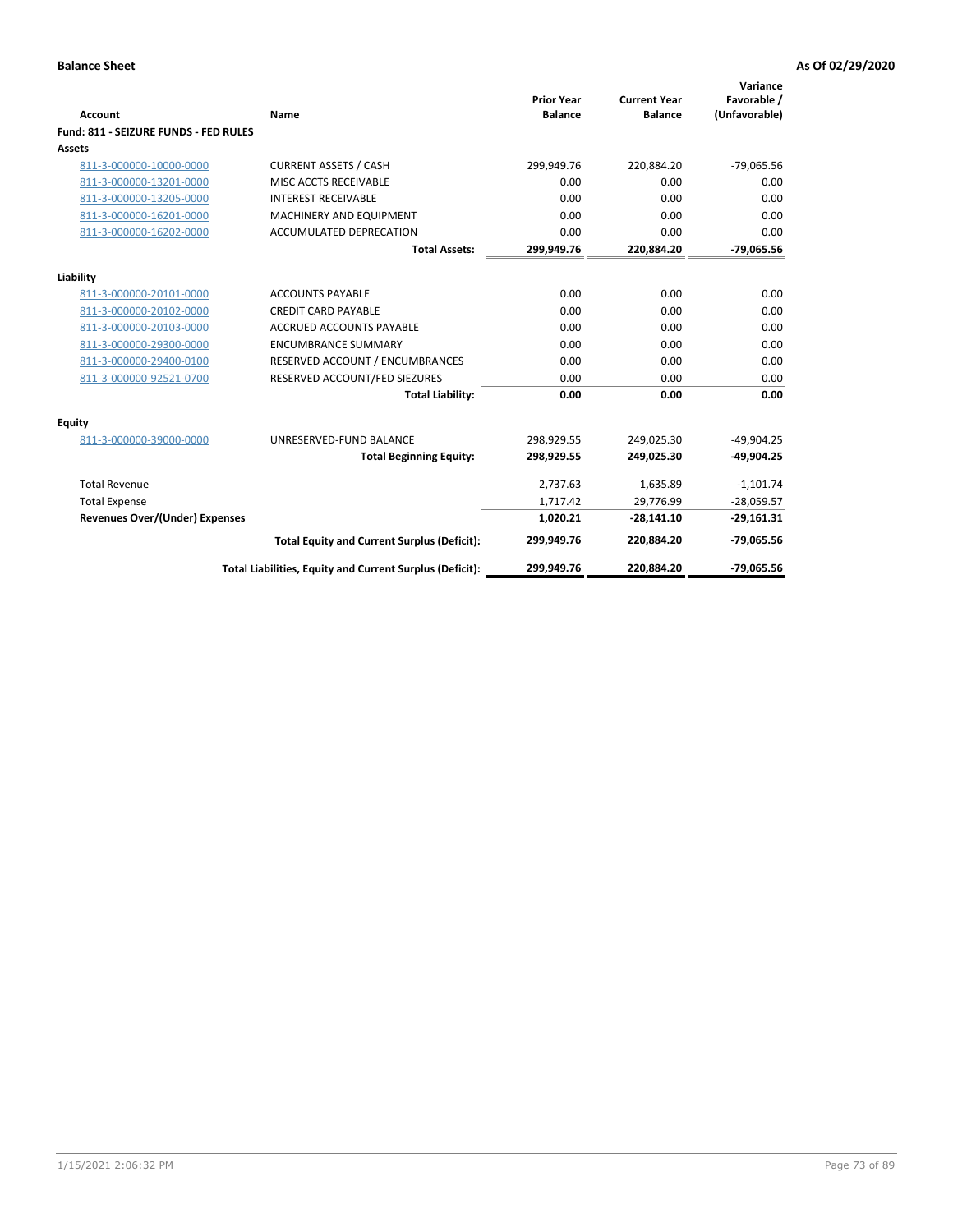|                                                                   |                                                          | <b>Prior Year</b>   | <b>Current Year</b> | Variance<br>Favorable / |
|-------------------------------------------------------------------|----------------------------------------------------------|---------------------|---------------------|-------------------------|
| <b>Account</b>                                                    | <b>Name</b>                                              | <b>Balance</b>      | <b>Balance</b>      | (Unfavorable)           |
| Fund: 820 - TIRZ FUND (Tax Increment Reinvestment Zone)<br>Assets |                                                          |                     |                     |                         |
| 820-3-000000-10000-0000                                           | <b>CURRENT ASSETS / CASH</b>                             | 2,188,180.86        | 2,644,862.16        | 456,681.30              |
| 820-3-000000-13101-0000                                           | TAX RECEIVABLE-CURRENT                                   | 57,094.85           | 424,040.80          | 366,945.95              |
| 820-3-000000-13102-0000                                           | <b>TAXES REC-DELINQUENT</b>                              | 7,858.43            | 19,034.05           | 11,175.62               |
| 820-3-000000-13103-0000                                           | ALLOW FOR UNCOLLECT TAXES                                |                     |                     | $-1,110.07$             |
|                                                                   | MISC ACCTS RECEIVABLE                                    | $-2,438.54$<br>0.00 | $-3,548.61$<br>0.00 | 0.00                    |
| 820-3-000000-13201-0000                                           |                                                          |                     |                     |                         |
| 820-3-000000-13205-0000                                           | <b>INTEREST RECEIVABLE</b>                               | 0.00                | 0.00                | 0.00                    |
| 820-3-000000-13221-0000                                           | MISC A/R - PROPERTY TAXES                                | 6,723.94            | 34,037.61           | 27,313.67               |
|                                                                   | <b>Total Assets:</b>                                     | 2,257,419.54        | 3,118,426.01        | 861,006.47              |
| Liability                                                         |                                                          |                     |                     |                         |
| 820-3-000000-20101-0000                                           | <b>ACCOUNTS PAYABLE</b>                                  | 0.00                | 0.00                | 0.00                    |
| 820-3-000000-20103-0000                                           | <b>ACCRUED ACCOUNTS PAYABLE</b>                          | 0.00                | 0.00                | 0.00                    |
| 820-3-000000-20203-0000                                           | <b>DEFERRED TAX REVENUE</b>                              | 64,059.01           | 435,354.51          | $-371,295.50$           |
| 820-3-000000-29300-0000                                           | <b>ENCUMBRANCE SUMMARY</b>                               | 0.00                | 0.00                | 0.00                    |
| 820-3-000000-29400-0100                                           | RESERVED ACCOUNT / ENCUMBRANCES                          | 0.00                | 0.00                | 0.00                    |
|                                                                   | <b>Total Liability:</b>                                  | 64,059.01           | 435,354.51          | $-371,295.50$           |
| <b>Equity</b>                                                     |                                                          |                     |                     |                         |
| 820-3-000000-39000-0000                                           | UNRESERVED-FUND BALANCE                                  | 1,730,143.81        | 2,242,774.53        | 512,630.72              |
| 820-3-000000-39100-0000                                           | UNRESERVED-RET. EARNINGS                                 | 0.00                | 0.00                | 0.00                    |
|                                                                   | <b>Total Beginning Equity:</b>                           | 1,730,143.81        | 2,242,774.53        | 512,630.72              |
| <b>Total Revenue</b>                                              |                                                          | 471,859.70          | 453,515.44          | $-18,344.26$            |
| <b>Total Expense</b>                                              |                                                          | 8,642.98            | 13,218.47           | $-4,575.49$             |
| <b>Revenues Over/(Under) Expenses</b>                             |                                                          | 463,216.72          | 440,296.97          | $-22,919.75$            |
|                                                                   | <b>Total Equity and Current Surplus (Deficit):</b>       | 2,193,360.53        | 2,683,071.50        | 489,710.97              |
|                                                                   | Total Liabilities, Equity and Current Surplus (Deficit): | 2,257,419.54        | 3,118,426.01        | 861,006.47              |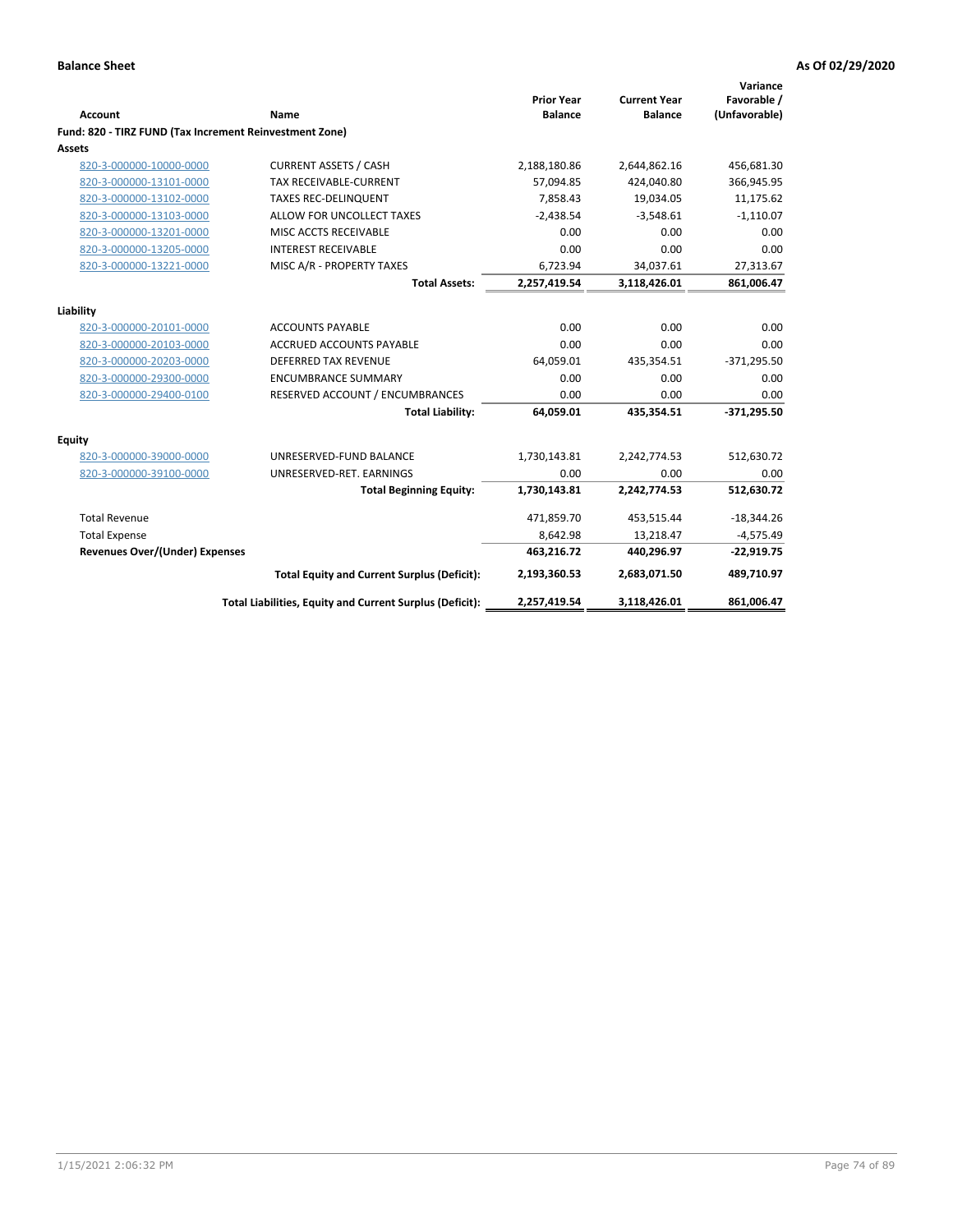| <b>Account</b>                           | Name                                                     | <b>Prior Year</b><br><b>Balance</b> | <b>Current Year</b><br><b>Balance</b> | Variance<br>Favorable /<br>(Unfavorable) |
|------------------------------------------|----------------------------------------------------------|-------------------------------------|---------------------------------------|------------------------------------------|
| Fund: 890 - GRNVL IDC (L-3) FIXED ASSETS |                                                          |                                     |                                       |                                          |
| <b>Assets</b>                            |                                                          |                                     |                                       |                                          |
| 890-3-000000-10000-0000                  | <b>CURRENT ASSETS / CASH</b>                             | $-0.18$                             | $-0.18$                               | 0.00                                     |
| 890-3-000000-16004-0000                  | FIXED ASSETS / BUILDINGS                                 | 0.00                                | 0.00                                  | 0.00                                     |
| 890-3-000000-16005-0000                  | <b>ACCUMULATED DEPRECIATION</b>                          | 0.00                                | 0.00                                  | 0.00                                     |
| 890-3-000000-16301-0000                  | FIXED ASSETS / C W I P                                   | 0.25                                | 0.25                                  | 0.00                                     |
|                                          | <b>Total Assets:</b>                                     | 0.07                                | 0.07                                  | 0.00                                     |
| Liability                                |                                                          |                                     |                                       |                                          |
| 890-3-000000-20101-0000                  | <b>ACCOUNTS PAYABLE</b>                                  | 0.00                                | 0.00                                  | 0.00                                     |
| 890-3-000000-27001-0000                  | <b>CONTRIBUTED CAPITAL</b>                               | 0.00                                | 0.00                                  | 0.00                                     |
| 890-3-000000-27101-0000                  | INVESTMENT IN GFA / GENERAL FUND                         | 0.00                                | 0.00                                  | 0.00                                     |
| 890-3-000000-27102-0000                  | <b>SPECIAL REVENUE FUNDS</b>                             | 0.00                                | 0.00                                  | 0.00                                     |
| 890-3-000000-27103-0000                  | <b>GENERAL CIP FUND</b>                                  | 0.00                                | 0.00                                  | 0.00                                     |
| 890-3-000000-27104-0000                  | PROPRIETARY FUNDS                                        | 0.07                                | 0.07                                  | 0.00                                     |
| 890-3-000000-27201-0000                  | CAFR USE / MUNICIPAL BUILDINGS                           | 0.00                                | 0.00                                  | 0.00                                     |
| 890-3-000000-27202-0000                  | CAFR USE / OTHER GENERAL GOVERNMEN                       | 0.00                                | 0.00                                  | 0.00                                     |
| 890-3-000000-27205-0000                  | CAFR USE / PUBLIC WORKS                                  | 0.00                                | 0.00                                  | 0.00                                     |
| 890-3-000000-27210-0000                  | CAFR USE / INVESTMENT IN GFA                             | 0.00                                | 0.00                                  | 0.00                                     |
| 890-3-000000-27301-0000                  | DONATIONS/GRANTS                                         | 0.00                                | 0.00                                  | 0.00                                     |
|                                          | <b>Total Liability:</b>                                  | 0.07                                | 0.07                                  | 0.00                                     |
| Equity                                   |                                                          |                                     |                                       |                                          |
| 890-3-000000-39000-0000                  | UNRESERVED-FUND BALANCE                                  | 0.00                                | 0.00                                  | 0.00                                     |
|                                          | <b>Total Beginning Equity:</b>                           | 0.00                                | 0.00                                  | 0.00                                     |
| <b>Total Expense</b>                     |                                                          | 0.00                                | 0.00                                  | 0.00                                     |
| Revenues Over/(Under) Expenses           |                                                          | 0.00                                | 0.00                                  | 0.00                                     |
|                                          |                                                          |                                     |                                       |                                          |
|                                          | <b>Total Equity and Current Surplus (Deficit):</b>       | 0.00                                | 0.00                                  | 0.00                                     |
|                                          | Total Liabilities, Equity and Current Surplus (Deficit): | 0.07                                | 0.07                                  | 0.00                                     |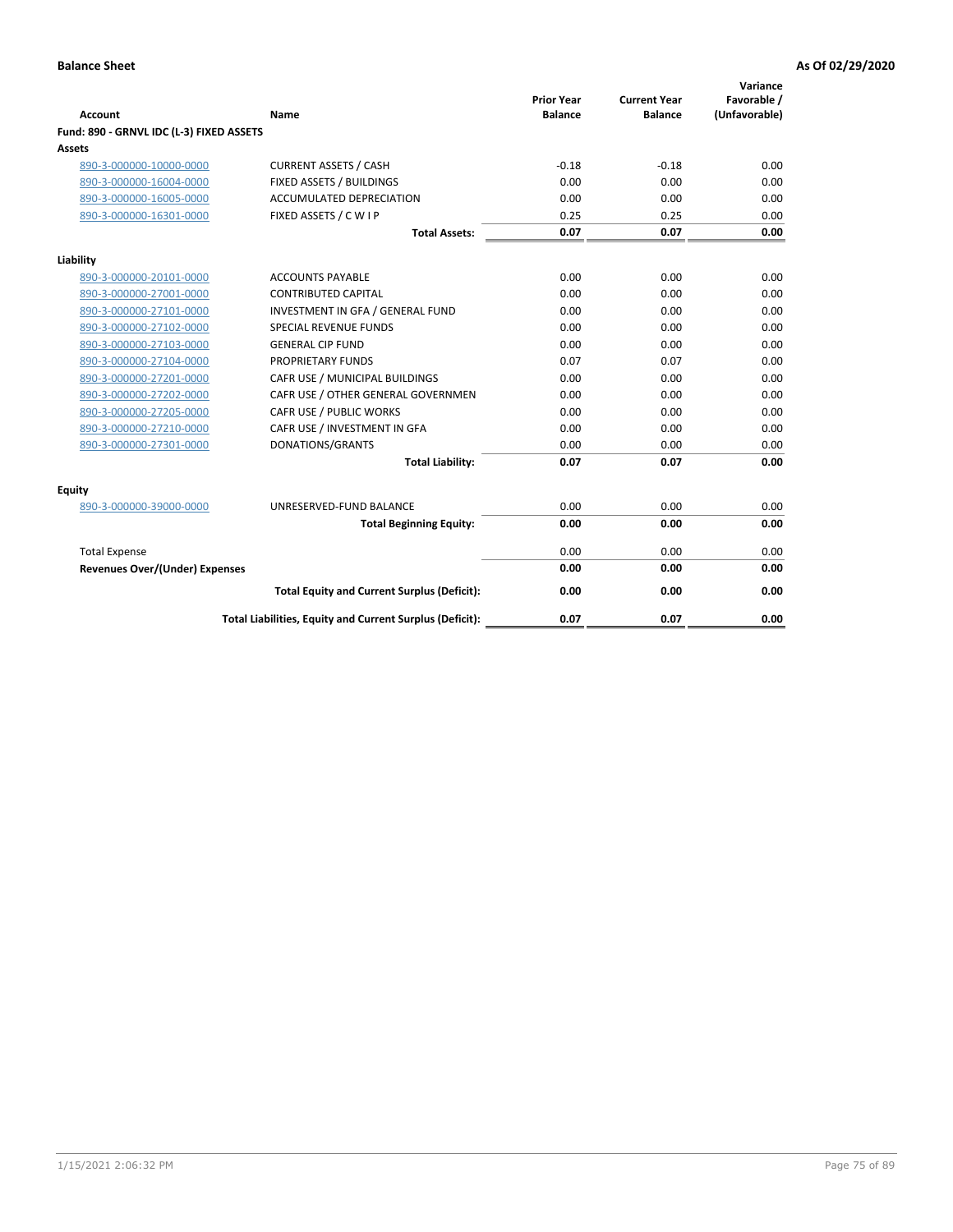|                                                    |                                                                     |                   |                     | Variance      |
|----------------------------------------------------|---------------------------------------------------------------------|-------------------|---------------------|---------------|
|                                                    |                                                                     | <b>Prior Year</b> | <b>Current Year</b> | Favorable /   |
| Account                                            | Name                                                                | <b>Balance</b>    | <b>Balance</b>      | (Unfavorable) |
| Fund: 899 - POOLED CASH<br>Assets                  |                                                                     |                   |                     |               |
| 899-8-000000-10000-0000                            | <b>CURRENT ASSETS / CASH</b>                                        | 0.00              | 0.00                | 0.00          |
| 899-8-000000-10101-0000                            | CHASE OUTBOUND OPERATING                                            | -754,050.88       | $-1,568,132.13$     | $-814,081.25$ |
| 899-8-000000-10102-0000                            | <b>CHASE INBOUND OPERATING</b>                                      | 11,050,605.39     | 11,593,557.40       | 542,952.01    |
| 899-8-000000-10103-0000                            | OPERATING ACCOUNT / CLAIMS ACCOUNT                                  | 0.00              | 0.00                | 0.00          |
| 899-8-000000-10105-0000                            | CHASE BANK / SAVINGS - 3003113077                                   | 1,544,659.36      | 1,547,441.19        | 2,781.83      |
| 899-8-000000-10106-0000                            | CHASE BANK / SAVINGS - 2911913371                                   | 1,620,794.34      | 1,625,337.66        | 4,543.32      |
| 899-8-000000-10107-0000                            | <b>CHASE TASC FLEX SPENDING</b>                                     | 2.53              | 0.00                | $-2.53$       |
| 899-8-000000-10401-0000                            | <b>CURRENT ASSETS / INTERNAL CLEARING</b>                           | $-957.16$         | 1,516.45            | 2,473.61      |
| 899-8-000000-10402-0000                            | <b>CREDIT CARD CLEARING</b>                                         | 0.00              | 0.00                | 0.00          |
| 899-8-000000-10403-0000                            | <b>NET BILL PAYMENTS</b>                                            | 0.00              | 0.00                | 0.00          |
| 899-8-000000-11101-0000                            | TX CLASS / OPERATING                                                | 1,028,856.05      | 42,143.03           | -986,713.02   |
| 899-8-000000-11201-0000                            | LOGIC INVESTMENTS / OPERATING                                       | 1,046,418.12      | 1,065,861.15        | 19,443.03     |
| 899-8-000000-11401-0000                            | <b>TEXSTAR ACCT - OPERATING</b>                                     | 0.01              | 0.01                | 0.00          |
| 899-8-000000-11601-0000                            | <b>TEXPOOL ACCT - OPERATING</b>                                     | 1,038,354.52      | 1,056,555.44        | 18,200.92     |
| 899-8-000000-11801-0000                            | TX GEN TERM OPERATING                                               | 13,257,925.27     | 15,317,916.74       | 2,059,991.47  |
| 899-8-000000-12001-0000                            | AMERICAN NATIONAL OPERATING                                         | 0.00              | 0.00                | 0.00          |
| 899-8-000000-12002-0000                            | PFM ACCT OPERATING                                                  | 15,025,830.51     | 16,429,787.86       | 1,403,957.35  |
| 899-8-000000-12003-0000<br>899-8-000000-12301-0000 | TREASURIES - CITY ONLY<br><b>BOND PROCEEDS / PURCHASED INTEREST</b> | 0.00<br>0.00      | 0.00<br>0.00        | 0.00<br>0.00  |
| 899-8-000000-13205-0000                            | <b>INTEREST RECEIVABLE</b>                                          | 46,081.88         | 50,000.12           | 3,918.24      |
| 899-8-000000-14100-0000                            | DUE FROM FUND 100                                                   | 792.56            | $-2,278.73$         | $-3,071.29$   |
| 899-8-000000-14101-0000                            | DUE FROM FUND 101                                                   | 0.00              | 0.00                | 0.00          |
| 899-8-000000-14102-0000                            | DUE FROM FUND 102                                                   | 0.00              | 0.00                | 0.00          |
| 899-8-000000-14103-0000                            | DUE FROM FUND 103                                                   | 0.00              | 0.00                | 0.00          |
| 899-8-000000-14110-0000                            | DUE FROM FUND 110                                                   | 0.00              | 0.00                | 0.00          |
| 899-8-000000-14111-0000                            | DUE FROM FUND 111                                                   | 0.00              | 0.00                | 0.00          |
| 899-8-000000-14112-0000                            | DUE FROM FUND 112                                                   | 0.00              | 0.00                | 0.00          |
| 899-8-000000-14113-0000                            | DUE FROM FUND 113                                                   | 600.00            | 0.00                | $-600.00$     |
| 899-8-000000-14114-0000                            | DUE FROM FUND 114                                                   | 0.00              | 0.00                | 0.00          |
| 899-8-000000-14115-0000                            | DUE FROM FUND 115                                                   | 0.00              | 0.00                | 0.00          |
| 899-8-000000-14116-0000                            | DUE FROM FUND 116                                                   | 0.00              | 0.00                | 0.00          |
| 899-8-000000-14117-0000                            | DUE FROM FUND 117                                                   | 0.00              | 0.00                | 0.00          |
| 899-8-000000-14118-0000                            | DUE FROM FUND 118                                                   | 0.00              | 0.00                | 0.00          |
| 899-8-000000-14119-0000<br>899-8-000000-14120-0000 | DUE FROM FUND 119<br>DUE FROM FUND 120                              | 0.00<br>0.00      | 0.00<br>0.00        | 0.00<br>0.00  |
| 899-8-000000-14121-0000                            | DUE FROM FUND 121                                                   | 0.00              | 0.00                | 0.00          |
| 899-8-000000-14122-0000                            | DUE FROM FUND 122                                                   | 0.00              | 0.00                | 0.00          |
| 899-8-000000-14123-0000                            | DUE FROM FUND 123                                                   | 0.00              | 0.00                | 0.00          |
| 899-8-000000-14124-0000                            | DUE FROM FUND 124                                                   | 0.00              | 0.00                | 0.00          |
| 899-8-000000-14125-0000                            | DUE FROM FUND 125                                                   | 0.00              | 0.00                | 0.00          |
| 899-8-000000-14126-0000                            | DUE FROM FUND 126                                                   | 0.00              | 0.00                | 0.00          |
| 899-8-000000-14140-0000                            | DUE FROM FUND 140                                                   | 0.00              | 0.00                | 0.00          |
| 899-8-000000-14160-0000                            | DUE FROM FUND 160                                                   | 0.00              | 0.00                | 0.00          |
| 899-8-000000-14161-0000                            | DUE FROM FUND 161                                                   | 0.00              | 0.00                | 0.00          |
| 899-8-000000-14162-0000                            | DUE FROM FUND 162                                                   | 0.00              | 0.00                | 0.00          |
| 899-8-000000-14163-0000                            | DUE FROM FUND 163                                                   | 0.00              | 0.00                | 0.00          |
| 899-8-000000-14164-0000                            | DUE FROM FUND 164                                                   | 0.00              | 0.00                | 0.00          |
| 899-8-000000-14165-0000                            | DUE FROM FUND 165                                                   | 0.00              | 0.00                | 0.00          |
| 899-8-000000-14170-0000                            | DUE FROM FUND 170                                                   | 0.00              | 0.00                | 0.00          |
| 899-8-000000-14171-0000<br>899-8-000000-14172-0000 | DUE FROM FUND 171                                                   | 0.00<br>0.00      | 0.00<br>0.00        | 0.00<br>0.00  |
| 899-8-000000-14173-0000                            | DUE FROM FUND 172<br>DUE FROM FUND 173                              | 0.00              | 0.00                | 0.00          |
| 899-8-000000-14174-0000                            | DUE FROM FUND 174                                                   | 0.00              | 0.00                | 0.00          |
| 899-8-000000-14175-0000                            | DUE FROM FUND 175                                                   | 0.00              | 0.00                | 0.00          |
| 899-8-000000-14176-0000                            | DUE FROM FUND 176                                                   | 0.00              | 0.00                | 0.00          |
| 899-8-000000-14177-0000                            | DUE FROM FUND 177                                                   | 0.00              | 0.00                | 0.00          |
| 899-8-000000-14190-0000                            | DUE FROM FUND 190                                                   | 0.00              | 0.00                | 0.00          |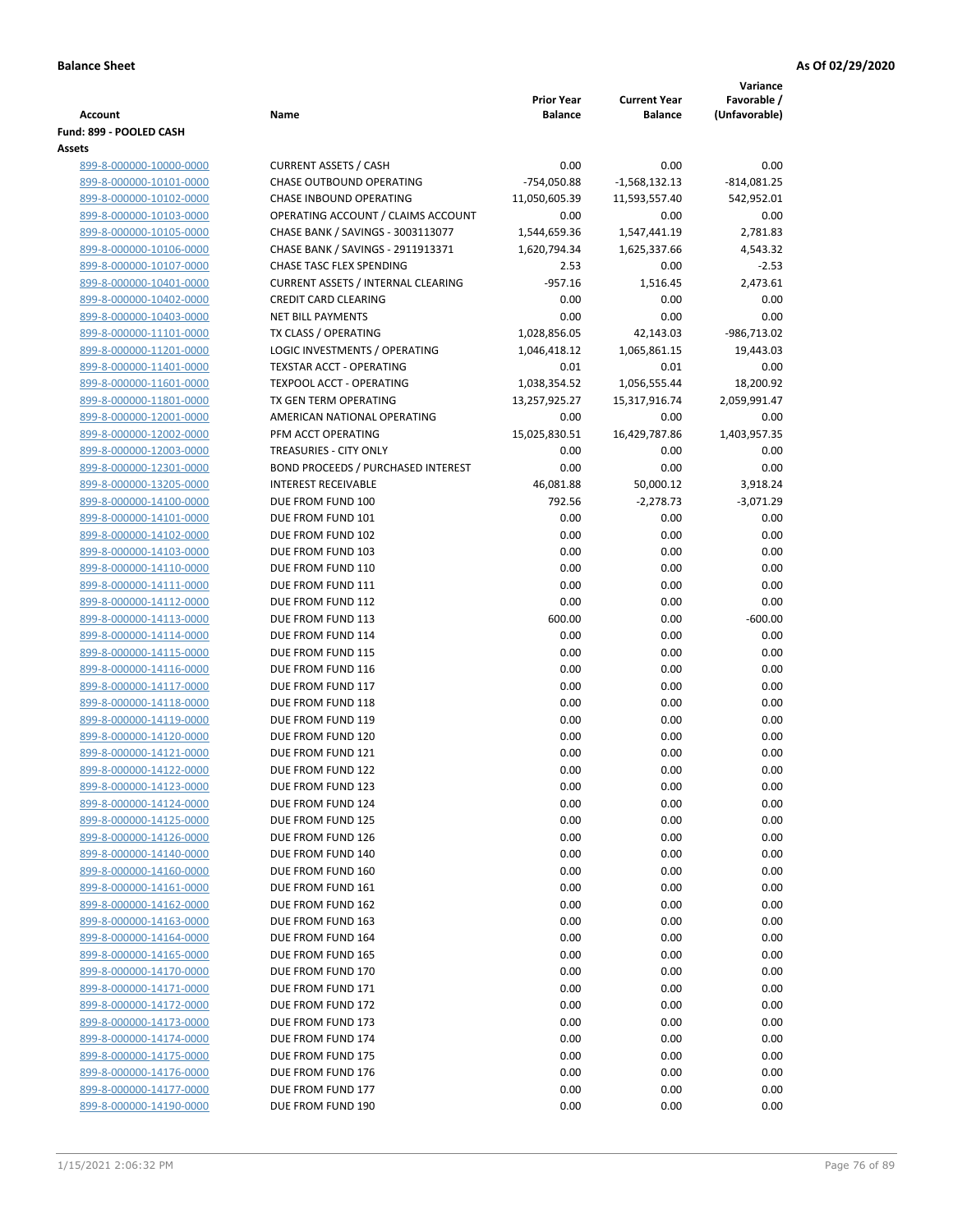|                         |                                       |                                     |                                       | Variance                     |
|-------------------------|---------------------------------------|-------------------------------------|---------------------------------------|------------------------------|
| Account                 | Name                                  | <b>Prior Year</b><br><b>Balance</b> | <b>Current Year</b><br><b>Balance</b> | Favorable /<br>(Unfavorable) |
| 899-8-000000-14192-0000 | DUE FROM FUND 192                     | 0.00                                | 284,266.21                            | 284,266.21                   |
| 899-8-000000-14200-0000 | DUE FROM FUND 200                     | 21.25                               | 0.00                                  | $-21.25$                     |
| 899-8-000000-14210-0000 | DUE FROM FUND 210                     | 0.00                                | 0.00                                  | 0.00                         |
| 899-8-000000-14211-0000 | DUE FROM FUND 211                     | 0.00                                | 0.00                                  | 0.00                         |
| 899-8-000000-14212-0000 | DUE FROM FUND 212                     | 0.00                                | 0.00                                  | 0.00                         |
| 899-8-000000-14216-0000 | DUE FROM FUND 216                     | 0.00                                | 0.00                                  | 0.00                         |
| 899-8-000000-14217-0000 | DUE FROM FUND 217                     | 0.00                                | 0.00                                  | 0.00                         |
| 899-8-000000-14300-0000 | DUE FROM FUND 300                     | 0.00                                | 0.00                                  | 0.00                         |
| 899-8-000000-14320-0000 | DUE FROM FUND 320                     | 0.00                                | 0.00                                  | 0.00                         |
| 899-8-000000-14360-0000 | DUE FROM FUND 360                     | 0.00                                | 0.00                                  | 0.00                         |
| 899-8-000000-14361-0000 | DUE FROM FUND 361                     | 0.00                                | 0.00                                  | 0.00                         |
| 899-8-000000-14400-0000 | DUE FROM FUND 400                     | 0.00                                | 0.00                                  | 0.00                         |
| 899-8-000000-14500-0000 | DUE FROM FUND 500                     | 0.00                                | 0.00                                  | 0.00                         |
| 899-8-000000-14561-0000 | DUE FROM FUND 561                     | 0.00                                | 0.00                                  | 0.00                         |
| 899-8-000000-14601-0000 | DUE FROM FUND 601                     | 0.00                                | 0.00                                  | 0.00                         |
| 899-8-000000-14602-0000 | DUE FROM FUND 602                     | 499.91                              | $-500.09$                             | $-1,000.00$                  |
| 899-8-000000-14604-0000 | DUE FROM FUND 604                     | 0.00                                | 0.00                                  | 0.00                         |
| 899-8-000000-14660-0000 | DUE FROM FUND 660                     | 0.00                                | 0.00                                  | 0.00                         |
| 899-8-000000-14800-0000 | DUE FROM FUND 800                     | 0.00                                | 0.00                                  | 0.00                         |
| 899-8-000000-14801-0000 | DUE FROM FUND 801                     | 0.00                                | 0.00                                  | 0.00                         |
| 899-8-000000-14802-0000 | DUE FROM FUND 802                     | 0.00                                | 0.00                                  | 0.00                         |
| 899-8-000000-14803-0000 | DUE FROM FUND 803                     | 0.00                                | 0.00                                  | 0.00                         |
| 899-8-000000-14807-0000 | DUE FROM FUND 807                     | 0.00                                | 0.00                                  | 0.00                         |
| 899-8-000000-14809-0000 | DUE FROM FUND 809                     | 0.00                                | 0.00                                  | 0.00                         |
| 899-8-000000-14810-0000 | DUE FROM FUND 810                     | 0.00                                | 0.00                                  | 0.00                         |
| 899-8-000000-14811-0000 | DUE FROM FUND 811                     | 0.00                                | 0.00                                  | 0.00                         |
| 899-8-000000-14820-0000 | DUE FROM TIRZ FUND                    | 0.00                                | 0.00                                  | 0.00                         |
| 899-8-000000-14890-0000 | DUE FROM GRNVL IDC (L-3) FIXED ASSETS | 0.00                                | 0.00                                  | 0.00                         |
| 899-8-000000-14910-0000 | DUE FROM FUND 910                     | 1,267,955.07                        | 101,324.37                            | $-1,166,630.70$              |
| 899-8-000000-14911-0000 | DUE FROM FUND 911                     | 0.00                                | 0.00                                  | 0.00                         |
| 899-8-000000-14912-0000 | DUE FROM FUND 912                     | 0.00                                | 0.00                                  | 0.00                         |
| 899-8-000000-14913-0000 | DUE FROM FUND 913                     | 0.00                                | 0.00                                  | 0.00                         |
| 899-8-000000-14916-0000 | DUE FROM FUND 916                     | 0.00                                | 0.00                                  | 0.00                         |
| 899-8-000000-14950-0000 | DUE FROM FUND 950                     | 0.00                                | 0.00                                  | 0.00                         |
| 899-8-000000-91011-1001 | <b>BANK OF AMERICA</b>                | 0.00                                | 0.00                                  | 0.00                         |
|                         | <b>Total Assets:</b>                  | 46,174,388.73                       | 47,544,796.68                         | 1,370,407.95                 |
| Liability               |                                       |                                     |                                       |                              |
| 899-8-000000-20101-0000 | <b>ACCOUNTS PAYABLE</b>               | 1,269,868.79                        | 382,811.76                            | 887,057.03                   |
| 899-8-000000-20102-0000 | <b>CREDIT CARD PAYABLE</b>            | 0.00                                | 0.00                                  | 0.00                         |
| 899-8-000000-21040-0000 | DUE TO OTHER FUNDS                    | 44,904,521.06                       | 47,161,985.35                         | $-2,257,464.29$              |
|                         | <b>Total Liability:</b>               | 46,174,389.85                       | 47,544,797.11                         | $-1,370,407.26$              |
| <b>Equity</b>           |                                       |                                     |                                       |                              |
| 899-3-000000-39000-0000 | UNRESERVED-FUND BALANCE               | $-1.10$                             | $-0.46$                               | 0.64                         |
| 899-8-000000-14362-0000 | DUE FROM FUND 362                     | 0.00                                | 0.00                                  | 0.00                         |
| 899-8-000000-39200-0101 | EQUITY IN POOLED CASH                 | 0.00                                | 0.00                                  | 0.00                         |
| 899-8-000000-39200-0110 | EQUITY IN POOLED CASH                 | 0.00                                | 0.00                                  | 0.00                         |
| 899-8-000000-39200-0111 | EQUITY IN POOLED CASH                 | 0.00                                | 0.00                                  | 0.00                         |
| 899-8-000000-39200-0112 | <b>EQUITY IN POOLED CASH</b>          | 0.00                                | 0.00                                  | 0.00                         |
| 899-8-000000-39200-0190 | EQUITY IN POOLED CASH                 | 0.00                                | 0.00                                  | 0.00                         |
| 899-8-000000-39200-0201 | EQUITY IN POOLED CASH                 | 0.00                                | 0.00                                  | 0.00                         |
| 899-8-000000-39200-0202 | EQUITY IN POOLED CASH                 | 0.00                                | 0.00                                  | 0.00                         |
| 899-8-000000-39200-0203 | EQUITY IN POOLED CASH                 | 0.00                                | 0.00                                  | 0.00                         |
| 899-8-000000-39200-0204 | EQUITY IN POOLED CASH                 | 0.00                                | 0.00                                  | 0.00                         |
| 899-8-000000-39200-0205 | EQUITY IN POOLED CASH                 | 0.00                                | 0.00                                  | 0.00                         |
| 899-8-000000-39200-0206 | EQUITY IN POOLED CASH                 | 0.00                                | 0.00                                  | 0.00                         |
| 899-8-000000-39200-0207 | EQUITY IN POOLED CASH                 | 0.00                                | 0.00                                  | 0.00                         |
| 899-8-000000-39200-0208 | EQUITY IN POOLED CASH                 | 0.00                                | 0.00                                  | 0.00                         |
| 899-8-000000-39200-0209 | EQUITY IN POOLED CASH                 | 0.00                                | 0.00                                  | 0.00                         |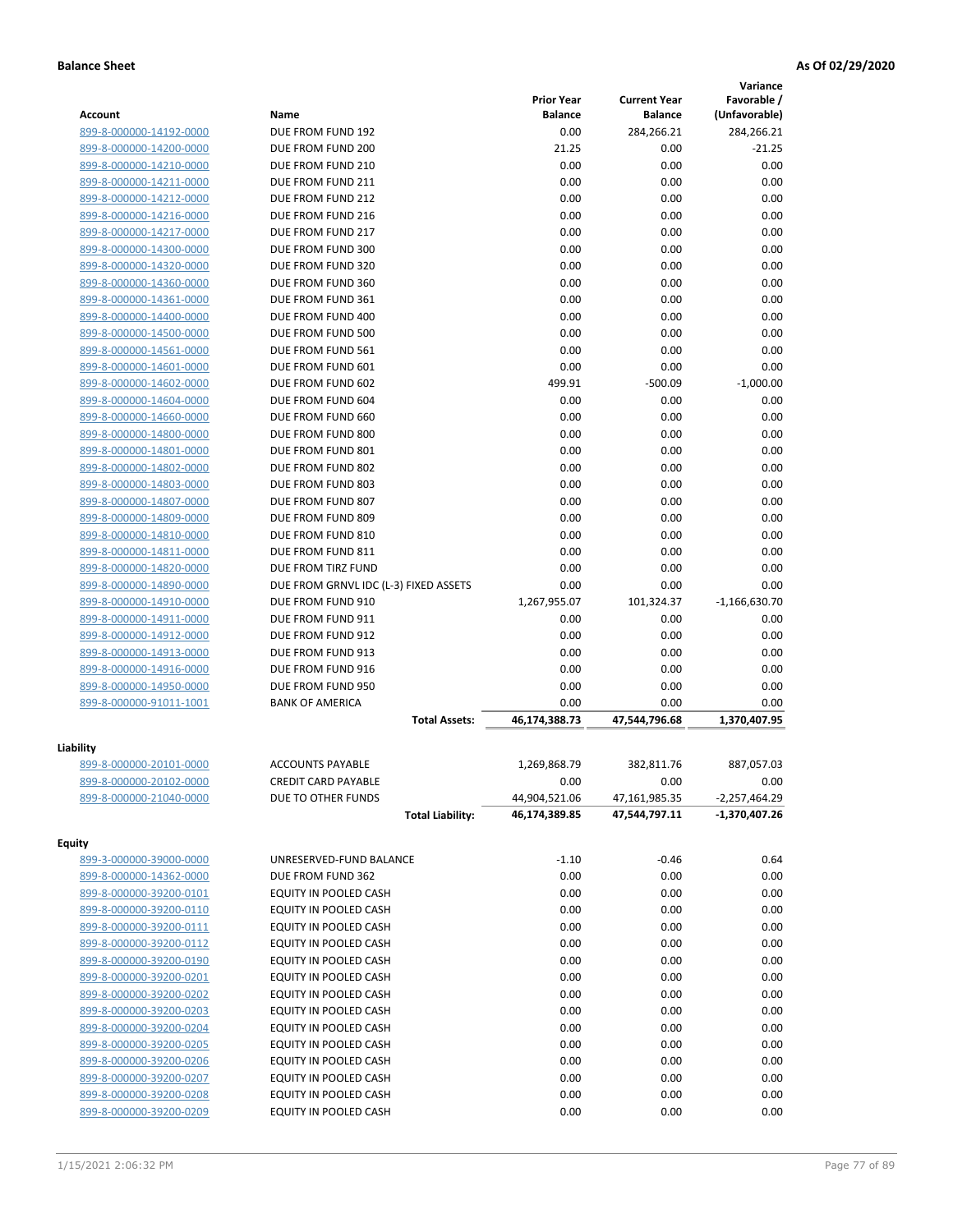**Variance**

|                         |                              | <b>Prior Year</b> | <b>Current Year</b> | Favorable /   |
|-------------------------|------------------------------|-------------------|---------------------|---------------|
| Account                 | Name                         | <b>Balance</b>    | <b>Balance</b>      | (Unfavorable) |
| 899-8-000000-39200-0210 | EQUITY IN POOLED CASH        | 0.00              | 0.00                | 0.00          |
| 899-8-000000-39200-0211 | EQUITY IN POOLED CASH        | 0.00              | 0.00                | 0.00          |
| 899-8-000000-39200-0212 | EQUITY IN POOLED CASH        | 0.00              | 0.00                | 0.00          |
| 899-8-000000-39200-0213 | EQUITY IN POOLED CASH        | 0.00              | 0.00                | 0.00          |
| 899-8-000000-39200-0214 | <b>EQUITY IN POOLED CASH</b> | 0.00              | 0.00                | 0.00          |
| 899-8-000000-39200-0215 | EQUITY IN POOLED CASH        | 0.00              | 0.00                | 0.00          |
| 899-8-000000-39200-0216 | EQUITY IN POOLED CASH        | 0.00              | 0.00                | 0.00          |
| 899-8-000000-39200-0217 | EQUITY IN POOLED CASH        | 0.00              | 0.00                | 0.00          |
| 899-8-000000-39200-0218 | EQUITY IN POOLED CASH        | 0.00              | 0.00                | 0.00          |
| 899-8-000000-39200-0219 | EQUITY IN POOLED CASH        | 0.00              | 0.00                | 0.00          |
| 899-8-000000-39200-0220 | EQUITY IN POOLED CASH        | 0.00              | 0.00                | 0.00          |
| 899-8-000000-39200-0221 | EQUITY IN POOLED CASH        | 0.00              | 0.00                | 0.00          |
| 899-8-000000-39200-0222 | EQUITY IN POOLED CASH        | 0.00              | 0.00                | 0.00          |
| 899-8-000000-39200-0223 | EQUITY IN POOLED CASH        | 0.00              | 0.00                | 0.00          |
| 899-8-000000-39200-0224 | EQUITY IN POOLED CASH        | 0.00              | 0.00                | 0.00          |
| 899-8-000000-39200-0225 | EQUITY IN POOLED CASH        | 0.00              | 0.00                | 0.00          |
| 899-8-000000-39200-0226 | EQUITY IN POOLED CASH        | 0.00              | 0.00                | 0.00          |
| 899-8-000000-39200-0227 | EQUITY IN POOLED CASH        | 0.00              | 0.00                | 0.00          |
| 899-8-000000-39200-0228 | EQUITY IN POOLED CASH        | 0.00              | 0.00                | 0.00          |
| 899-8-000000-39200-0229 | EQUITY IN POOLED CASH        | 0.00              | 0.00                | 0.00          |
| 899-8-000000-39200-0231 | EQUITY IN POOLED CASH        | 0.00              | 0.00                | 0.00          |
| 899-8-000000-39200-0232 | EQUITY IN POOLED CASH        | 0.00              | 0.00                | 0.00          |
| 899-8-000000-39200-0233 | EQUITY IN POOLED CASH        | 0.00              | 0.00                | 0.00          |
| 899-8-000000-39200-0234 | EQUITY IN POOLED CASH        | 0.00              | 0.00                | 0.00          |
| 899-8-000000-39200-0235 | EQUITY IN POOLED CASH        | 0.00              | 0.00                | 0.00          |
| 899-8-000000-39200-0236 | EQUITY IN POOLED CASH        | 0.00              | 0.00                | 0.00          |
| 899-8-000000-39200-0241 | EQUITY IN POOLED CASH        | 0.00              | 0.00                | 0.00          |
| 899-8-000000-39200-0247 | EQUITY IN POOLED CASH        | 0.00              | 0.00                | 0.00          |
| 899-8-000000-39200-0250 | EQUITY IN POOLED CASH        | 0.00              | 0.00                | 0.00          |
| 899-8-000000-39200-0251 | EQUITY IN POOLED CASH        | 0.00              | 0.00                | 0.00          |
| 899-8-000000-39200-0252 | EQUITY IN POOLED CASH        | 0.00              | 0.00                | 0.00          |
| 899-8-000000-39200-0253 | EQUITY IN POOLED CASH        | 0.00              | 0.00                | 0.00          |
| 899-8-000000-39200-0254 | EQUITY IN POOLED CASH        | 0.00              | 0.00                | 0.00          |
| 899-8-000000-39200-0301 | EQUITY IN POOLED CASH        | 0.00              | 0.00                | 0.00          |
| 899-8-000000-39200-0302 | EQUITY IN POOLED CASH        | 0.00              | 0.00                | 0.00          |
| 899-8-000000-39200-0401 | EQUITY IN POOLED CASH        | 0.00              | 0.00                | 0.00          |
| 899-8-000000-39200-0402 | EQUITY IN POOLED CASH        | 0.00              | 0.00                | 0.00          |
| 899-8-000000-39200-0403 | EQUITY IN POOLED CASH        | 0.00              | 0.00                | 0.00          |
| 899-8-000000-39200-0405 | EQUITY IN POOLED CASH        | 0.00              | 0.00                | 0.00          |
| 899-8-000000-39200-0406 | EQUITY IN POOLED CASH        | 0.00              | 0.00                | 0.00          |
| 899-8-000000-39200-0410 | EQUITY IN POOLED CASH        | 0.00              | 0.00                | 0.00          |
| 899-8-000000-39200-0411 | EQUITY IN POOLED CASH        | 0.00              | 0.00                | 0.00          |
| 899-8-000000-39200-0501 | EQUITY IN POOLED CASH        | 0.00              | 0.00                | 0.00          |
| 899-8-000000-39200-0502 | EQUITY IN POOLED CASH        | 0.00              | 0.00                | 0.00          |
| 899-8-000000-39200-0503 | EQUITY IN POOLED CASH        | 0.00              | 0.00                | 0.00          |
| 899-8-000000-39200-0504 | EQUITY IN POOLED CASH        | 0.00              | 0.00                | 0.00          |
| 899-8-000000-39200-0505 | EQUITY IN POOLED CASH        | 0.00              | 0.00                | 0.00          |
| 899-8-000000-39200-0506 | EQUITY IN POOLED CASH        | 0.00              | 0.00                | 0.00          |
| 899-8-000000-39200-0507 | EQUITY IN POOLED CASH        | 0.00              | 0.00                | 0.00          |
| 899-8-000000-39200-0511 | EQUITY IN POOLED CASH        | 0.00              | 0.00                | 0.00          |
| 899-8-000000-39200-0513 | EQUITY IN POOLED CASH        | 0.00              | 0.00                | 0.00          |
| 899-8-000000-39200-0521 | EQUITY IN POOLED CASH        | 0.00              | 0.00                | 0.00          |
| 899-8-000000-39200-0522 | EQUITY IN POOLED CASH        | 0.00              | 0.00                | 0.00          |
| 899-8-000000-39200-0523 | EQUITY IN POOLED CASH        | 0.00              | 0.00                | 0.00          |
| 899-8-000000-39200-0601 | EQUITY IN POOLED CASH        | 0.00              | 0.00                | 0.00          |
| 899-8-000000-39200-0602 | EQUITY IN POOLED CASH        | 0.00              | 0.00                | 0.00          |
| 899-8-000000-39200-0603 | EQUITY IN POOLED CASH        | 0.00              | 0.00                | 0.00          |
| 899-8-000000-39200-0604 | EQUITY IN POOLED CASH        | 0.00              | 0.00                | 0.00          |
| 899-8-000000-39200-0702 | EQUITY IN POOLED CASH        | 0.00              | 0.00                | 0.00          |
|                         |                              |                   |                     |               |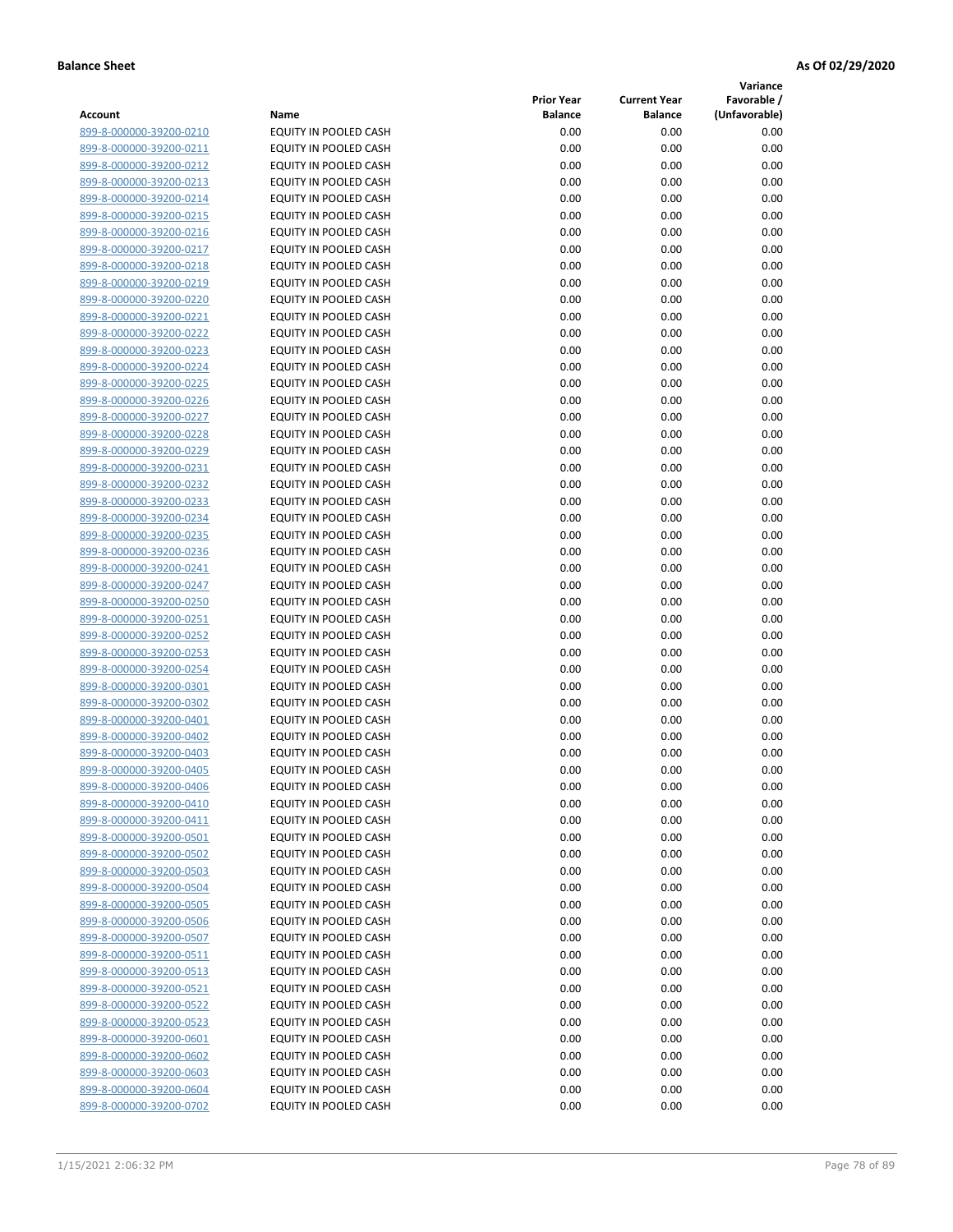| <b>Account</b>                        | Name                                                     | <b>Prior Year</b><br><b>Balance</b> | <b>Current Year</b><br><b>Balance</b> | Variance<br>Favorable /<br>(Unfavorable) |
|---------------------------------------|----------------------------------------------------------|-------------------------------------|---------------------------------------|------------------------------------------|
| 899-8-000000-39200-0703               | <b>EQUITY IN POOLED CASH</b>                             | 0.00                                | 0.00                                  | 0.00                                     |
| 899-8-000000-39200-0704               | <b>EQUITY IN POOLED CASH</b>                             | 0.00                                | 0.00                                  | 0.00                                     |
| 899-8-000000-39200-0705               | <b>EQUITY IN POOLED CASH</b>                             | 0.00                                | 0.00                                  | 0.00                                     |
| 899-8-000000-39200-0706               | EQUITY IN POOLED CASH                                    | 0.00                                | 0.00                                  | 0.00                                     |
| 899-8-000000-39200-0707               | EQUITY IN POOLED CASH                                    | 0.00                                | 0.00                                  | 0.00                                     |
| 899-8-000000-39200-0708               | <b>EQUITY IN POOLED CASH</b>                             | 0.00                                | 0.00                                  | 0.00                                     |
| 899-8-000000-39200-0710               | EQUITY IN POOLED CASH                                    | 0.00                                | 0.00                                  | 0.00                                     |
| 899-8-000000-39200-0721               | <b>EQUITY IN POOLED CASH</b>                             | 0.00                                | 0.00                                  | 0.00                                     |
| 899-8-000000-39200-0722               | <b>EQUITY IN POOLED CASH</b>                             | 0.00                                | 0.00                                  | 0.00                                     |
| 899-8-000000-39200-0723               | EQUITY IN POOLED CASH                                    | 0.00                                | 0.00                                  | 0.00                                     |
| 899-8-000000-39200-0731               | <b>EQUITY IN POOLED CASH</b>                             | 0.00                                | 0.00                                  | 0.00                                     |
| 899-8-000000-39200-0825               | EQUITY IN POOLED CASH                                    | 0.00                                | 0.00                                  | 0.00                                     |
| 899-8-000000-39200-0901               | EQUITY IN POOLED CASH                                    | 0.00                                | 0.00                                  | 0.00                                     |
| 899-8-000000-39200-0902               | EQUITY IN POOLED CASH                                    | 0.00                                | 0.00                                  | 0.00                                     |
| 899-8-000000-39200-0903               | <b>EQUITY IN POOLED CASH</b>                             | 0.00                                | 0.00                                  | 0.00                                     |
| 899-8-000000-39200-0904               | <b>EQUITY IN POOLED CASH</b>                             | 0.00                                | 0.00                                  | 0.00                                     |
| 899-8-000000-39200-0905               | EQUITY IN POOLED CASH                                    | 0.00                                | 0.00                                  | 0.00                                     |
| 899-8-000000-39200-0909               | EQUITY IN POOLED CASH                                    | 0.00                                | 0.00                                  | 0.00                                     |
| 899-8-000000-39200-0910               | <b>EQUITY IN POOLED CASH</b>                             | 0.00                                | 0.00                                  | 0.00                                     |
| 899-8-000000-39200-0960               | <b>EQUITY IN POOLED CASH</b>                             | 0.00                                | 0.00                                  | 0.00                                     |
| 899-8-000000-39200-9999               | EQUITY IN POOLED CASH                                    | 0.00                                | 0.00                                  | 0.00                                     |
|                                       | <b>Total Beginning Equity:</b>                           | $-1.10$                             | $-0.46$                               | 0.64                                     |
| <b>Total Revenue</b>                  |                                                          | $-0.02$                             | 0.03                                  | 0.05                                     |
| <b>Revenues Over/(Under) Expenses</b> |                                                          | $-0.02$                             | 0.03                                  | 0.05                                     |
|                                       | <b>Total Equity and Current Surplus (Deficit):</b>       | $-1.12$                             | $-0.43$                               | 0.69                                     |
|                                       | Total Liabilities, Equity and Current Surplus (Deficit): | 46,174,388.73                       | 47,544,796.68                         | 1,370,407.95                             |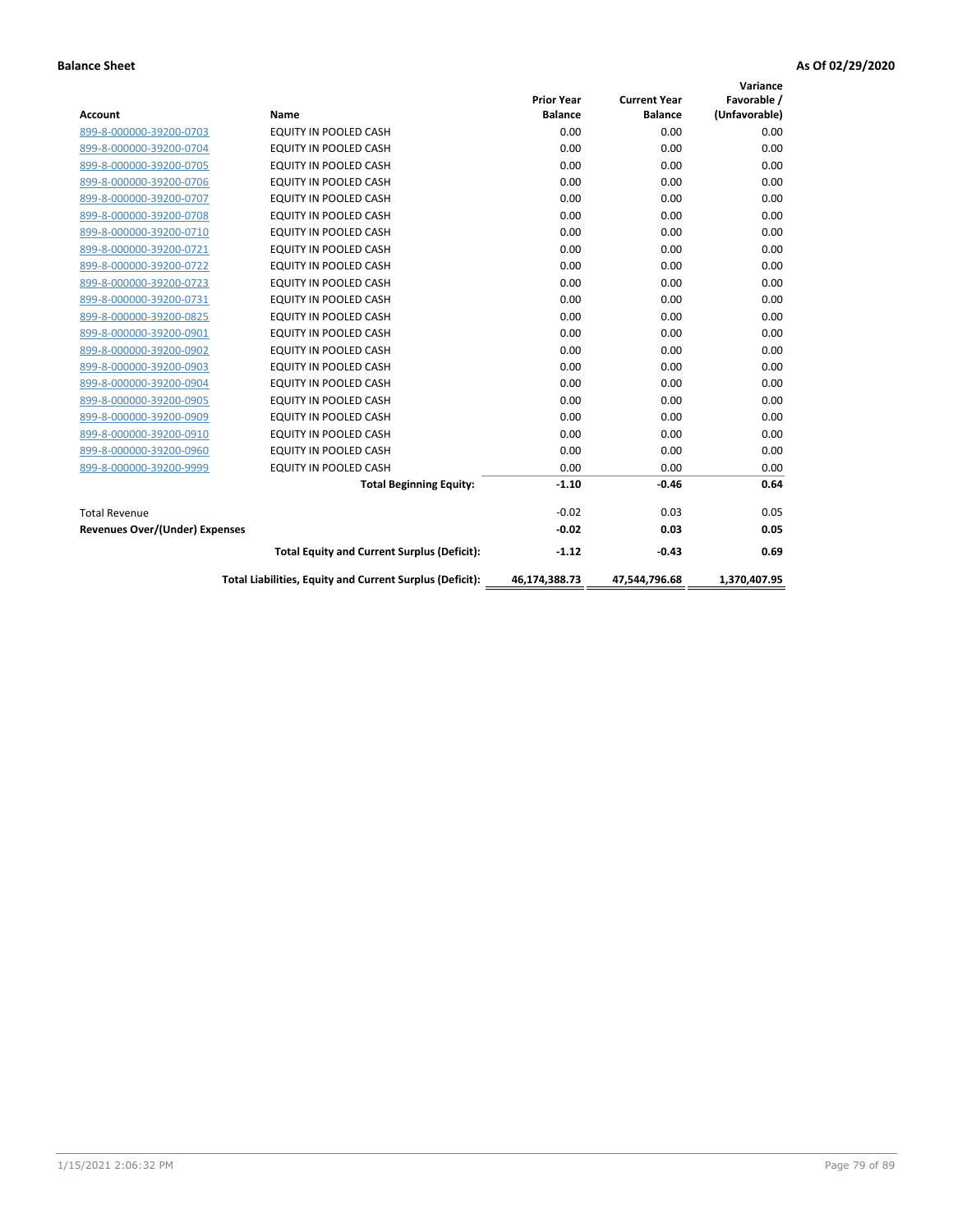|                                            |                                        |                   |                     | Variance        |
|--------------------------------------------|----------------------------------------|-------------------|---------------------|-----------------|
|                                            |                                        | <b>Prior Year</b> | <b>Current Year</b> | Favorable /     |
| Account                                    | Name                                   | <b>Balance</b>    | <b>Balance</b>      | (Unfavorable)   |
| <b>Fund: 910 - ELECTRIC OPERATING FUND</b> |                                        |                   |                     |                 |
| <b>Assets</b>                              |                                        |                   |                     |                 |
| 910-9-000000-10000-1300                    | <b>CASH</b>                            | 19,621,319.43     | 23,473,954.14       | 3,852,634.71    |
| 910-9-000000-10209-1300                    | <b>ADMIN PETTY CASH</b>                | 658.89            | 200.00              | $-458.89$       |
| 910-9-000000-10308-1300                    | <b>GEUS SERVICE CENTER CHANGE</b>      | 849.90            | 849.90              | 0.00            |
| 910-9-000000-10309-1300                    | <b>GEUS DOWNTOWN CHANGE</b>            | 1,650.00          | 1,650.00            | 0.00            |
| 910-9-000000-11540-1301                    | PTO LIABILITY FUNDING                  | 450,908.74        | 460,407.01          | 9,498.27        |
| 910-9-000000-11541-1301                    | CASH INVESTED - TX TERM GENERAL        | 0.00              | 4,744,649.27        | 4,744,649.27    |
| 910-9-000000-12190-1810                    | DEFERRED ISSUANCE COSTS 2001           | 0.00              | 0.00                | 0.00            |
| 910-9-000000-12191-1810                    | DEFERRED ISSUANCE COST 2008 ENGINE PR  | 0.00              | 0.00                | 0.00            |
| 910-9-000000-12192-1810                    | DEFERRED ISSUANCE COSTS 2010 BOA ENGI  | 0.00              | 0.00                | 0.00            |
| 910-9-000000-12193-1810                    | DEFERRED ISSUANCE COSTS 2010 SCRUBBEI  | 0.00              | 0.00                | 0.00            |
| 910-9-000000-12194-1810                    | DEFERRED ISSUANCE COSTS 2010 TMPA DEI  | 0.00              | 0.00                | 0.00            |
| 910-9-000000-12201-1810                    | <b>BOND DISCOUNT</b>                   | 103,096.73        | 153,371.59          | 50,274.86       |
| 910-9-000000-13000-1420                    | <b>CUSTOMER ACCOUNTS RECEIVABLE</b>    | 2,338,855.54      | 1,675,428.12        | $-663,427.42$   |
| 910-9-000000-13001-1420                    | NON CURRENT CUSTOMER ACCTS RECEIVAE    | 572,432.95        | 635,389.74          | 62,956.79       |
| 910-9-000000-13002-1440                    | ALLOWANCE FOR UNCOLLECTABLE            | $-581,494.93$     | $-513,614.39$       | 67,880.54       |
| 910-9-000000-13003-1422                    | UNBILLED YEAR-END ACCRUAL              | 4,682,899.58      | 4,669,137.80        | $-13,761.78$    |
| 910-9-000000-13009-1423                    | FUEL ADJUSTMENT - UNDER/OVER           | 822,699.64        | $-873,620.22$       | $-1,696,319.86$ |
| 910-9-000000-13011-1420                    | AMP RECEIVABLE                         | $-88,880.01$      | $-80,946.06$        | 7,933.95        |
| 910-9-000000-13012-1420                    | ROUNDUP ACCOUNTS RECEIVABLE            | 0.00              | 0.00                | 0.00            |
| 910-9-000000-13066-1421                    | AMPY CUSTOMER ACCOUNTS RECEIVABLE      | 0.00              | 0.00                | 0.00            |
| 910-9-000000-13067-1421                    | AMPY ARREARS ACCOUNTS RECEIVABLE       | $-5,324.59$       | $-4,999.17$         | 325.42          |
| 910-9-000000-13068-1421                    | AMPY Customers Left With Balance A/R   | 56,056.24         | 60,423.60           | 4,367.36        |
| 910-9-000000-13201-1430                    | MISCELLANEOUS ACCOUNTS RECEIVABLE      | 42,212.72         | 32,888.82           | $-9,323.90$     |
| 910-9-000000-13205-1710                    | <b>INTEREST RECEIVABLE</b>             | 0.00              | 0.00                | 0.00            |
| 910-9-000000-13290-1650                    | PREPAYMENTS                            | 0.00              | 0.00                | 0.00            |
| 910-9-000000-13291-1651                    | TMPA SCRUBBER PREPAYMENT               | 0.00              | 0.00                | 0.00            |
| 910-9-000000-13293-1653                    | TMPA FIXED COSTS PREPAYMENT            | 0.00              | 0.00                | 0.00            |
| 910-9-000000-13294-1654                    | TMPA DEMAND COSTS ESCROW               | 0.00              | 0.00                | 0.00            |
| 910-9-000000-13297-1657                    | <b>ERCOT CRR PREPAYMENTS</b>           | 23,513.98         | $-7,720.31$         | $-31,234.29$    |
| 910-9-000000-13299-1655                    | <b>ERCOT COLLATERAL</b>                | 111,550.00        | 111,550.00          | 0.00            |
| 910-9-000000-14001-1461                    | DUE FROM COG - GENERAL FUND            | 0.00              | 0.00                | 0.00            |
| 910-9-000000-14402-1469                    | DUE FROM DEBT SERVICE FUND             | 4,625,445.97      | 0.00                | -4,625,445.97   |
| 910-9-000000-14501-1467                    | DUE FROM GBOD                          | 0.00              | 0.00                | 0.00            |
| 910-9-000000-14916-1469                    | DUE FROM FUND 916                      | 0.00              | 0.00                | 0.00            |
| 910-9-000000-14999-1910                    | DUE FROM 906                           | 0.00              | 0.00                | 0.00            |
|                                            | <b>INVENTORY</b>                       |                   |                     |                 |
| 910-9-000000-15900-1540                    |                                        | 2,590,634.73      | 2,409,834.65        | $-180,800.08$   |
| 910-9-000000-15901-1541                    | <b>GEUS UNLEADED GASOLINE</b>          | $-450.53$         | 583.18              | 1,033.71        |
| 910-9-000000-15902-1542                    | <b>GEUS DIESEL GASOLINE</b>            | 2,290.14          | 453.55              | $-1,836.59$     |
| 910-9-000000-15903-1543                    | INVENTORY - SUBSTATION                 | 7,771.80          | 7,771.80            | 0.00            |
| 910-9-000000-15909-1510                    | STEAM PLANT FUEL OIL INVENTORY         | 580,690.88        | 575,892.14          | $-4,798.74$     |
| 910-9-000000-16301-1070                    | <b>CWIP</b>                            | 679,189.68        | 1,997,331.75        | 1,318,142.07    |
| 910-9-000000-16400-1180                    | GASB 62 ASSET                          | 0.00              | 12,657,036.00       | 12,657,036.00   |
| 910-9-000000-17501-1860                    | <b>EMPLOYEE CONTRIBUTIONS</b>          | 543,413.00        | 641,414.00          | 98,001.00       |
| 910-9-000000-17504-1860                    | <b>INVESTMENT RETURN</b>               | $-961,559.00$     | 2,067,546.00        | 3,029,105.00    |
| 910-9-000000-17508-1860                    | EXPERIENCE DIFFERENCE- OUTFLOW         | $-35,369.00$      | 104,019.00          | 139,388.00      |
| 910-9-000000-17509-1860                    | <b>EXPERIENCE DIFFERENCE - INFLOW</b>  | $-183,876.00$     | $-123,185.00$       | 60,691.00       |
| 910-9-000000-17520-1860                    | <b>ASSUMPTION CHANGES</b>              | 171,898.00        | 0.00                | $-171,898.00$   |
| 910-9-000000-17608-1860                    | OPEB DEFERRED OUTFLOW                  | 53,017.00         | 69,667.00           | 16,650.00       |
| 910-9-000000-17609-1860                    | OPEB DEFERRED INFLOW                   | $-3,234.00$       | $-25,652.00$        | $-22,418.00$    |
| 910-9-000000-19000-3100                    | STEAM - LAND                           | 117,340.90        | 117,340.90          | 0.00            |
| 910-9-000000-19001-3110                    | STEAM PLANT - STRUCTURES               | 1,455,530.43      | 1,082,096.04        | -373,434.39     |
| 910-9-000000-19002-3120                    | STEAM PLANT - BOILER PLANT EQUIPMENT   | 4,886,434.29      | 6,707,486.99        | 1,821,052.70    |
| 910-9-000000-19003-3130                    | STEAM PLANT - ENGINES                  | 0.00              | 0.00                | 0.00            |
| 910-9-000000-19004-3140                    | STEAM PLANT - GENERATORS               | 9,067,106.70      | 9,067,106.70        | 0.00            |
| 910-9-000000-19005-3150                    | STEAM PLANT - ACCESSORY ELECTRIC EQUIF | 956,874.92        | 950,135.42          | $-6,739.50$     |
| 910-9-000000-19006-3160                    | STEAM PLANT - MISC POWER PLANT EQUIPI  | 12,912.88         | 12,912.88           | 0.00            |
| 910-9-000000-19100-3400                    | <b>ENGINE PLANT - LAND</b>             | 43,850.00         | 43,850.00           | 0.00            |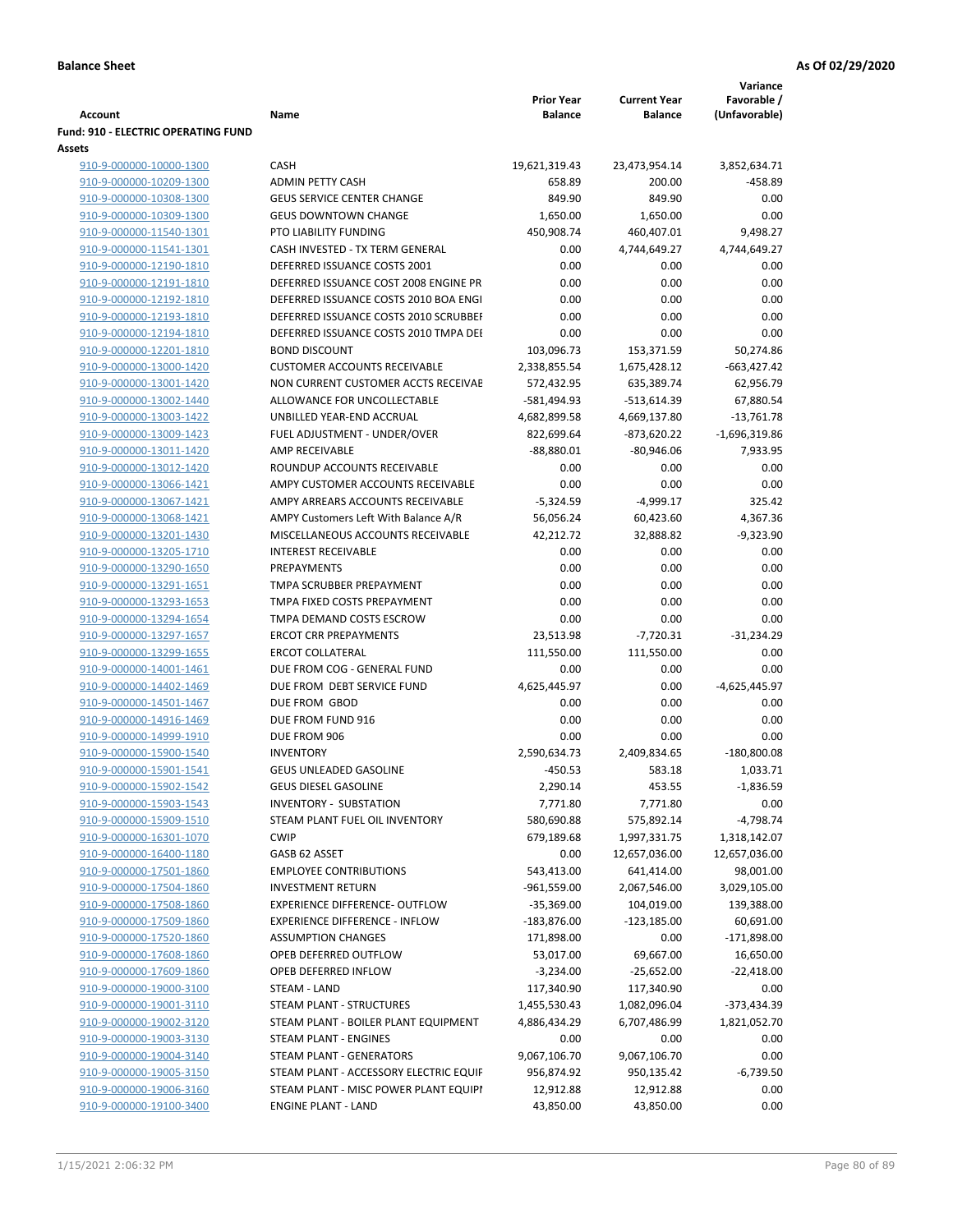**Variance**

| <b>Account</b>          | Name                                             | <b>Prior Year</b><br><b>Balance</b> | <b>Current Year</b><br><b>Balance</b> | Favorable /<br>(Unfavorable) |
|-------------------------|--------------------------------------------------|-------------------------------------|---------------------------------------|------------------------------|
| 910-9-000000-19101-3410 | <b>ENGINE PLANT - STRUCTURES</b>                 | 4,655,874.20                        | 4,655,874.20                          | 0.00                         |
| 910-9-000000-19101-3411 | <b>ENGINE PLANT - STRUCTURES</b>                 | 0.00                                | 0.00                                  | 0.00                         |
| 910-9-000000-19104-3440 | <b>ENGINE PLANT - ENGINE PLANT GENERATOF</b>     | 28,633,940.73                       | 28,633,940.73                         | 0.00                         |
| 910-9-000000-19105-3450 | ENGINE PLANT - ACCESSORY ELECTRIC EQUI           | 216,217.48                          | 343,229.78                            | 127,012.30                   |
| 910-9-000000-19106-3460 | ENGINE PLANT - MISCELLANEOUS POWER P             | 47,852.60                           | 61,047.10                             | 13,194.50                    |
| 910-9-000000-19204-3442 | <b>ENGINE PLANT - RENEWABLE GENERATORS</b>       | 245,000.01                          | 245,000.01                            | 0.00                         |
|                         | TRANSMISSION - LAND                              |                                     |                                       | 0.00                         |
| 910-9-000000-19301-3500 | <b>TRANSMISSION - SUBSTATIONS</b>                | 53,501.21                           | 53,501.21                             |                              |
| 910-9-000000-19302-3530 |                                                  | 5,714,413.54                        | 5,704,403.83                          | $-10,009.71$                 |
| 910-9-000000-19303-3572 | <b>TRANSMISSION - TMPA LINES</b>                 | 1,156,631.80                        | 1,156,631.80                          | 0.00                         |
| 910-9-000000-19304-3571 | TRANSMISSION - GEUS LINES                        | 4,241,141.34                        | 4,519,703.80                          | 278,562.46                   |
| 910-9-000000-19401-3600 | <b>DISTRIBUTION - LAND</b>                       | 218,418.15                          | 218,418.15                            | 0.00                         |
| 910-9-000000-19402-3620 | DISTRIBUTION - SUBSTATIONS                       | 6,239,507.24                        | 6,239,507.24                          | 0.00                         |
| 910-9-000000-19403-3640 | <b>DISTRIBUTION - POLES</b>                      | 4,535,340.26                        | 4,617,178.70                          | 81,838.44                    |
| 910-9-000000-19404-3650 | DISTRIBUTION - OH CONDUCTOR & DEVICES            | 3,995,820.81                        | 4,235,843.24                          | 240,022.43                   |
| 910-9-000000-19405-3660 | DISTRIBUTION - UNDERGROUND CONDUIT               | 1,820,226.28                        | 1,865,938.63                          | 45,712.35                    |
| 910-9-000000-19406-3670 | DISTRIBUTION - UG CONDUCTOR & DEVICES            | 3,031,744.89                        | 3,078,562.87                          | 46,817.98                    |
| 910-9-000000-19407-3680 | DISTRIBUTION - TRANSFORMERS                      | 4,371,693.30                        | 4,357,638.27                          | $-14,055.03$                 |
| 910-9-000000-19408-3690 | <b>DISTRIBUTION - SERVICE CONNECTIONS</b>        | 575,576.94                          | 546,593.47                            | $-28,983.47$                 |
| 910-9-000000-19409-3700 | <b>DISTRIBUTION - METERS</b>                     | 1,904,403.74                        | 1,886,778.22                          | $-17,625.52$                 |
| 910-9-000000-19410-3710 | DISTRIBUTION - VAPOR LIGHTS                      | 89,486.32                           | 94,495.71                             | 5,009.39                     |
| 910-9-000000-19411-3750 | DISTRIBUTION - STREET LIGHTS & SIGNALS           | 98,383.66                           | 100,747.96                            | 2.364.30                     |
| 910-9-000000-19501-3890 | <b>GENERAL - LAND</b>                            | 110,503.10                          | 110,503.10                            | 0.00                         |
| 910-9-000000-19502-3900 | <b>GENERAL - STRUCTURES</b>                      | 5,948,456.74                        | 5,973,904.74                          | 25,448.00                    |
| 910-9-000000-19503-3910 | <b>GENERAL - FURNITURE &amp; OFFICE EQUIPMEN</b> | 564,537.87                          | 598,740.18                            | 34,202.31                    |
| 910-9-000000-19504-3941 | <b>GENERAL - METER READING ASSETS</b>            | 38,482.00                           | 34,126.00                             | $-4,356.00$                  |
| 910-9-000000-19505-3911 | <b>GENERAL - CUSTOMER SERVICE EQUIPMENT</b>      | 0.00                                | 0.00                                  | 0.00                         |
| 910-9-000000-19506-3914 | <b>GENERAL - BILLING EQUIPMENT</b>               | 0.00                                | 0.00                                  | 0.00                         |
| 910-9-000000-19507-3915 | GENERAL - CASHIERING EQUIPMENT                   | 7,033.54                            | 7,033.54                              | 0.00                         |
| 910-9-000000-19508-3920 | <b>GENERAL - TRANSPORTATION EQUIPMENT</b>        | 2,732,230.50                        | 2,910,836.95                          | 178,606.45                   |
| 910-9-000000-19509-3930 | GENERAL - WAREHOUSE EQUIPMENT                    | 69,324.02                           | 84,284.02                             | 14,960.00                    |
| 910-9-000000-19510-3940 | <b>GENERAL - TOOLS</b>                           | 13,918.37                           | 13,918.37                             | 0.00                         |
| 910-9-000000-19511-3950 | <b>GENERAL - LABORATORY EQUIPMENT</b>            | 336,291.99                          | 333,791.99                            | $-2,500.00$                  |
| 910-9-000000-19512-3960 | <b>GENERAL - POWER OPERATED EQUIPMENT</b>        | 317,093.52                          | 398,548.30                            | 81,454.78                    |
| 910-9-000000-19513-3970 | GENERAL - COMMUNICATIONS EQUIPMENT               | 47,808.65                           | 47,808.65                             | 0.00                         |
| 910-9-000000-19514-3980 | GENERAL - MISCELLANEOUS EQUIPMENT                | 0.00                                | 372,382.32                            | 372,382.32                   |
| 910-9-000000-19515-3000 | <b>GENERAL-MISC INTANGIBLE</b>                   | 0.00                                | 0.00                                  | 0.00                         |
| 910-9-000000-19999-1080 | ACCUMULATED DEPRECIATION                         | -44,384,246.75                      | -46,507,904.25                        | $-2,123,657.50$              |
|                         | <b>Total Assets:</b>                             | 90,409,525.65                       | 109,895,649.67                        | 19,486,124.02                |
|                         |                                                  |                                     |                                       |                              |
| Liability               |                                                  |                                     |                                       |                              |
| 910-9-000000-20101-2320 | <b>ACCOUNTS PAYABLE</b>                          | 1,267,955.07                        | 101,324.37                            | 1,166,630.70                 |
| 910-9-000000-20102-2321 | <b>CREDIT CARD PAYABLE</b>                       | 0.00                                | 0.00                                  | 0.00                         |
| 910-9-000000-20103-2322 | ACCRUED ACCOUNTS PAYABLE                         | 1,445,054.92                        | 2,104,959.48                          | $-659,904.56$                |
| 910-9-000000-20139-2323 | RETAINAGES PAYABLE                               | 0.00                                | 0.00                                  | 0.00                         |
| 910-9-000000-20141-0000 | <b>TELEPHONE CLEARING</b>                        | 0.00                                | 0.00                                  | 0.00                         |
| 910-9-000000-20142-0000 | <b>ESCROW</b>                                    | 0.00                                | 0.00                                  | 0.00                         |
| 910-9-000000-20161-2324 | GASB 62 SHORT-TERM                               | 0.00                                | 878,706.00                            | -878,706.00                  |
| 910-9-000000-20201-2530 | <b>DEFERRED REVENUE</b>                          | 822,699.64                          | $-873,620.22$                         | 1,696,319.86                 |
| 910-9-000000-20815-2410 | SALES TAX PAYABLE - IN THE CITY                  | 73,324.87                           | 68,658.80                             | 4,666.07                     |
| 910-9-000000-20816-2411 | SALES TAX PAYABLE - OUT OF CITY                  | 4,139.49                            | 3,850.89                              | 288.60                       |
| 910-9-000000-21001-2341 | DUE TO COG - GEN FUND                            | 0.00                                | 969,561.88                            | -969,561.88                  |
| 910-9-000000-21406-2329 | DUE TO DEBT TO SERVICE FUND                      | 0.00                                | 4,115.11                              | $-4,115.11$                  |
| 910-9-000000-21507-2347 | DUE TO GBOD                                      | 0.00                                | 279,401.67                            | $-279,401.67$                |
| 910-9-000000-22001-2327 | SALARIES PAYABLE                                 | 306,647.46                          | 306,647.46                            | 0.00                         |
| 910-9-000000-22002-2328 | PTO PAYABLE                                      | 619,978.69                          | 690,328.69                            | $-70,350.00$                 |
| 910-9-000000-23011-2211 | <b>REVENUE BONDS</b>                             | 2,260,000.00                        | 1,935,000.00                          | 325,000.00                   |
| 910-9-000000-24000-2350 | <b>CUSTOMER DEPOSITS</b>                         | 2,455,261.03                        | 2,223,753.65                          | 231,507.38                   |
| 910-9-000000-24014-2359 | <b>CUSTOMER DEPOSITS / AMPY EQUIPMENT</b>        | 101,672.00                          | 83,739.85                             | 17,932.15                    |
| 910-9-000000-24015-2350 | AMP RESERVE                                      | $-88,880.01$                        | $-80,946.06$                          | $-7,933.95$                  |
|                         |                                                  |                                     |                                       |                              |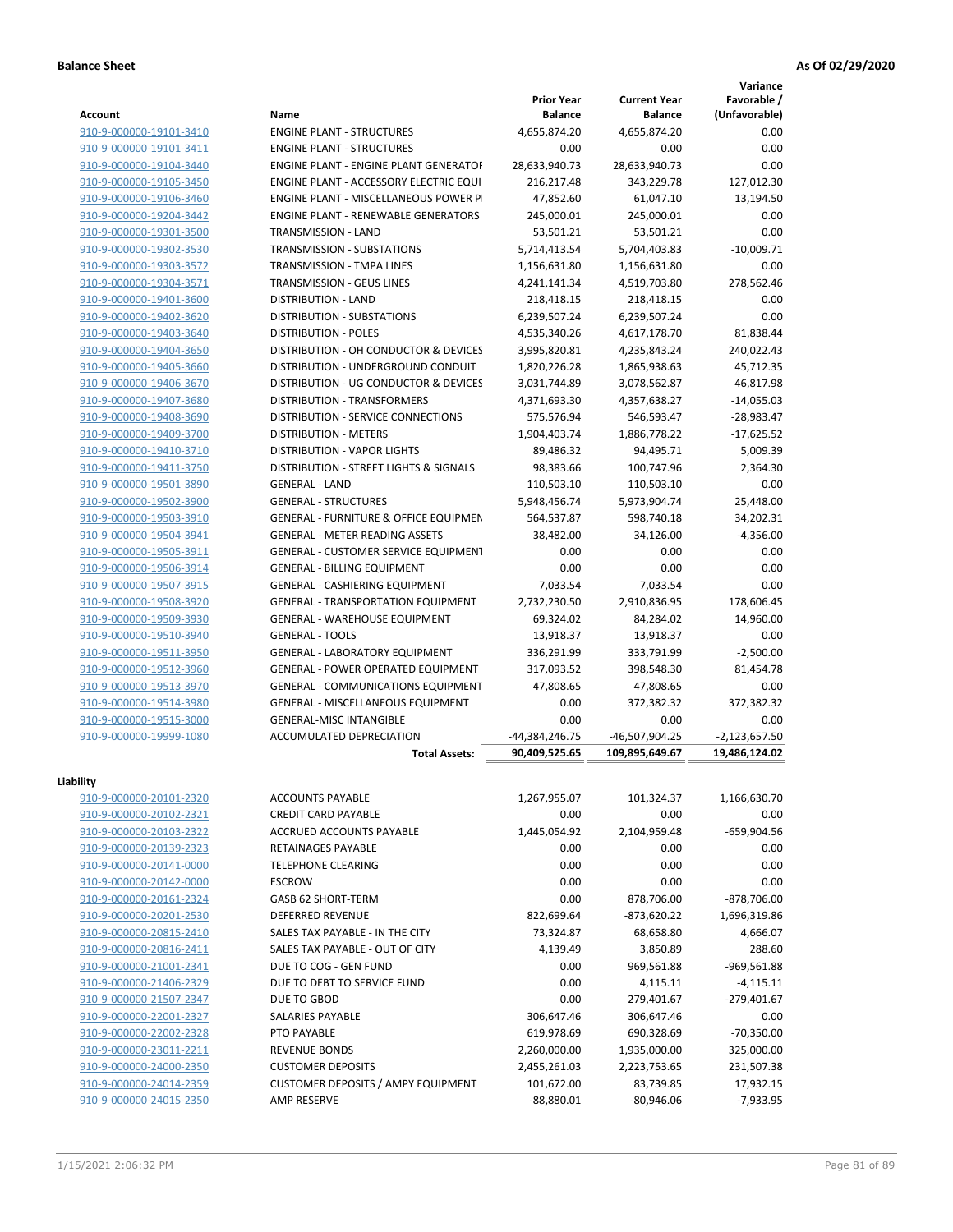| <b>Account</b>                        | Name                                                     | <b>Prior Year</b><br><b>Balance</b> | <b>Current Year</b><br><b>Balance</b> | Variance<br>Favorable /<br>(Unfavorable) |
|---------------------------------------|----------------------------------------------------------|-------------------------------------|---------------------------------------|------------------------------------------|
| 910-9-000000-25069-2530               | PREPAID ELECTRICITY - AMPY                               | $-30,788.18$                        | $-70,713.03$                          | 39,924.85                                |
| 910-9-000000-26001-2283               | <b>OBLIGATION FOR COMPENSATED ABSENCES</b>               | 297,818.74                          | 259,384.88                            | 38,433.86                                |
| 910-9-000000-26004-2284               | GASB 62 LONG-TERM                                        | 0.00                                | 11,778,330.00                         | $-11,778,330.00$                         |
| 910-9-000000-26102-2210               | <b>REVENUE BONDS PAYABLE</b>                             | 32,295,000.00                       | 48,975,000.00                         | $-16,680,000.00$                         |
| 910-9-000000-26107-2250               | <b>BOND PREMIUM</b>                                      | 173,432.78                          | 4,968,172.70                          | -4,794,739.92                            |
| 910-9-000000-26108-2250               | <b>SCRUBBER DEBT - 2010</b>                              | 10,395,000.00                       | 0.00                                  | 10,395,000.00                            |
| 910-9-000000-26109-2250               | PREMIUM ON SCRUBBER                                      | 147,441.93                          | 0.00                                  | 147,441.93                               |
| 910-9-000000-26110-2250               | TMPA DEBT - 2010                                         | 20,640,000.00                       | 0.00                                  | 20,640,000.00                            |
| 910-9-000000-26111-2250               | PREMIUM ON TMPA DEBT                                     | 292,425.10                          | 0.00                                  | 292,425.10                               |
| 910-9-000000-26112-2250               | DEFERRED BOND REFUNDING                                  | 0.00                                | 415,094.91                            | $-415,094.91$                            |
| 910-9-000000-29300-0000               | <b>ENCUMBRANCE SUMMARY</b>                               | 0.00                                | 0.00                                  | 0.00                                     |
| 910-9-000000-29400-0100               | RESERVED ACCOUNT / ENCUMBRANCES                          | 0.00                                | 0.00                                  | 0.00                                     |
| 910-9-000000-29999-2280               | <b>TOTAL OPEB LIABILITY</b>                              | 787,240.00                          | 810,632.00                            | $-23,392.00$                             |
| 910-9-000000-29999-2283               | <b>NET PENSION LIABILITY</b>                             | 794,496.00                          | 4,632,098.00                          | $-3,837,602.00$                          |
|                                       | <b>Total Liability:</b>                                  | 75,059,919.53                       | 80,463,481.03                         | $-5,403,561.50$                          |
| <b>Equity</b>                         |                                                          |                                     |                                       |                                          |
| 910-9-000000-39100-2160               | UNRESERVED RETAINED EARNINGS                             | 13,166,233.01                       | 28,028,914.62                         | 14,862,681.61                            |
| 910-9-000000-39500-4210               | <b>NET POSITION - PENSION</b>                            | $-3,070.00$                         | $-3,070.00$                           | 0.00                                     |
| 910-9-000000-39500-9260               | <b>NET POSITION - PENSION</b>                            | $-694,801.00$                       | $-737,478.00$                         | $-42,677.00$                             |
|                                       | <b>Total Beginning Equity:</b>                           | 12,468,362.01                       | 27,288,366.62                         | 14,820,004.61                            |
| <b>Total Revenue</b>                  |                                                          | 23,616,017.94                       | 25,289,115.27                         | 1,673,097.33                             |
| <b>Total Expense</b>                  |                                                          | 20,734,773.83                       | 23,145,313.25                         | $-2,410,539.42$                          |
| <b>Revenues Over/(Under) Expenses</b> |                                                          | 2,881,244.11                        | 2,143,802.02                          | -737,442.09                              |
|                                       | <b>Total Equity and Current Surplus (Deficit):</b>       | 15,349,606.12                       | 29,432,168.64                         | 14,082,562.52                            |
|                                       | Total Liabilities, Equity and Current Surplus (Deficit): | 90,409,525.65                       | 109,895,649.67                        | 19,486,124.02                            |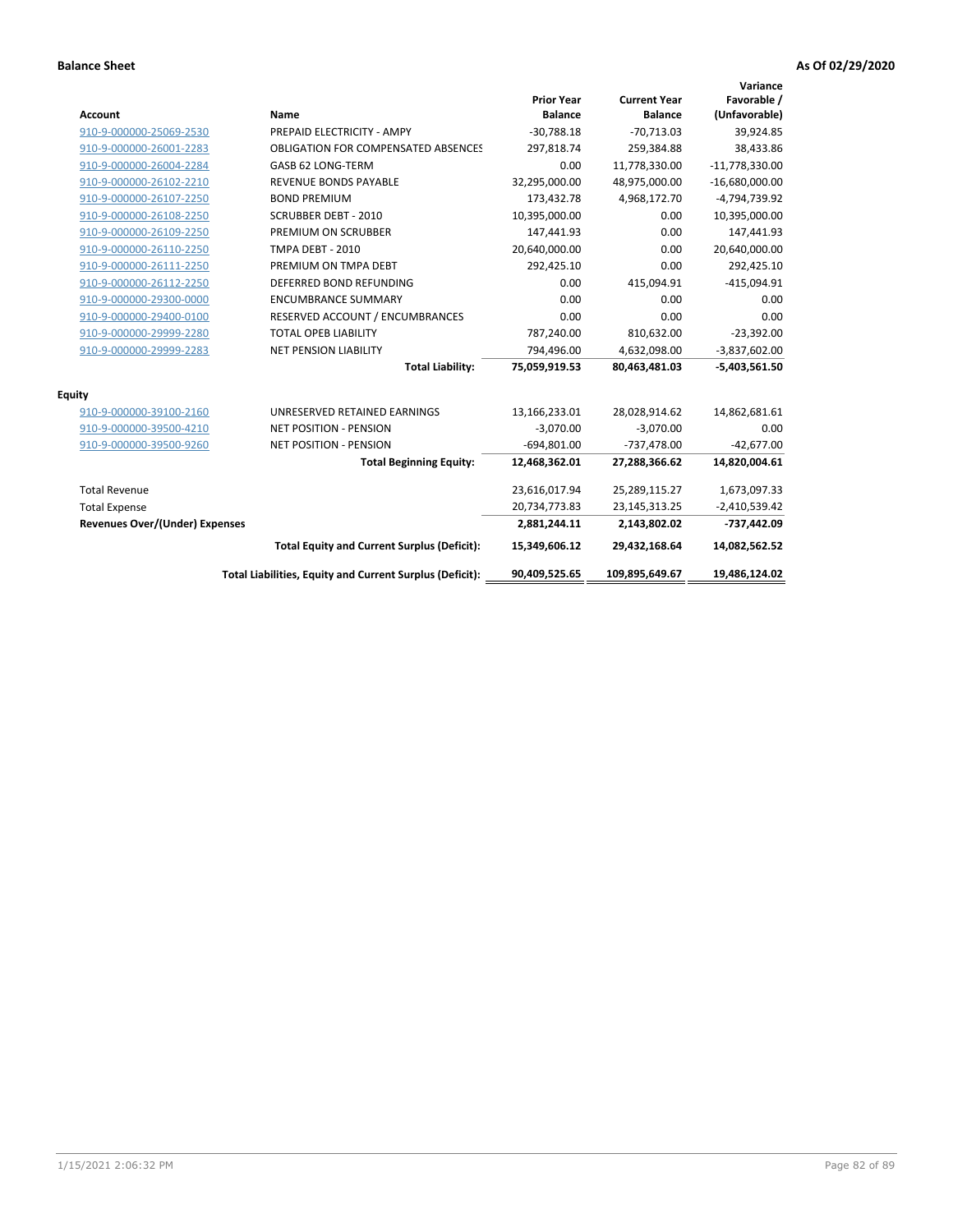| <b>Account</b>                             | Name                                                     | <b>Prior Year</b><br><b>Balance</b> | <b>Current Year</b><br><b>Balance</b> | Variance<br>Favorable /<br>(Unfavorable) |
|--------------------------------------------|----------------------------------------------------------|-------------------------------------|---------------------------------------|------------------------------------------|
| <b>Fund: 911 - ELECTRIC DEBT REDUCTION</b> |                                                          |                                     |                                       |                                          |
| Assets                                     |                                                          |                                     |                                       |                                          |
| 911-9-000000-10000-1300                    | CASH                                                     | 8,569.73                            | 8,700.00                              | 130.27                                   |
| 911-9-000000-12002-0000                    | <b>GOVERNMENT OBLIGATIONS / AGENCIES</b>                 | 0.00                                | 0.00                                  | 0.00                                     |
| 911-9-000000-13201-1430                    | MISCELLANEOUS ACCOUNTS RECEIVABLE                        | 0.00                                | 0.00                                  | 0.00                                     |
| 911-9-000000-13205-1710                    | <b>INTEREST RECEIVABLE</b>                               | 0.00                                | 0.00                                  | 0.00                                     |
|                                            | <b>Total Assets:</b>                                     | 8,569.73                            | 8,700.00                              | 130.27                                   |
| Liability                                  |                                                          |                                     |                                       |                                          |
| 911-9-000000-20101-0000                    | <b>ACCOUNTS PAYABLE</b>                                  | 0.00                                | 0.00                                  | 0.00                                     |
| 911-9-000000-20103-0100                    | <b>ACCRUED ACCOUNTS PAYABLE</b>                          | 0.00                                | 0.00                                  | 0.00                                     |
| 911-9-000000-Z2430-0000                    | RESERVED ACCOUNT / ENCUMBRANCE SUM                       | 0.00                                | 0.00                                  | 0.00                                     |
| 911-9-000000-Z2520-0100                    | RESERVED ACCOUNT / ENCUMBRANCES                          | 0.00                                | 0.00                                  | 0.00                                     |
|                                            | <b>Total Liability:</b>                                  | 0.00                                | 0.00                                  | 0.00                                     |
| <b>Equity</b>                              |                                                          |                                     |                                       |                                          |
| 911-9-000000-39100-2160                    | UNRESERVED RETAINED EARNINGS                             | 5,923.99                            | 8,668.88                              | 2,744.89                                 |
|                                            | <b>Total Beginning Equity:</b>                           | 5,923.99                            | 8.668.88                              | 2,744.89                                 |
| <b>Total Revenue</b>                       |                                                          | 2,645.74                            | 31.12                                 | $-2,614.62$                              |
| <b>Total Expense</b>                       |                                                          | 0.00                                | 0.00                                  | 0.00                                     |
| <b>Revenues Over/(Under) Expenses</b>      |                                                          | 2,645.74                            | 31.12                                 | $-2,614.62$                              |
|                                            | <b>Total Equity and Current Surplus (Deficit):</b>       | 8,569.73                            | 8,700.00                              | 130.27                                   |
|                                            | Total Liabilities, Equity and Current Surplus (Deficit): | 8,569.73                            | 8,700.00                              | 130.27                                   |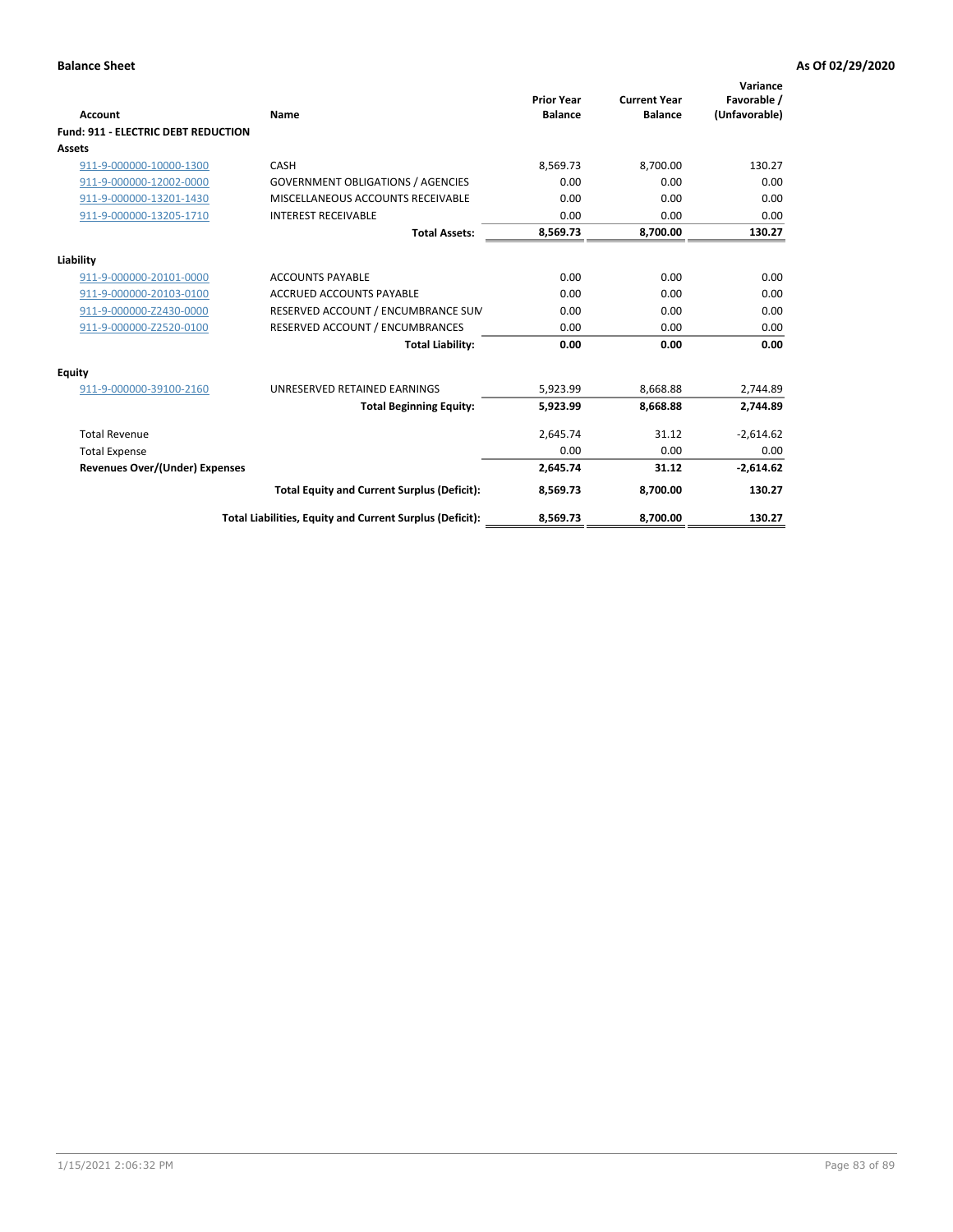| <b>Account</b>                           | Name                                                     | <b>Prior Year</b><br><b>Balance</b> | <b>Current Year</b><br><b>Balance</b> | Variance<br>Favorable /<br>(Unfavorable) |
|------------------------------------------|----------------------------------------------------------|-------------------------------------|---------------------------------------|------------------------------------------|
| <b>Fund: 912 - ELECTRIC DEBT SERVICE</b> |                                                          |                                     |                                       |                                          |
| Assets                                   |                                                          |                                     |                                       |                                          |
| 912-9-000000-10000-1300                  | CASH                                                     | 1,840,831.66                        | 2,464,958.15                          | 624,126.49                               |
| 912-9-000000-11504-1301                  | RESERVE FUND - 2008 BOND ISSUE                           | 1,181,212.84                        | 0.00                                  | $-1,181,212.84$                          |
| 912-9-000000-11506-1301                  | RESERVE FUND - 2010 BOND ISSUE                           | 3,452,325.43                        | 0.00                                  | $-3,452,325.43$                          |
| 912-9-000000-11515-1301                  | RESERVE FUND - 2015 BOND ISSUE                           | 0.00                                | 0.00                                  | 0.00                                     |
| 912-9-000000-11516-1301                  | RESERVE FUND - 2015 TAXABLE BONDS                        | 0.00                                | 0.00                                  | 0.00                                     |
| 912-9-000000-13205-1710                  | <b>INTEREST RECEIVABLE</b>                               | 0.00                                | 0.00                                  | 0.00                                     |
|                                          | <b>Total Assets:</b>                                     | 6,474,369.93                        | 2,464,958.15                          | $-4,009,411.78$                          |
|                                          |                                                          |                                     |                                       |                                          |
| Liability                                |                                                          |                                     |                                       |                                          |
| 912-9-000000-14403-1469                  | DUE FROM ELECTRIC FUND                                   | 0.00                                | $-4,115.11$                           | 4,115.11                                 |
| 912-9-000000-20101-2320                  | <b>ACCOUNTS PAYABLE</b>                                  | 0.00                                | 0.00                                  | 0.00                                     |
| 912-9-000000-20107-2370                  | <b>ACCRUED INTEREST PAYABLE</b>                          | 497,137.99                          | 298,063.52                            | 199,074.47                               |
| 912-9-000000-21400-2999                  | DUE TO GEUS 910 - ELECTRIC OPERATING                     | 4,625,445.97                        | 0.00                                  | 4,625,445.97                             |
| 912-9-000000-Z2430-0000                  | <b>ENCUMBRANCE SUMMARY</b>                               | 0.00                                | 0.00                                  | 0.00                                     |
| 912-9-000000-Z2520-0100                  | RESERVED ACCOUNT / ENCUMBRANCES                          | 0.00                                | 0.00                                  | 0.00                                     |
|                                          | <b>Total Liability:</b>                                  | 5,122,583.96                        | 293,948.41                            | 4,828,635.55                             |
| Equity                                   |                                                          |                                     |                                       |                                          |
| 912-9-000000-39100-2150                  | SEMI RESERVED RETAINED EARNINGS                          | 1,601,177.63                        | 2,006,420.30                          | 405,242.67                               |
|                                          | <b>Total Beginning Equity:</b>                           | 1,601,177.63                        | 2,006,420.30                          | 405,242.67                               |
| <b>Total Revenue</b>                     |                                                          | 3,638,634.60                        | 3,268,114.60                          | $-370,520.00$                            |
| <b>Total Expense</b>                     |                                                          | 3,888,026.26                        | 3,103,525.16                          | 784,501.10                               |
| <b>Revenues Over/(Under) Expenses</b>    |                                                          | $-249,391.66$                       | 164,589.44                            | 413,981.10                               |
|                                          | <b>Total Equity and Current Surplus (Deficit):</b>       | 1,351,785.97                        | 2,171,009.74                          | 819,223.77                               |
|                                          | Total Liabilities, Equity and Current Surplus (Deficit): | 6,474,369.93                        | 2,464,958.15                          | $-4,009,411.78$                          |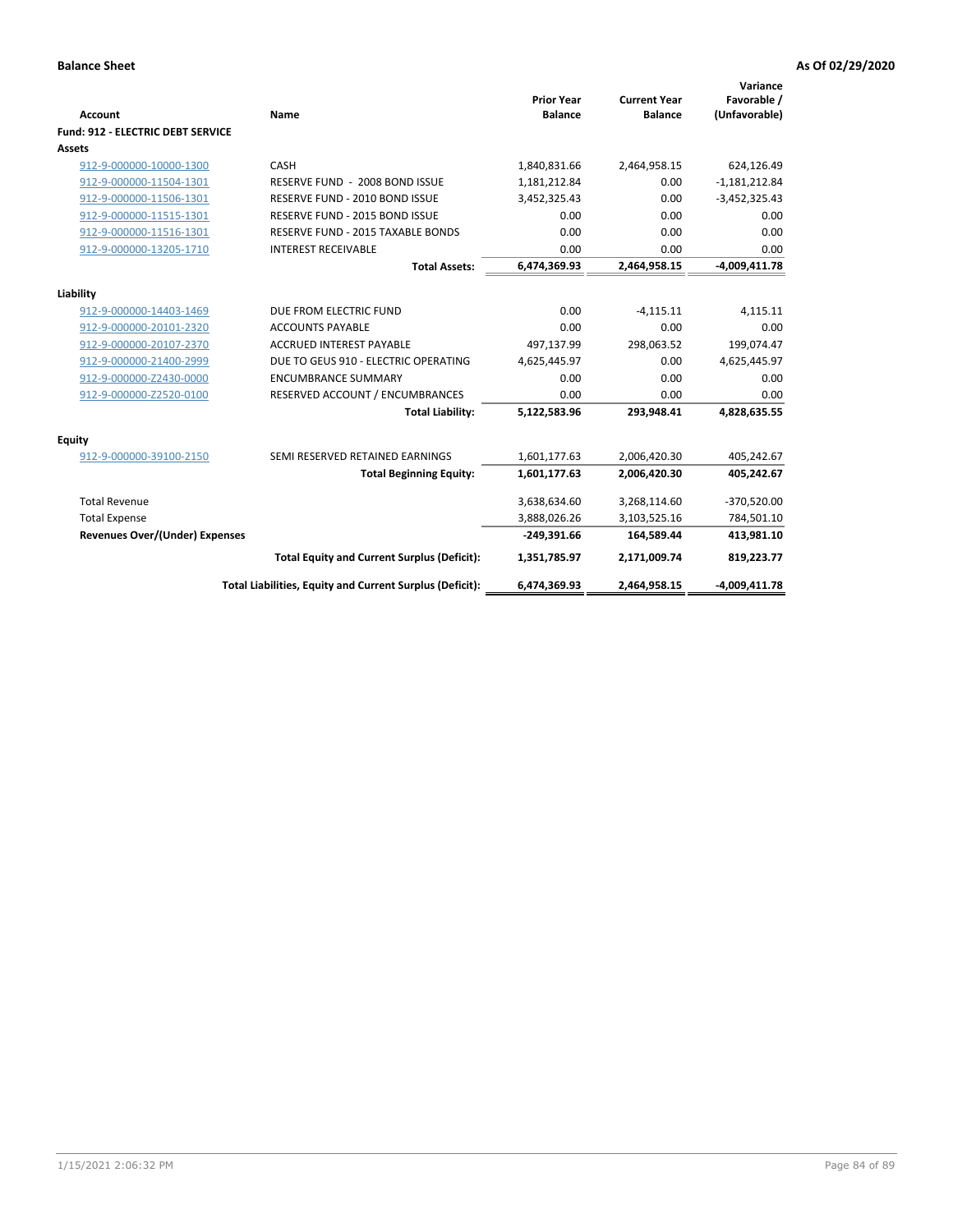| Account                                       | Name                                                     | <b>Prior Year</b><br><b>Balance</b> | <b>Current Year</b><br><b>Balance</b> | Variance<br>Favorable /<br>(Unfavorable) |
|-----------------------------------------------|----------------------------------------------------------|-------------------------------------|---------------------------------------|------------------------------------------|
| <b>Fund: 913 - ELECTRIC CONSTRUCTION FUND</b> |                                                          |                                     |                                       |                                          |
| <b>Assets</b>                                 |                                                          |                                     |                                       |                                          |
| 913-9-000000-10000-1300                       | CASH                                                     | 102,659.34                          | 104,220.06                            | 1,560.72                                 |
| 913-9-000000-13201-1430                       | MISCELLANEOUS ACCOUNTS RECEIVABLE                        | 0.00                                | 0.00                                  | 0.00                                     |
| 913-9-000000-13205-1710                       | <b>INTEREST RECEIVABLE</b>                               | 0.00                                | 0.00                                  | 0.00                                     |
|                                               | <b>Total Assets:</b>                                     | 102,659.34                          | 104,220.06                            | 1,560.72                                 |
| Liability                                     |                                                          |                                     |                                       |                                          |
| 913-9-000000-20101-2320                       | <b>ACCOUNTS PAYABLE</b>                                  | 0.00                                | 0.00                                  | 0.00                                     |
| 913-9-000000-20102-2321                       | <b>CREDIT CARD PAYABLE</b>                               | 0.00                                | 0.00                                  | 0.00                                     |
| 913-9-000000-20103-0000                       | <b>ACCRUED ACCOUNTS PAYABLE</b>                          | 0.00                                | 0.00                                  | 0.00                                     |
| 913-9-000000-29300-0000                       | <b>ENCUMBRANCE SUMMARY</b>                               | 0.00                                | 0.00                                  | 0.00                                     |
| 913-9-000000-29400-0100                       | RESERVED ACCOUNT / ENCUMBRANCES                          | 0.00                                | 0.00                                  | 0.00                                     |
|                                               | <b>Total Liability:</b>                                  | 0.00                                | 0.00                                  | 0.00                                     |
| <b>Equity</b>                                 |                                                          |                                     |                                       |                                          |
| 913-9-000000-39100-2160                       | SEMI RESERVED RETAINED EARNINGS                          | 101,749.11                          | 103,847.07                            | 2,097.96                                 |
|                                               | <b>Total Beginning Equity:</b>                           | 101,749.11                          | 103,847.07                            | 2,097.96                                 |
| <b>Total Revenue</b>                          |                                                          | 910.23                              | 372.99                                | $-537.24$                                |
| <b>Total Expense</b>                          |                                                          | 0.00                                | 0.00                                  | 0.00                                     |
| Revenues Over/(Under) Expenses                |                                                          | 910.23                              | 372.99                                | $-537.24$                                |
|                                               | <b>Total Equity and Current Surplus (Deficit):</b>       | 102,659.34                          | 104,220.06                            | 1,560.72                                 |
|                                               | Total Liabilities, Equity and Current Surplus (Deficit): | 102,659.34                          | 104,220.06                            | 1,560.72                                 |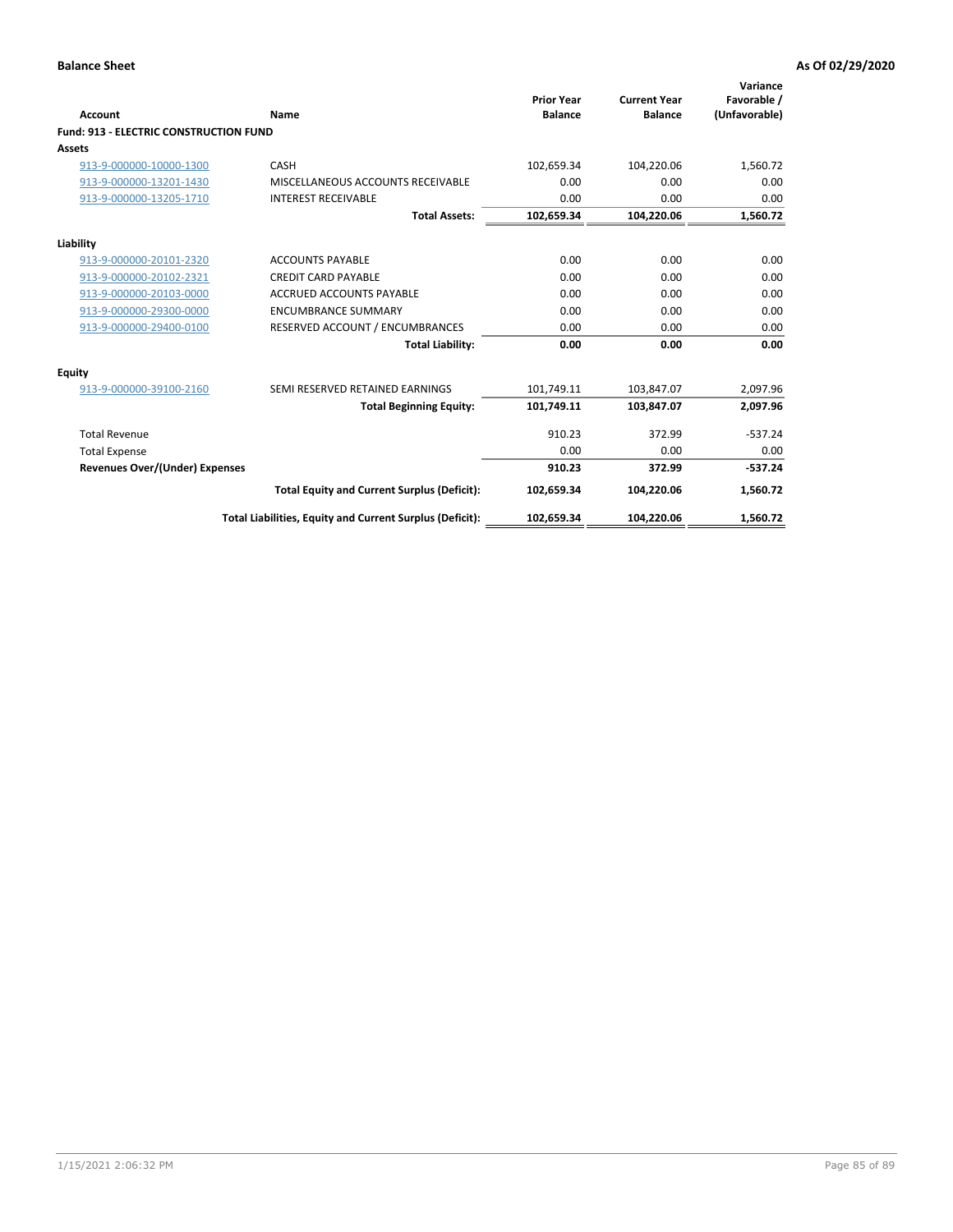| <b>Account</b>                      | Name                                                     | <b>Prior Year</b><br><b>Balance</b> | <b>Current Year</b><br><b>Balance</b> | Variance<br>Favorable /<br>(Unfavorable) |
|-------------------------------------|----------------------------------------------------------|-------------------------------------|---------------------------------------|------------------------------------------|
| Fund: 916 - 08 ENGINE BOND PROCEEDS |                                                          |                                     |                                       |                                          |
| Assets                              |                                                          |                                     |                                       |                                          |
| 916-9-000000-10000-1300             | CASH                                                     | 0.00                                | 0.00                                  | 0.00                                     |
| 916-9-000000-12189-0000             | 08 ENGINE BOND PROCEEDS                                  | 0.00                                | 0.00                                  | 0.00                                     |
| 916-9-000000-13201-1430             | MISCELLANOEUS ACCOUNTS RECEIVABLE                        | 0.00                                | 0.00                                  | 0.00                                     |
| 916-9-000000-13205-1710             | <b>INTEREST RECEIVABLE</b>                               | 0.00                                | 0.00                                  | 0.00                                     |
| 916-9-000000-Z1030-1202             | 2008 GEUS REVENUE BOND - TEXAS TERM                      | 0.00                                | 0.00                                  | 0.00                                     |
| 916-9-000000-Z1030-1401             | 2008 GEUS REVENUE BOND - PFM                             | 0.00                                | 0.00                                  | 0.00                                     |
| 916-9-000000-Z1030-1402             | 2009 GEUS REVENUE BOND - PFM                             | 0.00                                | 0.00                                  | 0.00                                     |
| 916-9-000000-Z1030-3123             | 2009 GEUS REVENUE BOND - TEXAS TERM                      | 0.00                                | 0.00                                  | 0.00                                     |
|                                     | <b>Total Assets:</b>                                     | 0.00                                | 0.00                                  | 0.00                                     |
| Liability                           |                                                          |                                     |                                       |                                          |
| 916-9-000000-20101-2320             | <b>ACCOUNTS PAYABLE</b>                                  | 0.00                                | 0.00                                  | 0.00                                     |
| 916-9-000000-20139-2323             | <b>RETAINAGES PAYABLE</b>                                | 0.00                                | 0.00                                  | 0.00                                     |
| 916-9-000000-21401-2330             | DUE TO ELECTRIC OPERATING                                | 0.00                                | 0.00                                  | 0.00                                     |
| 916-9-000000-29300-0000             | <b>ENCUMBRANCE SUMMARY</b>                               | 0.00                                | 0.00                                  | 0.00                                     |
| 916-9-000000-29400-0100             | RESERVED ACCOUNT / ENCUMBRANCES                          | 0.00                                | 0.00                                  | 0.00                                     |
|                                     | <b>Total Liability:</b>                                  | 0.00                                | 0.00                                  | 0.00                                     |
| Equity                              |                                                          |                                     |                                       |                                          |
| 916-9-000000-39100-2150             | <b>RESERVED RETAINED EARNINGS</b>                        | 0.00                                | 0.00                                  | 0.00                                     |
|                                     | <b>Total Beginning Equity:</b>                           | 0.00                                | 0.00                                  | 0.00                                     |
| <b>Total Revenue</b>                |                                                          | 0.00                                | 0.00                                  | 0.00                                     |
| <b>Total Expense</b>                |                                                          | 0.00                                | 0.00                                  | 0.00                                     |
| Revenues Over/(Under) Expenses      |                                                          | 0.00                                | 0.00                                  | 0.00                                     |
|                                     | <b>Total Equity and Current Surplus (Deficit):</b>       | 0.00                                | 0.00                                  | 0.00                                     |
|                                     | Total Liabilities, Equity and Current Surplus (Deficit): | 0.00                                | 0.00                                  | 0.00                                     |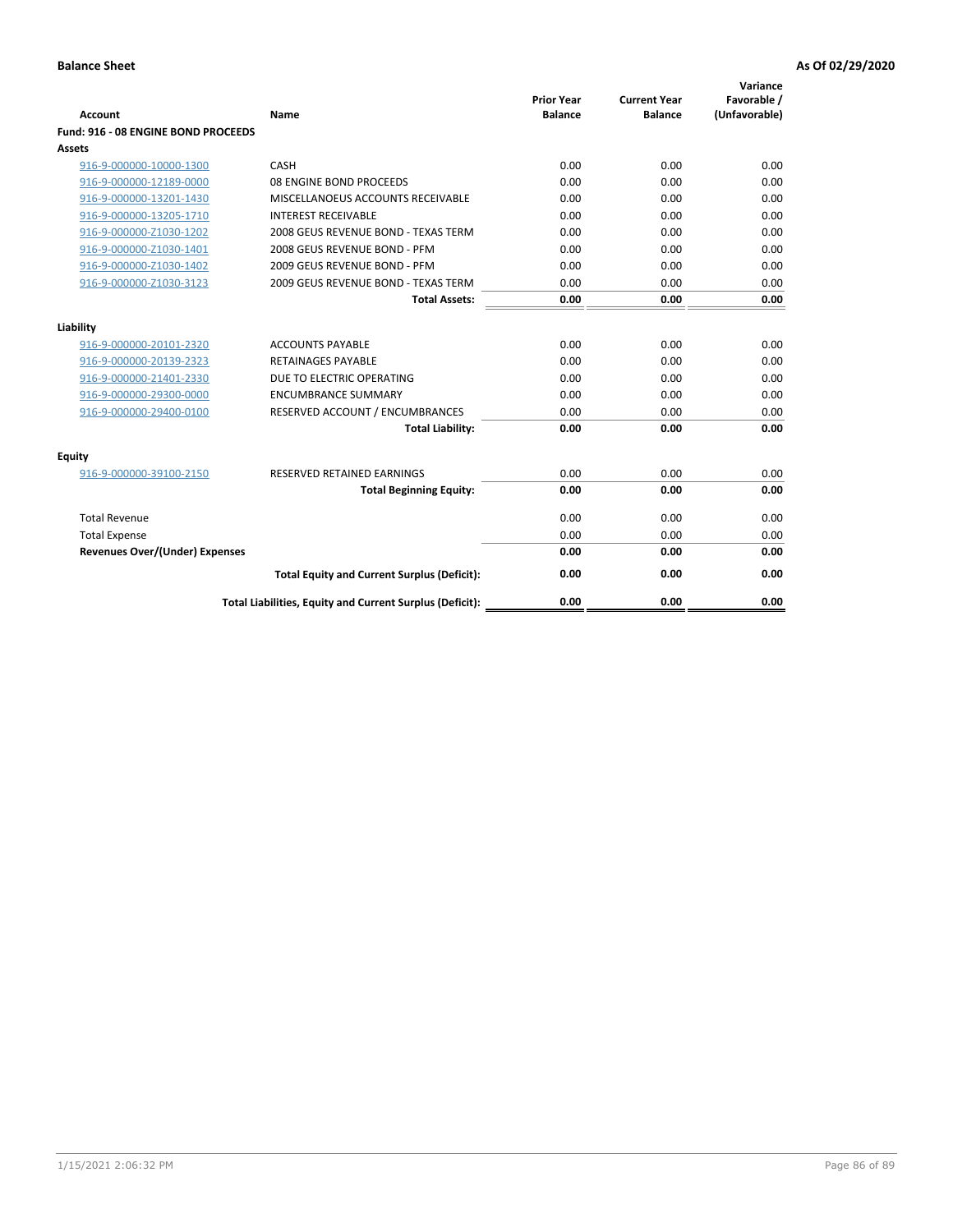| <b>Account</b>                                     | Name                                                               | <b>Prior Year</b><br><b>Balance</b> | <b>Current Year</b><br><b>Balance</b> | Variance<br>Favorable /<br>(Unfavorable) |
|----------------------------------------------------|--------------------------------------------------------------------|-------------------------------------|---------------------------------------|------------------------------------------|
| Fund: 950 - CABLE / INTERNET                       |                                                                    |                                     |                                       |                                          |
| Assets                                             |                                                                    |                                     |                                       |                                          |
| 950-9-000000-10000-1300                            | CASH                                                               | 1,103,816.85                        | 1,104,131.39                          | 314.54<br>862.86                         |
| 950-9-000000-11550-1301                            | PTO LIABILITY FUNDING                                              | 40,963.27                           | 41,826.13                             |                                          |
| 950-9-000000-13000-1420                            | <b>CUSTOMER ACCOUNTS RECEIVABLE</b>                                | 322,834.07                          | 383,633.02                            | 60,798.95                                |
| 950-9-000000-13001-1420<br>950-9-000000-13002-1440 | NON CURRENT CUSTOMER ACCTS RECEIVAE<br>ALLOWANCE FOR UNCOLLECTABLE | 296,659.17<br>$-228,346.46$         | 321,246.18<br>$-246,591.41$           | 24,587.01<br>$-18,244.95$                |
| 950-9-000000-13003-1421                            | UNBILLED YEAR-END ACCRUAL                                          | 505,656.07                          | 348,951.39                            |                                          |
| 950-9-000000-13201-1430                            | MISCELLANEOUS ACCOUNTS RECEIVABLE                                  | $-452.32$                           | $-452.32$                             | $-156,704.68$<br>0.00                    |
| 950-9-000000-13205-1710                            | <b>INTEREST RECEIVABLE</b>                                         | 0.00                                | 0.00                                  | 0.00                                     |
| 950-9-000000-15801-1540                            | <b>INVENTORY</b>                                                   | 207,995.43                          | 188,779.19                            | $-19,216.24$                             |
| 950-9-000000-16301-1070                            | <b>CWIP</b>                                                        | 0.00                                | 0.00                                  | 0.00                                     |
| 950-9-000000-17501-1860                            | <b>EMPLOYEE CONTRIBUTIONS</b>                                      | 77,630.00                           | 89,085.00                             | 11,455.00                                |
| 950-9-000000-17504-1860                            | <b>INVESTMENT RETURN</b>                                           | $-137,366.00$                       | 287,159.00                            | 424,525.00                               |
| 950-9-000000-17508-1860                            | <b>EXPERIENCE DIFFERENCE- OUTFLOW</b>                              | $-5,053.00$                         | 14,447.00                             | 19,500.00                                |
| 950-9-000000-17509-1860                            | <b>EXPERIENCE DIFFERENCE - INFLOW</b>                              | $-26,268.00$                        | $-17,109.00$                          | 9,159.00                                 |
| 950-9-000000-17520-1860                            | <b>ASSUMPTION CHANGES</b>                                          | 24,557.00                           | 0.00                                  | $-24,557.00$                             |
| 950-9-000000-17608-1860                            | OPEB DEFERRED OUTFLOW                                              | 8,362.00                            | 10,569.00                             | 2,207.00                                 |
| 950-9-000000-17609-1860                            | <b>OPEB DEFERRED INFLOW</b>                                        | $-558.00$                           | $-3,672.00$                           | $-3,114.00$                              |
| 950-9-000000-18001-5110                            | HEADEND, TRUNK & DISTRIBUTION SYSTEM                               | 9,946,411.87                        | 9,959,456.87                          | 13,045.00                                |
| 950-9-000000-18002-5111                            | <b>HEADEND EQUIPMENT</b>                                           | 1,400,741.30                        | 1,408,419.02                          | 7,677.72                                 |
| 950-9-000000-18003-5120                            | <b>DROPS</b>                                                       | 2,485,830.72                        | 2,219,597.23                          | $-266,233.49$                            |
| 950-9-000000-18101-5130                            | <b>CUSTOMER PREMISES EQUIPMENT</b>                                 | 1,267,770.00                        | 1,267,770.00                          | 0.00                                     |
| 950-9-000000-18102-5140                            | PRODUCTION EQUIPMENT                                               | 56,100.35                           | 50,880.47                             | $-5,219.88$                              |
| 950-9-000000-18201-5210                            | CENTRAL INTERNET EQUIPMENT                                         | 159,738.46                          | 355,090.87                            | 195,352.41                               |
| 950-9-000000-18202-5220                            | <b>CUSTOMER INTERFACE EQUIPMENT</b>                                | 280,820.68                          | 280,820.68                            | 0.00                                     |
| 950-9-000000-18301-5000                            | <b>FIBER OPTICS</b>                                                | 744,208.60                          | 890,477.49                            | 146,268.89                               |
| 950-9-000000-18501-5901                            | <b>STRUCTURES &amp; IMPROVEMENTS</b>                               | 608,729.19                          | 685,973.69                            | 77,244.50                                |
| 950-9-000000-18502-5910                            | <b>FURNITURE &amp; OFFICE EQUIPMENT</b>                            | 40,805.10                           | 37,805.10                             | $-3,000.00$                              |
| 950-9-000000-18503-5920                            | <b>TRANSPORTATION EQUIPMENT</b>                                    | 338,295.50                          | 338,295.50                            | 0.00                                     |
| 950-9-000000-18504-5950                            | <b>LABORATORY EQUIPMENT</b>                                        | 162,492.67                          | 172,694.63                            | 10,201.96                                |
| 950-9-000000-18505-5960                            | POWER OPERATED EQUIPMENT                                           | 0.00                                | 0.00                                  | 0.00                                     |
| 950-9-000000-18506-5980                            | MISCELLANEOUS EQUIPMENT                                            | 0.00                                | 0.00                                  | 0.00                                     |
| 950-9-000000-18999-1080                            | <b>ACCUMULATED DEPRECIATION</b>                                    | $-10,813,915.37$                    | $-11,077,247.57$                      | $-263,332.20$                            |
|                                                    | <b>Total Assets:</b>                                               | 8,868,459.15                        | 9,112,036.55                          | 243,577.40                               |
| Liability                                          |                                                                    |                                     |                                       |                                          |
| 950-9-000000-20101-2320                            | <b>ACCOUNTS PAYABLE</b>                                            | 0.00                                | 0.00                                  | 0.00                                     |
| 950-9-000000-20102-2321                            | <b>CREDIT CARD PAYABLE</b>                                         | 0.00                                | 0.00                                  | 0.00                                     |
| 950-9-000000-20103-2322                            | ACCRUED ACCOUNTS PAYABLE                                           | 0.00                                | 0.00                                  | 0.00                                     |
| 950-9-000000-20815-2410                            | SALES TAX PAYABLE - IN THE CITY                                    | 29,412.60                           | 28,909.02                             | 503.58                                   |
| 950-9-000000-20816-2411                            | SALES TAX PAYABLE - OUT OF CITY                                    | 0.00                                | 0.00                                  | 0.00                                     |
| 950-9-000000-21001-1101                            | DUE TO COG - GEN FUND                                              | 0.00                                | 104,428.85                            | $-104,428.85$                            |
| 950-9-000000-21507-2347                            | DUE TO GBOD                                                        | 0.00                                | 12,698.39                             | $-12,698.39$                             |
| 950-9-000000-22001-2327                            | SALARIES PAYABLE                                                   | 44,560.62                           | 44,560.62                             | 0.00                                     |
| 950-9-000000-22002-2328                            | PTO PAYABLE                                                        | 77,247.97                           | 69,186.51                             | 8,061.46                                 |
| 950-9-000000-24000-2350                            | <b>CUSTOMER DEPOSITS</b>                                           | 10,995.18                           | 11,174.19                             | $-179.01$                                |
| 950-9-000000-26001-2283                            | <b>OBLIGATION FOR COMPENSATED ABSENCES</b>                         | 0.00                                | 0.00                                  | 0.00                                     |
| 950-9-000000-29300-0000                            | <b>ENCUMBRANCE SUMMARY</b>                                         | 0.00                                | 0.00                                  | 0.00                                     |
| 950-9-000000-29400-0100                            | RESERVED ACCOUNT / ENCUMBRANCES                                    | 0.00                                | 0.00                                  | 0.00                                     |
| 950-9-000000-29999-2280                            | TOTAL OPEB LIABILITY                                               | 123,980.00                          | 125,636.00                            | $-1,656.00$                              |
| 950-9-000000-29999-2283                            | <b>NET PENSION LIABILITY</b>                                       | 113,499.00                          | 643,346.00                            | -529,847.00                              |
|                                                    | <b>Total Liability:</b>                                            | 399,695.37                          | 1,039,939.58                          | -640,244.21                              |
| <b>Equity</b>                                      |                                                                    |                                     |                                       |                                          |
| 950-9-000000-39100-2160                            | UNRESERVED RETAINED EARNINGS                                       | 8,163,598.49                        | 7,794,170.53                          | -369,427.96                              |
| 950-9-000000-39500-4210                            | <b>NET POSITION - PENSION</b>                                      | -438.00                             | $-438.00$                             | 0.00                                     |
| 950-9-000000-39500-9261                            | <b>NET POSITION - PENSION</b>                                      | $-109,653.00$                       | $-116, 174.00$                        | $-6,521.00$                              |
|                                                    | <b>Total Beginning Equity:</b>                                     | 8,053,507.49                        | 7,677,558.53                          | -375,948.96                              |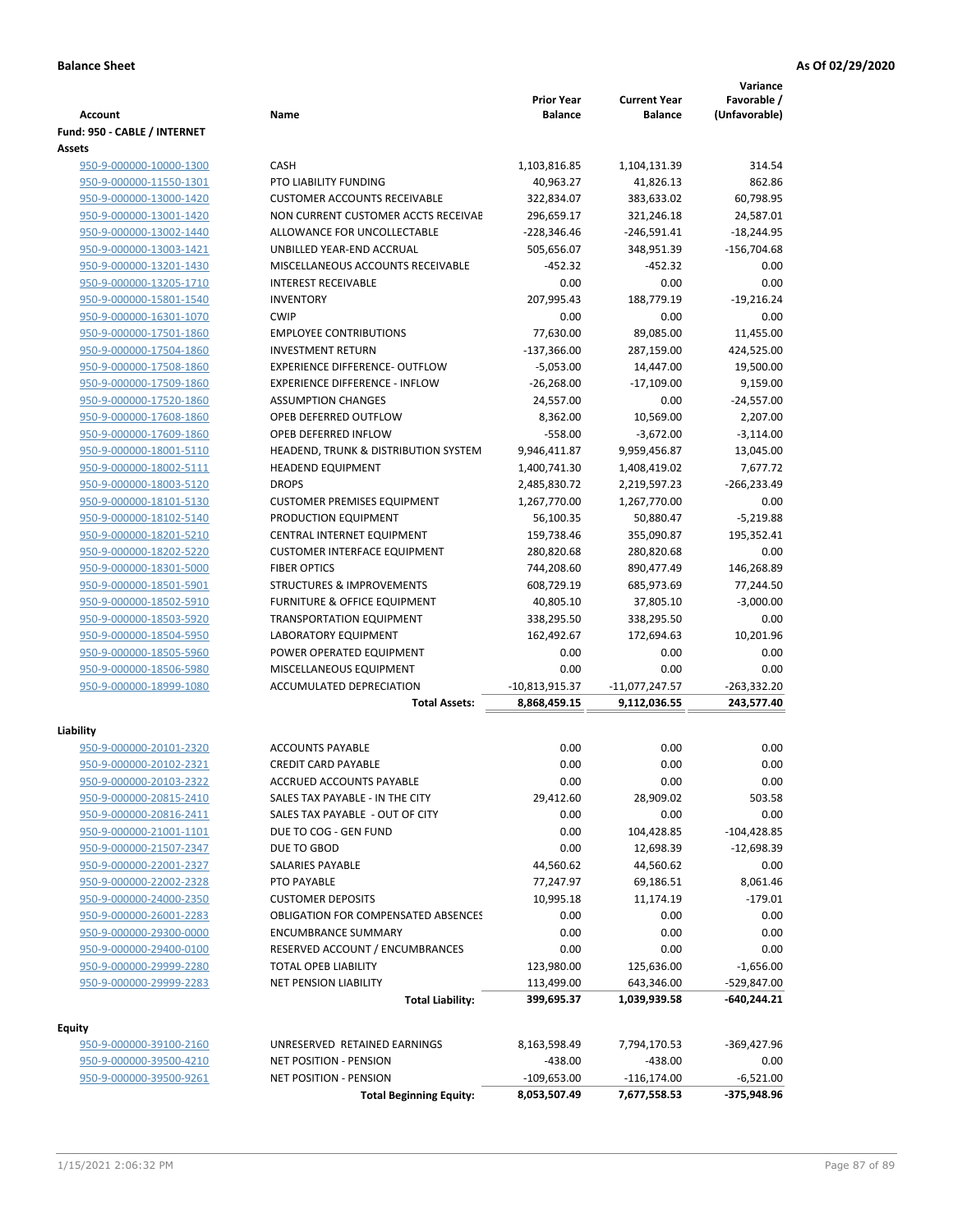| Account                        | Name                                                     | <b>Prior Year</b><br><b>Balance</b> | <b>Current Year</b><br><b>Balance</b> | Variance<br>Favorable /<br>(Unfavorable) |
|--------------------------------|----------------------------------------------------------|-------------------------------------|---------------------------------------|------------------------------------------|
| <b>Total Revenue</b>           |                                                          | 2,745,549.38                        | 2,700,245.76                          | $-45,303.62$                             |
| <b>Total Expense</b>           |                                                          | 2,330,293.09                        | 2,305,707.32                          | 24,585.77                                |
| Revenues Over/(Under) Expenses |                                                          | 415.256.29                          | 394.538.44                            | $-20.717.85$                             |
|                                | <b>Total Equity and Current Surplus (Deficit):</b>       | 8.468.763.78                        | 8,072,096.97                          | $-396.666.81$                            |
|                                | Total Liabilities, Equity and Current Surplus (Deficit): | 8,868,459.15                        | 9.112.036.55                          | 243.577.40                               |